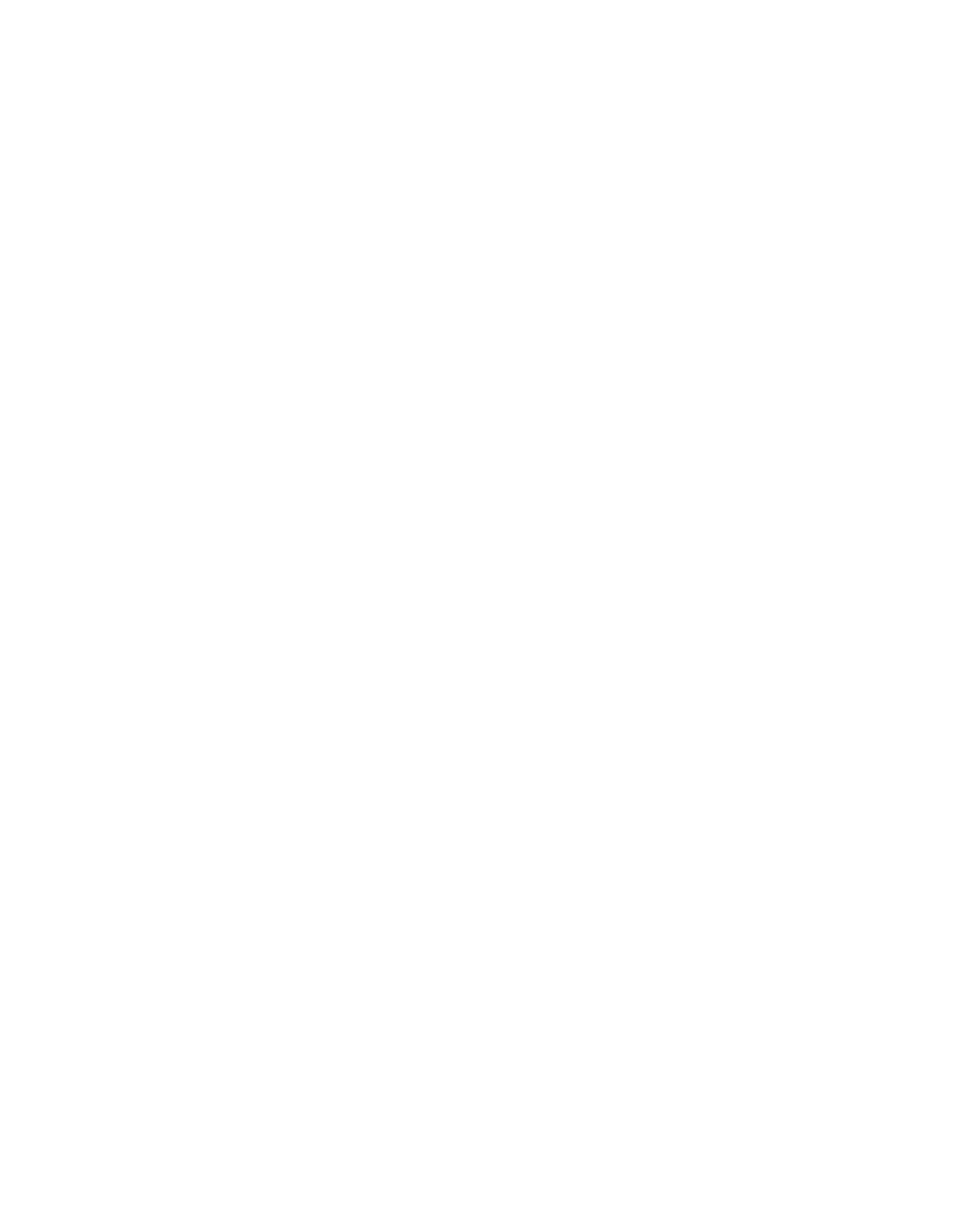# <span id="page-2-0"></span>**A Message from the Office of Inspector General**

We are pleased to present the Office of Inspector General (OIG) Work Plan for fiscal year (FY) 2009. This publication describes activities that OIG plans to initiate or continue with respect to the programs and operations of the Department of Health and Human Services (HHS) in the next year. To place the Work Plan in context, we describe below our mission, work activities, organization, and work-planning process.

### **Mission**

Our mission, as mandated by the Inspector General Act of 1978, 5 U.S.C. App., is to conduct and supervise audits and investigations relating to the programs and operations of HHS; provide leadership and coordination and recommend policies for activities designed to promote economy, efficiency, and effectiveness in the administration of, and to prevent and detect fraud and abuse in, such programs and operations; and provide a means for keeping the Secretary of HHS and Congress informed about problems and deficiencies relating to the administration of such programs and operations and the necessity for and progress of corrective action.

The operational mission statement we use for organizational purposes is to protect HHS program integrity and beneficiary well-being by detecting and preventing waste, fraud, and abuse; identifying to Congress, HHS, and the public opportunities to improve program economy, efficiency, and effectiveness; and holding accountable those who violate program requirements.

### **Work Activities**

We accomplish our mission by conducting audits, investigations, and inspections; by providing industry guidance; and, when appropriate, by imposing civil monetary penalties (CMP), assessments, and administrative sanctions. At all levels, we work in close cooperation with HHS and its Operating and Staff Divisions, the Department of Justice (DOJ), other agencies in the Executive Branch, Congress, and States to bring about systemic changes, successful prosecutions, negotiated settlements, and recovery of funds.

### **Organization**

Four components carry out OIG's mission-related activities: the Office of Audit Services (OAS), Office of Investigations (OI), Office of Evaluation and Inspections (OEI), and Office of Counsel to the Inspector General (OCIG). We are headquartered in Washington, DC, and have a nationwide network of approximately 90 regional and field offices, with more than 80 percent of our staff working outside the Washington, DC, metropolitan area.

• OAS provides auditing services for HHS, either by conducting audits with its own audit resources or by overseeing audit work done by others. Audits examine the performance of HHS programs and/or its grantees and contractors in carrying out their respective responsibilities and are intended to provide independent assessments of HHS programs and operations. These assessments help reduce waste, abuse, and mismanagement and promote economy and efficiency throughout HHS.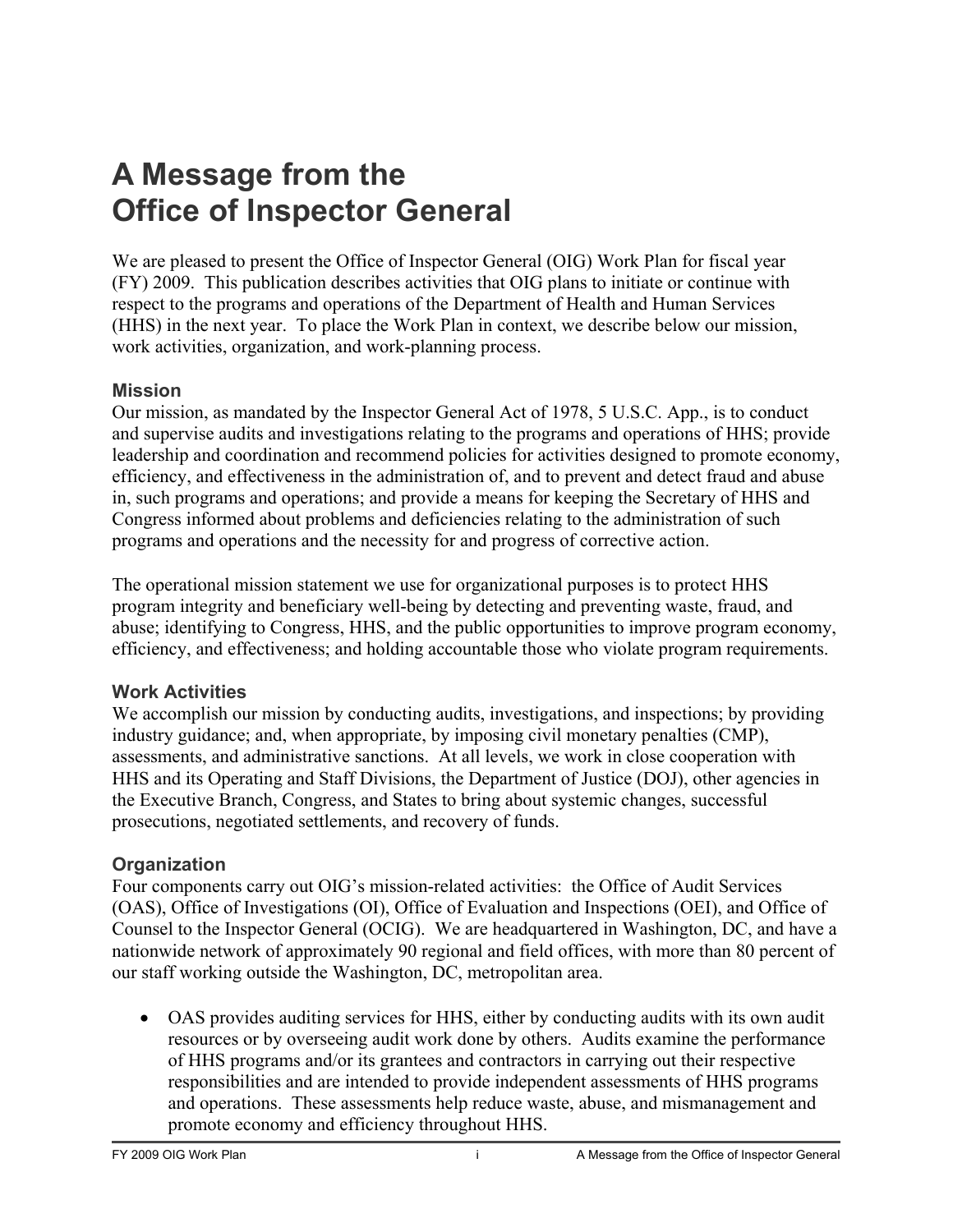- <span id="page-3-0"></span>• OEI conducts national evaluations to provide HHS, Congress, and the public with timely, useful, and reliable information on significant issues. These evaluations focus on preventing fraud, waste, or abuse and promoting economy, efficiency, and effectiveness of departmental programs. To promote impact, OEI reports also present practical recommendations for improving program operations.
- OI conducts criminal, civil, and administrative investigations of fraud and misconduct related to HHS programs, operations, and beneficiaries. With investigators working in all 50 States and the District of Columbia, OI utilizes its resources by actively coordinating with DOJ and other Federal, State, and local law enforcement authorities. The investigative efforts of OI often lead to criminal convictions, administrative sanctions, or CMPs.
- OCIG provides general legal services to OIG, rendering advice and opinions on HHS programs and operations and providing all legal support for OIG's internal operations. OCIG represents OIG in all civil and administrative fraud and abuse cases involving HHS programs, including the False Claims Act, program exclusion, and CMP cases. In connection with these cases, OCIG also negotiates and monitors corporate integrity agreements. OCIG renders advisory opinions, issues compliance program guidance, publishes fraud alerts, and provides other guidance to the health care industry concerning the anti-kickback statute and other OIG enforcement authorities.

### **Work-Planning Process**

Annually, OIG conducts a comprehensive work-planning process to identify the areas most worthy of attention in the coming year. The various factors we take into account include the following:

- requirements for OIG reviews, as set forth in laws, regulations, or other directives;
- requests made or concerns raised by Congress and HHS's management;
- significant management and performance challenges facing HHS, which we identify as part of HHS's annual agency financial report;
- work performed by HHS and other organizations, such as the Government Accountability Office and the Office of Management and Budget (OMB); and
- management's actions to implement OIG recommendations from previous reviews.

Prior to issuing our final plan, we provide a draft to HHS and OMB. Comments received assist us in refining our proposals and conceptualizing plans for future years.

OIG work planning does not end with the publication of this annual plan; rather, it is a dynamic process to ensure that we accommodate the changing nature of issues affecting HHS. We are continuously examining current events, emerging issues, and shifts in the priorities of Congress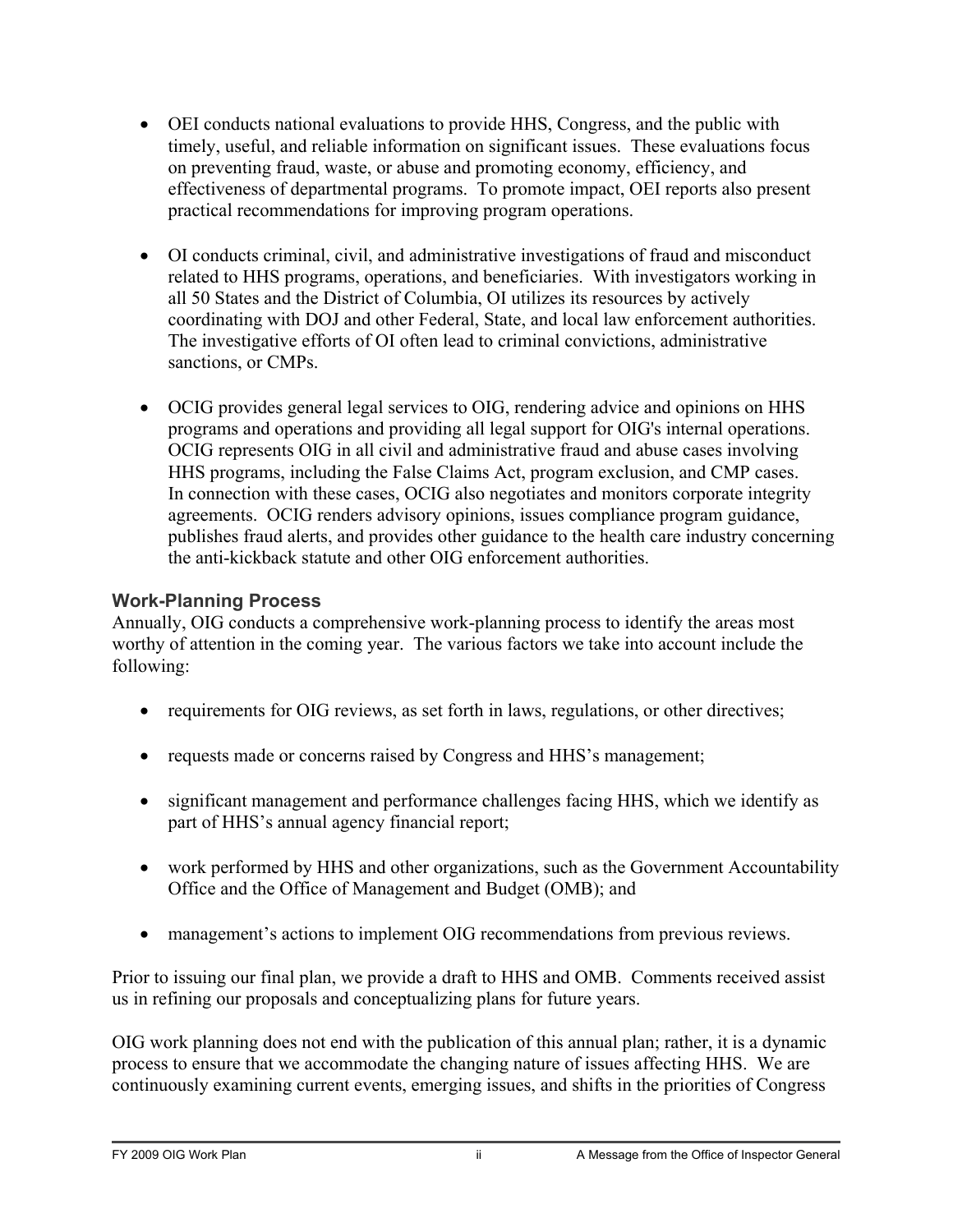and the Administration. As a result of this examination, we may add new activities and decide to delay or cancel lower-priority work.

We are frequently asked how we allocate our resources and select the areas to review. Generally, we direct our resources to reflect OIG's and HHS's budget and priorities and accommodate our specific budget mandates. Consequently, over the last several years, we have allocated about 80 percent of our resources to reviews and investigations of the Medicare and Medicaid programs and 20 percent to HHS's public health and human services programs.

This edition, effective as of September 2008, describes ongoing and planned assignments and provides for each assignment the subject and scope of the review and criteria related to the program being reviewed. We also provide review identification codes, the year in which we expect the report to be issued, and whether the work will be in progress at the start of the FY or will be a new start during the year. Usually, our ongoing work will result in FY 2009 reports. Work slated to begin in FY 2009 will result in FY 2009 or FY 2010 reports, depending upon when the assignments are initiated during the year and the complexity and scope of the examinations.

In this Work Plan, our ongoing and planned reviews are described in two parts:

- "Centers for Medicare & Medicaid Services" describes reviews related to Medicare, Medicaid, information systems controls, Gulf Coast hurricane response, State Children's Health Insurance Program (SCHIP), and related investigations and legal counsel to OIG.
- "Public Health and Human Services Programs and Departmentwide Issues" describes reviews related to agencies, such as the Centers for Disease Control and Prevention, the Food and Drug Administration, the National Institutes of Health, the Administration for Children and Families, and the Administration on Aging. This part also describes departmentwide issues, such as financial accounting and information systems management.

The Work Plan is available on our Web site at http://oig.hhs.gov/publications.html. If you have questions about this publication, please contact OIG's Office of External Affairs at 202-619-1343.

You may report potential instances of waste, fraud, or abuse related to HHS's programs to the OIG Hotline at 1-800-HHS-TIPS (1-800-447-8477) or HHSTips@oig.hhs.gov.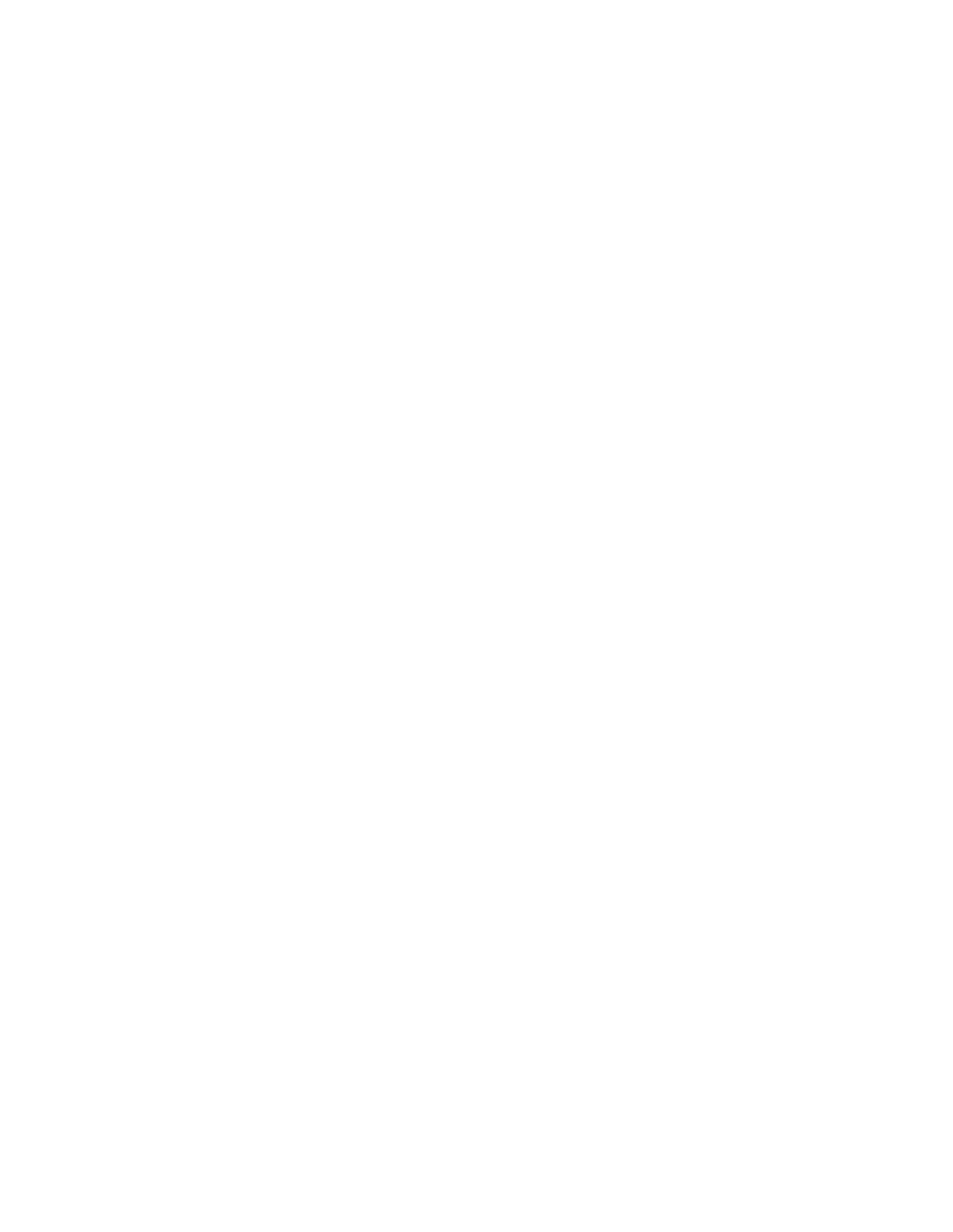# <span id="page-6-0"></span>**Terms, Titles, Organizations, and Public Laws**

#### **Terms and Titles**

The list below is limited to terms and titles for which acronyms and abbreviations appear on more than one page of a major section of this publication.

| <b>AIDS</b>  | acquired immunodeficiency syndrome                                     |
|--------------|------------------------------------------------------------------------|
| AMP          | average manufacturer price                                             |
| <b>ASC</b>   | ambulatory surgical center                                             |
| <b>ASP</b>   | average sales price                                                    |
| CAS          | <b>Cost Accounting Standards</b>                                       |
| <b>CERT</b>  | Comprehensive Error Rate Testing program                               |
| <b>CFR</b>   | Code of Federal Regulations                                            |
| <b>CMP</b>   | civil monetary penalty                                                 |
| <b>CSE</b>   | child support enforcement                                              |
| <b>CWF</b>   | Common Working File                                                    |
| DME          | durable medical equipment                                              |
| <b>DRG</b>   | diagnosis-related group                                                |
| <b>DSH</b>   | disproportionate share hospital                                        |
| <b>EPSDT</b> | Early and Periodic Screening, Diagnostic, and Treatment services       |
| <b>ESRD</b>  | end-stage renal disease                                                |
| FAR          | Federal Acquisition Regulation (Code of Federal Regulations, Title 48) |
| <b>FFP</b>   | Federal financial participation                                        |
| FI           | fiscal intermediary                                                    |
| <b>FUL</b>   |                                                                        |
|              | Federal upper limit                                                    |
| FY           | fiscal year                                                            |
| <b>HCBS</b>  | home- and community-based services                                     |
| <b>HCPCS</b> | Healthcare Common Procedure Coding System                              |
| <b>HHA</b>   | home health agency                                                     |
| <b>HHSAR</b> | HHS Acquisition Regulation (Code of Federal Regulations, Title 48)     |
| <b>HIV</b>   | human immunodeficiency virus                                           |
| IMD          | institution for mental diseases                                        |
| MA           | Medicare Advantage                                                     |
| <b>MAC</b>   | Medicare Administrative Contractor                                     |
| MAO          | Medicare Advantage organization                                        |
| <b>MEDIC</b> | Medicare Drug Integrity Contractor                                     |
| MFCU         | Medicaid Fraud Control Unit                                            |
| <b>MPFS</b>  | Medicare Physician Fee Schedule                                        |
| <b>MSIS</b>  | Medicaid Statistical Information System                                |
| <b>NCH</b>   | National Claims History                                                |
| <b>NPI</b>   | national provider identifiers                                          |
| <b>PBM</b>   | pharmacy benefit manager                                               |
| <b>PDE</b>   | prescription drug event                                                |
| <b>PDP</b>   | prescription drug plan                                                 |
| <b>PERM</b>  | Payment Error Rate Measurement process                                 |
| <b>PPS</b>   | prospective payment system                                             |
| <b>SCHIP</b> | State Children's Health Insurance Program                              |
| <b>SNF</b>   | skilled nursing facility                                               |
| <b>TANF</b>  | Temporary Assistance for Needy Families program                        |
| <b>TrOOP</b> | true out-of-pocket costs for Part D                                    |
| <b>URA</b>   | unit rebate amount                                                     |
| <b>UPL</b>   | upper payment limit                                                    |
| U.S.C.       | <b>United States Code</b>                                              |
| <b>WAMP</b>  | widely available market price                                          |
|              |                                                                        |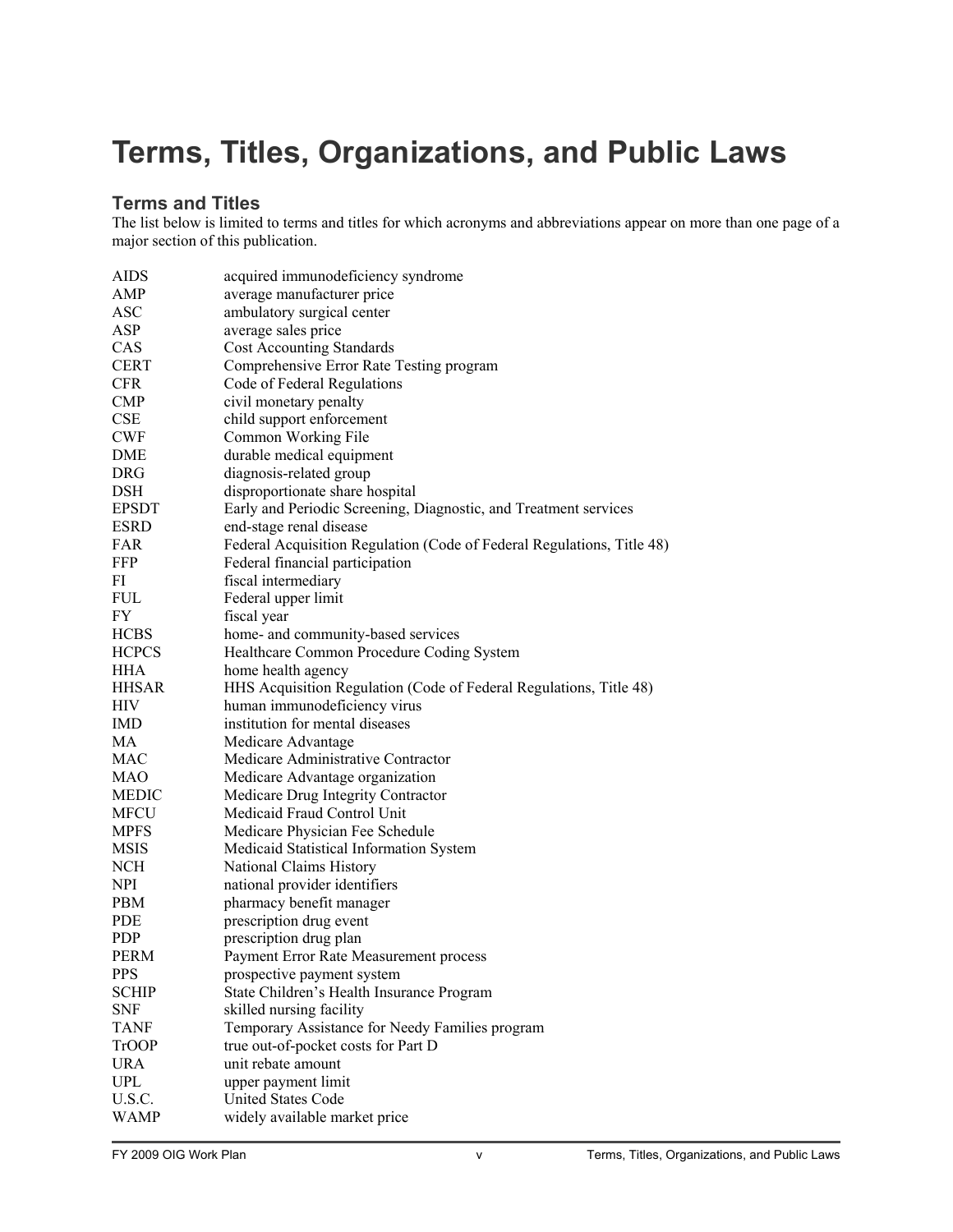#### <span id="page-7-0"></span>**Organizations**

The Work Plan refers to the following governmental organizations. (The acronym or abbreviation is used if there is more than one reference to the organization in a major section.)

Administration for Children and Families (ACF) Administration on Aging (AoA) Agency for Healthcare Research and Quality (AHRQ) Centers for Disease Control and Prevention (CDC) Centers for Medicare & Medicaid Services (CMS) Congressional Budget Office (CBO) Department of Commerce (DOC) Department of Agriculture (USDA) Department of Defense (DOD) Department of Health and Human Services (HHS) Department of the Treasury (Treasury) Department of Transportation (DOT) Department of Justice (DOJ) Drug Enforcement Administration (DEA) Food and Drug Administration (FDA) General Services Administration (GSA) Government Accountability Office (GAO) Health Resources and Services Administration (HRSA) Indian Health Service (IHS) Medicare Payment Advisory Commission (MedPAC) National Institutes of Health (NIH) Office for Civil Rights (OCR) Office of Acquisition and Grants Management (OAGM) Office of Audit Services (OAS) Office of Child Support Enforcement (OCSE) Office of Counsel to the Inspector General (OCIG) Office of Evaluation and Inspections (OEI) Office of Human Research Protections (OHRP) Office of Inspector General (OIG) Office of Investigations (OI) Office of Management and Budget (OMB) Office of National Drug Control Policy (ONDCP) Office of the Assistant Secretary for Preparedness and Response (ASPR) Office of the Secretary (OS) Substance Abuse and Mental Health Services Administration (SAMHSA)

#### **Public Laws**

The Work Plan refers to the following Public Laws (P.L.). (The acronym or abbreviation for a law is used when there is more than one reference to the law in a major section.)

Anti-Deficiency Act of 1950, P.L. No. 82-414 ("Anti-Deficiency Act")

Balanced Budget Act of 1997, P.L. No. 105-33 (BBA)

Medicare, Medicaid, and SCHIP Benefits Improvement and Protection Act of 2000, P.L. No. 106-554 (BIPA)

Chief Financial Officers Act of 1990, P.L. No. 101-576 (CFO Act)

Comprehensive Environmental Response, Compensation, and Liability Act of 1980, P.L. No. 96-510 (CERCLA)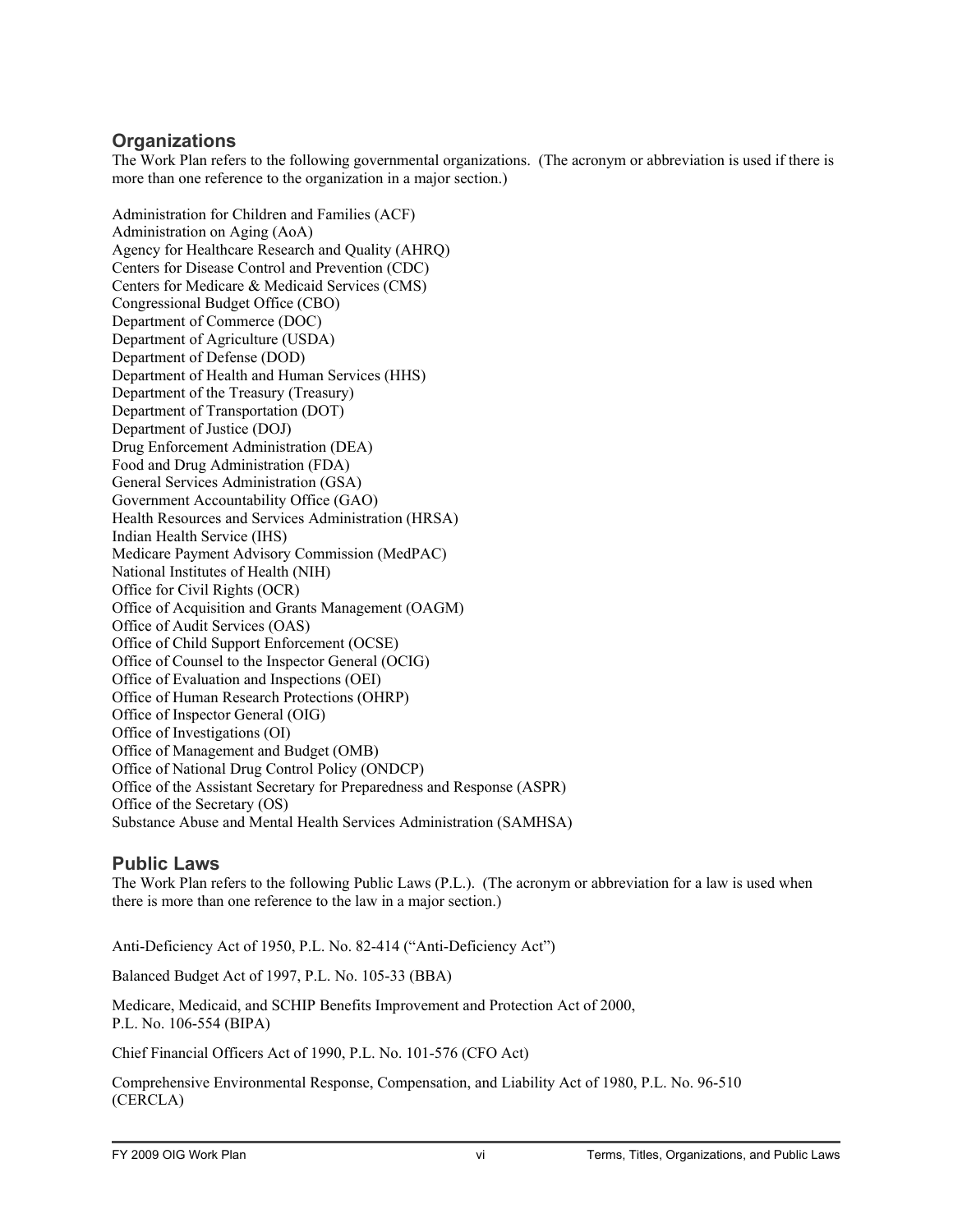Deficit Reduction Act of 2005, P.L. No. 109-171 (DRA)

Emergency Medical Treatment and Labor Act of 1986, P.L. No. 99-272 (EMTALA)

Export Administration Act of 1979, P.L. No. 96-72 (EAA)

False Claims Amendments Act of 1986, P.L. No. 99-562 (FCA)

Federal Information Security Management Act of 2002, Title III, E-Government Act of 2002, P.L. No. 107-347 (FISMA)

Food and Drug Administration Modernization Act of 1997, P.L. No. 105-115 (FDAMA)

Food, Drug, and Cosmetic Act of 1938, P.L. No. 75-717 (FDCA)

Government Management Reform Act of 1994, P.L. No. 103-356 (GMRA)

Health Insurance Portability and Accountability Act of 1996, P.L. No. 104-191 (HIPAA)

Improper Payments Information Act of 2002, P.L. No. 107-300 (IPIA)

Indian Health Care Improvement Act of 1976, P.L. No. 94-437 (IHCIA)

Inspector General Act of 1978, 5 U.S.C. App., P.L. No. 95–452 (IG Act)

Intergovernmental Cooperation Act of 1968, P.L. No. 90-577 (ICA)

Medicare Improvements for Patients and Providers Act of 2008, P.L. 110-275 (MIPPA)

Medicare Prescription Drug, Improvement, and Modernization Act of 2003, P.L. No. 108-173 (MMA)

Older Americans Act of 1965, P.L. No. 89-73 (OAA)

Omnibus Budget Reconciliation Act of 1990, P.L. No. 101-508 (OBRA 1990)

Public Health Security and Bioterrorism Preparedness and Response Act of 2002, P.L. No. 107-188 (Bioterrorism Act)

Public Health Service Act of 1944 (PHS Act)

Ryan White Comprehensive AIDS Resources Emergency Act of 1990, P.L. No. 101-381 (Ryan White CARE Act)

Ryan White HIV/AIDS Treatment Modernization Act of 2006, P.L. No. 109-415 (Ryan White HIV/AIDS Program)

Social Security Act of 1935, P.L. No. 74-271 (Social Security Act)

Supplemental Appropriations Act of 2008, P.L. No. 110-252 (not abbreviated)

Tax Equity and Fiscal Responsibility Act of 1982, P.L. No. 97-248 (TEFRA)

Tax Relief and Health Care Act of 2006, P.L. No. 109-432 (TRHCA)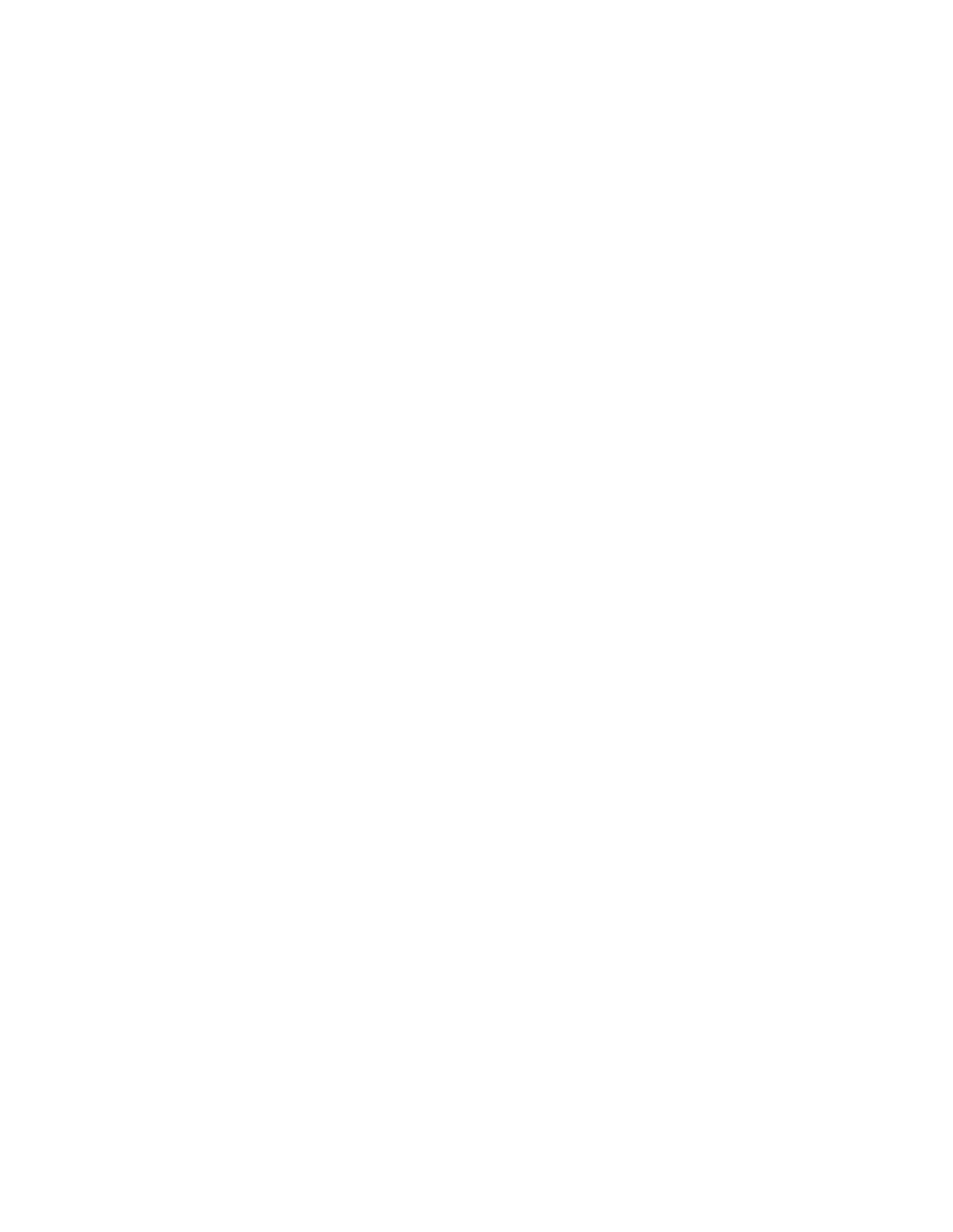# <span id="page-10-0"></span>**Table of Contents**

| <b>Centers for Medicare &amp; Medicaid Services</b><br>1<br>Coding and Documentation Changes Under the Medicare Severity Diagnosis Related Group System  8<br>Comprehensive Error Rate Testing Program: Fiscal Year 2008 Home Health Agency Claims Error Rate10<br>Accuracy of Coding for Medicare Skilled Nursing Facility Resource Utilization Groups' Claims10<br>Part B Services in Nursing Homes: Mental Health Needs and Psychotherapy Services11 |  |
|---------------------------------------------------------------------------------------------------------------------------------------------------------------------------------------------------------------------------------------------------------------------------------------------------------------------------------------------------------------------------------------------------------------------------------------------------------|--|
|                                                                                                                                                                                                                                                                                                                                                                                                                                                         |  |
|                                                                                                                                                                                                                                                                                                                                                                                                                                                         |  |
|                                                                                                                                                                                                                                                                                                                                                                                                                                                         |  |
|                                                                                                                                                                                                                                                                                                                                                                                                                                                         |  |
|                                                                                                                                                                                                                                                                                                                                                                                                                                                         |  |
|                                                                                                                                                                                                                                                                                                                                                                                                                                                         |  |
|                                                                                                                                                                                                                                                                                                                                                                                                                                                         |  |
|                                                                                                                                                                                                                                                                                                                                                                                                                                                         |  |
|                                                                                                                                                                                                                                                                                                                                                                                                                                                         |  |
|                                                                                                                                                                                                                                                                                                                                                                                                                                                         |  |
|                                                                                                                                                                                                                                                                                                                                                                                                                                                         |  |
|                                                                                                                                                                                                                                                                                                                                                                                                                                                         |  |
|                                                                                                                                                                                                                                                                                                                                                                                                                                                         |  |
|                                                                                                                                                                                                                                                                                                                                                                                                                                                         |  |
|                                                                                                                                                                                                                                                                                                                                                                                                                                                         |  |
|                                                                                                                                                                                                                                                                                                                                                                                                                                                         |  |
|                                                                                                                                                                                                                                                                                                                                                                                                                                                         |  |
|                                                                                                                                                                                                                                                                                                                                                                                                                                                         |  |
|                                                                                                                                                                                                                                                                                                                                                                                                                                                         |  |
|                                                                                                                                                                                                                                                                                                                                                                                                                                                         |  |
|                                                                                                                                                                                                                                                                                                                                                                                                                                                         |  |
|                                                                                                                                                                                                                                                                                                                                                                                                                                                         |  |
|                                                                                                                                                                                                                                                                                                                                                                                                                                                         |  |
|                                                                                                                                                                                                                                                                                                                                                                                                                                                         |  |
|                                                                                                                                                                                                                                                                                                                                                                                                                                                         |  |
|                                                                                                                                                                                                                                                                                                                                                                                                                                                         |  |
|                                                                                                                                                                                                                                                                                                                                                                                                                                                         |  |
|                                                                                                                                                                                                                                                                                                                                                                                                                                                         |  |
|                                                                                                                                                                                                                                                                                                                                                                                                                                                         |  |
|                                                                                                                                                                                                                                                                                                                                                                                                                                                         |  |
|                                                                                                                                                                                                                                                                                                                                                                                                                                                         |  |
|                                                                                                                                                                                                                                                                                                                                                                                                                                                         |  |
|                                                                                                                                                                                                                                                                                                                                                                                                                                                         |  |
|                                                                                                                                                                                                                                                                                                                                                                                                                                                         |  |
|                                                                                                                                                                                                                                                                                                                                                                                                                                                         |  |
|                                                                                                                                                                                                                                                                                                                                                                                                                                                         |  |
|                                                                                                                                                                                                                                                                                                                                                                                                                                                         |  |
|                                                                                                                                                                                                                                                                                                                                                                                                                                                         |  |
|                                                                                                                                                                                                                                                                                                                                                                                                                                                         |  |
|                                                                                                                                                                                                                                                                                                                                                                                                                                                         |  |
|                                                                                                                                                                                                                                                                                                                                                                                                                                                         |  |
|                                                                                                                                                                                                                                                                                                                                                                                                                                                         |  |
|                                                                                                                                                                                                                                                                                                                                                                                                                                                         |  |
|                                                                                                                                                                                                                                                                                                                                                                                                                                                         |  |
|                                                                                                                                                                                                                                                                                                                                                                                                                                                         |  |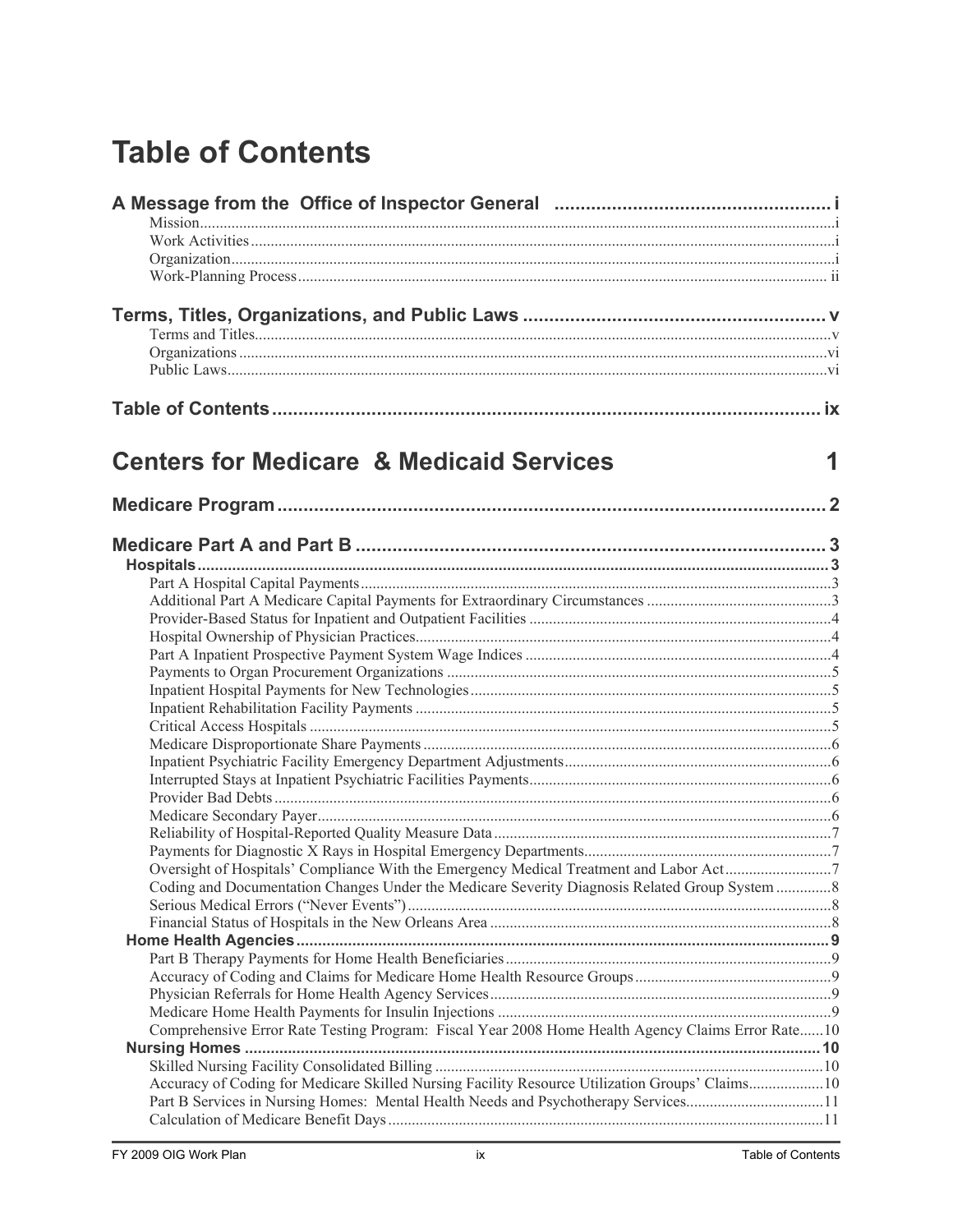| Medicare Hospice Care for Nursing Home Residents: Services and Appropriate Payments12                    |  |
|----------------------------------------------------------------------------------------------------------|--|
|                                                                                                          |  |
|                                                                                                          |  |
|                                                                                                          |  |
|                                                                                                          |  |
|                                                                                                          |  |
|                                                                                                          |  |
|                                                                                                          |  |
|                                                                                                          |  |
|                                                                                                          |  |
|                                                                                                          |  |
|                                                                                                          |  |
| Geographic Areas With a High Density of Independent Diagnostic Testing Facilities 15                     |  |
|                                                                                                          |  |
| Medicare Payments for Chiropractic Services Billed With the Acute Treatment Modifier 16                  |  |
|                                                                                                          |  |
|                                                                                                          |  |
|                                                                                                          |  |
|                                                                                                          |  |
|                                                                                                          |  |
|                                                                                                          |  |
|                                                                                                          |  |
| Durable Medical Equipment Payments for Beneficiaries Receiving Home Health Services18                    |  |
|                                                                                                          |  |
|                                                                                                          |  |
|                                                                                                          |  |
| Comprehensive Error Rate Testing Program: Fiscal Year 2009 Durable Medical Equipment Error Rate  19      |  |
| Comprehensive Error Rate Testing Program: Durable Medical Equipment Corrective Actions19                 |  |
|                                                                                                          |  |
|                                                                                                          |  |
|                                                                                                          |  |
|                                                                                                          |  |
|                                                                                                          |  |
|                                                                                                          |  |
| Duplicate Payments to Durable Medical Equipment Suppliers With Multiple National Provider Identifiers 21 |  |
| Payments to Medical Suppliers and Home Health Agencies Associated With "Currently Not Collectible"       |  |
|                                                                                                          |  |
| Appropriateness of Medicare Reimbursement for Pressure-Reducing Support Surfaces 22                      |  |
|                                                                                                          |  |
|                                                                                                          |  |
|                                                                                                          |  |
|                                                                                                          |  |
|                                                                                                          |  |
|                                                                                                          |  |
|                                                                                                          |  |
|                                                                                                          |  |
| Monitoring Medicare Part B Drug Prices: Comparing Average Sales Prices to Widely Available Market        |  |
|                                                                                                          |  |
| Monitoring Part B Drug Prices: Comparing Average Sales Prices to Average Manufacturer Prices 24          |  |
|                                                                                                          |  |
|                                                                                                          |  |
|                                                                                                          |  |
|                                                                                                          |  |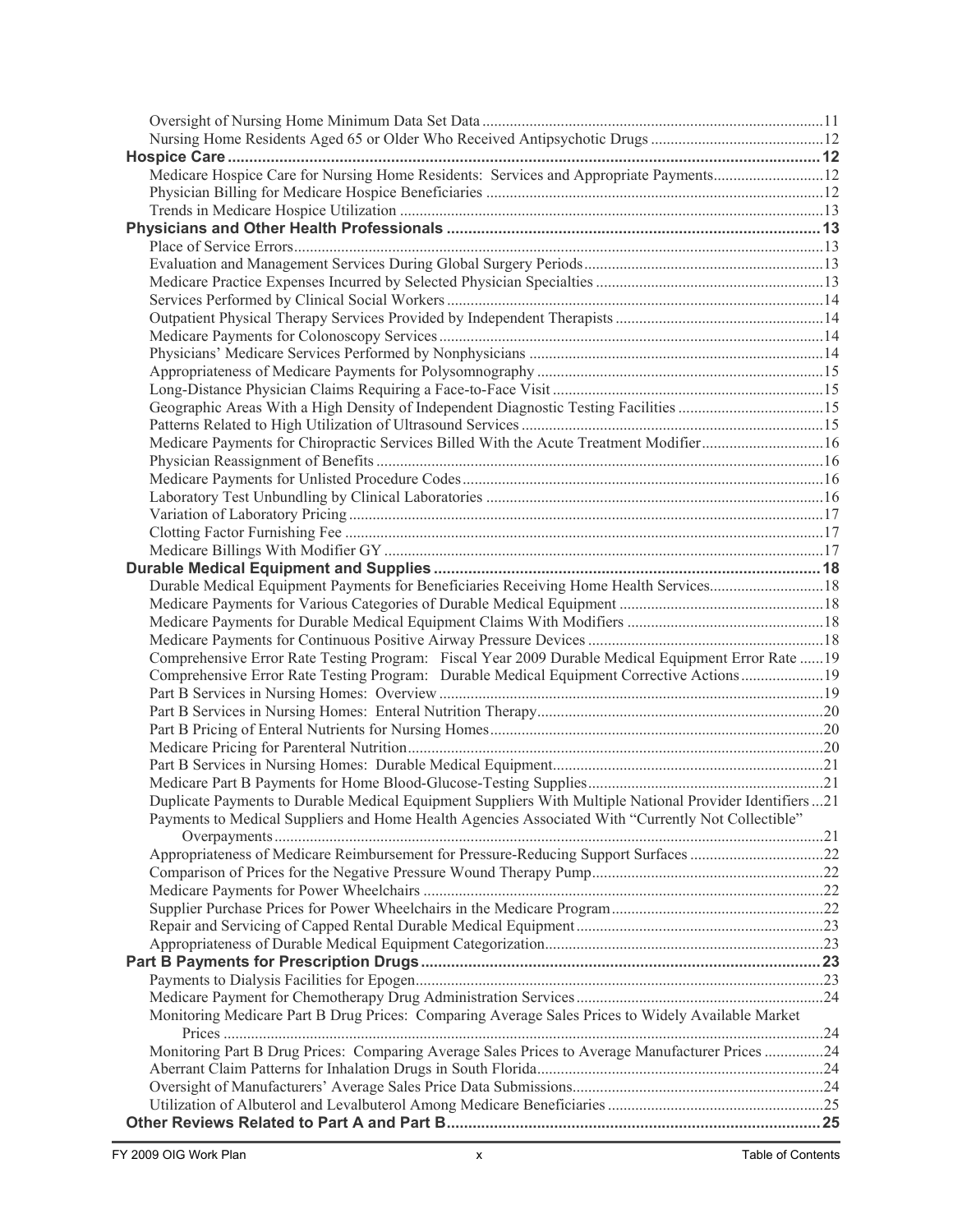| Separately Billable Laboratory Services Under the End Stage Renal Disease Program25           |  |
|-----------------------------------------------------------------------------------------------|--|
|                                                                                               |  |
|                                                                                               |  |
|                                                                                               |  |
| Comprehensive Error Rate Testing Program: FY 2008 Transportation Claims Error Rate26          |  |
|                                                                                               |  |
|                                                                                               |  |
|                                                                                               |  |
|                                                                                               |  |
|                                                                                               |  |
|                                                                                               |  |
|                                                                                               |  |
|                                                                                               |  |
|                                                                                               |  |
|                                                                                               |  |
|                                                                                               |  |
|                                                                                               |  |
|                                                                                               |  |
| Medicare Contractors' Use of Payment Suspensions and Other Administrative Sanctions29         |  |
|                                                                                               |  |
|                                                                                               |  |
|                                                                                               |  |
| Medicare Payments for Medical Equipment and Supply Claims With Invalid or Inactive            |  |
|                                                                                               |  |
|                                                                                               |  |
|                                                                                               |  |
|                                                                                               |  |
|                                                                                               |  |
|                                                                                               |  |
|                                                                                               |  |
|                                                                                               |  |
|                                                                                               |  |
|                                                                                               |  |
|                                                                                               |  |
| Graduate Medical Education Payments Included in Payments to Medicare Advantage Plans 32       |  |
|                                                                                               |  |
|                                                                                               |  |
|                                                                                               |  |
|                                                                                               |  |
|                                                                                               |  |
| Comparing Special Needs Plan Beneficiaries to Other Medicare Advantage Prescription Drug Plan |  |
|                                                                                               |  |
|                                                                                               |  |
|                                                                                               |  |
|                                                                                               |  |
|                                                                                               |  |
|                                                                                               |  |
|                                                                                               |  |
| Coordination and Oversight of Medicare Parts B and D To Avoid Duplicate Payments36            |  |
|                                                                                               |  |
|                                                                                               |  |
|                                                                                               |  |
|                                                                                               |  |
|                                                                                               |  |
|                                                                                               |  |
|                                                                                               |  |
|                                                                                               |  |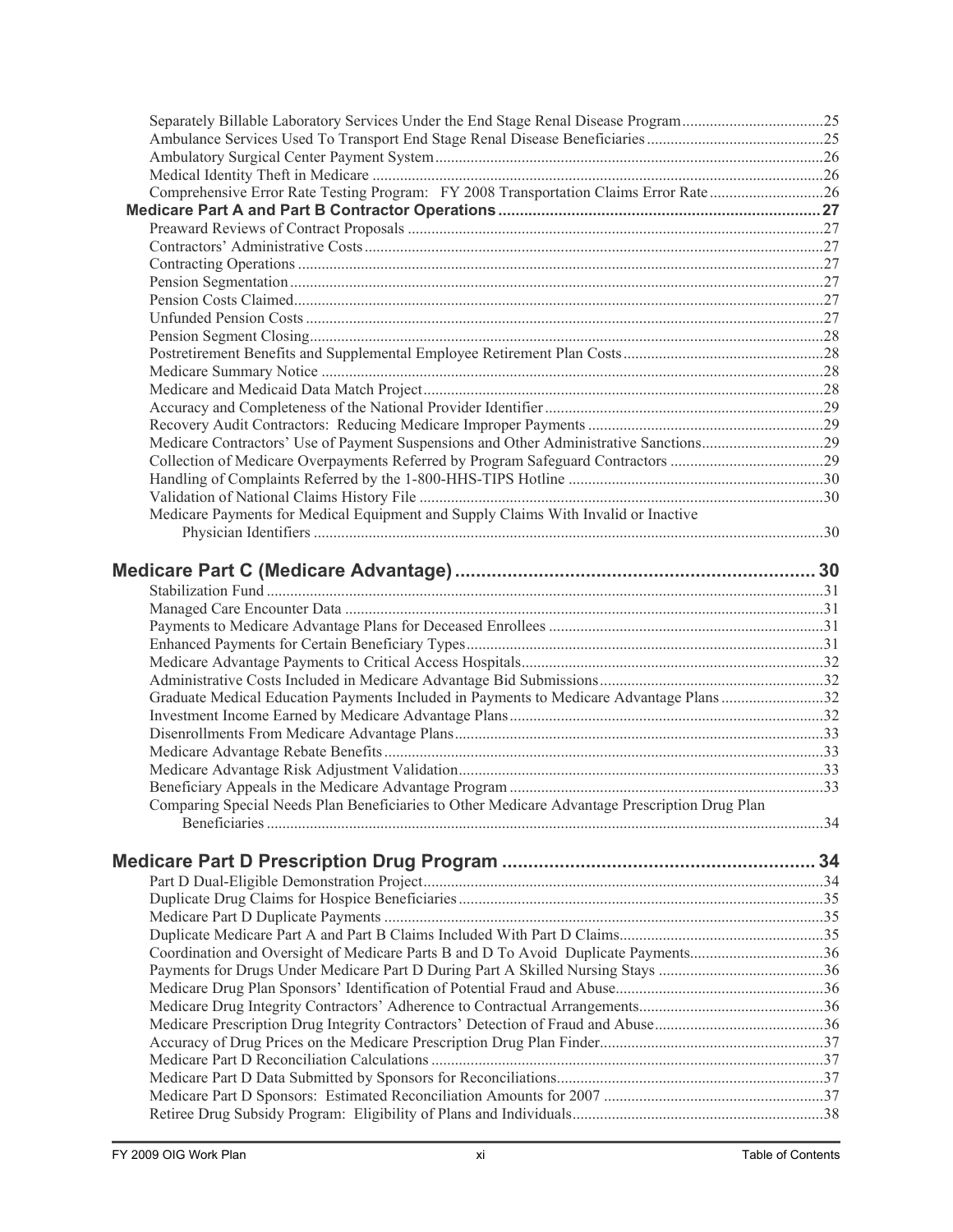| States' Disproportionate Share Hospital Payments for Care of Individuals in Institutions for   |  |
|------------------------------------------------------------------------------------------------|--|
|                                                                                                |  |
|                                                                                                |  |
|                                                                                                |  |
|                                                                                                |  |
|                                                                                                |  |
|                                                                                                |  |
|                                                                                                |  |
|                                                                                                |  |
| Medicaid Payments to Nursing Homes While Dual-Eligible Beneficiaries Received Covered Medicare |  |
|                                                                                                |  |
|                                                                                                |  |
|                                                                                                |  |
|                                                                                                |  |
|                                                                                                |  |
| Compliance With States' Requirements for Medicaid-Funded Personal Care Service Attendants 46   |  |
| State and Federal Oversight of Home- and Community-Based Services Provided in Assisted         |  |
|                                                                                                |  |
|                                                                                                |  |
| Medicaid Adult Day Health Service Payments for Ineligible and Absent Beneficiaries 47          |  |
| Community Transition Services Provided to Medicaid Home- and Community- Based Services Waiver  |  |
|                                                                                                |  |
| Plans of Care: Addressing Minimum Data Set and Resident Assessment Protocols Through           |  |
|                                                                                                |  |
|                                                                                                |  |
|                                                                                                |  |
|                                                                                                |  |
|                                                                                                |  |
|                                                                                                |  |
|                                                                                                |  |
|                                                                                                |  |
|                                                                                                |  |
|                                                                                                |  |
|                                                                                                |  |
|                                                                                                |  |
|                                                                                                |  |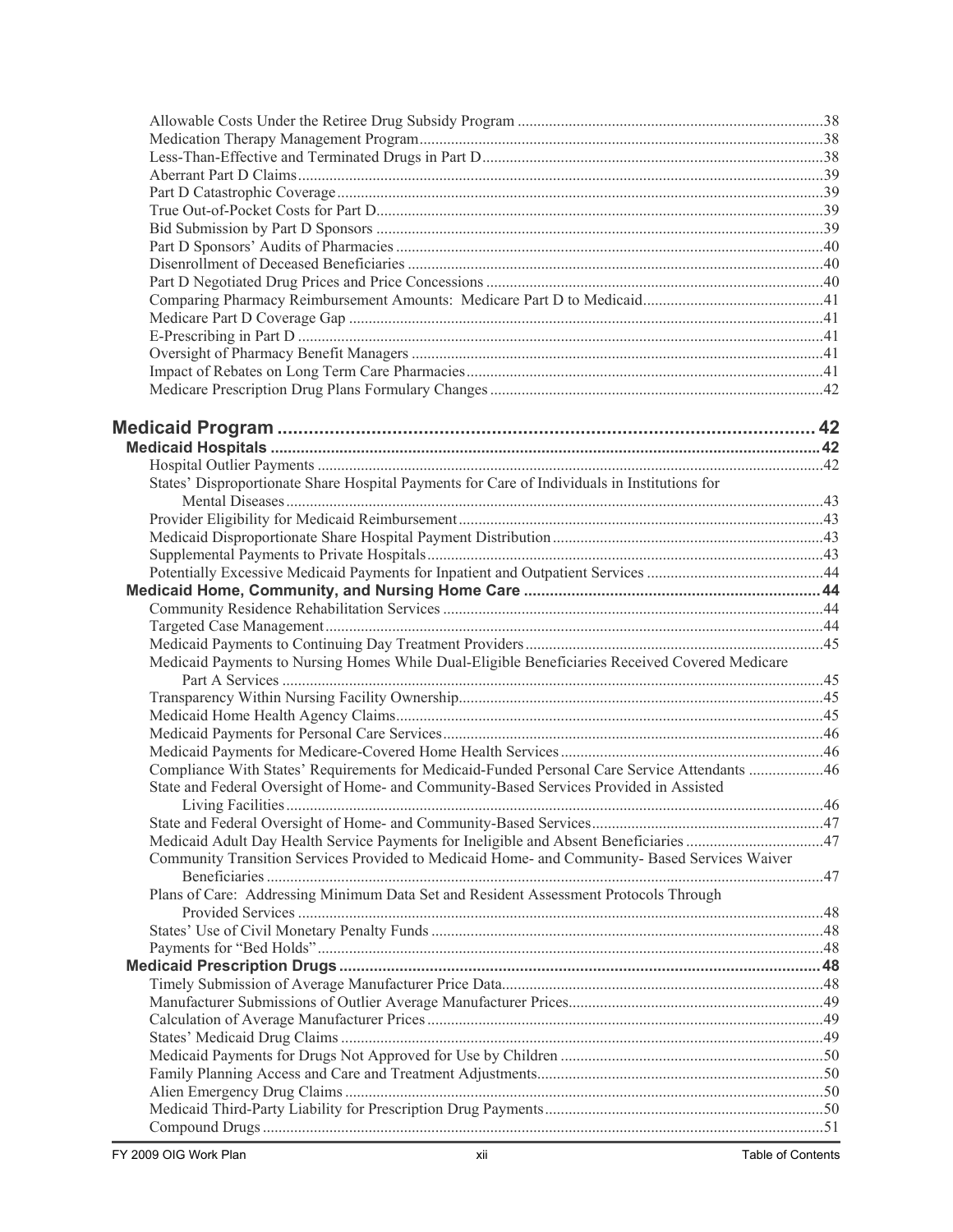| Assessing the Accuracy of Drug Type Classification in the Medicaid Drug Rebate Initiative File52 |                   |
|--------------------------------------------------------------------------------------------------|-------------------|
| Comparison of Medicaid Federal Upper Limit Amounts to Wholesale, Retail, and Medicare Pricing52  |                   |
|                                                                                                  |                   |
|                                                                                                  |                   |
|                                                                                                  |                   |
|                                                                                                  |                   |
|                                                                                                  |                   |
|                                                                                                  |                   |
|                                                                                                  |                   |
|                                                                                                  |                   |
|                                                                                                  |                   |
|                                                                                                  |                   |
|                                                                                                  |                   |
|                                                                                                  |                   |
|                                                                                                  |                   |
|                                                                                                  |                   |
|                                                                                                  |                   |
| Medicaid Payments for Services Provided Under Section 1115 Demonstration Projects56              |                   |
|                                                                                                  |                   |
| Medicaid Payments for Services Provided Under Section 1915(b) Managed Care/Freedom of Choice     |                   |
|                                                                                                  |                   |
|                                                                                                  |                   |
| Medicaid Payments for Services Provided Under Section 1915(c) Home- and Community-Based          |                   |
|                                                                                                  |                   |
|                                                                                                  |                   |
|                                                                                                  |                   |
|                                                                                                  |                   |
|                                                                                                  |                   |
|                                                                                                  |                   |
| Use of Public Assistance Reporting To Reduce Improper Medicaid Payments by Multiple States 58    |                   |
|                                                                                                  |                   |
|                                                                                                  |                   |
|                                                                                                  |                   |
|                                                                                                  |                   |
|                                                                                                  |                   |
|                                                                                                  |                   |
|                                                                                                  |                   |
|                                                                                                  |                   |
|                                                                                                  |                   |
|                                                                                                  |                   |
|                                                                                                  |                   |
|                                                                                                  |                   |
|                                                                                                  |                   |
| Medicare: Assessment of Claims Bypassing the Common Working File and the Impact on the National  |                   |
|                                                                                                  |                   |
|                                                                                                  |                   |
| Medicare Part D Selected General and Application Controls for Systems That Track True            |                   |
|                                                                                                  |                   |
| Medicare Part D: Implementation of Supporting Systems at Small- and Medium-Size Plans and        |                   |
|                                                                                                  |                   |
| Medicare and Medicaid: Security of Portable Devices Containing Personal Health Information at    |                   |
|                                                                                                  |                   |
| FY 2009 OIG Work Plan<br>xiii                                                                    | Table of Contents |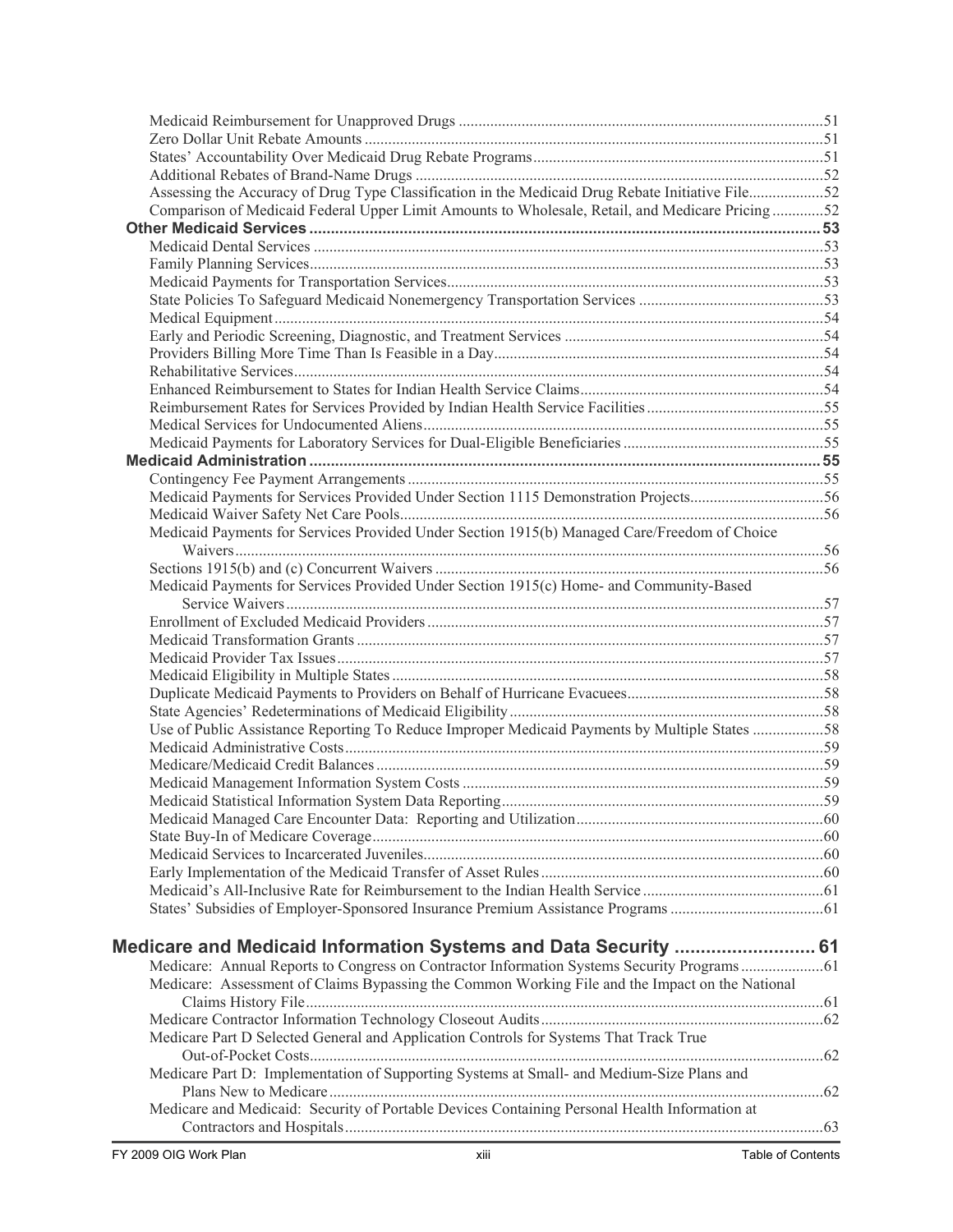| State Children's Health Insurance Program Payments for Residents in Institutions for Mental Diseases65 |  |
|--------------------------------------------------------------------------------------------------------|--|
|                                                                                                        |  |
|                                                                                                        |  |
|                                                                                                        |  |
| Medicaid and State Children's Health Insurance Program Payment Error Rate for One State's              |  |
|                                                                                                        |  |

# **[Investigative and Legal Activities Related to Centers for Medicare & Medicaid](#page-83-0)**

# **[Public Health and Human Service Programs and](#page-88-0)  [Departmentwide Issues 71](#page-88-0)**

| Community Health Center Adoption of Recommendations for Human Immunodeficiency Virus            |  |
|-------------------------------------------------------------------------------------------------|--|
|                                                                                                 |  |
|                                                                                                 |  |
|                                                                                                 |  |
|                                                                                                 |  |
|                                                                                                 |  |
|                                                                                                 |  |
|                                                                                                 |  |
|                                                                                                 |  |
|                                                                                                 |  |
|                                                                                                 |  |
|                                                                                                 |  |
| Oversight of Human Cells, Tissues, and Cellular- and Tissue-Based Products Establishments77     |  |
|                                                                                                 |  |
| Management of Information Technology Contracts at the Center for Drug Evaluation and Research78 |  |
|                                                                                                 |  |
|                                                                                                 |  |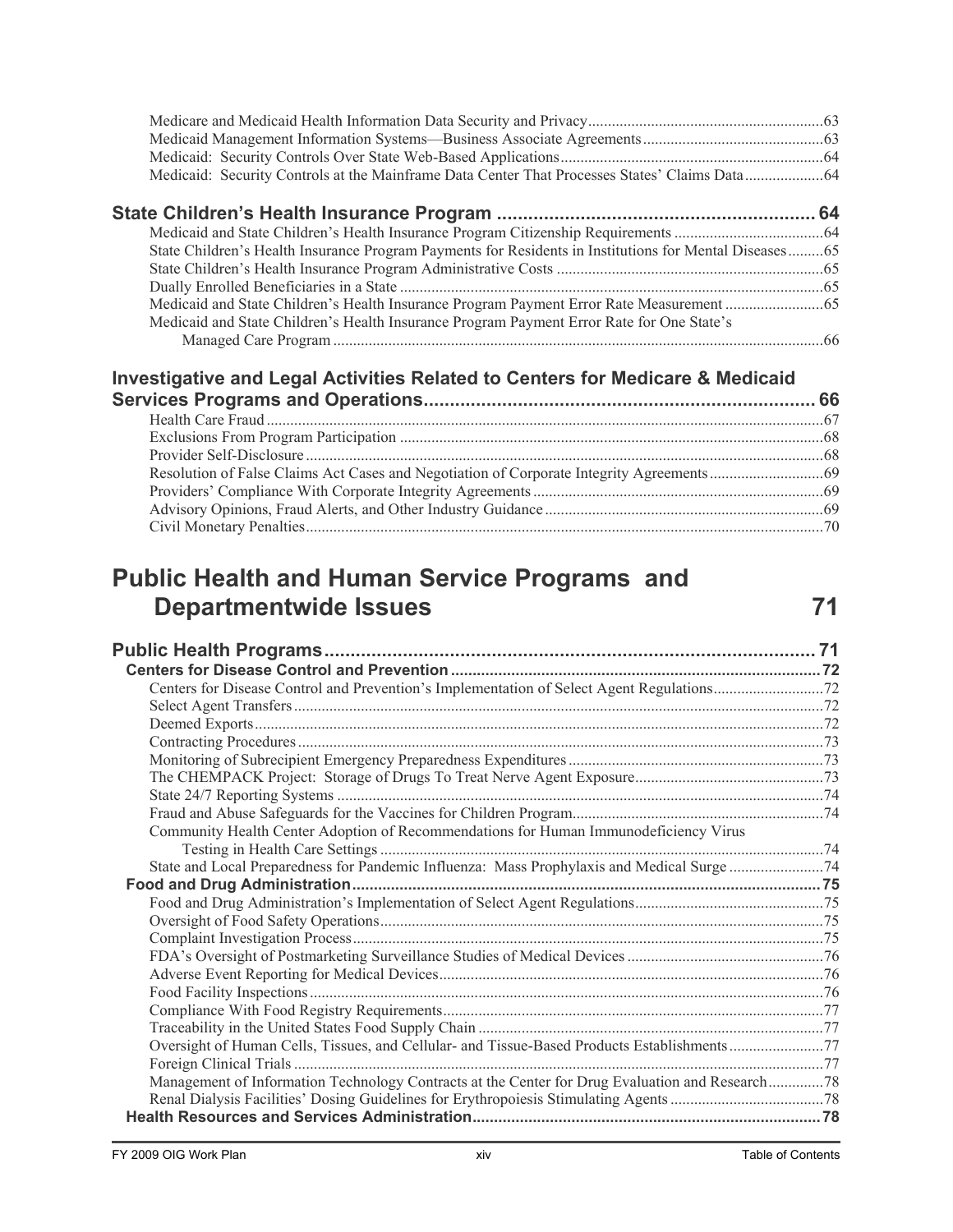| Oversight of Federal Advisory Committee Special Government Employee Conflicts of Interest83           |  |
|-------------------------------------------------------------------------------------------------------|--|
| Use of Public Health Preparedness and Response for Bioterrorism Program Funds in Gulf Coast States 83 |  |
|                                                                                                       |  |
| Use of Public Health Preparedness and Response for Bioterrorism Program Funds for Employee            |  |
|                                                                                                       |  |
|                                                                                                       |  |
|                                                                                                       |  |
|                                                                                                       |  |
|                                                                                                       |  |
|                                                                                                       |  |
|                                                                                                       |  |
|                                                                                                       |  |
|                                                                                                       |  |
|                                                                                                       |  |
|                                                                                                       |  |
|                                                                                                       |  |
|                                                                                                       |  |
|                                                                                                       |  |
|                                                                                                       |  |
|                                                                                                       |  |
|                                                                                                       |  |
|                                                                                                       |  |
|                                                                                                       |  |
|                                                                                                       |  |
|                                                                                                       |  |
|                                                                                                       |  |
|                                                                                                       |  |
|                                                                                                       |  |
|                                                                                                       |  |
|                                                                                                       |  |
|                                                                                                       |  |
|                                                                                                       |  |
|                                                                                                       |  |
|                                                                                                       |  |
|                                                                                                       |  |
|                                                                                                       |  |
|                                                                                                       |  |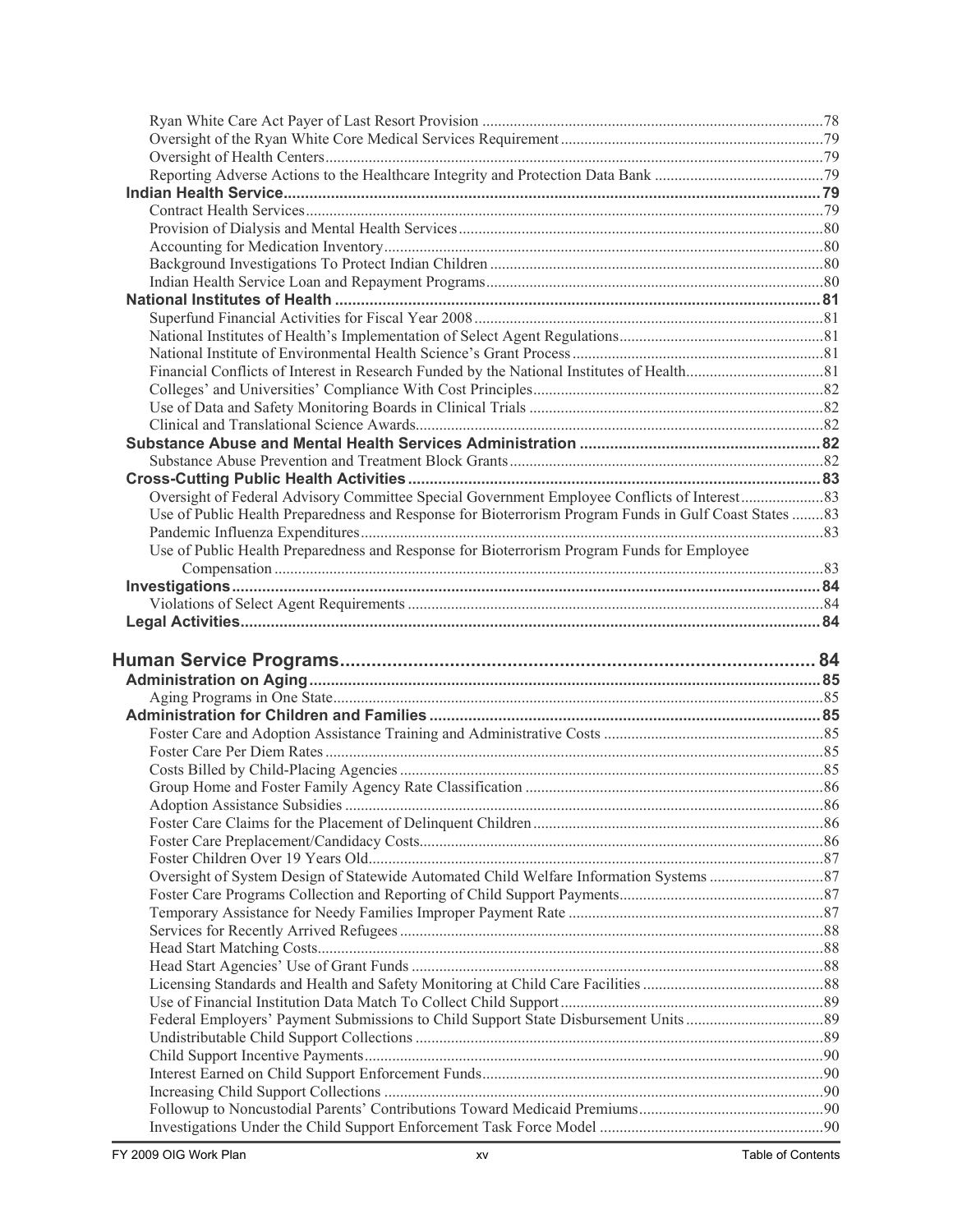| Federal Information Security Management Act of 2002 and Critical Infrastructure Protection 95 |  |
|-----------------------------------------------------------------------------------------------|--|
|                                                                                               |  |
|                                                                                               |  |
|                                                                                               |  |
|                                                                                               |  |
|                                                                                               |  |
|                                                                                               |  |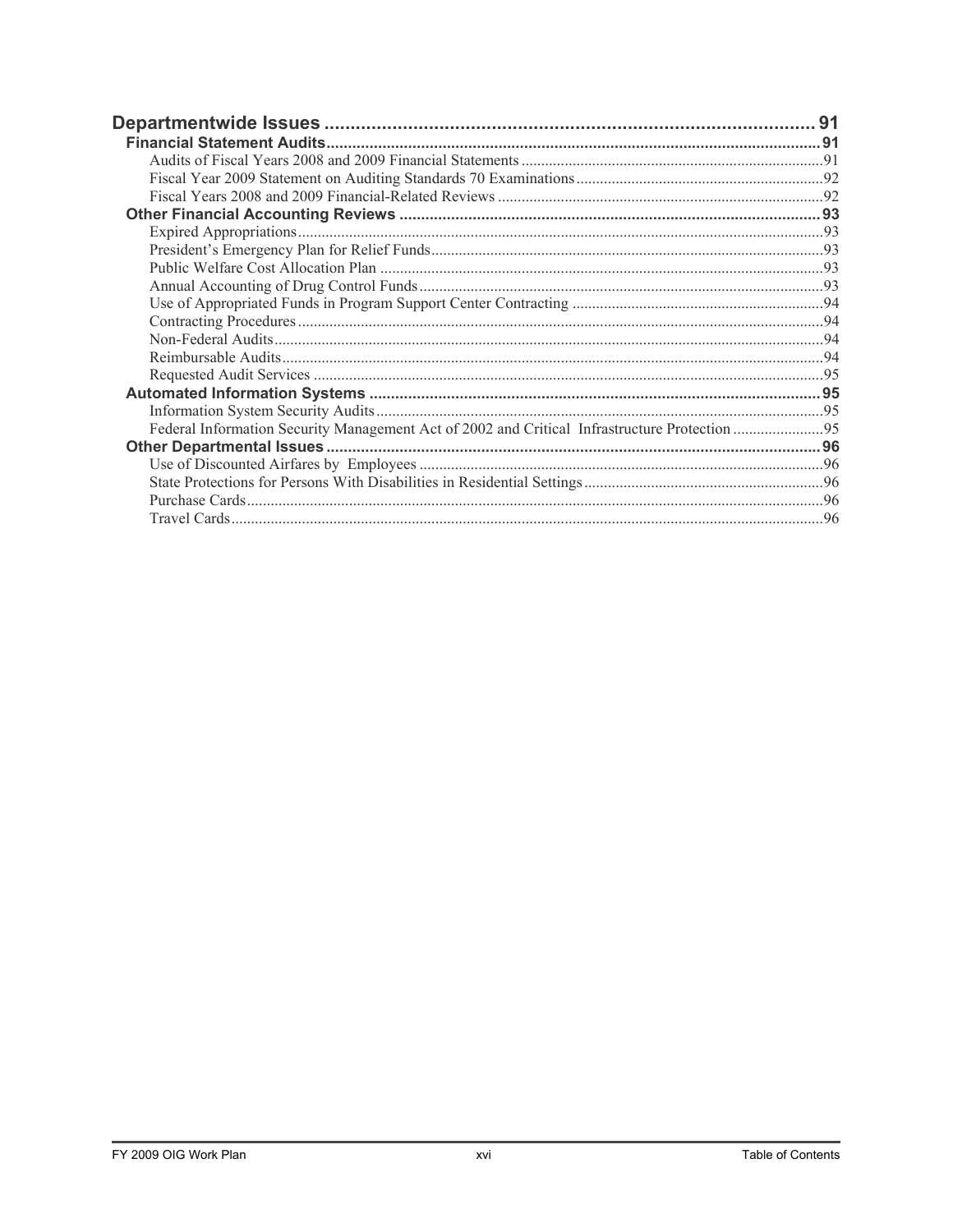# <span id="page-18-0"></span>**Centers for Medicare & Medicaid Services**

On average, the Office of Inspector General (OIG) allocates about 80 percent of its appropriations to work related to the Centers for Medicare & Medicaid Services (CMS), which administers Medicare, Medicaid, and the State Children's Health Insurance Program (SCHIP).

- Medicare, established under Title XVIII of the Social Security Act, provides health insurance for people 65 years old or older, people younger than 65 years old with certain disabilities, and people of any age with end-stage renal disease (ESRD). In fiscal year (FY) 2007, Medicare served an estimated 43.9 million enrollees at a cost of more than \$370.7 billion.
- Medicaid, established under Title XIX of the Social Security Act, a joint Federal-State program, supports States' coverage of medical care and other support services for low-income individuals. For FY 2007, Medicaid enrollment was estimated at 49.1 million people, and total Federal and State outlays were \$333.2 billion, of which the Federal share was more than \$190.6 billion.
- SCHIP, established under Title XXI of the Social Security Act, is a matching grant to provide health insurance for low-income children who do not qualify for Medicaid but whose families are not able to afford private coverage. In FY 2007, SCHIP served an estimated 4.6 million beneficiaries at a cost of \$6 billion in Federal share.

OIG's emphasis on these health care programs reflects the spending of the Department of Health and Human Services (HHS). That is, CMS expenditures account for more than 80 percent of HHS's budget. OIG's resource allocation is also rooted in statutory mandates and funding sources, including the following:

- The Health Insurance Portability and Accountability Act of 1996 (HIPAA) established the Health Care Fraud and Abuse Control program (HCFAC) under the direction of the Attorney General and the Secretary of HHS (the Secretary) to combat waste, fraud, and abuse in the Medicare and Medicaid programs. HCFAC funding constitutes a major portion of our annual operating budget and must be used for work related to Medicare and Medicaid.
- The Deficit Reduction Act of 2005 (DRA) provides our office \$25 million annually from FY 2006 through FY 2010 to undertake fraud and abuse control activities related to the Medicaid program.
- The Supplemental Appropriations Act of 2008 appropriated to OIG \$25 million for FY 2009 for purposes of reducing fraud and abuse in the Medicaid program and authorized to be appropriated to OIG \$25 million for FY 2010 and each subsequent FY.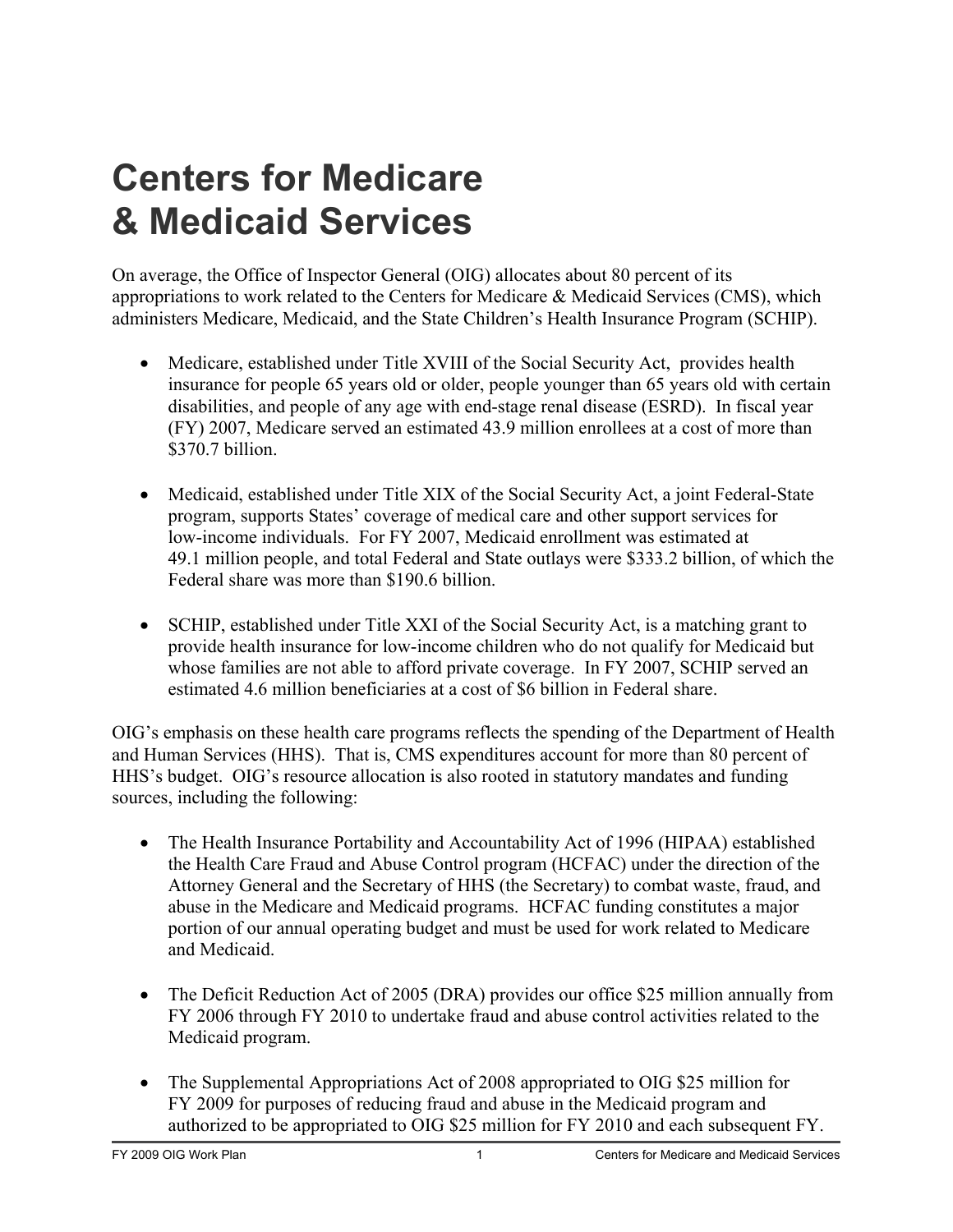<span id="page-19-0"></span>• The Medicare Prescription Drug, Improvement, and Modernization Act of 2003 (MMA) mandates that we periodically compare average sales prices (ASP) to average manufacturer prices (AMP) and widely available market prices (WAMP) for drugs covered under Medicare Part B and notify the Secretary if the ASP for a drug exceeds the AMP or the WAMP by more than 5 percent. The MMA also requires that we report to Congress on annual evaluations of Medicare contractors' information security programs.

Through our previous reviews of CMS's management and programs, we identified several significant challenges, including oversight of Medicare Part D, Medicare integrity, Medicaid and SCHIP integrity, and quality of care. This Work Plan presents ongoing and proposed OIG work related to these challenges and other high-priority issues that we have identified during our work-planning process.

This part of the Work Plan is organized into the following areas: Medicare, Medicaid, and other CMS-related reviews and functions, including informations sytems controls, SCHIP, investigations, and legal counsel to OIG.

# **Medicare Program**

Medicare is the Nation's largest purchaser of health care (and, within that, of managed care). It accounts for approximately 14 percent of the Federal budget and processes over 1 billion fee-for-service claims a year. The Medicare program is funded through the Hospital Insurance (HI) and Supplementary Medical Insurance (SMI) Trust Funds and is composed of four parts:

- Medicare Part A helps pay for hospital, skilled nursing facility (SNF), home health, and hospice care for the aged and disabled. It is financed through the HI Trust Fund, which is primarily funded by payroll taxes paid by workers and employers. Medicare Part B helps pay for physician and outpatient hospital services, laboratory tests, medical equipment, and other items and services not covered by Part A. It is financed through the SMI Trust Fund, which is primarily funded by transfers from the general fund of the U.S. Treasury and by monthly premiums paid by beneficiaries.
- Medicare Part C, known as Medicare Advantage (MA), was established by the MMA to provide more health care coverage choices for Medicare beneficiaries through private health care companies that contract with Medicare to provide benefits. Part C is funded by both the HI and SMI trust funds.
- Medicare Part D, the prescription drug benefit program created by the MMA, provides subsidized access to drug insurance coverage on a voluntary basis for all beneficiaries and premium and cost-sharing subsidies for low-income enrollees. In general, coverage for this benefit is provided under private prescription drug plans (PDP) that offer only prescription drug coverage or through MA plans that integrate prescription drug coverage with the general health care coverage that they provide to Medicare beneficiaries. Part D is funded through the SMI account.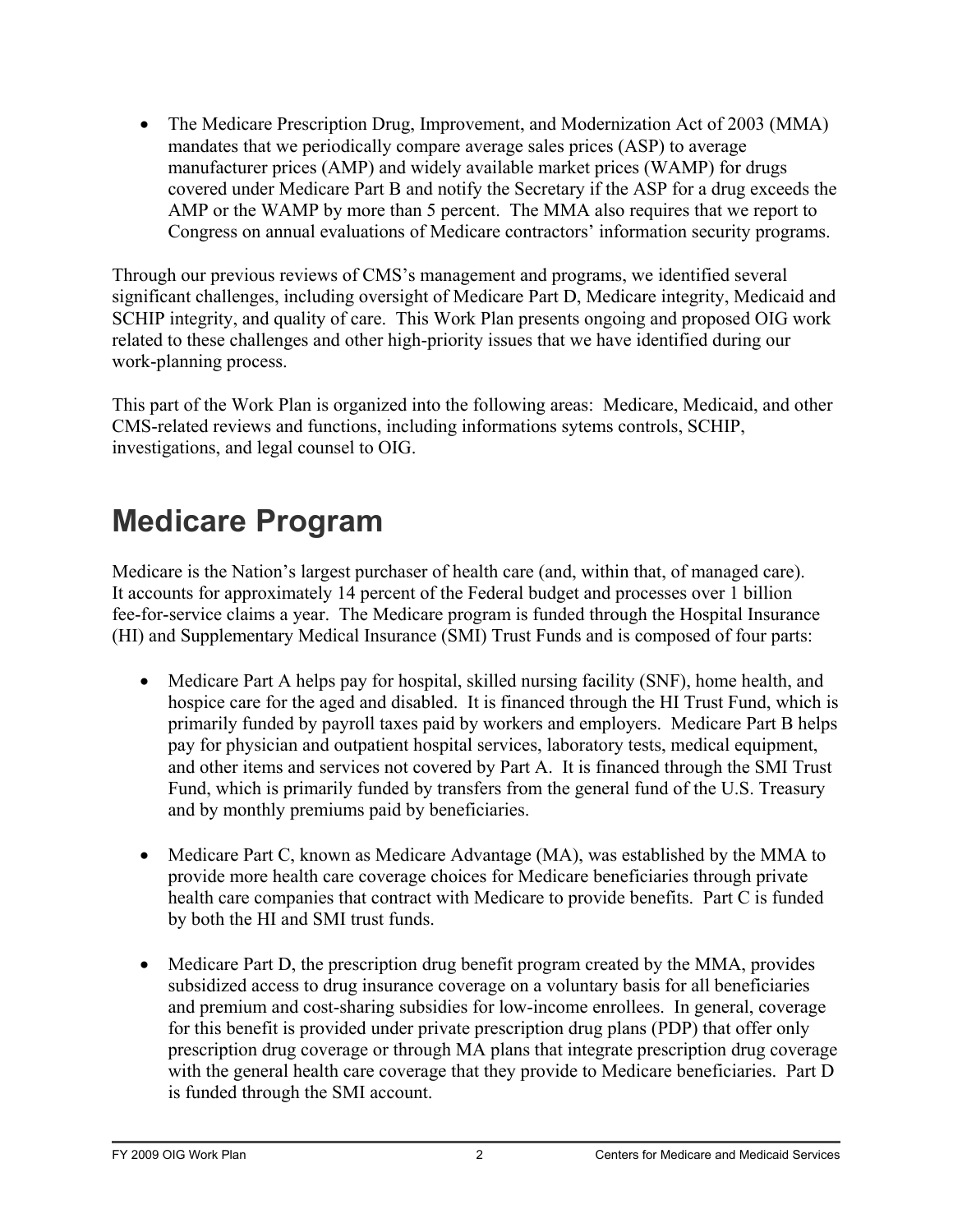<span id="page-20-0"></span>The size and scope of the Medicare program place it at high risk for payment errors. To ensure both the solvency of the Trust Funds and beneficiaries' continued access to quality services, correct and appropriate payments must be made for properly rendered services. Our targeted audits and evaluations continue to identify significant improper payments and problems in specific parts of the program. These reviews have revealed payments for unallowable services, improper coding, and other types of improper payments.

# **Medicare Part A and Part B**

The original Medicare program consisted of Part A and Part B and reflected a fee-for-service approach to health insurance. For Part A, our ongoing and new reviews in FY 2009 address hospitals, home health agencies (HHA), nursing homes, and hospice care. Our Part B-related reviews address payments to and services by physicians and other health professionals, durable medical equipment (DME) and supplies, and prescription drugs covered by Part B, followed by additional reviews that relate to both Part A and Part B and Medicare contractor operations.

Historically, Medicare contractors that are known as fiscal intermediaries (FI) and carriers ("carriers") have handled Medicare's claims administration activities, with the FIs processing claims for Medicare Parts A and B for certain facilities (including hospitals and SNFs) and the carriers processing claims for Medicare Part B (in particular for physician, laboratory, and other services). CMS also engages functional contractors that perform specific fee-for-service business functions. Pursuant to section 911 of the MMA, CMS is implementing a Medicare contracting reform initiative that will replace 23 FIs and 17 carriers with 15 Medicare Administrative Contractors (MAC) that will process both Part A and Part B workloads. Additionally, the reform plan includes four specialty MACs that will service suppliers of DME for a total of 19 MAC contracts.

Descriptions of our ongoing and planned reviews of Medicare Part A and Part B payments and services follow.

# **Hospitals**

# **Part A Hospital Capital Payments**

We will review Medicare inpatient capital payments. Capital payments reimburse a hospital's expenditures for assets, such as equipment and facilities. The basic methodology for determining capital prospective rates is found at 42 CFR § 412.308. We will determine whether capital payments to hospitals are appropriate. We will examine the methodology used to update capital rates and analyze the appropriateness of the payment level.

*(OAS; W-00-08-35300; various reviews; expected issue date: FY 2009; work in progress)* 

# **Additional Part A Medicare Capital Payments for Extraordinary Circumstances**

We will review additional Medicare capital payments made to hospitals for extraordinary circumstances. Pursuant to Federal regulations at 42 CFR § 412.348(f)(1), hospitals may request additional Medicare capital payments if they incur unanticipated capital expenditures in excess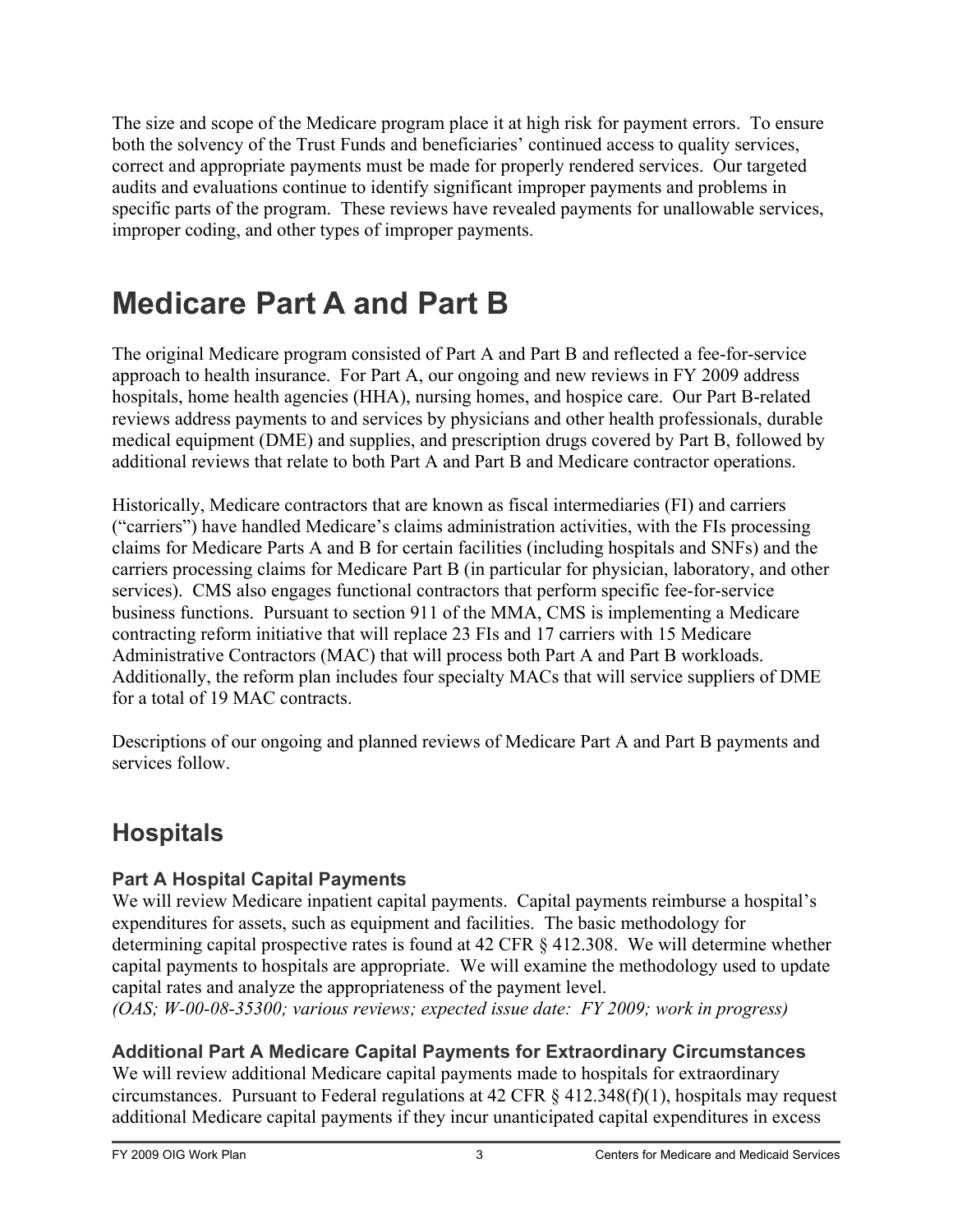<span id="page-21-0"></span>of \$5 million (net of proceeds from other payment sources, such as insurance; litigation decisions; and other local, State, or Federal government funding programs) owing to extraordinary circumstances beyond their control (e.g., a flood, a fire, or an earthquake). We will determine whether the additional Medicare capital payments made to hospitals for extraordinary circumstances were in accordance with Federal requirements. *(OAS; W-00-09-35216; various reviews; expected issue date: FY 2009; new start)* 

# **Provider-Based Status for Inpatient and Outpatient Facilities**

We will review cost reports of hospitals claiming provider-based status for inpatient and outpatient facilities. Since the beginning of the Medicare program, some hospitals have operated as single entities while owning and operating multiple provider-based departments, locations, and facilities that were treated as part of the main hospital for Medicare purposes. Pursuant to 42 CFR § 413.65(d), CMS has the authority to grant provider-based status for facilities that are separate from the hospital, both on and off campus, that meet specific requirements. Hospitals with provider-based facilities may receive higher reimbursement when they include the costs of a provider-based entity on their cost reports. Freestanding facilities may also benefit from enhanced disproportionate share hospital (DSH) payments, upper payment limit (UPL) payments, or graduate medical education payments for which they would not normally be eligible. In addition, provider-based status for outpatient clinics may increase coinsurance liability for Medicare beneficiaries. We will determine the potential impact on both the Medicare program and its beneficiaries of hospitals improperly claiming provider-based status for inpatient and outpatient facilities.

*(OAS; W-00-08-35424; various reviews; expected issue date: FY 2009; work in progress)* 

# **Hospital Ownership of Physician Practices**

We will review the appropriateness of Medicare reimbursement to hospital-owned physician practices that have the provider-based designation. In October 2005, CMS revised Federal regulations at 42 CFR § 413.65 to delineate requirements for hospitals to obtain provider-based designation for purchased physician practices. These requirements address such issues as the physical location of the entity, the patient population served, and the types of controls and governance exhibited by the hospital over the physician practice. Under the Hospital Outpatient Prospective Payment System (OPPS), hospitals may receive Medicare reimbursement for outpatient services in provider-based practices at amounts greater than CMS's Medicare Physician Fee Schedule (MPFS). We will determine whether hospitals have met the Federal requirements to obtain the provider-based designation and assess the impact of the increased cost to Medicare as a result of reimbursement under the OPPS for physician services in provider-based practices. We will also determine the extent to which hospital-owned physician practices without provider-based designation improperly received reimbursement under the OPPS.

*(OEI; 00-00-00000; expected issue date: FY 2009; new start)* 

# **Part A Inpatient Prospective Payment System Wage Indices**

We will review hospital and Medicare controls over the accuracy of the hospital wage data used to calculate wage indices for the IPPS. Hospitals must accurately report wage data for CMS to properly calculate the wage index in accordance with the Social Security Act, § 1886(d)(3). Our prior work found hundreds of millions of dollars in misreported wage data. We will determine whether hospitals have complied with Medicare requirements for reporting wage data and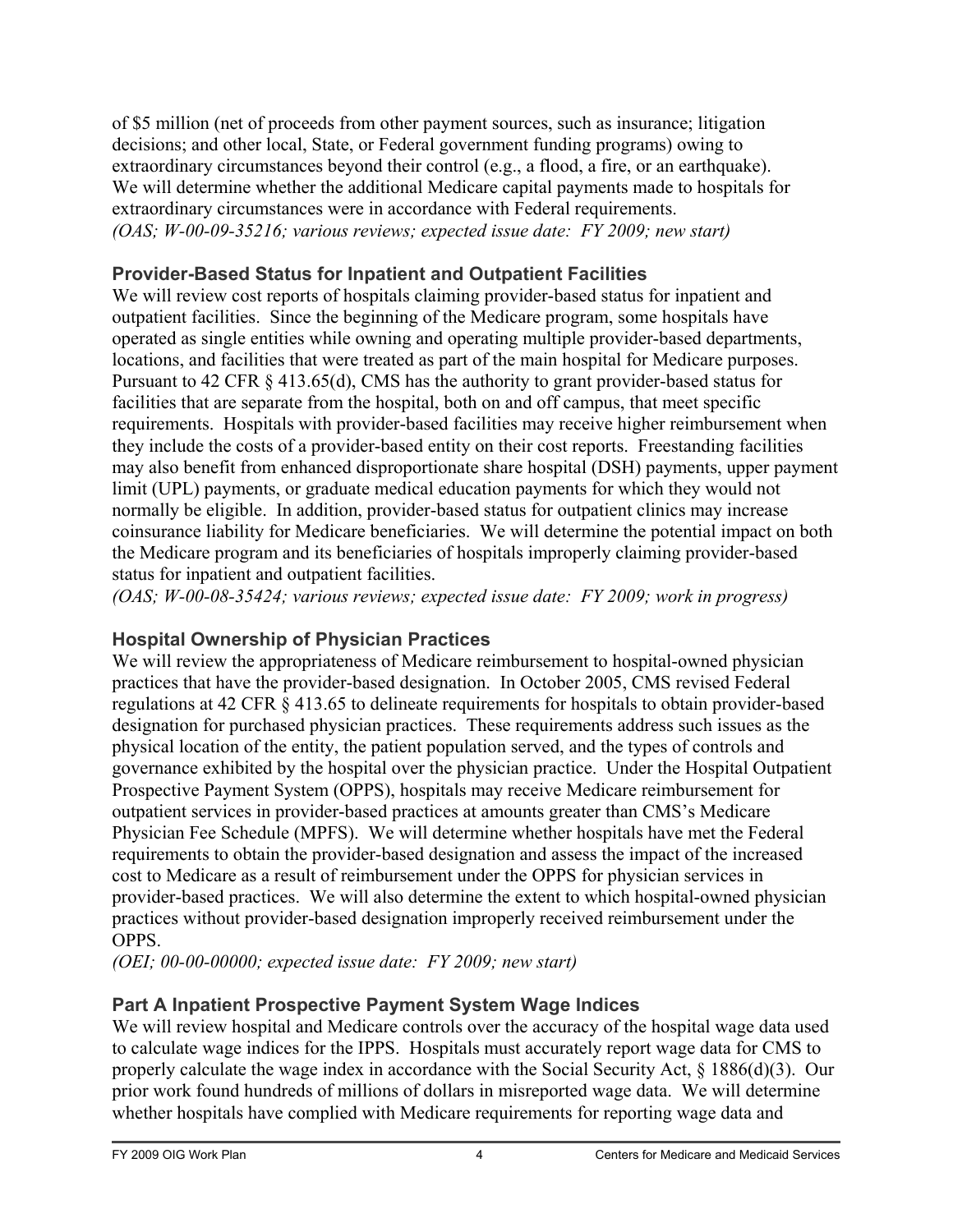<span id="page-22-0"></span>determine the effect on the Medicare program of incorrect diagnosis-related group (DRG) reimbursement caused by inaccurate wage data. We will also examine the appropriateness of using hospital wage indices for other provider types.

*(OAS; W-00-07-35142; W-00-08-35142; various reviews; expected issue date: FY 2009; work in progress)* 

### **Payments to Organ Procurement Organizations**

We will review Medicare payments made to organ procurement organizations (OPO). An OPO coordinates the retrieval, preservation, and transportation of organs for transplant and maintains a system to allocate available organs to prospective recipients. Medicare generally reimburses OPOs under 42 CFR § 413.200 in accordance with a cost basis method set out at 42 CFR § 413.24. We will determine whether payments made to OPOs are correct and supported. *(OAS; W-00-08-35152; various reviews; expected issue date: FY 2009; work in progress)* 

### **Inpatient Hospital Payments for New Technologies**

We will review payments made to hospitals for new services and technologies. Pursuant to the Social Security Act, §§ 1886(d)(5)(K) and (L), Medicare's new technology payments consist of payments for new medical services and technologies that qualify as new under 42 CFR § 412.87 and are demonstrated to be otherwise inadequately paid under the DRG system. We will determine whether hospitals have submitted claims in accordance with the criteria. We will also review CMS's calculation of the payments.

*(OAS; W-00-09-35191; various reviews; expected issue date: FY 2010; new start)* 

#### **Inpatient Rehabilitation Facility Payments**

We will review inpatient rehabilitation facilities' (IRF) claims for Medicare reimbursement in cases of transfers from IRFs to other IRFs, long term care hospitals (LTCH), acute inpatient hospitals, or nursing homes that accept payments under the Medicare or Medicaid programs. The Social Security Act, § 1886(j), established a prospective payment system (PPS) for IRFs. Federal regulations at 42 CFR § 412.624(f) provide for adjustment of the Federal prospective payment for patient transfers from IRFs to the specified provider types. Prior OIG reviews have identified improper IRF claims and reimbursement. Specifically, we will determine the extent to which coding errors for claims that should have been paid as transfers have resulted in IRFs submitting improper claims under the IRF PPS.

*(OAS; W-00-09-35217; various reviews; expected issue date: FY 2009; new start)* 

### **Critical Access Hospitals**

We will review payments made to critical access hospitals (CAH). Pursuant to the Social Security Act, §§ 1814(1)(1) and 1834(g), CAHs are generally paid 101 percent of the reasonable costs of providing covered CAH services. We will determine whether CAHs have met the CAH designation criteria set forth in the Social Security Act, § 1820(c)(2)(B) and conditions of participation set forth at 42 CFR pt. 485, subpart F, and whether payments made to CAHs were made in accordance with Medicare requirements.

*(OAS; W-00-07-35101; W-00-08-35101; various reviews; expected issue date: FY 2009; work in progress)*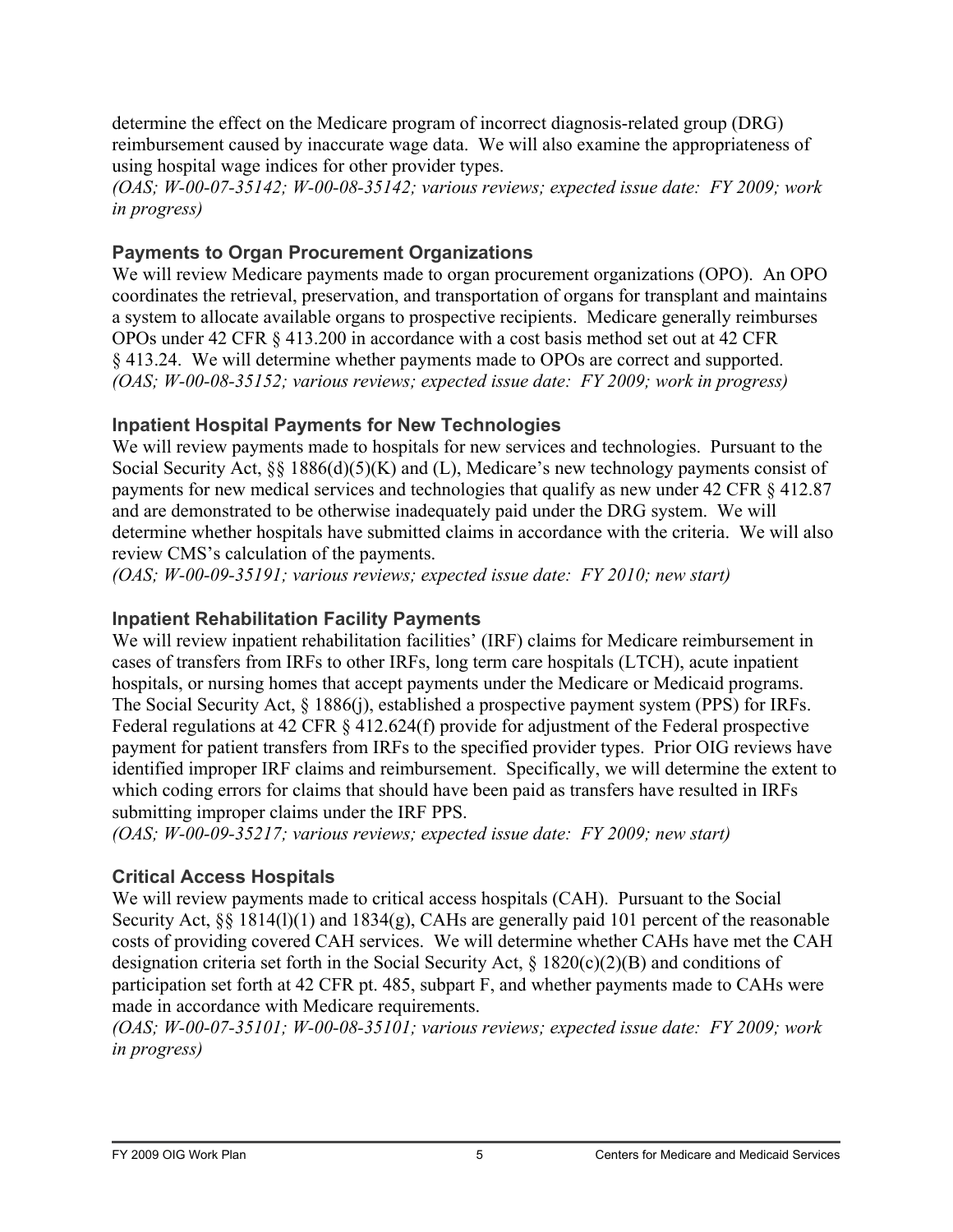### <span id="page-23-0"></span>**Medicare Disproportionate Share Payments**

We will review Medicare DSH payments made to hospitals. Under the Social Security Act,  $\S$  1886(d)(5)(F)(i)(I), Medicare makes additional payments to acute care hospitals that serve a significantly disproportionate number of low-income patients. Medicare DSH payments have been steadily increasing. We will determine whether these payments were made in accordance with Medicare methodology set forth in the Social Security Act, § 1886(d)(5)(F)(vii). We will review various components of the calculation methodology as set forth in the Social Security Act,  $\S$  1886(d)(5)(F)(v)-(vi), to determine whether the hospitals' classifications are appropriate, and examine the total amounts of uncompensated care costs that hospitals incur. *(OAS; W-00-08-35402; various reviews; expected issue date: FY 2009; work in progress)* 

# **Inpatient Psychiatric Facility Emergency Department Adjustments**

We will review payments made to inpatient psychiatric facilities (IPF) to determine whether appropriate adjustments were made for facilities that operate emergency departments. Pursuant to Federal regulations at 42 CFR § 412.424, some of these facilities receive adjusted rates if they maintain qualifying emergency departments.

*(OAS; W-00-09-35403; various reviews; expected issue date: FY 2009; new start)* 

# **Interrupted Stays at Inpatient Psychiatric Facilities Payments**

We will review IPFs' claims for Medicare reimbursement in cases of transfers from IPFs to the same or other IPFs. Federal regulations at 42 CFR pt. 412, subpart N, implemented a PPS for IPFs. Pursuant to 42 CFR  $\S$  412.424(d)(2)(v), CMS adjusts the PPS per diem payment based on the number of days that have lapsed since the IPF admitted a patient, the earlier days of a stay receiving larger adjustments than the later days. To ensure that IPFs do not discharge and then readmit patients to obtain per diem payments with higher adjustments, section 412.424(d)(3)(iii) states that interrupted stays in which a patient is discharged and then readmitted to the same or another IPF within 3 days following the discharge will be treated as one continuous stay. Specifically, we will determine the extent to which coding errors for claims that should have been paid as transfers have resulted in IPFs submitting improper claims under the IPF PPS. *(OAS; W-00-08-35192; various reviews; expected issue date: FY 2009; work in progress)* 

# **Provider Bad Debts**

We will review Medicare bad debts claimed by acute care inpatient hospitals, LTCHs, inpatient rehabilitation facilities, inpatient psychiatric facilities, and SNFs to determine whether they were reimbursable. Pursuant to Federal regulations at 42 CFR § 413.89, uncollectible debts related to unpaid deductible and coinsurance amounts may be claimed as Medicare bad debt if specific criteria are met. We will determine whether the bad debt payments were appropriate under Medicare regulations and whether recoveries of prior year writeoffs were properly used to reduce the cost of beneficiary services for the period in which the recoveries were made. *(OAS; W-00-08-35404; various reviews; expected issue date: FY 2009; work in progress)* 

# **Medicare Secondary Payer**

We will review Medicare payments for beneficiaries who have other insurance. Pursuant to the Social Security Act, § 1862(b), Medicare payments for such beneficiaries are required to be secondary to certain types of insurance coverage. We will assess the effectiveness of current procedures in preventing inappropriate Medicare payments for beneficiaries with other insurance coverage. For example, we will evaluate procedures for identifying and resolving credit balance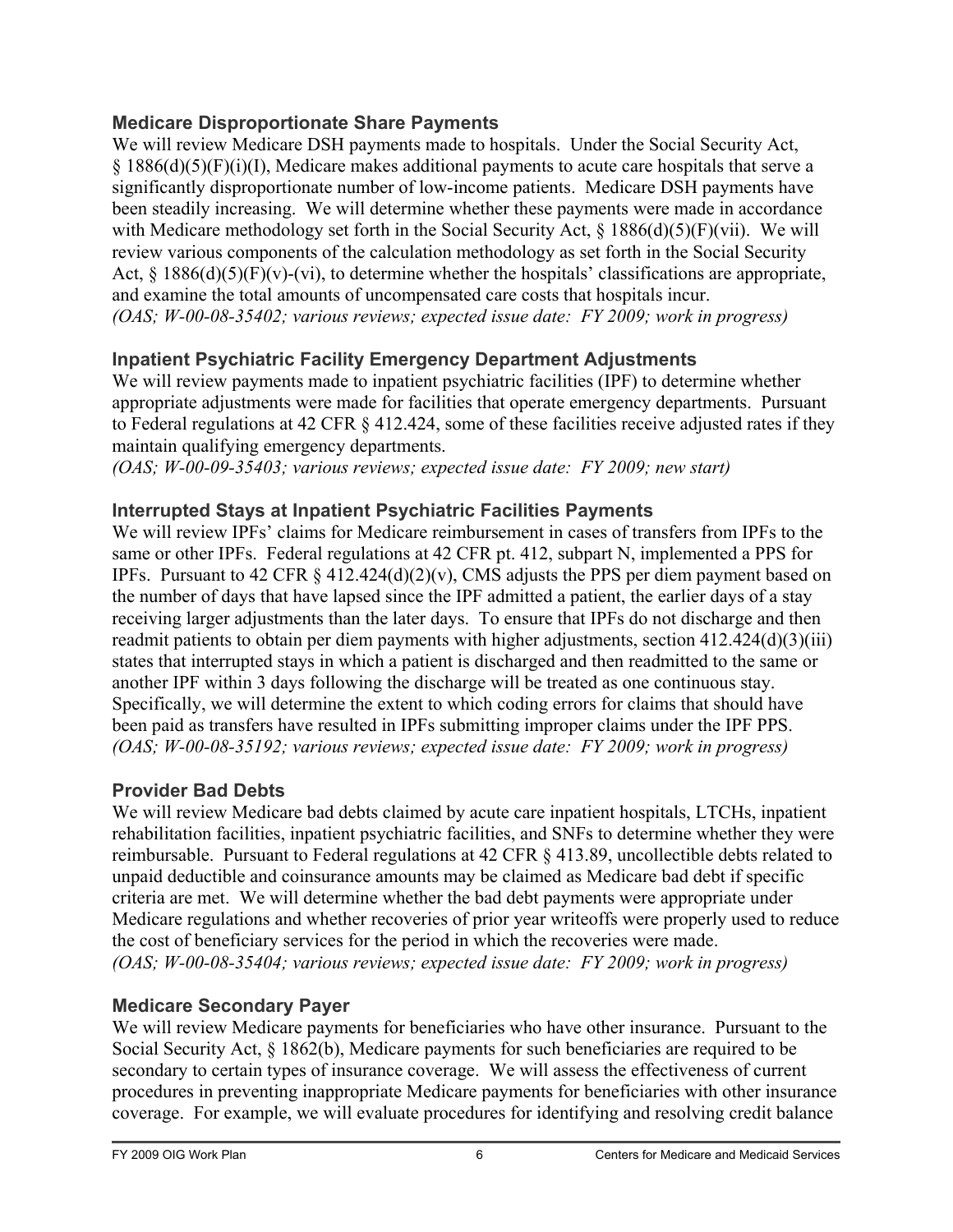<span id="page-24-0"></span>situations, which occur when payments from Medicare and other insurers exceed the providers' charges or the allowed amount.

*(OAS; W-00-08-35317; various reviews; expected issue date: FY 2010; work in progress)* 

# **Reliability of Hospital-Reported Quality Measure Data**

We will review hospitals' controls for ensuring the accuracy of data related to quality of care that they submit to CMS for Medicare reimbursement. The Social Security Act, § 1886(b)(3)(B)(vii), requires that hospitals report quality measures for a set of 10 indicators established by the Secretary as of November 1, 2003. Section 501(b) of the MMA established a reduction in payments of 0.4 percent to hospitals that did not report quality measures to CMS. The Social Security Act, § 1886(b)(3)(viii), as added by section 5001(a) of the DRA, expanded this payment reduction to 2 percent effective at the beginning of FY 2007. We will determine whether hospitals have implemented sufficient controls to ensure that their quality measurement data are valid.

*(OAS; W-00-09-35218; various reviews; expected issue date: FY 2010; new start)* 

# **Payments for Diagnostic X Rays in Hospital Emergency Departments**

We will review a sample of Medicare Part B paid claims and medical records for diagnostic x-rays performed in hospital emergency departments to determine the appropriateness of payments. Radiology services furnished by a physician are reimbursed by the MPFS provided that the conditions for payment for radiology services at 42 CFR §§ 415.102 (a) and 415.120 are met. The Medicare Payment Advisory Commission (MedPAC), in its March 2005 testimony before Congress, reported concerns regarding the increasing cost of imaging services for Medicare beneficiaries and potential overuse of diagnostic imaging services. In 2004, about 4.7 million diagnostic x rays were performed in Medicare-certified hospitals with emergency departments, a 9.6-percent increase since 2001. Medicare spent approximately \$48.3 million for these services in 2004. We will determine the appropriateness of payments for diagnostic x rays and interpretations.

*(OEI; 00-00-00000; expected issue date: FY 2010; new start)* 

# **Oversight of Hospitals' Compliance With the Emergency Medical Treatment and Labor Act**

We will review CMS's oversight of hospitals' compliance with the Emergency Medical Treatment and Labor Act of 1986 (EMTALA). Pursuant to the Social Security Act, §§ 1866 and 1867, and regulations at 42 CFR § 489.24, hospitals must agree to comply with EMTALA requirements. Hospitals with emergency departments are required to provide medical screening examinations to individuals who come to their emergency departments requesting such examinations, regardless of whether the individuals have insurance. CMS is responsible for evaluating EMTALA complaints and referring to State licensing agencies cases that warrant investigation. CMS may terminate facilities' participation in Medicare if investigations, which must include peer review if a medical opinion is required, identify EMTALA violations. A previous OIG review raised concerns about CMS's EMTALA oversight, specifically regarding long delays to investigate complaints and inadequate feedback provided to hospitals on alleged violations. We will identify any variation among regions in the number of EMTALA complaints and cases referred to States, examine CMS's methods for tracking complaints and cases, and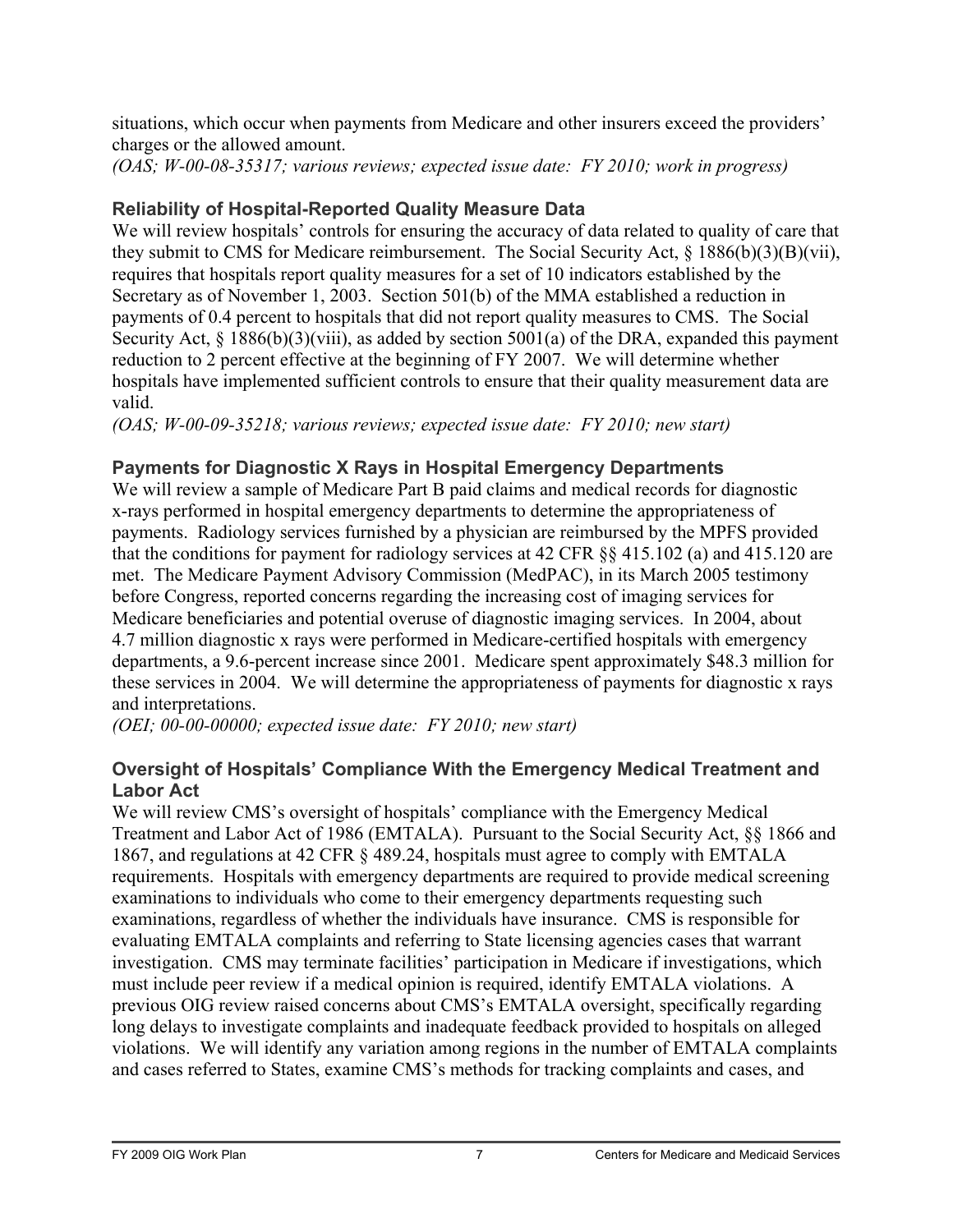<span id="page-25-0"></span>determine whether required peer reviews have been conducted prior to CMS's making a determination about whether to terminate noncompliant providers from the Medicare program. *(OEI; 00-00-00000; expected issue date: FY 2009; new start)* 

#### **Coding and Documentation Changes Under the Medicare Severity Diagnosis Related Group System**

We will review the impact of the October 1, 2007, implementation of the Medicare Severity Diagnosis Related Group (MS-DRG) system. CMS revised its hospital inpatient reimbursement system to improve recognition of severity of illness and resource consumption, as recommended in a March 2005 MedPAC report. As a result, the number of DRGs has increased from 538 to 745. We will examine coding trends and patterns under the new system and determine whether specific MS-DRGs are vulnerable to potential upcoding. *(OEI; 00-00-00000; expected issue date: FY 2010; new start)* 

#### **Serious Medical Errors ("Never Events")**

We will review the incidences of and payments for serious medical errors, known as "never events," in the Medicare population. Section 203 of Division B of the Tax Relief and Health Care Act of 2006 (TRHCA) requires OIG to conduct a study of never events, examining types of events and payments by any party; the extent to which the Medicare program paid, denied payment, or recouped payment for services furnished in connection with such events; and the extent to which beneficiaries paid for such services. OIG is also required to review CMS's administrative processes regarding detecting and paying for never events. We will conduct a series of reviews to address the requirements of this mandate. More specifically, we will review key issues, policies, and practices regarding never events in hospitals. We will also conduct a review of hospitals' compliance with CMS requirements by identifying several hospital-acquired conditions using the Present on Admission coding system implemented on October 1, 2007. *(OAS; W-00-08-35422; various reviews; expected issue date: FY 2009; work in progress; OEI; 06-07-00470; 06-07-00471; 06-08-00220; various reviews; expected issue dates: FY 2009 and 2010; work in progress and new start)* 

#### **Financial Status of Hospitals in the New Orleans Area**

We will review the financial status of hospitals in the New Orleans area in the aftermath of Hurricane Katrina to assess the needs of hospitals and options for policymakers as the area rebuilds its health care infrastructure. The Department has played a central role in Katrina recovery efforts, including the funding of provider stabilization grants under the authority of section  $6201(a)(4)$  of the DRA; 72 Fed. Reg. 9538 (Mar. 2, 2007). Among other things, these grants were intended to compensate health care providers for wage rates that had not yet been reflected in the Medicare reimbursement system methodologies and to help retain and recruit the licensed health care professionals needed to restore access to health care. We will determine if the grantees were effective in meeting the objectives.

*(OAS; W-00-07-35203; various reviews; expected issue date: FY 2009; work in progress)*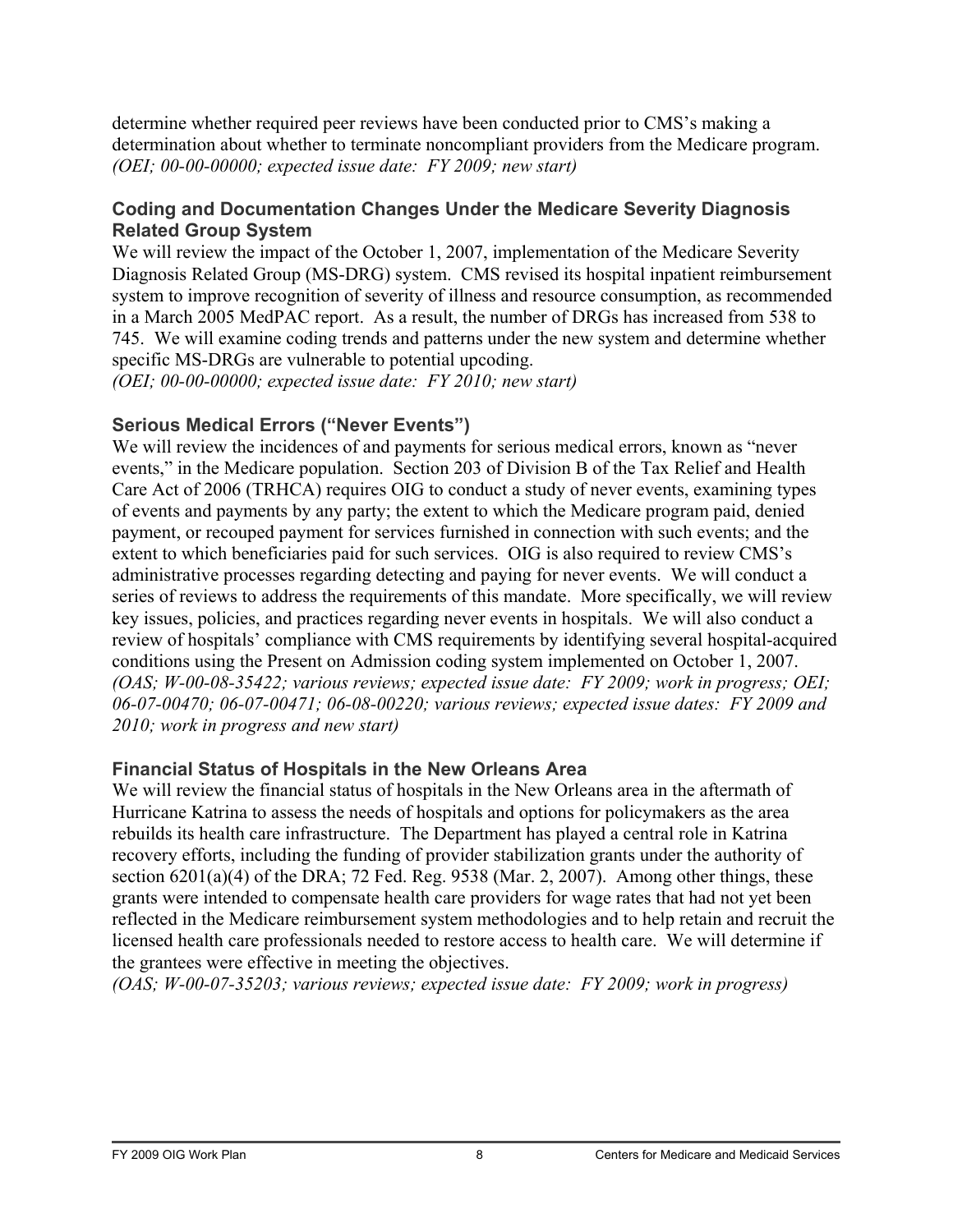# <span id="page-26-0"></span>**Home Health Agencies**

# **Part B Therapy Payments for Home Health Beneficiaries**

We will review Part B payments for therapy services provided to beneficiaries in home health episodes. Therapy services furnished to Medicare beneficiaries during home health episodes are included in HHA prospective payments. The Social Security Act, §§ 1832(a)(1) and 1842(b)(6)(F), require that, in the case of home health services furnished under a plan of care of an HHA, payment for those services be made to the HHA, including payment for therapy services provided under arrangements by outside suppliers. We will determine whether payments made to HHAs are correct and supported for the service level claimed. We will identify Part B payments made to outside suppliers for therapy services that are included in the HHA prospective payment and examine the adequacy of controls established to prevent inappropriate Part B payments for therapy services.

*(OAS; W-00-09-35418; various reviews; expected issue date: FY 2009; new start)* 

### **Accuracy of Coding and Claims for Medicare Home Health Resource Groups**

We will review Medicare claims submitted by HHAs to determine the extent to which the home health resource group (HHRG) billing codes that are used in determining payments to HHAs are accurate and supported by documentation in the medical record. The Social Security Act, § 1895, governs the payment basis and reimbursement for claims submitted by HHAs including a case-mix adjustment using HHRGs. Medicare pays for home health episodes based on a PPS that categorizes beneficiaries into groups, referred to as HHRGs. Each HHRG has an assigned weight that affects the payment rate. We will assess the accuracy of HHRG assignment and identify patterns of coding by HHAs.

*(OEI; 01-08-00390; expected issue date: FY 2009; new start)* 

### **Physician Referrals for Home Health Agency Services**

We will review Medicare payments for home health claims to identify potential aberrant billing by referring physicians. Medicare home health expenditures were approximately \$14.2 billion in 2007. The regulation at 42 CFR § 484.18 includes as a condition of participation for HHAs that a physician establish a plan of care. The instruction in CMS's "Home Health Agency Manual," Pub. No. 11, Ch. II, § 204.5, requires that a physician certification be included in the plan of care. CMS's "Medicare Claims Processing Manual," Pub. No. 100-04, ch. 10, § 40.2, requires home health claims to include an attending/referring physician identifier to receive Medicare reimbursement. We will examine trends in utilization patterns and Medicare reimbursement for services ordered by referring physicians.

*(OEI; 00-00-00000; expected issue date: FY 2009; new start)* 

# **Medicare Home Health Payments for Insulin Injections**

We will review the incidence of Medicare home health services outlier payments for insulin injections. Insulin is customarily self-injected by a patient or is injected by a family member. However, CMS's "Medicare Benefit Policy Manual," Pub. No. 100-02, ch. 7, § 40.1.2.4.A.2, states that when a patient is either physically or mentally unable to self-inject insulin and no other person is able and willing to inject the patient, the injections would be considered a reasonable and necessary skilled nursing service under the Medicare home health benefit. The unit of payment under the home health PPS is a national 60-day episode rate with applicable adjustments. The law requires the 60-day episode to include all covered home health services,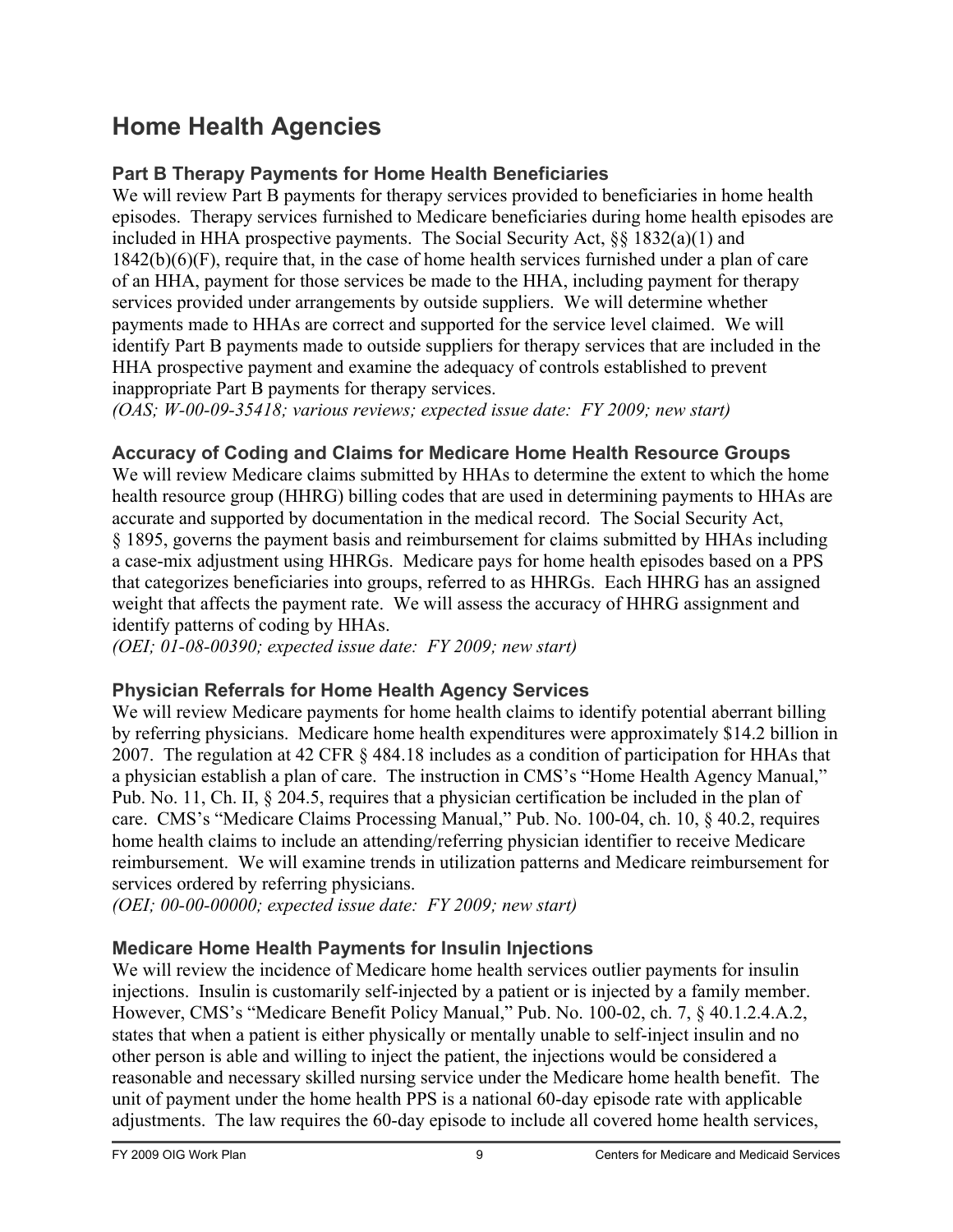<span id="page-27-0"></span>including medical supplies, paid on a reasonable cost basis. When cases experience an unusually high level of services in a 60-day period, Medicare systems will provide additional "outlier" payments to the episode payment. Outlier payments can result from medically necessary high utilization of home health services. CMS makes outlier payments when the cost of care exceeds a threshold dollar amount. We will examine billing patterns in geographic areas with high rates of home health visits for insulin injections to determine the appropriateness of services billed. *(OEI; 00-00-00000; expected issue date: FY 2009; new start)* 

#### **Comprehensive Error Rate Testing Program: Fiscal Year 2008 Home Health Agency Claims Error Rate**

We will review certain aspects of CMS's Comprehensive Error Rate Testing (CERT) methodology for determining the 2008 HHA error rate. The Improper Payments Information Act of 2002 (IPIA) and the Office of Management and Budget's (OMB) implementation of that act in memorandum M-06-23 require Federal agencies to annually develop a statistically valid estimate of improper payments made under programs with a significant risk of erroneous payments. To accomplish our objective, we will review HHA claims that were selected for review by the FY 2008 CERT program. Our review will consist of a statistical subsample of claims from the CERT's sample of HHA claims. For the sampled claims, we will obtain medical records and other supporting documentation used to determine whether payments for services and items such as skilled nursing, therapy, home health aides, and medical supplies were adequately documented, medically necessary, and coded correctly. We will obtain additional information for the sampled claims by conducting site visits to the HHAs that submitted the claims, the referring physicians, and the beneficiaries. We will also determine whether the beneficiaries met the requirements for "homebound." We will engage independent medical reviewers to determine the medical necessity and sufficiency of documentation for these claims. *(OAS; W-00-09-40034; expected issue date: FY 2009; new start)* 

# **Nursing Homes**

# **Skilled Nursing Facility Consolidated Billing**

We will review Medicare Part B claims submitted by suppliers for items, supplies, or services provided to beneficiaries during Part A Medicare-covered SNF stays. Pursuant to the Social Security Act, §§ 1842(b)(6)(E) and 1862(a)(18), the supplier must bill and receive payment from SNF, rather than from Medicare, for these items or services. Prior work has identified significant improper claims submission and reimbursement in this area, and we are continuing our work to identify additional overpayments. We will also determine whether edits in CMS's main claims-processing system, the Common Working File (CWF), are effective in detecting and preventing improper payments.

*(OAS; W-00-08-35185; various reviews; expected issue date: FY 2009; work in progress)* 

### **Accuracy of Coding for Medicare Skilled Nursing Facility Resource Utilization Groups' Claims**

We will review a national sample of Medicare claims submitted by SNFs to determine the extent to which Resource Utilization Groups (RUG) included on SNF claims for Medicare reimbursement are accurate and supported by the residents' medical records. The Social Security Act, § 1888(e), provides the basis for the establishment of the per diem Federal payment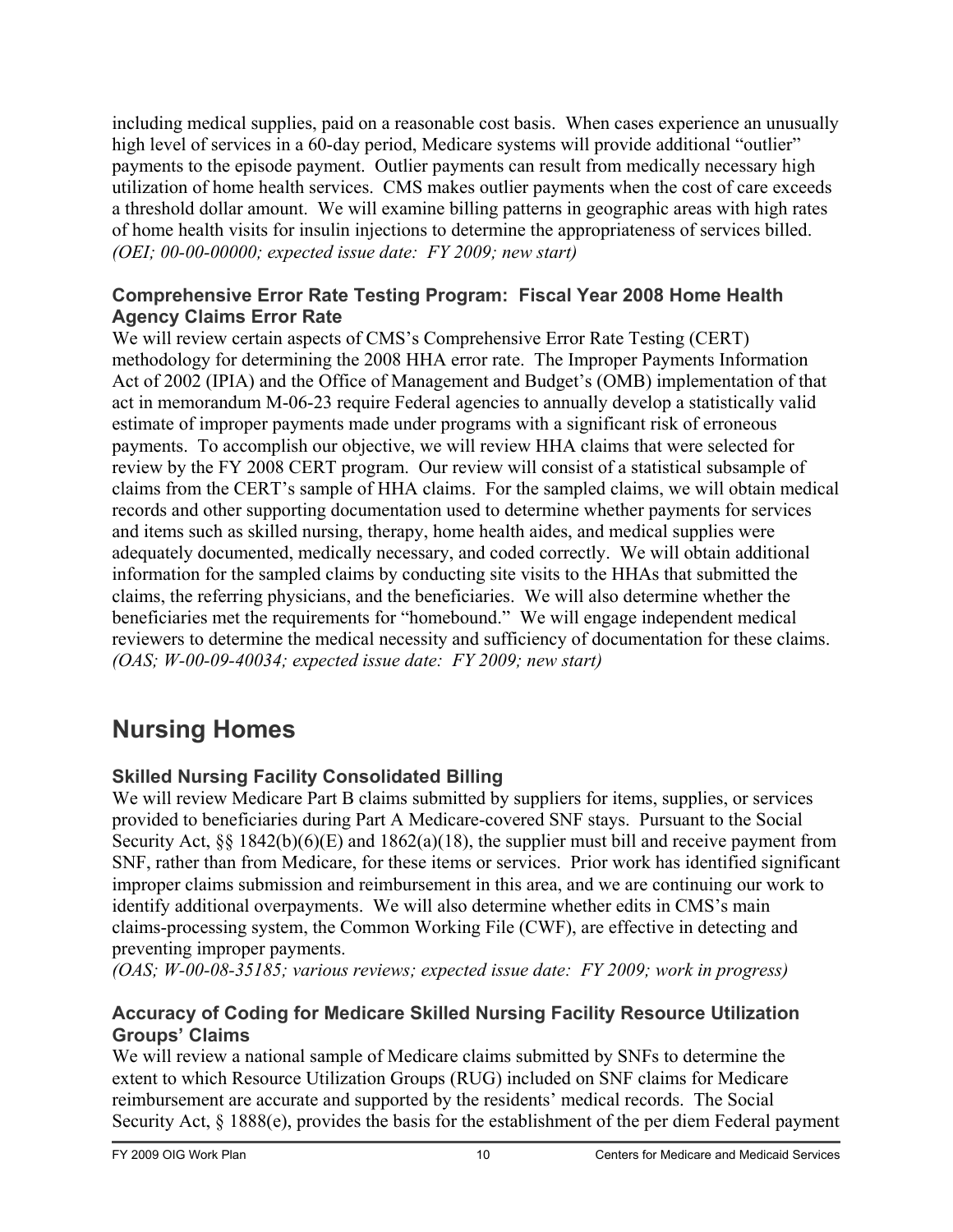<span id="page-28-0"></span>rates applied under a PPS to SNFs effective July 1, 1998. Medicare pays for Part A-covered SNF stays based upon a PPS that includes a case-mix adjustment based upon RUGs. A 2006 OIG report found that 22 percent of claims were upcoded, representing \$542 million in potential overpayments for FY 2002. As part of our follow-up work, we will also identify methods to improve the accuracy of payments to SNFs.

*(OEI; 00-00-00000; expected issue date: FY 2010; new start)* 

### **Part B Services in Nursing Homes: Mental Health Needs and Psychotherapy Services**

We will review Medicare Part B payments for psychotherapy services provided to nursing home residents during noncovered Medicare Part A SNF stays. Pursuant to 42 CFR § 483.25, certified nursing homes are required to provide the necessary care and services to attain or maintain the highest practicable physical, mental, and psychosocial well-being of each resident. A previous OIG review found that approximately 31 percent of outpatient claims for Part B mental health services allowed by Medicare did not meet coverage guidelines, resulting in \$185 million in inappropriate payments. We will determine the medical necessity of services, appropriateness of coding, and adequacy of nursing home documentation.

*(OEI; 06-06-00580; expected issue date: FY 2009; work in progress)* 

### **Calculation of Medicare Benefit Days**

We will review whether SNFs submit no-pay bills as required. No-pay bills are submitted to Medicare without a request for reimbursement to track beneficiaries' benefit periods. Under the Social Security Act, § 1812 (a)(2)(A), Medicare allows up to 100 days of SNF services per spell of illness. As described in the Social Security Act, § 1861(a), a spell of illness begins on the first day on which SNF services are provided and ends after those services have not been utilized for 60 days. The "Medicare Claims Processing Manual," Pub. No. 100-04, ch. 6, § 40.8, requires that a SNF submit a bill for a beneficiary that has started a spell of illness under the SNF Part A benefit for every month of the related stay even though no benefits may be payable. A SNF provider must also submit no-pay bills for a beneficiary who has previously received Medicare-covered skilled care and subsequently dropped to a noncovered level of service but continues to reside in a Medicare-certified area of a facility. We will review whether failure to submit no-pay bills contributes to inappropriate calculations of SNF eligibility periods. We will also examine CMS's oversight mechanisms in place to ensure that no-pay bills are submitted by SNFs.

*(OEI; 00-00-00000; expected issue date: FY 2009; new start)* 

### **Oversight of Nursing Home Minimum Data Set Data**

We will review CMS's oversight of Minimum Data Set (MDS) data submitted by nursing homes certified to participate in Medicare or Medicaid. The Social Security Act, §§ 1819(b)(3)(A)(iii) and 1819(e)(5), and corresponding sections of Title XIX of the Social Security Act require nursing homes to conduct accurate comprehensive assessments for residents using a resident assessment instrument that includes the MDS. Regulations at 42 CFR § 483.20 specify the requirements of the assessment instrument. MDS data include the residents' physical and cognitive functioning, health status and diagnoses, preferences, and life care wishes. CMS implemented a SNF PPS based on MDS data in July 1998 and began posting MDS-based quality performance information on its Nursing Home Compare Web site in 2002. Approximately half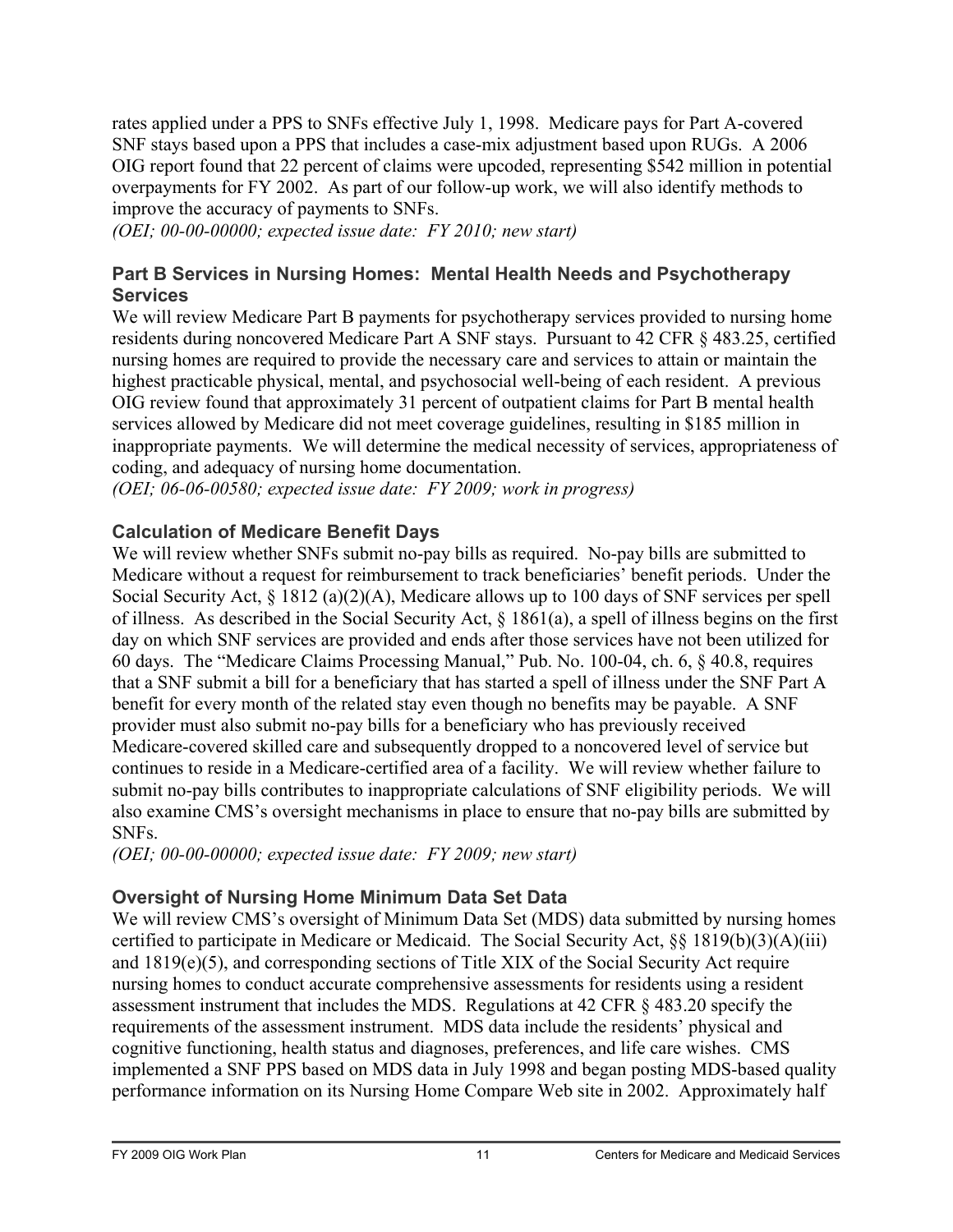<span id="page-29-0"></span>of the States also use MDS data as the basis of their Medicaid payment systems. We will review CMS's processes for ensuring that nursing homes submit accurate and complete MDS data. *(OEI; 00-00-00000; expected issue date: FY 2009; new start)* 

### **Nursing Home Residents Aged 65 or Older Who Received Antipsychotic Drugs**

We will review the extent to which nursing home residents aged 65 or older received selected antipsychotic drugs in the absence of conditions approved by the Food and Drug Administration (FDA). The Social Security Act, §§ 1819 and 1919, requires SNFs to respect certain rights of patients, including the right to be free from chemical restraints administered for discipline or convenience. The regulation at 42 CFR § 483.25(l) defines safeguards to protect nursing home residents from being prescribed unnecessary drugs. We will examine Medicare Part D and Part B program reimbursements for selected antipsychotic drugs received by elderly nursing home residents and the extent to which these drugs were prescribed and paid for in accordance with Federal regulations.

*(OEI; 07-08-00150; expected issue date: FY 2009; work in progress)* 

# **Hospice Care**

### **Medicare Hospice Care for Nursing Home Residents: Services and Appropriate Payments**

We will review the nature and extent of hospice services that are provided to Medicare beneficiaries who reside in nursing facilities and assess the appropriateness of payments for these services. The Social Security Act, § 1861(dd), governs hospice care in the Medicare program. Medicare hospice spending doubled from \$3.5 billion to \$7 billion from 2001 to 2004, with the growth associated mostly with nursing home residents. A previous OIG review found that hospice beneficiaries in nursing facilities received nearly 46 percent fewer nursing and aid services than hospice beneficiaries residing at home. By conducting a medical record review of hospice services provided to selected beneficiaries, we will assess beneficiaries' plans of care and determine whether the services that they receive are consistent with their plans of care and whether payments are appropriate.

*(OEI; 02-06-00221; expected issue date: FY 2009; work in progress)* 

# **Physician Billing for Medicare Hospice Beneficiaries**

We will review the extent of Part B billing for physician services provided to Medicare hospice beneficiaries. The regulations at 42 CFR § 418.304 list the physician services that are already covered by Medicare under the hospice benefit. The regulation provides that, for physicians employed by or in an arrangement with the hospice, payments for certain services are reimbursed to the hospice as part of the hospice payment, while other services are paid to the hospice under the Part B MPFS. Physicians may receive reimbursement for hospice services under Medicare Part A or Part B. This study is a followup to recent OIG studies on hospice care. We will determine the frequency of and total expenditures for physician services under Part A and Part B for hospice beneficiaries. We will identify whether physicians double-billed hospice services to Part A and Part B.

*(OEI; 00-00-00000; expected issue date: FY 2009; new start)*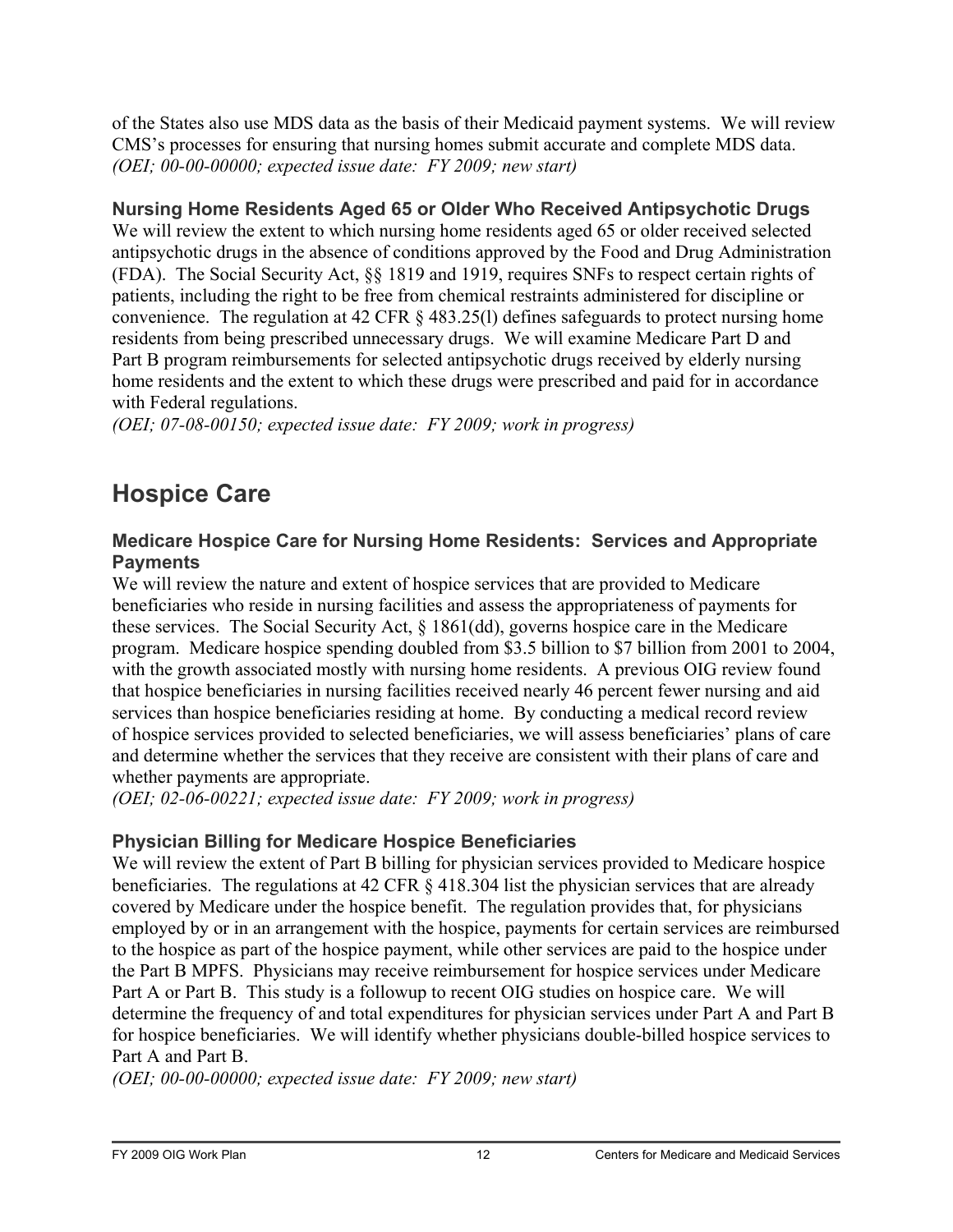### <span id="page-30-0"></span>**Trends in Medicare Hospice Utilization**

We will review Medicare Part A hospice claims to identify trends in hospice utilization. When the hospice benefit was created in section 122 of the Tax Equity and Fiscal Responsibility Act of 1982, Medicare did not cover more than 210 days of hospice care per beneficiary. Congress changed the benefit in section 4443 of the Balanced Budget Act of 1997 implemented by CMS at 42 CFR § 418.21, to eliminate the limit on the number of days covered by Medicare. Since then, the number and types of diagnoses associated with hospice utilization have increased, and longer stays have become more common. We will examine the characteristics of hospice beneficiaries, geographical variations in utilization, and differences between for-profit and not-for-profit providers.

*(OEI; 00-00-00000; expected issue date: FY 2009; new start)* 

# **Physicians and Other Health Professionals**

# **Place of Service Errors**

We will review physician coding of place of service on Medicare Part B claims for services performed in ambulatory surgical centers (ASC) and hospital outpatient departments. Federal regulations at 42 CFR  $\S$  414.22(b)(5)(i)(B) provide for different levels of payments to physicians depending on where the services are performed. Medicare pays a physician a higher amount when a service is performed in a nonfacility setting, such as a physician's office, than it does when the service is performed in a hospital outpatient department or, with certain exceptions, in an ASC. We will determine whether physicians properly coded the places of service on claims for services provided in ASCs and hospital outpatient departments.

*(OAS; W-00-08-35113; various reviews; expected issue date: FY 2009; work in progress)* 

# **Evaluation and Management Services During Global Surgery Periods**

We will review industry practices related to the number of evaluation and management (E&M) services provided by physicians and reimbursed as part of the global surgery fee. CMS's "Medicare Claims Processing Manual," Pub. No. 100-04, ch. 12, § 40, contains the criteria for the global surgery policy. Under the global surgery fee concept, physicians bill a single fee for all of their services usually associated with a surgical procedure and related E&M services provided during the global surgery period. We will determine whether industry practices related to the number of E&M services provided during the global surgery period have changed since the global surgery fee concept was developed in 1992.

*(OAS; W-00-07-35207; various reviews; expected issue date: FY 2009 and FY 2010; work in progress)* 

# **Medicare Practice Expenses Incurred by Selected Physician Specialties**

We will review the actual expenses of selected physician specialties. Physician services include medical and surgical procedures, office visits, and medical consultations. Physicians are paid for services pursuant to the MPFS, which covers the major categories of costs including the physician professional cost component, malpractice costs, and practice expense. The Social Security Act, § 1848(c)(1)(B), defines "practice expense" as the portion of the resources used in furnishing the service that reflects the general categories of expenses, such as office rent, wages of personnel, and equipment. We will determine whether Medicare payments for physician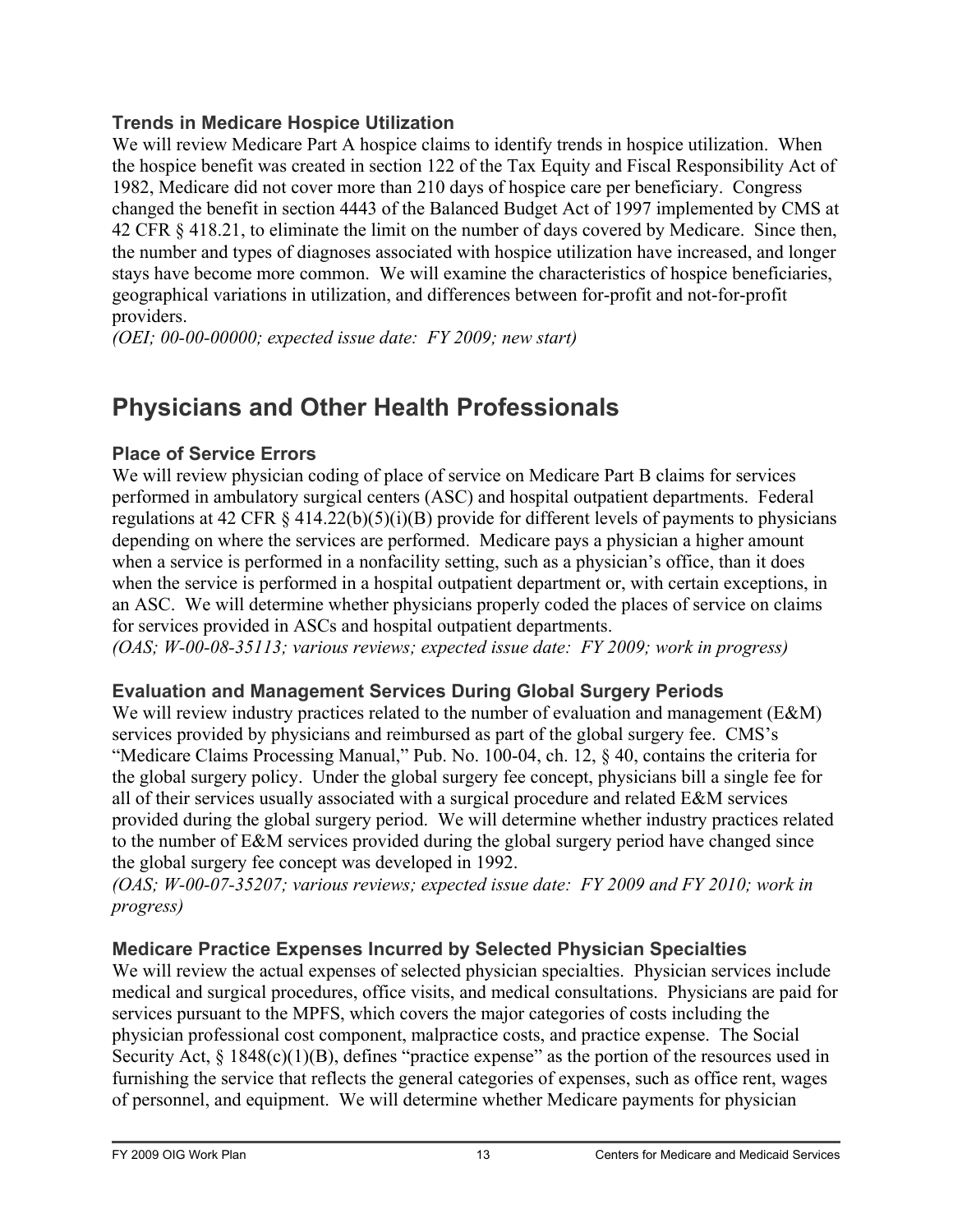<span id="page-31-0"></span>services performed by selected specialties are comparable to the actual expenses incurred by the physicians in providing services and operating their practices. *(OAS; W-00-09-35219; various reviews; expected issue date: FY 2009; new start)* 

### **Services Performed by Clinical Social Workers**

We will review services furnished by clinical social workers (CSW) to inpatients of Medicare participating hospitals or SNFs to determine whether the services were separately billed to Medicare Part B. Federal regulations at 42 CFR § 410.73(b)(2) describe services performed by a CSW that cannot be billed as CSW services under Medicare Part B when provided to inpatients of certain facilities. We will examine Medicare Part A and Part B claims with overlapping dates of service to determine whether services performed by CSWs in inpatient facilities were separately billed to Medicare Part B.

*(OAS; W-00-09-35405; various reviews; expected issue date: FY 2009; new start)* 

# **Outpatient Physical Therapy Services Provided by Independent Therapists**

We will review outpatient physical therapy services provided by independent therapists to determine if they are in compliance with Medicare reimbursement regulations. The Social Security Act,  $\S 1862(a)(1)(A)$ , provides that Medicare will not pay for items or services that are "not reasonable and necessary for the diagnosis and treatment of illness or injury or to improve the functioning of a malformed body member." CMS's "Medicare Benefit Policy Manual," Pub. No. 100-02, ch. 15, § 220.3, contains documentation requirements for therapy services. Previous OIG work has identified claims for therapy services provided by independent physical therapists that were not reasonable, medically necessary, or properly documented. Focusing on independent therapists who have a high utilization rate for outpatient physical therapy services, we will determine whether the services that they billed to Medicare were in accordance with Federal requirements.

*(OAS; W-00-09-35220; various reviews; expected issue date: FY 2009; new start)* 

# **Medicare Payments for Colonoscopy Services**

We will review the appropriateness of Medicare payments to physicians for colonoscopy services. A colonoscopy is a complex procedure for examining the entire colon and may include, for example, biopsy to remove polyps, tumors, or other lesions or related services that the physician may deem necessary, such as medical consultations and office visits. A colonoscopy generally requires that the patient be placed under sedation in an outpatient hospital setting. The Social Security Act, § 1833(e), precludes payment to any service provider unless the provider has furnished the information necessary to determine the amounts due such provider. We will determine whether Medicare payments for colonoscopy services were properly supported, billed, and paid in accordance with Medicare requirements. *(OAS; W-00-09-35221; various reviews; expected issue date: FY 2009; new start)* 

# **Physicians' Medicare Services Performed by Nonphysicians**

We will review services physicians bill to Medicare but do not perform personally. Such services, called "incident to," are typically performed by nonphysician staff members in physicians' offices. The Social Security Act, § 18610(s)(2)(A), provides for Medicare coverage of services and supplies performed "incident to" the professional services of a physician. However, these services may be vulnerable to overutilization or put beneficiaries at risk of receiving services that do not meet professionally recognized standards of care. We will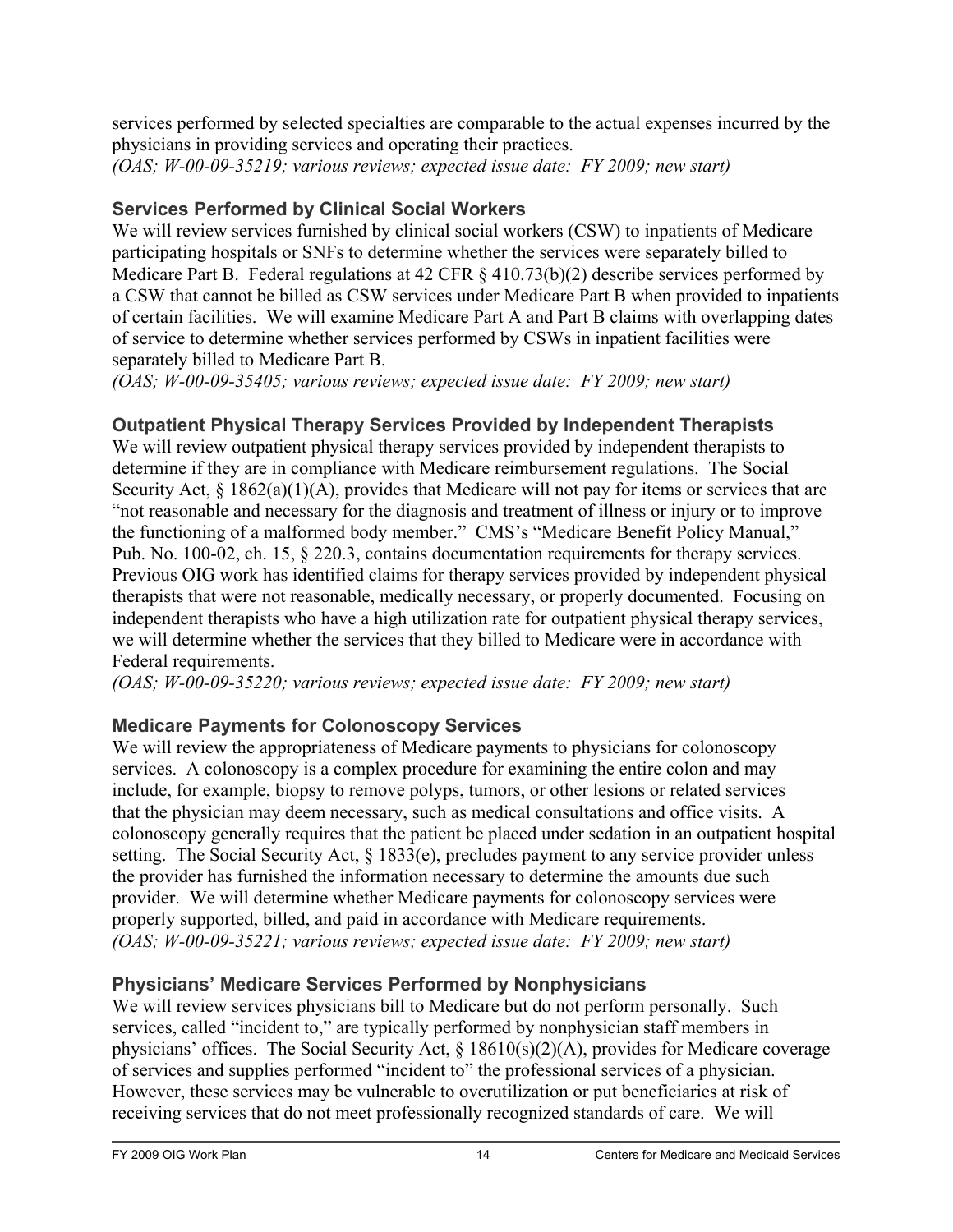<span id="page-32-0"></span>examine the qualifications of nonphysician staff that perform "incident to" services and assess whether these qualifications are consistent with professionally recognized standards of care. *(OEI; 09-06-00430; expected issue date: FY 2009; work in progress)* 

# **Appropriateness of Medicare Payments for Polysomnography**

We will examine the appropriateness of Medicare payments for sleep studies. Sleep studies are reimbursable for patients with symptoms consistent with sleep apnea, narcolepsy, impotence, or parasomnia in accordance with the CMS "Medicare Benefit Policy Manual," Pub. No. 100-02, ch. 15, § 70. Medicare payments for polysomnography increased from \$62 million in 2001 to \$215 million in 2005. We will also examine the factors contributing to the rise in Medicare payments for sleep studies and assess provider compliance with Federal program requirements. *(OEI; 00-00-00000; expected issue date: FY 2010; new start)* 

# **Long-Distance Physician Claims Requiring a Face-to-Face Visit**

We will review the appropriateness of Medicare claims for long-distance evaluation and management services. Pursuant to the CMS "Medicare Benefits Policy Manual," Pub. No. 100-02, ch. 15, § 30, a service may be considered a physician's service if the physician either examines the patient in person or is able to visualize some aspect of the patient's condition without a third person's judgment. Although services provided by means of a telephone call between the physician and the beneficiary may be covered under Medicare, there are certain services that require a face-to-face visit. Previous OIG work indentified instances of physicians billing for services that would normally require a face-to-face examination for beneficiaries who lived a significant distance from the physician. We will also examine factors that contribute to the submission of long-distance physician claims.

*(OEI; 07-08-00350; expected issue date: FY 2009; work in progress)* 

### **Geographic Areas With a High Density of Independent Diagnostic Testing Facilities**

We will review services and billing patterns in geographic areas with high concentrations of independent diagnostic testing facilities (IDTF). An IDTF is a facility that performs diagnostic procedures and is independent of a physician's office or hospital. It may have a fixed location or be a mobile entity, and the practitioner performing the procedures may be a nonphysician. IDTFs must meet performance requirements at 42 CFR § 410.33 to obtain and maintain Medicare billing privileges. A 2006 OIG review found numerous problems with IDTFs, including noncompliance with Medicare standards and potential improper payments of \$71.5 million. In areas with a high density of IDTFs, we will examine service profiles, provider profiles, beneficiary profiles, and billing patterns.

*(OEI; 00-00-00000; expected issue date: FY 2010; new start)* 

# **Patterns Related to High Utilization of Ultrasound Services**

We will review services and billing patterns in geographic areas with high utilization of ultrasound services paid under the MPFS. The Social Security Act,  $\S$  1848(a)(1), establishes the MPFS as the basis for Medicare reimbursement for all physician services, including ultrasound services, and section 1862(a)(1)(A) provides that Medicare will pay for services only if they are medically necessary. In areas of high utilization of ultrasound services, we will examine service profiles, provider profiles, and beneficiary profiles.

*(OEI; 01-08-00100; expected issue date: FY 2009; work in progress)*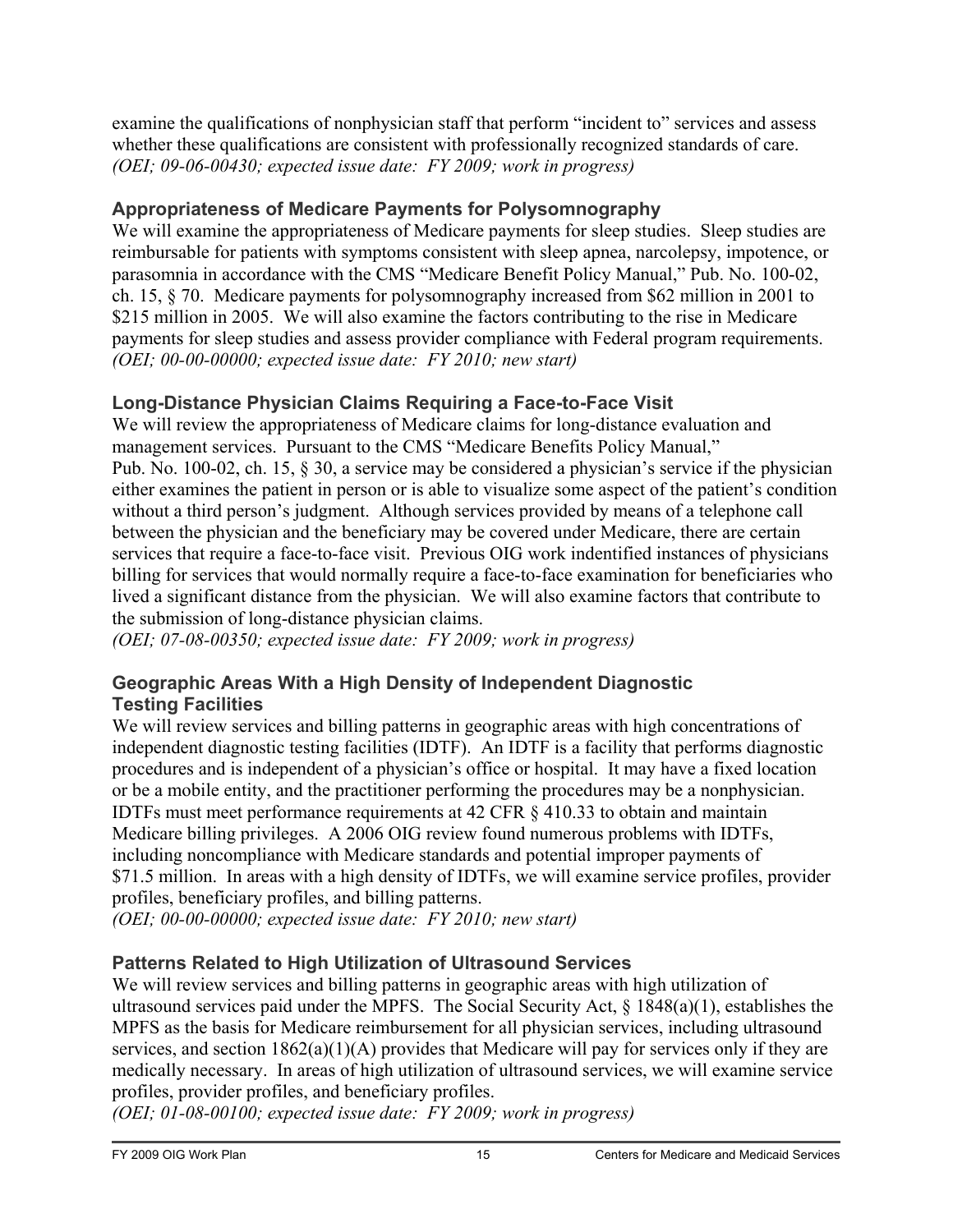#### <span id="page-33-0"></span>**Medicare Payments for Chiropractic Services Billed With the Acute Treatment Modifier**

We will review chiropractor billings with acute treatment  $(AT)$  modifiers to determine whether they comply with Medicare coverage criteria and documentation requirements. The Social Security Act,  $\S$  1861(r)(5), defines physicians as including chiropractors, but only for treatment by manual manipulation of the spine to correct subluxations of the spine. Chiropractors must use an AT modifier to identify services that are active or corrective treatment of an acute or chronic subluxation. Federal regulations at 42 CFR § 410.21(b) further limit Medicare payment to treatment of subluxations that result in a neuromusculoskeletal condition for which manual manipulation is appropriate treatment. The Social Security Act, §§ 1862(a)(1)(A) and 1833(e), provides that Medicare pay for services only if they are medically necessary and supported by documentation. A prior OIG review of services allowed in 2001 found that 40 percent of chiropractic services were for maintenance therapy and thus did not meet Medicare coverage criteria, potentially costing the program and its beneficiaries approximately \$186 million in improper payments. We will determine the appropriateness of Medicare payments for chiropractic claims identified as maintenance therapy.

*(OEI; 07-07-00390; expected issue date: FY 2009; work in progress)* 

### **Physician Reassignment of Benefits**

We will review the extent to which Medicare physicians reassign their benefits to other entities. The Social Security Act, § 1842(b)(6), prohibits physicians who provide services to Medicare beneficiaries from reassigning their right to Medicare payments to other entities, unless a specific exception applies. For example, physicians are permitted to reassign benefits to other entities enrolled in Medicare when contractual arrangements that meet certain program integrity safeguards exist between the physicians and the entities or when payments are being made to the physicians' employers. Investigations in South Florida have revealed schemes in which fraudulent providers obtain identifying information about legitimate physicians and request reassignments on their behalf. We will examine a national sample of Medicare physicians to determine the extent to which they reassign their benefits to other entities and the extent to which the physicians are aware of their reassignments.

*(OEI; 07-08-00180; expected issue date: FY 2009; work in progress)* 

# **Medicare Payments for Unlisted Procedure Codes**

We will review the accuracy of Medicare payments for services billed using unlisted procedure codes. Unlisted procedure medical codes are miscellaneous codes used by service providers only when there are no specific Healthcare Common Procedure Coding System (HCPCS) codes that accurately identify the medical service furnished. The Social Security Act, § 1848(a)(1), establishes the MPFS, which provides a payment amount for almost all HCPCS codes, as the basis for Medicare reimbursement for physician services. However, unlisted procedure codes are not paid under the fee schedule. The Medicare contractors that process such claims suspend them for individual review and manual pricing. We will examine provider usage of procedure codes for services not listed in the HCPCS.

*(OEI; 00-00-00000; expected issue date: FY 2010; new start)* 

# **Laboratory Test Unbundling by Clinical Laboratories**

We will review the extent to which clinical laboratories have inappropriately unbundled laboratory profile or panel tests to maximize Medicare payments. Pursuant to the "Medicare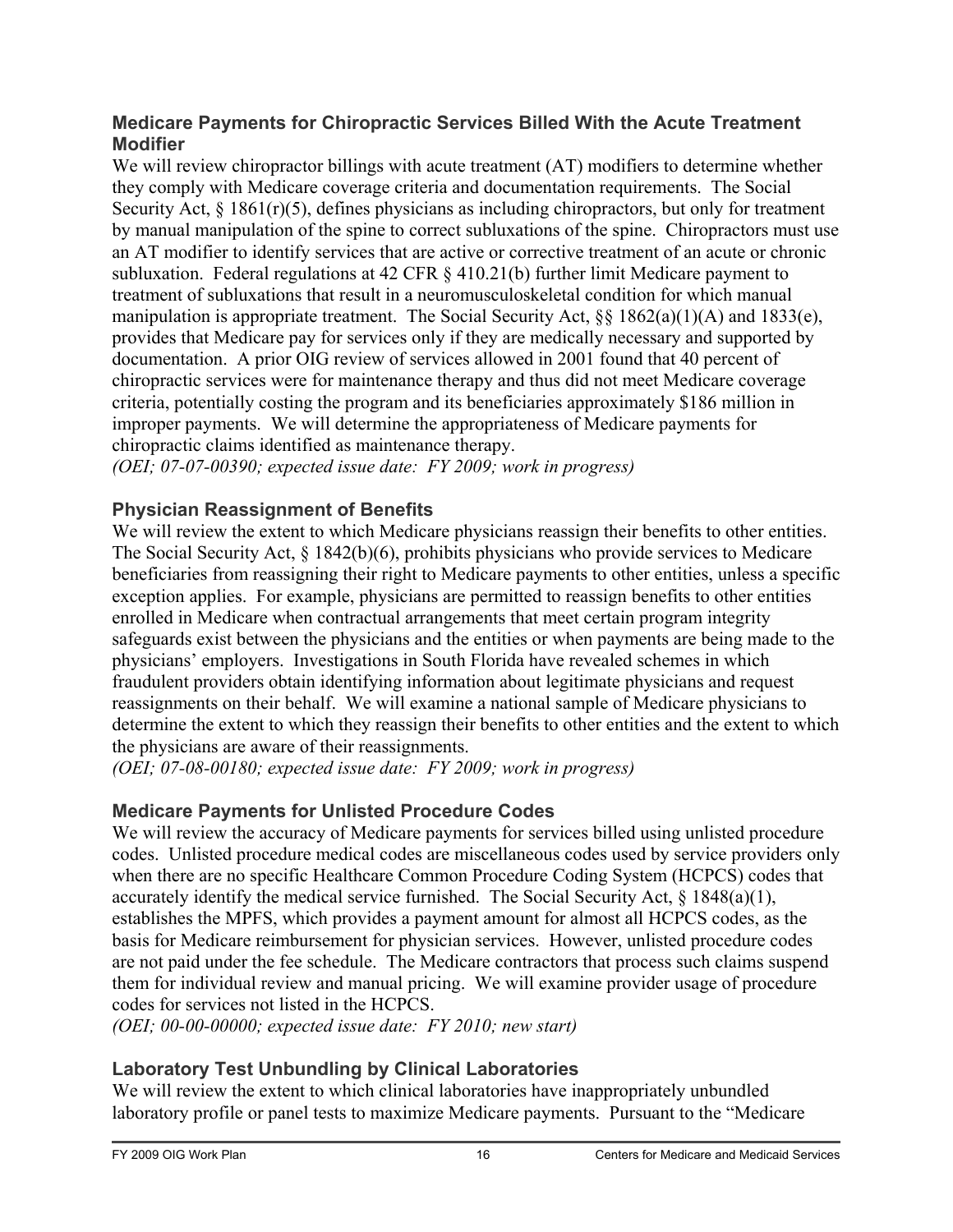<span id="page-34-0"></span>Claims Processing Manual," Pub. No. 100-04, ch. 16, § 90, to ensure the accuracy of payments, Medicare contractors must group together individual laboratory tests that clinical laboratories can perform at the same time on the same equipment and then consider the price of related profile tests. Payment for individual tests must not exceed the lower of the profile price or the total price of all the individual tests. We will determine whether clinical laboratories have unbundled profile or panel tests by submitting claims for multiple dates of service or by drawing specimens on sequential days. We will also determine the extent to which the Medicare carriers have controls in place to detect and prevent inappropriate payments for laboratory tests. *(OAS; W-00-09-35222; various reviews; expected issue date: FY 2010; new start)* 

### **Variation of Laboratory Pricing**

We will review the extent of variation in laboratory test payment rates among Medicare contractors. The Social Security Act, § 1833(h), requires the Secretary to establish a payment fee schedule for clinical diagnostic laboratory tests. In 2007, Medicare payments for laboratory services exceeded \$6 billion. Prior OIG work found that Medicare had paid significantly higher prices than other payers for certain laboratory tests. We will analyze claims data to determine pricing variances among Medicare contractors for the most commonly performed tests. *(OEI; 05-08-00400; expected issue date: FY 2009; work in progress)* 

# **Clotting Factor Furnishing Fee**

We will review the appropriateness of the furnishing fee that Medicare pays to providers of blood clotting factor. Hemophilia is a deficiency in one of the proteins that causes blood to clot. The term "blood clotting factor" generally refers to both the protein that is deficient in hemophiliacs and the biological substance infused for hemophilia treatment. A 2003 Government Accountability Office (GAO) report recommended that CMS establish separate Medicare payments for services related to blood clotting factor, specifically to establish a payment related to providers' acquisition costs and a separate payment for the cost of delivering blood clotting factor to Medicare beneficiaries. Effective January 1, 2005, section 303 of the MMA implemented a new formula for Medicare's payment for blood clotting factor based on the ASP. The new formula pays providers of blood clotting factor a furnishing fee to cover the costs of providing the product to Medicare beneficiaries. We will determine whether providers performed all of the services covered by the furnishing fee. *(OEI; 00-00-00000; expected issue date: FY 2009; new start)* 

# **Medicare Billings With Modifier GY**

We will review the appropriateness of providers' use of modifier GY on claims for services that are not covered by Medicare. CMS's "Medicare Carriers Manual," Pub. No. 14-3, pt. 3, § 4508.1, states that modifier GY is to be used for coding services that are statutorily excluded or do not meet the definition of a covered service. Beneficiaries are liable, either personally or through other insurance, for all charges associated with the provision of these services. Pursuant to CMS's "Medicare Claims Processing Manual," Pub. No. 100-04, ch. 1, § 60.1.1, providers are not required to provide beneficiaries with advance notice of charges for services that are excluded from Medicare by statute. As a result, beneficiaries may unknowingly acquire large medical bills that they are responsible for paying. In FY 2006, Medicare received over 53 million claims with a modifier GY and denied claims totaling over \$400 million. We will examine patterns and trends for physicians' and suppliers' use of modifier GY. *(OEI; 00-00-00000; expected issue date: FY 2009; new start)*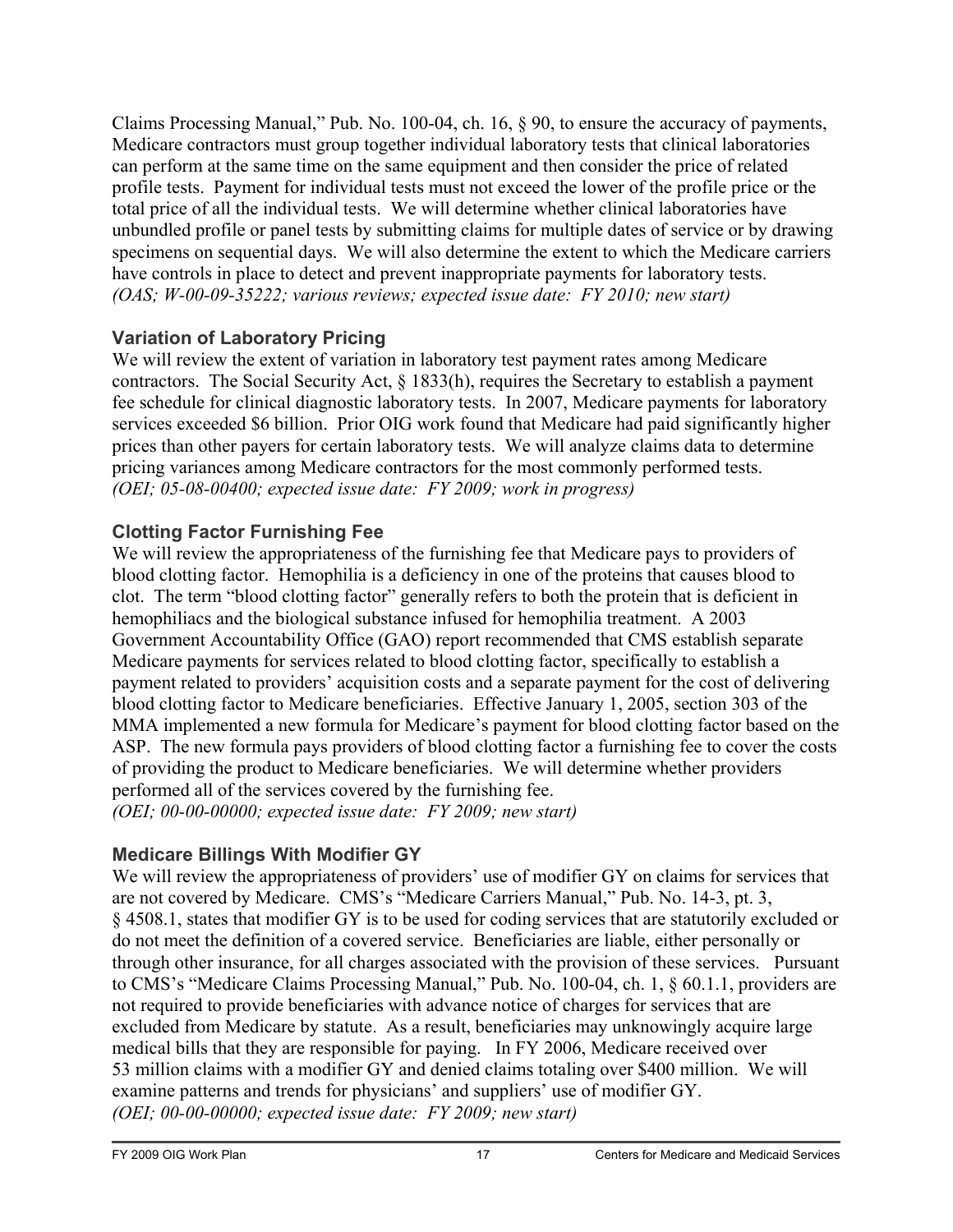# <span id="page-35-0"></span>**Durable Medical Equipment and Supplies**

### **Durable Medical Equipment Payments for Beneficiaries Receiving Home Health Services**

We will review Medicare Part B claims for DME, prosthetics, orthotics, and supplies that are furnished to beneficiaries receiving HHA services. The Social Security Act, § 1862(a)(1)(A), provides that Medicare will not pay for items or services that are "not reasonable and necessary for the diagnosis and treatment of illness or injury or to improve the functioning of a malformed body member." CMS's "Medicare Benefit Policy Manual," Pub. No. 100-02, ch. 15, § 110.1.C, provides additional guidance on the application of the medical necessity requirement for DME. Based on OIG interviews with home health patients, there were indications of unnecessary DME being ordered for beneficiaries receiving home health services. We will determine whether DME claims paid by Medicare on behalf of beneficiaries receiving home health services were allowable.

*(OAS; W-00-07-35196; various reviews; expected issue date: FY 2010; work in progress)* 

# **Medicare Payments for Various Categories of Durable Medical Equipment**

We will review the appropriateness of Medicare Part B payments to DME suppliers of power mobility devices (e.g., scooters), hospital beds and accessories, oxygen concentrators, and enteral/parenteral nutrition. The Social Security Act, §§ 1862(a)(1)(A) and 1833(e), provides that Medicare will not pay for items or services that are "not reasonable and necessary for the diagnosis and treatment of illness or injury or to improve the functioning of a malformed body member." Prior OIG reviews have identified issues such as Medicare paying for DME that was not ordered by physicians, not delivered to the beneficiaries, or not needed by beneficiaries. We will identify DME suppliers in selected geographic areas with high-volume claims and reimbursement to determine whether payments were made in accordance with Medicare requirements.

*(OAS; W-00-09-35223; various reviews; expected issue date: FY 2009; new start)* 

# **Medicare Payments for Durable Medical Equipment Claims With Modifiers**

We will review the appropriateness of Medicare Part B payments to DME suppliers that submitted claims with modifiers. The Social Security Act, § 1833(e), precludes payments to any service provider unless the provider has furnished the information necessary to determine the amounts due such provider. For certain items to be covered under the Medicare program, DME suppliers must use modifiers to indicate that they have the appropriate documentation on file; upon request, the suppliers are required to provide the documentation to support their claims for payment. Reviews of suppliers conducted by several of CMS's DME regional carriers found that suppliers had little or no documentation to support their claims. This suggests that many of the claims submitted may have been invalid and should not have been paid by Medicare. We will determine whether payments to DME suppliers were made in accordance with Medicare requirements.

*(OAS; W-00-08-35305; various reviews; expected issue date: FY 2009; work in progress)* 

# **Medicare Payments for Continuous Positive Airway Pressure Devices**

We will review the appropriateness of Medicare Part B payments for continuous positive airway pressure (CPAP) devices. Pursuant to the Social Security Act, § 1862(a)(1)(A), Medicare will not pay for items or services that are "not reasonable and necessary for the diagnosis and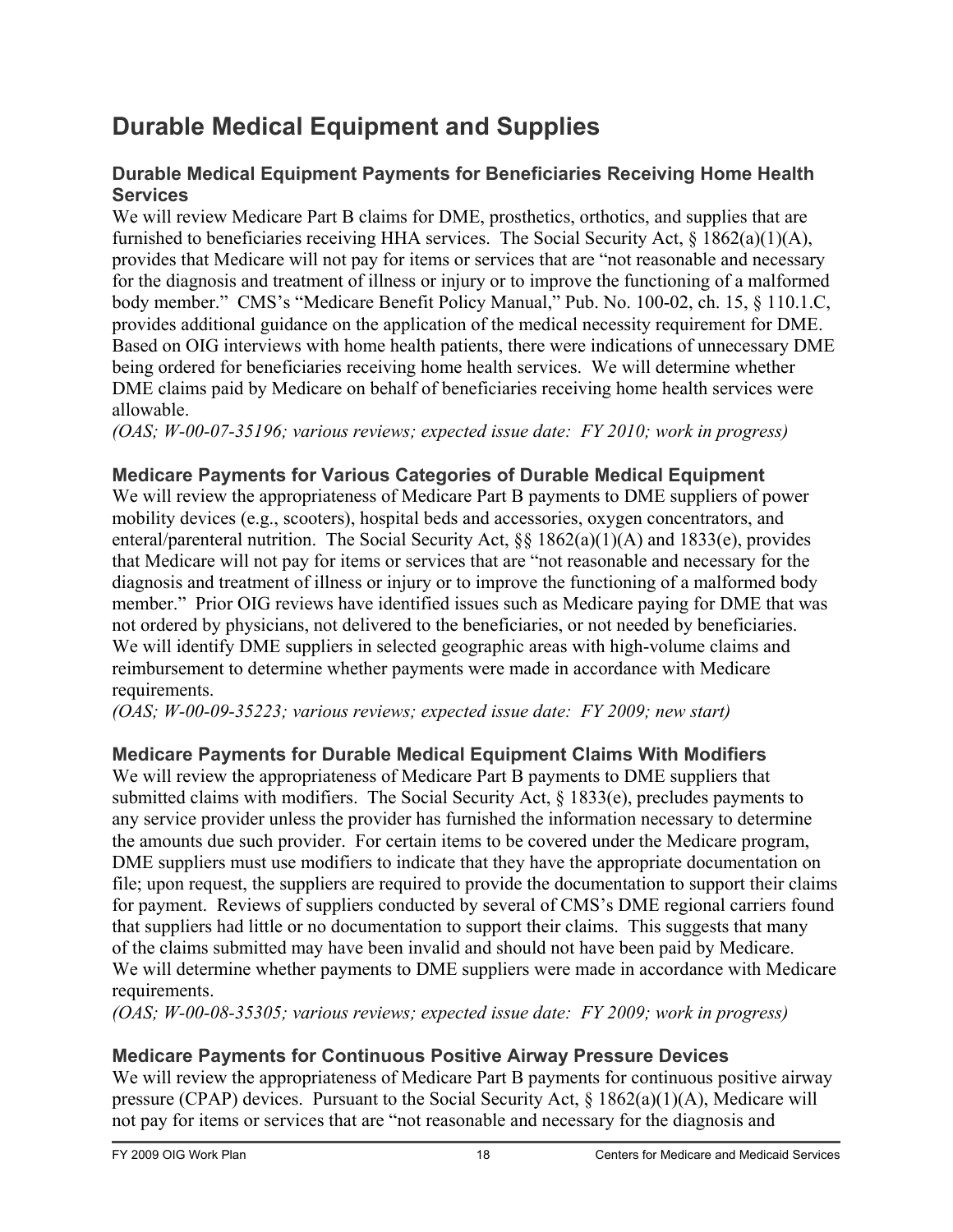treatment of illness or injury or to improve the functioning of a malformed body member." CMS's "Medicare National Coverage Determinations Manual," Pub. No. 100-03, ch. 1, pt. 4, § 240.4, states that Medicare covers CPAP devices and therapy only if beneficiaries have obstructive sleep apnea and the results of the polysomnography performed in facility-based sleep study laboratories meet certain benchmarks. Previous OIG work revealed cases in which Medicare paid for CPAP devices that were not used by or delivered to beneficiaries. We will determine whether Medicare payments for CPAP devices were supported, billed, and paid in accordance with Medicare requirements.

*(OAS; W-00-09-35224; various reviews; expected issue date: FY 2009; new start)* 

#### **Comprehensive Error Rate Testing Program: Fiscal Year 2009 Durable Medical Equipment Error Rate**

We will review certain aspects of CMS's CERT methodology for determining the 2008 DME error rate. The IPIA and OMB's implementation of that Act in memorandum M-06-23 require Federal agencies to annually develop statistically valid estimates of improper payments made under programs with significant risks of erroneous payments. CMS and one of its contractors plan to review a subsample of claims from the 2008 CERT program to determine the reasonableness of the error rate and confirm that the CERT contractor followed CMS's requirements in establishing the error rate. OIG will review the same subsample of DME claims to evaluate the adequacy and reasonableness of CMS's DME subsample review and verify corrective actions that CMS has taken to improve the accuracy of the CERT DME error rate process.

*(OAS; W-00-09-40043; expected issue date: FY 2010; new start)* 

#### **Comprehensive Error Rate Testing Program: Durable Medical Equipment Corrective Actions**

We will review CMS's corrective actions in response to recommendations in OIG's final report dated August 22, 2008 regarding the medical review of claims for the FY 2006 CERT DME review. In the report we recommended that CMS require the CERT contractor to review all available supplier documentation, review all medical records necessary to determine medical necessity, and contact beneficiaries named on high-risk claims. In response to the recommendations, CMS stated that beginning with the 2009 measurement cycle, it would implement the recommendation for reviews of claims for diabetic test strips, oxygen, and powered mobility devices. CMS also indicated that it had issued directions on the appropriate use of clinical inference; would ensure that oral guidances, policy clarifications, and technical directions are followed up with written directions to medical reviewers; and would provide Medicare providers the information they need to understand the program, be informed timely about changes, and bill correctly. We will verify actions taken by CMS to implement our recommendations.

*(OAS; W-00-09-40044; expected issue date: FY 2009; new start)* 

#### **Part B Services in Nursing Homes: Overview**

We will review the extent of Part B services provided to nursing home residents whose stays are not paid for under Medicare's Part A SNF benefit. Unlike services provided during a Part A SNF stay, which are billed to Medicare directly by the SNF in accordance with consolidated billing requirements, Part B services are provided and billed directly by suppliers and other providers. In repealing consolidated billing provisions that would have applied to non-Part A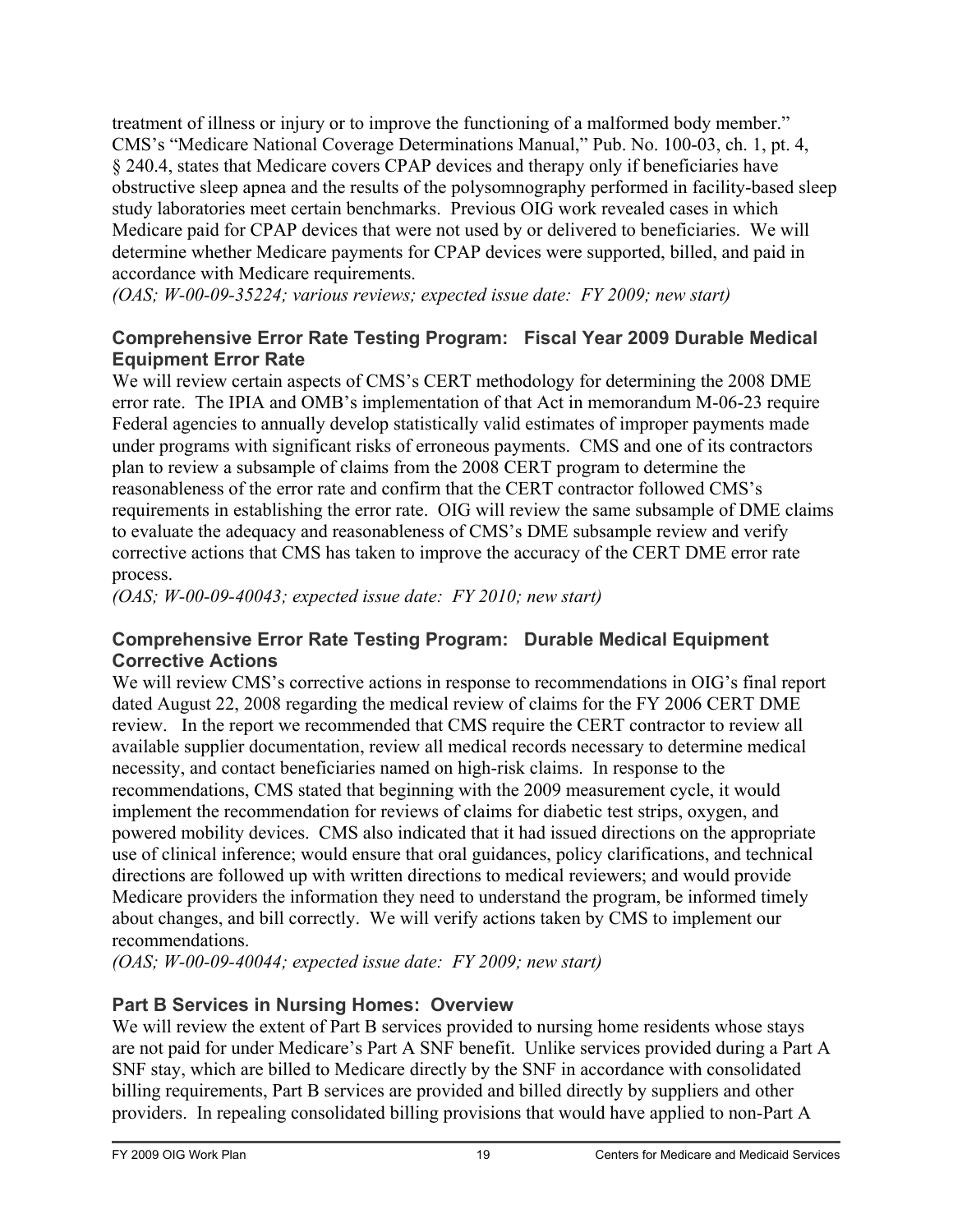SNF stays, Congress directed OIG in section 313 of the Medicare, Medicaid, and SCHIP Benefits Improvement and Protection Act of 2000 to monitor these services for abuse. This review will determine the extent of Part B services provided to nursing home residents during 2006 and assess patterns of billing among nursing homes and providers. As a followup to this study, we also plan a number of in-depth reviews on specific Part B services, such as those associated with DME and enteral nutrition therapy (ENT). These reviews will identify inappropriate payments and aberrant billing patterns by providers and suppliers. *(OEI; 06-07-00580; expected issue date: FY 2009; work in progress)* 

#### **Part B Services in Nursing Homes: Enteral Nutrition Therapy**

We will review Part B ENT, commonly called tube feeding, to determine the appropriateness of payments for associated services. This review will specifically assess the medical necessity, adequacy of documentation, and coding accuracy of claims submitted for Medicare beneficiaries during a nursing home stay that is not covered under the Part A SNF benefit. (ENT provided during a Part A SNF stay is the subject of another OIG review that will focus on consolidated billing for SNFs and will address ENT provided during a Part A SNF stay.) The Social Security Act, § 1861(s)(8), authorizes Medicare Part B coverage of ENT under a prosthetic device benefit provision for beneficiaries residing at home or in nursing facilities when the stays are not covered by Medicare Part A. We will assess the appropriateness of payments for claims for ENT.

*(OEI; 06-07-00090; expected issue date: FY 2009; work in progress)* 

## **Part B Pricing of Enteral Nutrients for Nursing Homes**

We will review Part B pricing of enteral nutrients used in ENT. Medicare covers enteral nutrients for beneficiaries who cannot swallow because of permanent or severe medical problems. The Social Security Act, § 1861(s)(8), authorizes Medicare Part B coverage of enteral nutrients under the prosthetic device benefit provision for beneficiaries residing at home or in nursing facilities when the stays are not covered by Medicare Part A. Past OIG work found that Medicare reimbursement for enteral nutrients substantially exceeded prices commonly available to purchasers, such as nursing homes. We will compare Medicare's fee schedule for enteral nutrients to prices available to nursing homes.

*(OEI; 06-07-00590; expected issue date: FY 2009; work in progress)* 

#### **Medicare Pricing for Parenteral Nutrition**

We will review Medicare's fee schedule for parenteral nutrition in comparison with fees paid by other sources of reimbursement. Parenteral nutrition, which is covered under the prosthetic device benefit of the Social Security Act, § 1861(s)(8), is the practice of feeding a person intravenously to replace the function of a permanently inoperative or malfunctioning internal body organ. In 2007, Medicare spent more than \$100 million for parenteral nutrition related services. Previous OIG work found that Medicare allowances for major parenteral nutrition codes averaged 45 percent higher than Medicaid prices, 78 percent higher than prices available to Medicare risk contract health maintenance organizations, and 11 times higher than some manufacturers' contract prices. We will identify reimbursement amounts paid by public and private payers for parenteral nutrition services.

*(OEI; 00-00-00000; expected issue date: FY 2009; new start)*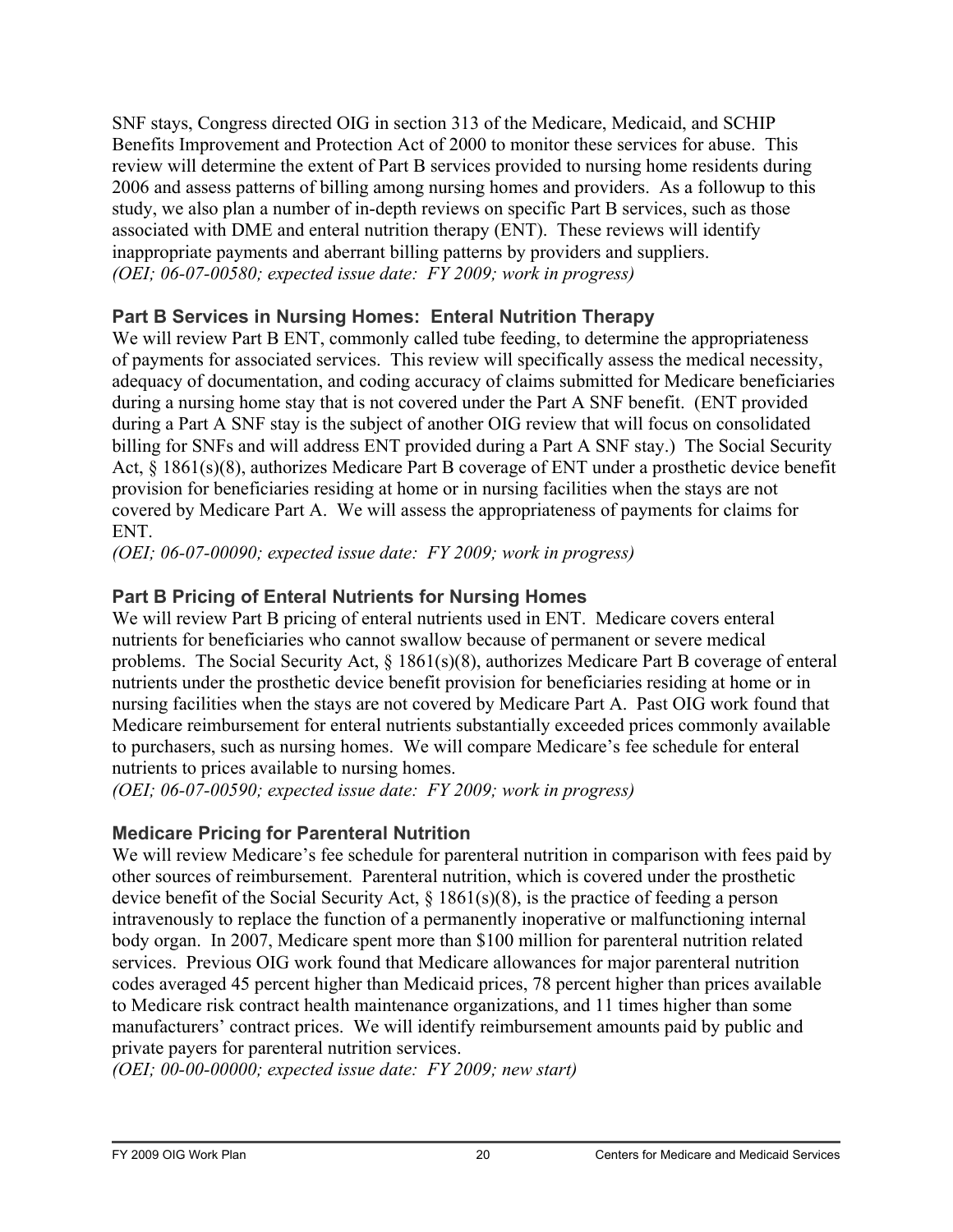#### **Part B Services in Nursing Homes: Durable Medical Equipment**

We will review Medicare Part B DME payments allowed for items or supplies provided to beneficiaries in nursing homes. The Social Security Act, § 1834(a), authorizes Medicare payments for DME claims. Pursuant to the Social Security Act, § 1861(n), a nursing home is specifically excluded from qualifying as a beneficiary's home for DME payment purposes when the nursing home is engaged primarily in providing skilled nursing care or rehabilitation services. A previous OIG report found that \$210 million was potentially inappropriately paid for DME for beneficiaries residing in nursing homes. We will review Medicare claims data to determine the extent of inappropriate Medicare Part B DME payments made on behalf of Medicare beneficiaries during nursing home stays not covered by Medicare Part A. *(OEI; 06-07-00100; expected issue date: FY 2009; work in progress)* 

#### **Medicare Part B Payments for Home Blood-Glucose-Testing Supplies**

We will review Medicare Part B payments made for home blood glucose test strips and lancet supplies. The Social Security Act,  $\S 1862(a)(1)(A)$ , provides that Medicare will not pay for items or services that are "not reasonable and necessary for the diagnosis and treatment of illness or injury or to improve the functioning of a malformed body member." The Local Medical Review Policies (LMRP) or local coverage determinations, whichever are applicable, issued by the four DME MACs require that the physician's order for each item billed to Medicare include certain elements and be retained by the supplier to support billing for those services. Further, the LMRP require that suppliers add a modifier to identify when the patient is insulin-treated or noninsulin-treated. The amount of supplies allowable for Medicare reimbursement differs depending on the applicable modifier. We will determine the appropriateness of Medicare Part B payments to DME suppliers for home blood glucose test strips and lancet supplies. *(OAS; W-00-08-35407; various reviews; expected issue date: FY 2009; work in progress)* 

#### **Duplicate Payments to Durable Medical Equipment Suppliers With Multiple National Provider Identifiers**

We will review Medicare Part B payments to DME suppliers having multiple national provider identifiers (NPI). Federal regulations at 45 CFR § 162.406 describe the NPI as the standard health identifier for health care providers. Regulations at 45 CFR § 162.408 state that the National Provider System (NPS) assigns the NPI to health care providers. Medicare allows health care providers to obtain, by application, NPIs from the NPS for themselves or for any subparts of covered entities if qualifying conditions are met. We will determine whether and the extent to which DME suppliers may have submitted duplicate Medicare claims using multiple NPIs.

*(OAS; W-00-09-35225; various reviews; expected issue date: FY 2009; new start)* 

#### **Payments to Medical Suppliers and Home Health Agencies Associated With "Currently Not Collectible" Overpayments**

We will review Medicare-related business activities of selected suppliers of DME, prosthetics, orthotics and supplies (DMEPOS) and HHAs that have "currently not collectible" (CNC) overpayments. CMS estimated that Medicare expenditures for DMEPOS were \$9.2 billion in FY 2006. CMS also determined that an estimated 10 percent of these expenditures were inappropriate overpayments. CMS's "Medicare Financial Management Manual," Pub. No. 100-06, ch. 4, § 80.2 and ch. 5, § 400.20, deems a Medicare overpayment to be CNC if an overpayment remains uncollected after 180 days despite recovery attempts by CMS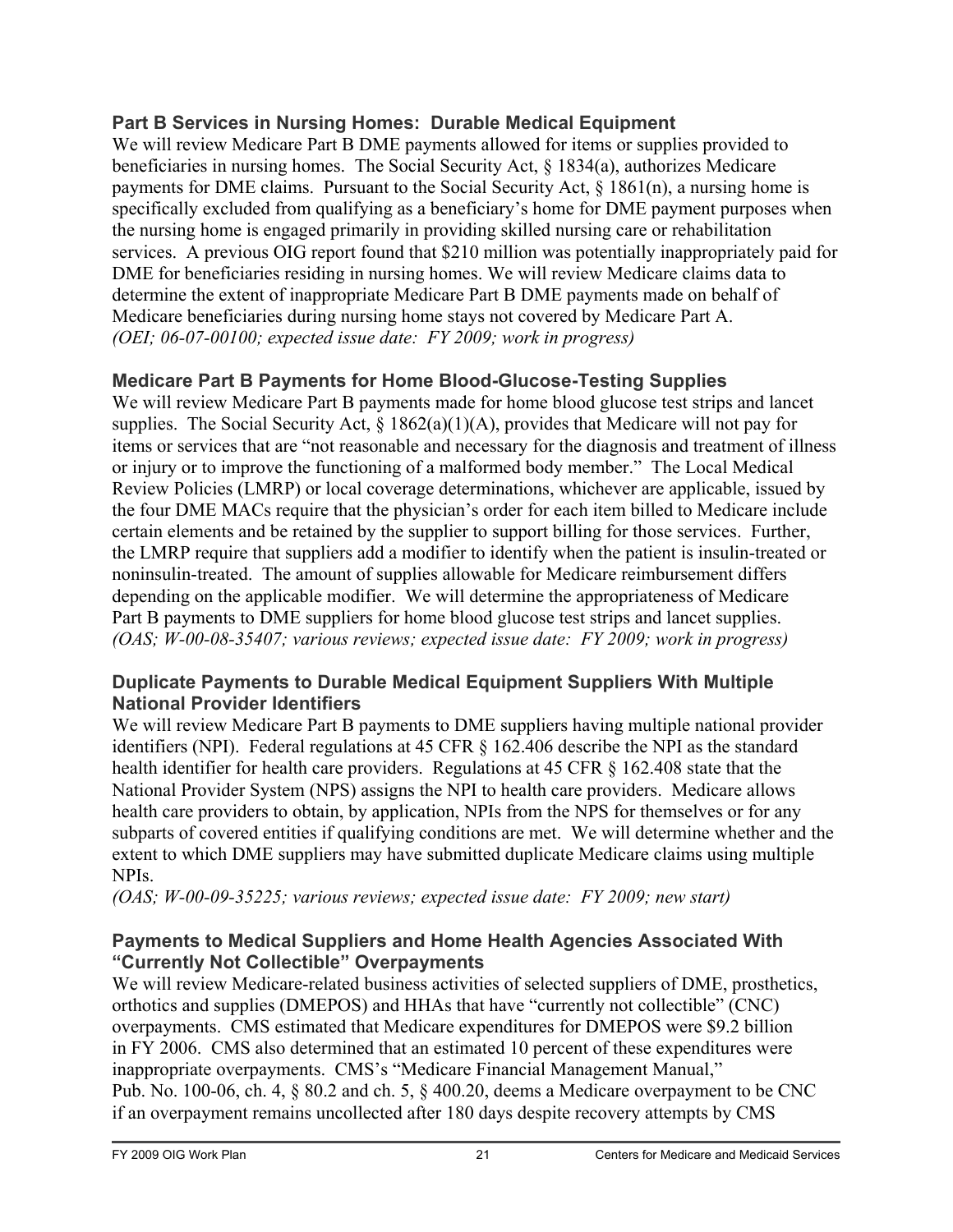contractors and the Department of the Treasury (Treasury). DMEPOS and HHAs that have overpayments currently considered CNC may also be receiving Medicare payments through their connections with other businesses. We will examine associations between selected suppliers with CNC debt and other businesses that also received Medicare payments. *(OEI; 06-07-00080; expected issue date: FY 2009; work in progress)* 

#### **Appropriateness of Medicare Reimbursement for Pressure-Reducing Support Surfaces**

We will review the appropriateness of payments for pressure-reducing support surfaces. Pressure-reducing support surfaces are a kind of DME used for the care of pressure sores. The Social Security Act, § 1861(s)(6), specifies that medical and other health services include DME. However, section  $1862(a)(1)(A)$ , provides that Medicare will not pay for items or services that are "not reasonable and necessary for the diagnosis and treatment of illness or injury or to improve the functioning of a malformed body member." In 2006, Medicare-allowed charges for support surfaces reached \$164 million. We will conduct a medical review of claims to determine the appropriateness of payments for support surfaces. *(OEI; 02-07-00420; expected issue date: FY 2009; work in progress)* 

# **Comparison of Prices for the Negative Pressure Wound Therapy Pump**

We will review Medicare reimbursement for certain negative pressure wound therapy pumps (pump). The Social Security Act, § 1861(s)(4), provides Medicare Part B coverage of medically necessary DME, including this type of pump when appropriate. A previous OIG review found that 24 percent of pump claims did not meet Medicare coverage criteria. Between 2001 and 2006, Medicare payment for the pump rose 692 percent. We will assess the range of supplier purchase prices for the pump to determine how Medicare reimbursement compares to the median supplier purchase price.

*(OEI; 02-08-00140; expected issue date: FY 2009; work in progress)* 

#### **Medicare Payments for Power Wheelchairs**

We will review documentation supporting claims for power wheelchairs paid for by Medicare and determine whether Medicare beneficiaries received the required face-to-face examinations from the referring practitioners prior to receipt of power wheelchairs, in accordance with the Social Security Act, §§ 1862(a)(1)(A), and 1834(a). The Social Security Act, § 1861(n), defines DME as including power-operated wheelchairs. In 2003, Medicare payments for power wheelchairs peaked at \$1.2 billion. In 2004, as a result of expanded CMS program integrity initiatives, power wheelchair spending decreased to \$850 million. However, Medicare payments for power wheelchairs increased again in 2005 to approximately \$920 million. We will determine the appropriateness of Medicare payments for power wheelchairs. *(OEI; 04-07-00401; expected issue date: FY 2009; work in progress)* 

#### **Supplier Purchase Prices for Power Wheelchairs in the Medicare Program**

We will review invoice prices for power wheelchairs and compare those prices to the Medicare fee schedule to assess pricing. In 2004, we found that the reimbursement rate paid by Medicare for power wheelchairs exceeded the prices suppliers paid by 242 percent. The Social Security Act, § 1861(n), defines DME as including power-operated wheelchairs. On November 15, 2006, CMS implemented a revised Medicare fee schedule for power wheelchairs as part of a strategy to curb fraud and abuse and address the significant growth in expenditures for power wheelchairs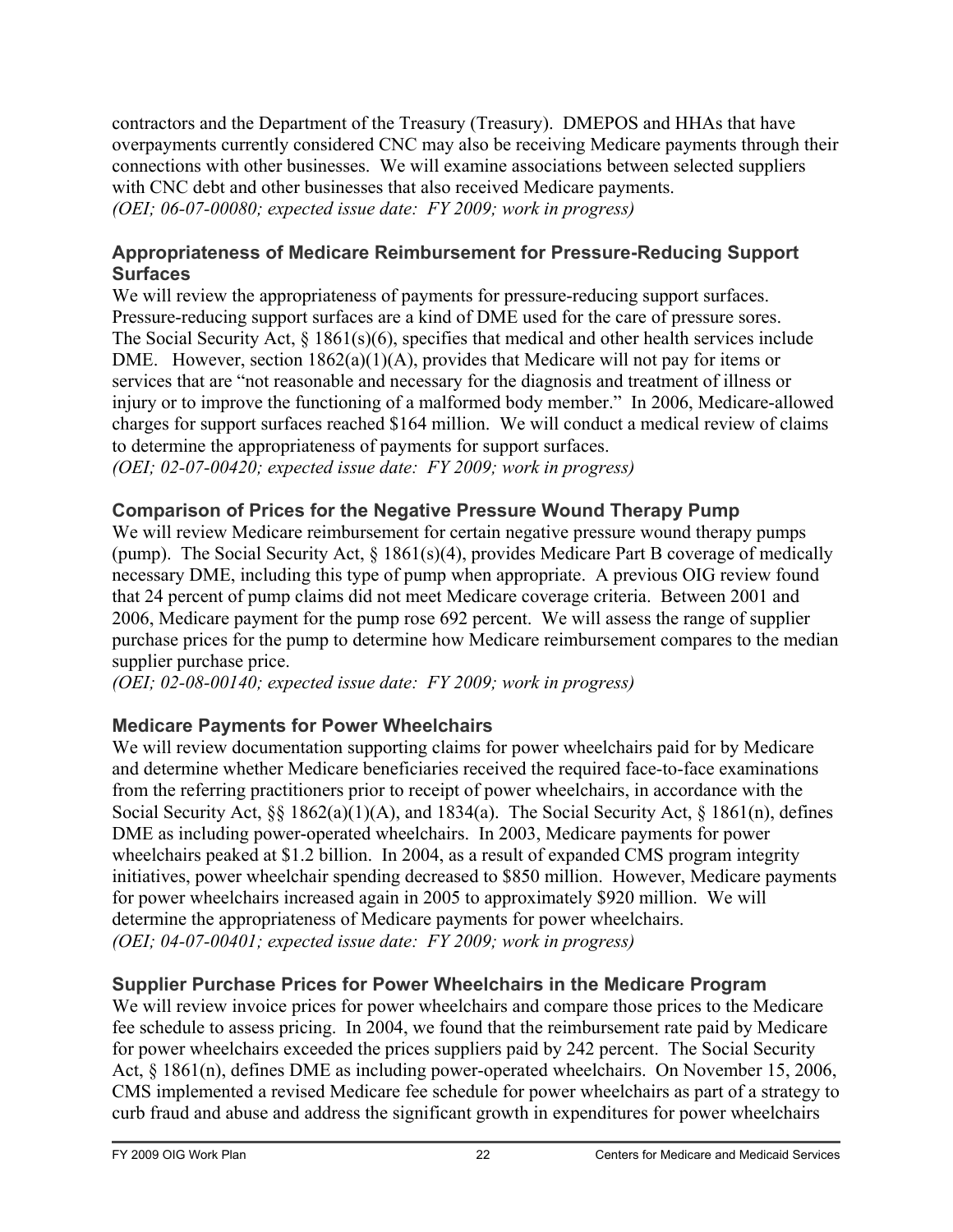and similar items under the Medicare program. We will determine the difference between the Medicare fee schedule for power wheelchairs and suppliers' invoice prices. *(OEI; 04-07-00400; expected issue date: FY 2009; work in progress)* 

#### **Repair and Servicing of Capped Rental Durable Medical Equipment**

We will review the extent and appropriateness of payments for repair and servicing of capped rental DME. Capped rental DME items include wheelchairs and hospital beds. Section 5101(a) of the DRA mandated changes in the way Medicare pays for capped rental DME items. For capped rental DME furnished on or after January 1, 2006, Medicare requires suppliers to transfer the title of DME to the beneficiary after Medicare pays 13 months' rent under a capped rental arrangement. After that time, Medicare continues to pay for reasonable and necessary repairs to the equipment. Previous OIG work found that Medicare paid substantially more for maintenance on rented equipment than repairs on purchased equipment. We will examine servicing records from suppliers and interview beneficiaries regarding their experiences with capped rental DME to determine if Medicare made proper payments for maintenance and repair services. *(OEI; 07-08-00550; expected issue date: FY 2009; new start)* 

#### **Appropriateness of Durable Medical Equipment Categorization**

We will review the appropriateness of DME categorization in the Medicare fee schedule for selected DME items. The Social Security Act, § 1833, provides for the payment of benefits for DME items. However, DME products have evolved since the DME fee schedule was created more than 20 years ago. As a result of these changes, some DME items may be in categories that no longer reflect the current costs of the equipment, expected time of beneficiary use, or extent of servicing involved to maintain the equipment. The DME categories defined in the Social Security Act, § 1834, are: inexpensive or other routinely purchased DME; items requiring frequent and substantial servicing; customized items; oxygen and oxygen equipment; other covered items (other than DME); and capped rental items. Using the DME suppliers' records and information from beneficiaries, we will determine whether DME items are properly classified in association with current payment methodologies.

*(OEI; 00-00-00000; expected issue date: FY 2009; new start)* 

# **Part B Payments for Prescription Drugs**

#### **Payments to Dialysis Facilities for Epogen**

We will review the appropriateness of Medicare Part B claims submitted by dialysis facilities for Epogen administration. Epogen is a biologically engineered protein that is used to treat anemia associated with chronic renal failure. Federal regulations at 42 CFR § 405.2139 require that ESRD facilities maintain complete medical records on all patients in accordance with accepted professional standards and practices. The records must be completely and accurately documented and contain sufficient information to identify the patient, justify the diagnosis and treatment, and document the treatment results accurately. We will determine whether claims submitted for Epogen administered at dialysis facilities were supported and billed in accordance with Medicare requirements. We will also assess CMS's and the Medicare contractors' oversight of claims for Epogen administration.

*(OAS; W-00-07-35306; various reviews; expected issue date: FY 2009; work in progress)*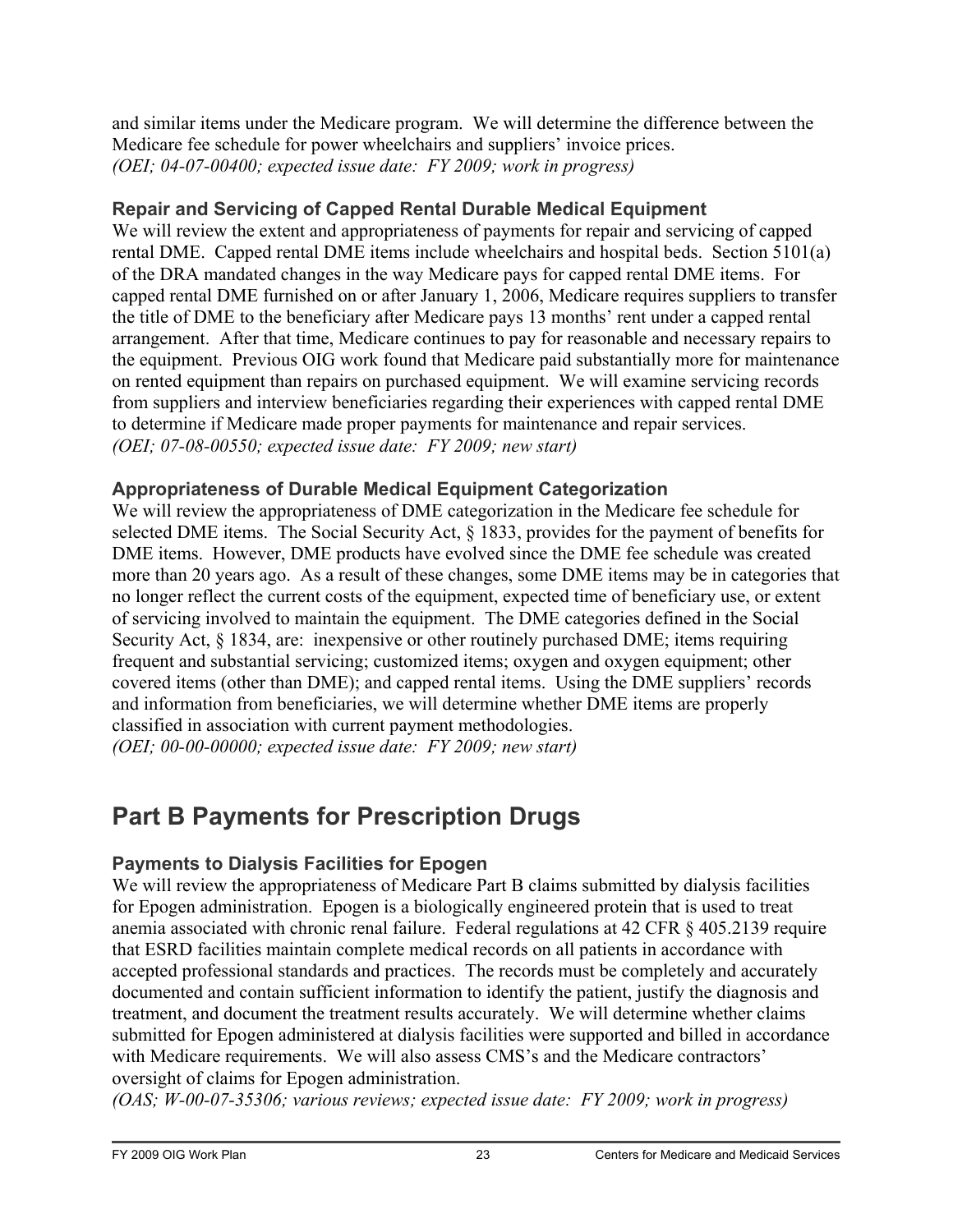#### **Medicare Payment for Chemotherapy Drug Administration Services**

We will review Medicare payments for chemotherapy drug administration services pursuant to the Social Security Act, § 1832, that occur without corresponding chemotherapy administration drug claims. MedPAC found that Medicare payments for chemotherapy drug administration services increased 217 percent between 2003 and 2004, while payments for chemotherapy drugs increased only 4 percent. We will examine whether billing for chemotherapy administration codes are proper, based on documentation associated with the claims data. *(OEI; 09-08-00190; expected issue date: FY 2009; work in progress)* 

#### **Monitoring Medicare Part B Drug Prices: Comparing Average Sales Prices to Widely Available Market Prices**

We will periodically review WAMPs for selected prescription drugs covered by Part B and compare them to ASPs for those drugs. In 2005, Medicare began paying for most Part B drugs using a new methodology based on the ASP. The Social Security Act,  $\S$  1847A(d), enacted by section 303(c)(1) of the MMA, mandates that OIG compare ASPs to WAMPs (if any) for Part B drugs and notify the Secretary, at such times as the Secretary may specify, if the ASP for a selected drug exceeds the WAMP by a threshold of 5 percent. We will compare ASPs to WAMPs and identify drug prices that exceed the threshold.

*(OEI; 00-00-00000; various studies; expected issue date: FY 2009; new start)* 

#### **Monitoring Medicare Part B Drug Prices: Comparing Average Sales Prices to Average Manufacturer Prices**

We will periodically review Medicare Part B drug prices by comparing ASPs to AMPs. In 2005, Medicare began paying for most Part B drugs using a new methodology based on the ASP. The Social Security Act, § 1847A(d), enacted by section 303(c)(1) of the MMA, mandates that OIG compare ASPs to AMPs for Part B drugs and notify the Secretary, at such times as the Secretary may specify, if the ASP for a selected drug exceeds the AMP by a threshold of 5 percent. We will compare ASPs to AMPs for Part B drugs and identify drug prices that exceed the threshold. *(OEI; 03-08-00530; 03-08-00450; various studies; expected issue date: FY 2009; work in progress)* 

#### **Aberrant Claim Patterns for Inhalation Drugs in South Florida**

We will review aberrant claim patterns for inhalation drugs in South Florida. Inhalation drugs are used to treat lung diseases. Medicare Part B covers inhalation drugs used in conjunction with DME if they are medically necessary. Previous OIG work identified fraud, waste, and abuse in Medicare billings for DME in South Florida. Moreover, in 2006, payments in South Florida made up 19 percent of the \$900 million Medicare spent on inhalation drugs. We will compare inhalation drug claims in South Florida to claims from other areas of the country to assess reimbursement differences and identify potentially fraudulent billing practices. *(OEI; 03-08-00290; expected issue date: FY 2009; work in progress)* 

#### **Oversight of Manufacturers' Average Sales Price Data Submissions**

We will review the impact on Medicare Part B payments when drug manufacturers do not submit their ASP data to CMS timely. Manufacturers are required to submit ASP data to CMS 30 days after the close of each quarter. The Social Security Act, § 1847A(b), enacted by section 303 of the MMA, established the ASP as the basis of payment for Part B drugs, effective January 1, 2005. The accuracy of payment for Part B drugs—which cost Medicare and its beneficiaries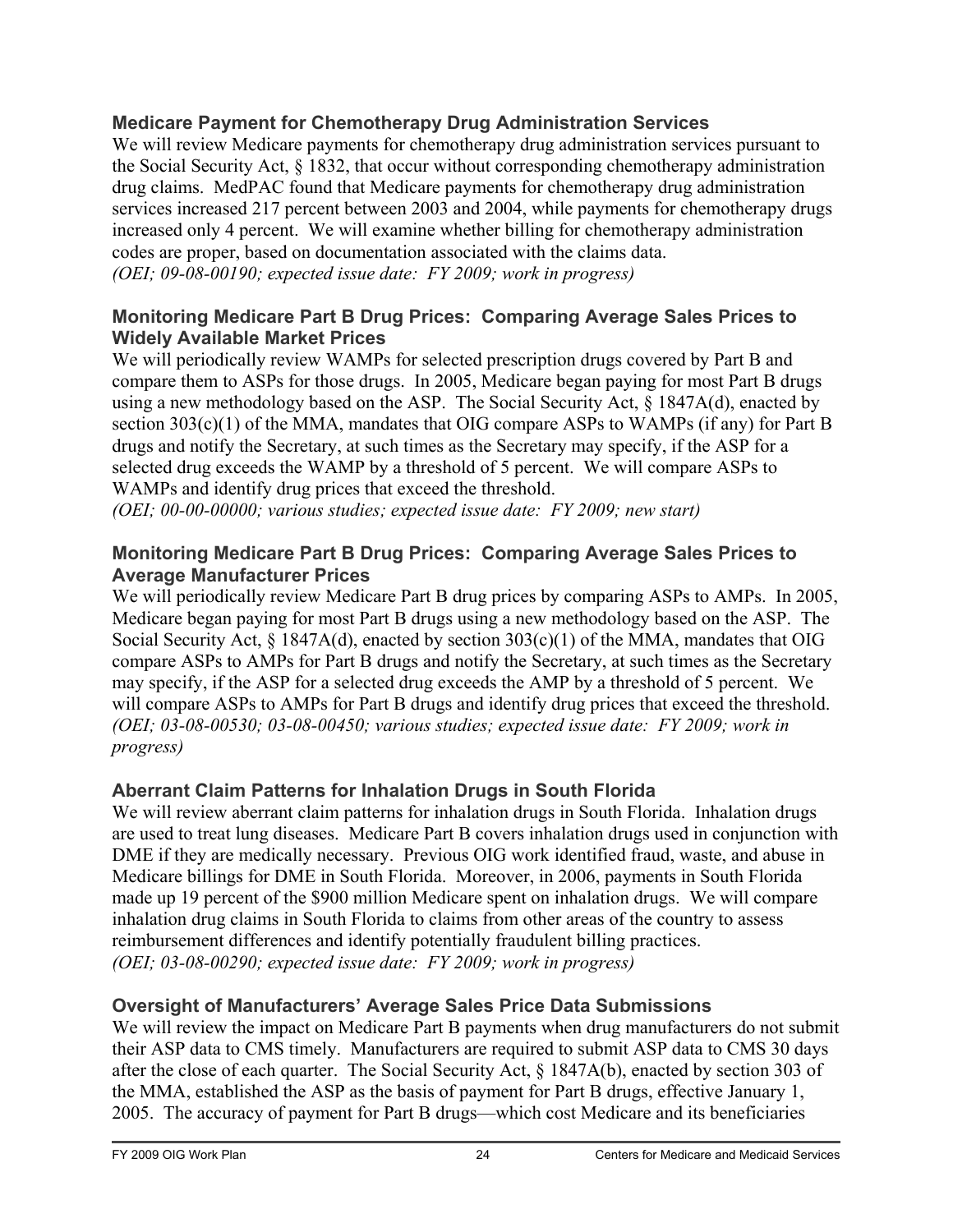over \$11 billion in 2006—depends on drug manufacturers providing CMS with timely and accurate ASP data. We will assess the impact of late ASP submissions and the adequacy of CMS's oversight of manufacturers' submissions of ASP data. *(OEI; 03-08-00480; expected issue date: FY 2009; work in progress)* 

#### **Utilization of Albuterol and Levalbuterol Among Medicare Beneficiaries**

We will review Medicare Part B claims for albuterol and levalbuterol from 2003 through 2007 to consider the impacts of reimbursement, payment, and coding changes that may have created financial incentives for prescribing one drug over another. In the MMA, Congress mandated an ASP-based Part B payment methodology that better reflects actual drug prices. The change was intended to lower Medicare payments for most inhalation drugs. However, based on data from the Medicare Part B Extract Summary System, cost savings were less than expected because beneficiary utilization shifted from multiple-source generic drugs to single-source brand name drugs. We will determine the number of beneficiaries associated with claims for albuterol and levalbuterol who switched from multiple-source to single-source drugs and also survey a sample of physicians treating those beneficiaries to determine the reasons for the shift in utilization. *(OEI; 03-07-00440; expected issue date: FY 2009; work in progress)* 

## **Other Reviews Related to Part A and Part B**

#### **Separately Billable Laboratory Services Under the End Stage Renal Disease Program**

We will review providers' compliance with the current payment policies for automated multichannel chemistry (AMCC) tests furnished to ESRD beneficiaries. Section 623(f) of the MMA requires the Secretary to develop a report on a bundled PPS for ESRD services. A bundled PPS could include certain clinical laboratory tests that are currently separately billable to Medicare. The current facility payment, the composite rate, includes payments for certain AMCC tests provided routinely at specified frequencies. CMS's "Medicare Benefit Policy Manual," Pub. No. 100-02, ch. 11, § 30.2, contains the conditions for coverage and laboratory tests that are included in the composite rate. Any AMCC tests performed in excess of specified frequencies or not included in the composite rate payment are to be billed separately, provided that medical necessity is documented. CMS's "Medicare Claims Processing Manual," Pub. No. 100-04, ch. 16, § 40.6, outlines the billing requirements for ESRD-related laboratory tests. Prior OIG reviews found that providers were paid separately for AMCC tests included in the composite rate. To ensure that the bundled PPS rate is based on valid data, we will review providers' compliance with the current payment policies for AMCC tests furnished to ESRD beneficiaries. We will also identify separately billed clinical laboratory tests that are regularly provided to ESRD beneficiaries in addition to the clinical laboratory tests included in the composite rate.

*(OAS; W-00-07-35202; W-00-08-35202; various reviews; expected issue date: FY 2009; work in progress)* 

#### **Ambulance Services Used To Transport End Stage Renal Disease Beneficiaries**

We will review the extent to which ambulance services are used to transport ESRD beneficiaries to and from dialysis facilities. CMS's "Medicare Benefit Policy Manual," Pub. No. 100-02,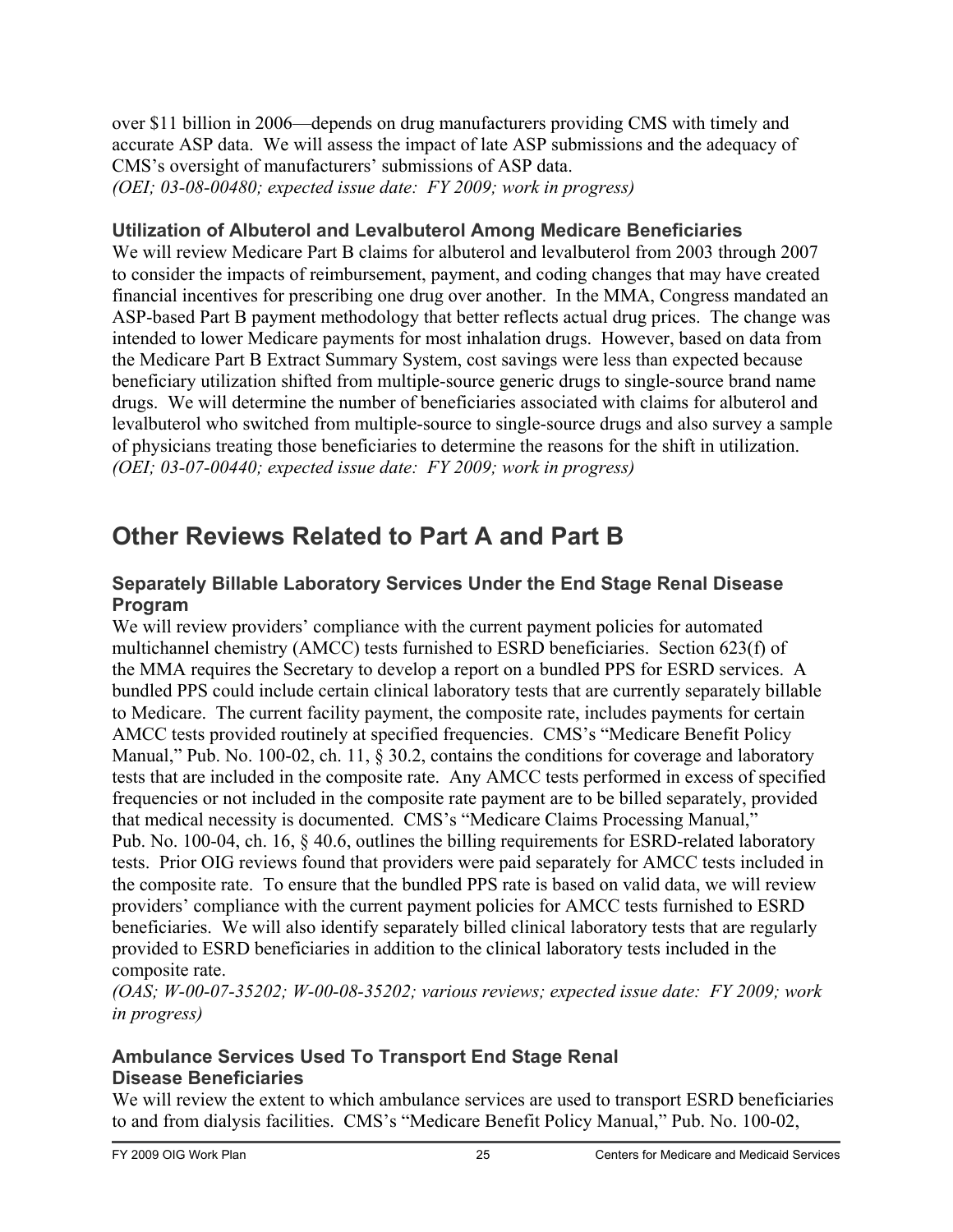ch. 10, § 10.3, describes coverage of ambulance services to and from renal dialysis facilities for ESRD patients who require dialysis. Furthermore, section 623(f) of the MMA requires the Secretary to develop a report on a bundled PPS for ESRD services. The bundled PPS for ESRD services generally does not provide for ambulance services. In calendar year (CY) 2005, payments for ambulance services between beneficiaries' residences and hospital-based or freestanding ESRD facilities were approximately \$262 million. We will examine factors such as the percentage of the population using ambulance services, the feasibility of freestanding facilities to contract with ambulance suppliers, and the coverage policies of other health insurance programs.

*(OAS; W-00-09-35417; various reviews; expected issue date: FY 2010; new start)* 

#### **Ambulatory Surgical Center Payment System**

We will review the appropriateness of the methodology for setting ASC payment rates under the revised ASC payment system. Section 626(b) of the MMA requires the Secretary to implement a revised payment system for payment of surgical services furnished in ASCs. We will examine changes to the revised ASC payment system and the rate-setting methodology used to calculate ASC payment rates.

*(OAS; W-00-09-35423; various reviews; expected issue date: FY 2010; new start)* 

#### **Medical Identity Theft in Medicare**

We will review CMS's activities designed to deter medical identity theft in Medicare. The Social Security Act, § 1893(a), established the Medicare Integrity Program in an effort to combat fraud, waste, and abuse in the Medicare program. In 2007, the Department of Justice (DOJ) and the Federal Trade Commission reported identity theft as one of the fastest growing crimes, with data showing annual monetary losses in the billions of dollars. Early detection and notification of medical identity theft could deter or limit the impact of Medicare fraud. We will review CMS's medical identify theft deterrence measures, including its outreach to beneficiaries. *(OEI; 00-00-00000; expected issue date: FY 2009; new start)* 

#### **Comprehensive Error Rate Testing Program: FY 2008 Transportation Claims Error Rate**

We will review certain aspects of CMS's CERT methodology for determining the FY 2008 transportation/ambulance claims error rate. The IPIA requires Federal agencies to annually develop a statistically valid estimate of improper payments made under programs with a significant risk of erroneous payments. To accomplish our objective, we will review transportation claims that were selected for review by the FY 2008 CERT program. Our review will consist of a statistical subsample of claims from the CERT sample of transportation claims. For the sampled claims, we will review the beneficiaries' medical records, including pertinent records from physicians, to support claims from transportation providers. We will determine whether payments for services such as transporting the patient one way, mileage while the patient is on board, and all supplies and services are included in the charge and were appropriate. We will also determine whether the documentation supports the claims, whether the services were medically necessary, and whether the beneficiaries actually received the services. We will engage independent medical reviewers to determine the medical necessity and sufficiency of documentation for these claims.

*(OAS; 00-09-40035; expected issue date: FY 2010; new start)*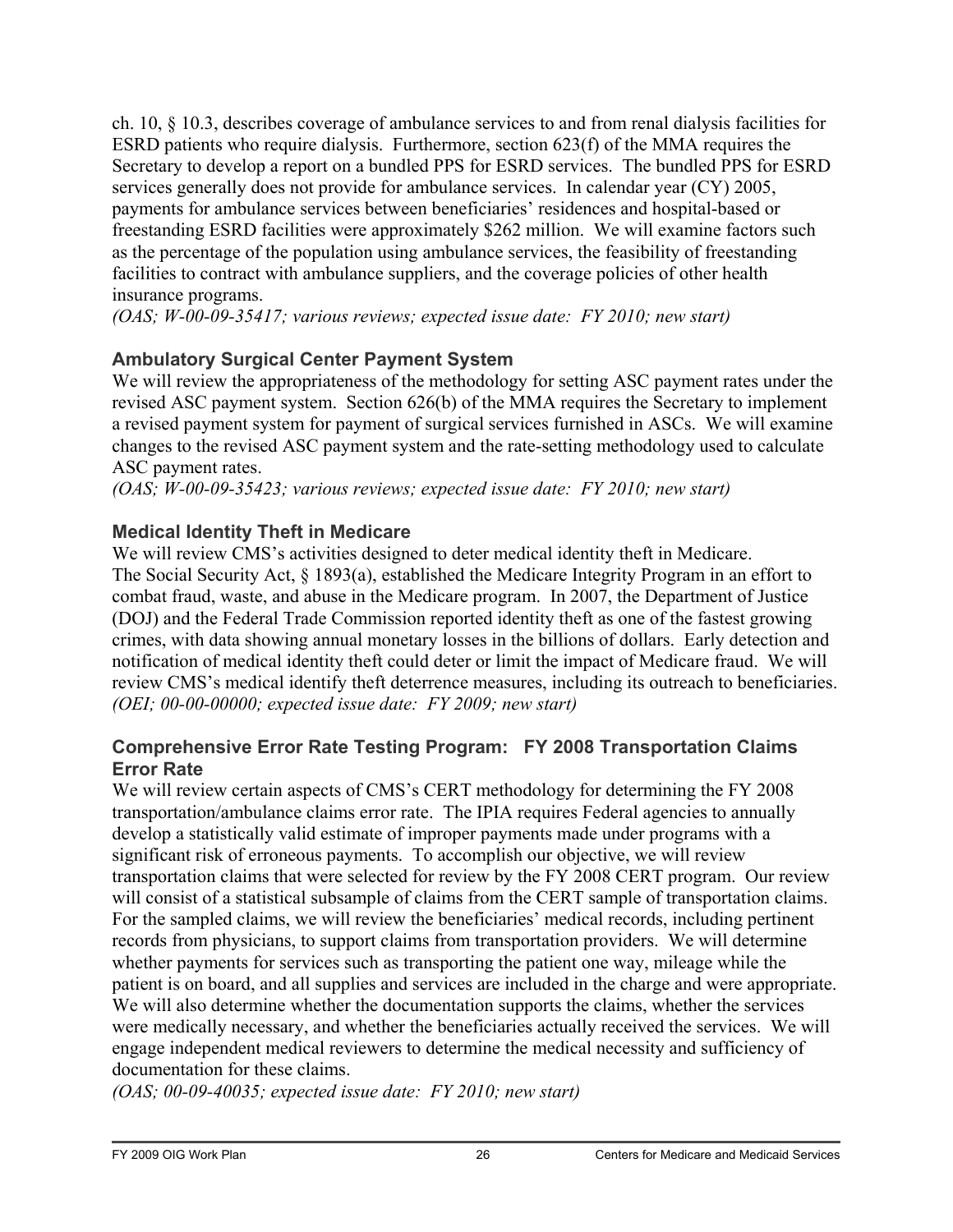# **Medicare Part A and Part B Contractor Operations**

## **Preaward Reviews of Contract Proposals**

We will review the cost proposals of various bidders for Medicare contracts based on criteria in OMB Circular A-122, Cost Principles for Non-Profit Organizations. The reports produced by these reviews assist CMS in negotiating favorable and cost-beneficial contract awards. *(OAS; W-00-08-35002; various reviews; expected issue date: FY 2009; work in progress)* 

#### **Contractors' Administrative Costs**

We will review administrative costs claimed by various contractors for their Medicare activities, focusing on costs claimed by terminated contractors. We will determine whether the costs claimed were reasonable, allocable, and allowable under Appendix B of the Medicare contract with CMS, as well as the Federal Acquisition Regulation (FAR) at 48 CFR pt. 31. We will coordinate the selection of contractors with CMS.

*(OAS; W-00-08-35005; various reviews; expected issue date: FY 2009; work in progress)* 

#### **Contracting Operations**

We will review CMS's Office of Acquisition and Grants Management (OAGM) contracting operations to understand the procedures that CMS uses to solicit and manage its contracts and determine compliance with various provisions of the FAR. In FY 2005, OAGM initiated an estimated \$1.6 billion in contracts. We will initially document OAGM's operations by addressing activities for presolicitation, solicitation, evaluation, award, and postaward activities. *(OAS; W-00-08-30003; various reviews; expected issue date: FY 2009; work in progress)* 

#### **Pension Segmentation**

We will review whether Medicare contractors have fully implemented contract clauses requiring them to determine and separately account for the assets and liabilities of the Medicare segments of their pension plans. We will also assess Medicare's share of future pension costs on a segmented basis. Applicable requirements are found in the FAR at 48 CFR § 31.205; Cost Accounting Standards (CAS) 412 and 413; and the Medicare contract, Appendix B, section XVI. *(OAS; W-00-08-35094; various reviews; expected issue date: FY 2009; work in progress)* 

#### **Pension Costs Claimed**

We will review whether Medicare contractors have calculated pension costs claimed for reimbursement in accordance with their Medicare contracts and the CAS. We will also determine whether the costs claimed were allocable and allowable under the Medicare contracts pursuant to the FAR at 48 CFR § 31.205; the CAS 412 and 413; and the Medicare contract, Appendix B, section XVI.

*(OAS; W-00-08-35067; various reviews; expected issue date: FY 2009; work in progress)* 

#### **Unfunded Pension Costs**

We will review whether Medicare contractors identified and eliminated unallowable costs when computing pension costs charged to the Medicare program. We will also determine whether pension costs that would have been tax deductible had they been funded were properly reassigned to future periods to ensure that only allowable pension costs were claimed for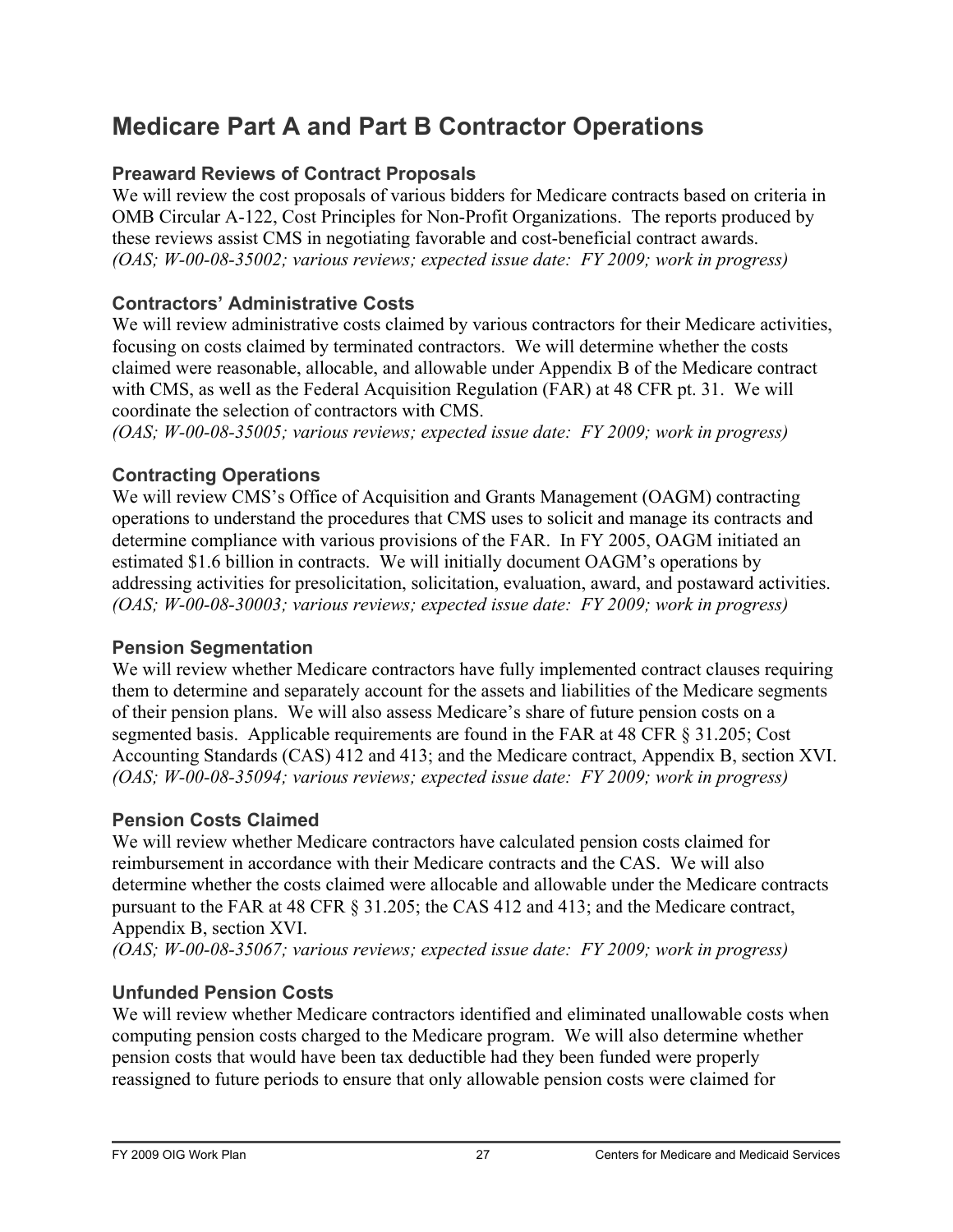reimbursement. Applicable requirements are found in the FAR at 48 CFR § 31.205; the CAS 412 and 413; and the Medicare contract, Appendix B, section XVI. *(OAS; W-00-08-35148; various reviews; expected issue date: FY 2009; work in progress)* 

#### **Pension Segment Closing**

We will review Medicare carriers and FIs whose Medicare contracts have been terminated, resulting in the closing of their Medicare segments. We will determine the amount of any excess pension assets related to each Medicare segment as of the segment closing date. Requirements of the FAR at 48 CFR § 31.205; the CAS 412 and 413; and the Medicare contract, Appendix B, section XVI, of the Medicare contract provide that pension gains that occur when a Medicare segment closes should be credited to the Medicare program.

*(OAS; W-00-08-35067; various reviews; expected issue date: FY 2009; work in progress)* 

## **Postretirement Benefits and Supplemental Employee Retirement Plan Costs**

We will review the postretirement health benefit costs and the supplemental employee retirement plans of FIs and carriers. Our reviews will determine the allowability, allocability, and reasonableness of the benefits and plans, as well as the costs charged to Medicare contracts in accordance with the FAR at 48 CFR §§ 31.201 through 31.205.

*(OAS; W-00-08-35095; various reviews; expected issue date: FY 2009; work in progress)* 

#### **Medicare Summary Notice**

We will review beneficiaries' use and understanding of Medicare Summary Notices (MSN). MSNs advise beneficiaries of claims paid for health care services and supplies. CMS's "Medicare Claims Processing Manual," Pub. No. 100-04, ch. 21, § 10, contains contractor requirements for issuing MSNs. On its Web site and in the "Medicare & You" publication, CMS emphasizes the importance of beneficiaries checking their MSNs for any services or supplies that they do not recognize. We will review beneficiaries' experiences with MSNs and the results of their inquiries about unrecognized services.

*(OEI; 00-00-00000; expected issue date: FY 2009; new start)* 

#### **Medicare and Medicaid Data Match Project**

We will review CMS's oversight and monitoring of the Medicare and Medicaid Data Match Project (Medi-Medi) contractors to determine whether they are meeting contractual requirements outlined in the Medi-Medi task orders. The Medi-Medi Project was initiated in 2001 by CMS in partnership with the State of California and continues, pursuant to the Social Security Act, § 1893, to improve coordination of Medicare and Medicaid program integrity efforts. The objective of the project is to match Medicare and Medicaid data to proactively identify program vulnerabilities and potential fraud and abuse that may have gone undetected by reviewing Medicare and Medicaid program data individually. As of 2007, there were 10 active Medi-Medi Task Orders in the States of California, Texas, Washington, Pennsylvania, North Carolina, New Jersey, New York, Florida, Ohio, and Illinois. Federal regulations at 48 CFR § 42.1500 provide policies and establish responsibilities for agencies recording and maintaining contractor performance information.

*(OEI; 09-08-00370; expected issue date: FY 2009; work in progress)*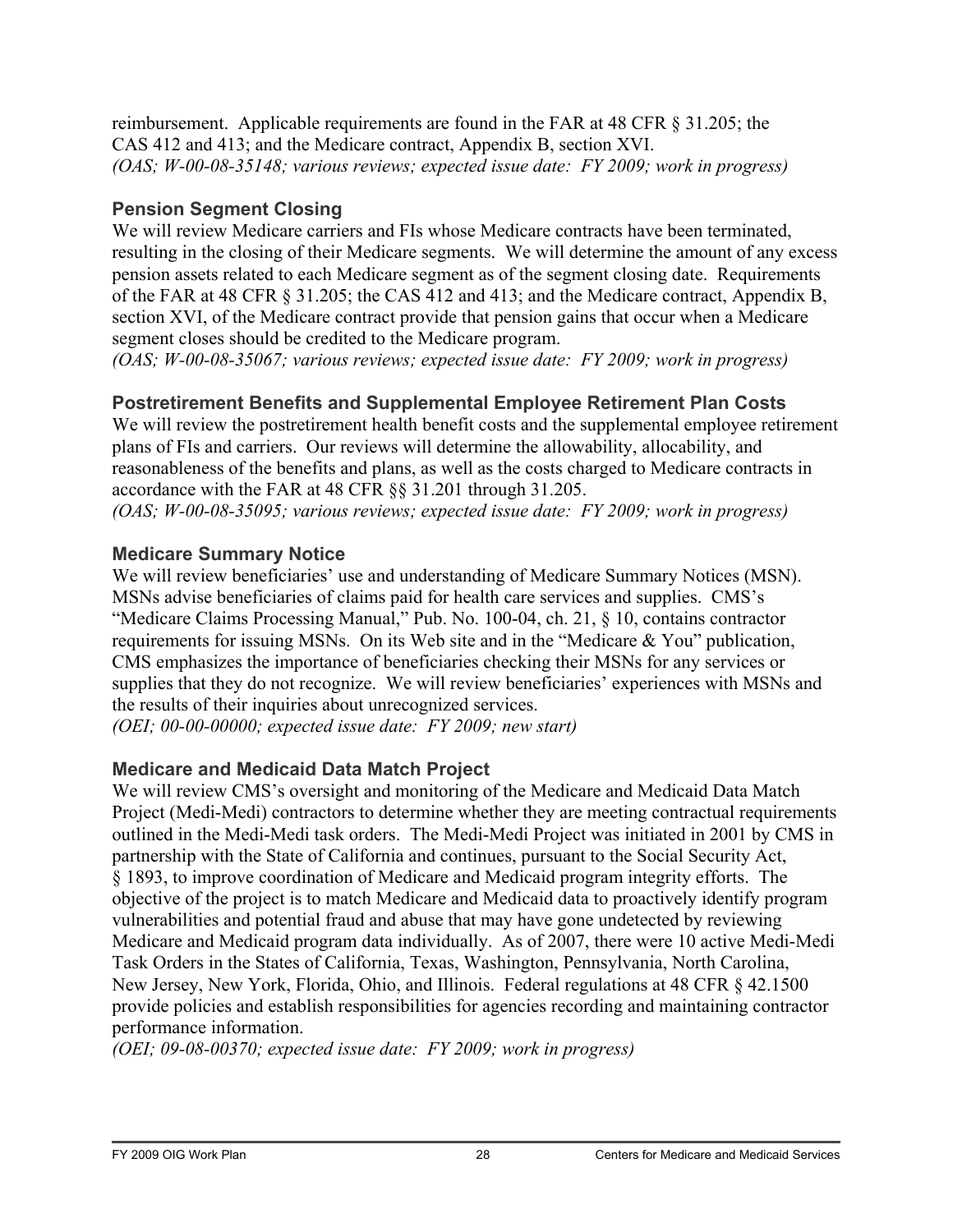#### **Accuracy and Completeness of the National Provider Identifier**

We will review the accuracy and completeness of NPIs, which are unique identification numbers for health care providers. CMS regulations at 45 CFR § 162.404 require that, beginning May 23, 2007 (May 23, 2008, for small health plans), NPIs be used in lieu of legacy provider identifiers when submitting claims. Providers failing to obtain their NPIs risk losing their ability to receive payment for services provided to Medicare and Medicaid beneficiaries. By May 23, 2008, all Medicare providers had to include their NPIs when submitting claims. We will determine whether CMS has met program goals for implementation of NPIs. *(OEI; 00-00-00000; expected issue date: FY 2009; new start)* 

#### **Recovery Audit Contractors: Reducing Medicare Improper Payments**

We will review CMS's oversight and monitoring of recovery audit contractors (RAC) to determine whether they meet contractual requirements outlined in the RAC Task Orders. The RAC program, authorized in section 306 of the MMA, is designed to reduce Medicare improper payments through the detection and collection of overpayments, the identification of underpayments, and the implementation of actions that will prevent future improper payments. Section 302 in Division B of the TRHCA requires the Secretary to utilize RACs in the Medicare Integrity Program to identify underpayments and overpayments and recoup overpayments associated with services for which payments are made under Medicare Part A or Part B. *(OEI; 00-00-00000; expected issue date: FY 2009; new start)* 

#### **Medicare Contractors' Use of Payment Suspensions and Other Administrative Sanctions**

We will review MACs' and Program Safeguard Contractors' use of payment suspensions and other administrative sanctions intended to prevent payments to providers and suppliers suspected of fraud. Pursuant to 42 CFR § 405.371, CMS or its contractors can suspend payments to providers or suppliers based upon the existence of reliable information of an overpayment or fraud. Payment suspensions temporarily stop payment until contractors identify and determine overpayments. We will examine CMS's oversight and contractors' implementation of payment suspensions and other administrative sanctions.

*(OEI; 00-00-00000; expected issue date: FY 2009; new start)* 

#### **Collection of Medicare Overpayments Referred by Program Safeguard Contractors**

We will review overpayments that program safeguard contractors referred to claims processors for collection in 2007. Section 202(a) of the HIPAA established the Medicare Integrity Program, which requires CMS to engage contractors to review Medicare claims, among other things, for possible overpayments. Pursuant to this provision, program safeguard contractors perform investigative work on Medicare payments to detect and deter fraud and abuse. When they identify overpayments that have been made to Medicare providers and beneficiaries, they refer them to Medicare claims processors for collection. We will examine the amount of overpayments that Medicare claims processors have collected as a result of overpayment referrals and identify the procedures the program safeguard contractors and claims processors use to identify and track possible fraud and abuse related to the overpayments. *(OEI; 03-08-00030; expected issue date: FY 2009; work in progress)*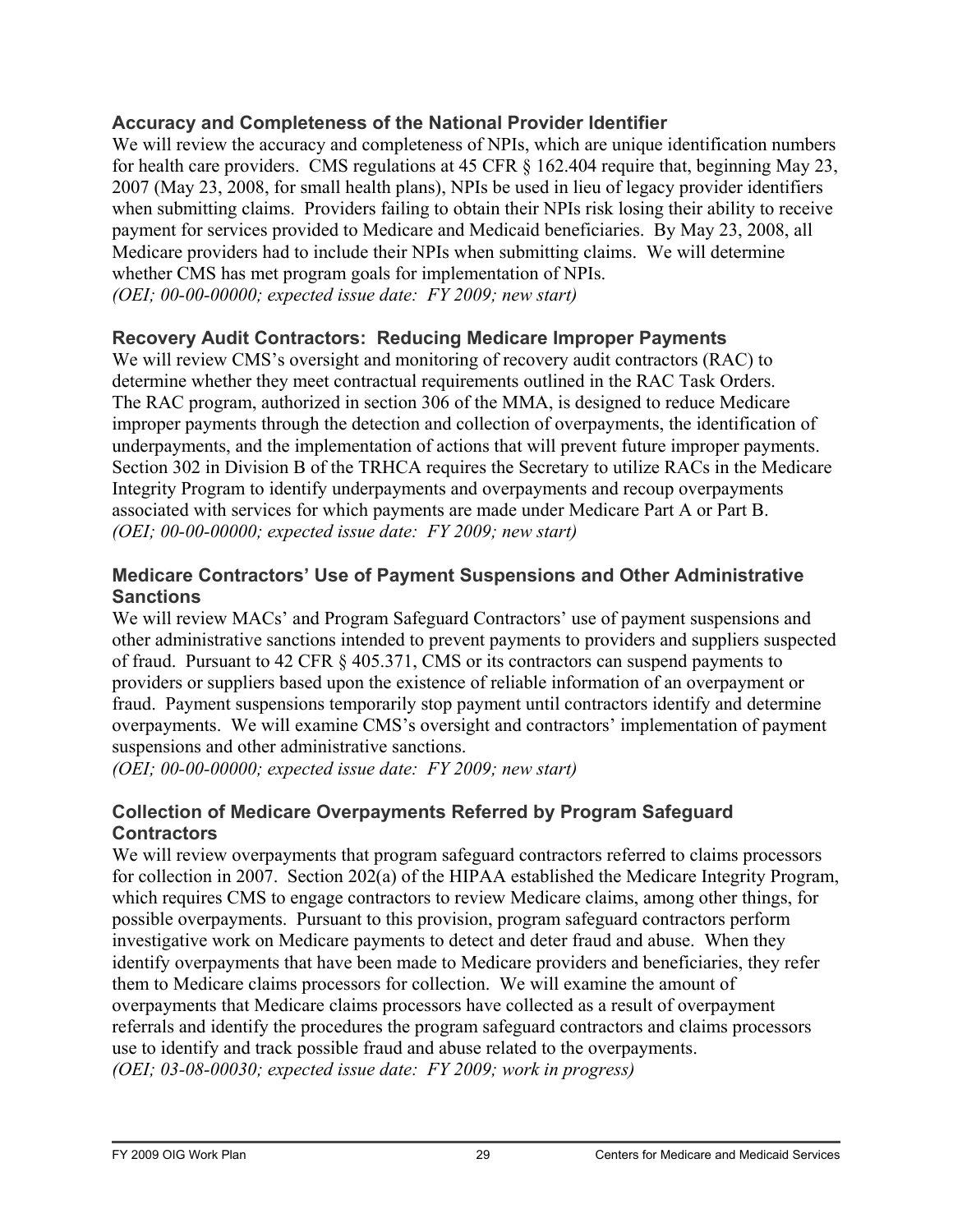#### **Handling of Complaints Referred by the 1-800-HHS-TIPS Hotline**

We will review CMS's handling of complaints referred by OIG from callers to 1-800-HHS-TIPS, which is a hotline OIG operates to receive calls alleging fraud, waste, or mismanagement of HHS programs, such as Medicare. The availability of the hotline is widely publicized on the Internet and in various publications, including CMS's "Medicare & You" booklet that is distributed annually to Medicare beneficiaries. In 2007, the hotline referred approximately 4,000 complaints to CMS for assessment and appropriate action. We will review CMS's handling of these referrals, including its research related to the issues of the complaints, corrective actions taken, and communications with the complainants. *(OEI; 00-00-00000; expected issue date: FY 2010; new start)* 

#### **Validation of National Claims History File**

We will review CMS's National Claims History (NCH) file to determine the accuracy and completeness of paid claims and utilization data on Medicare beneficiaries enrolled in Part A or Part B. The data are used by CMS and other outside healthcare organizations for statistical and research purposes related to evaluating and studying the operation and effectiveness of the Medicare program. The information contained in the NCH is also used to support regulatory, reimbursement, and policy functions performed by CMS or by a contractor, consultant, or grantee. The NCH is populated on a daily basis with claims fully adjudicated by the CWF. Prior OIG work determined that contractors do not correctly process canceled claims when a provider remits a check to the Medicare program representing multiple claims. We will assess Medicare contractors' policies and procedures for processing returned funds, canceled claims, and other adjustments that affect the original Medicare claim and which are not always processed through the CWF.

*(OAS; W-09-00-41043; expected issue date: FY 2009; new start)* 

#### **Medicare Payments for Medical Equipment and Supply Claims With Invalid or Inactive Physician Identifiers**

We will review Medicare claims for medical equipment and supplies submitted with invalid or inactive unique physician identification numbers (UPIN) or invalid NPIs. The Consolidated Omnibus Budget Reconciliation Act of 1985 required CMS to establish UPINs for all physicians who provide services to Medicare beneficiaries, and the Administrative Simplification provisions of HIPAA included the requirement for CMS to create NPIs to replace UPINs. Suppliers of medical equipment and supplies must include the provider identifier of the prescribing physician on claims to receive Medicare reimbursement. Prior to May 2008, Medicare accepted medical equipment and supply claims that included UPINs, NPIs, or a combination of both. As of May 23, 2008, suppliers were required to use the NPI. We will examine the extent to which Medicare paid medical equipment and supply claims submitted with invalid or inactive UPINs or invalid NPIs.

*(OEI; 04-07-00470; expected issue date: FY 2009; work in progress)* 

# **Medicare Part C (Medicare Advantage)**

Beneficiaries must be enrolled in both Part A and Part B to join one of the Part C MA plans, which are administered by MA organizations (MAO). MAOs are public or private organizations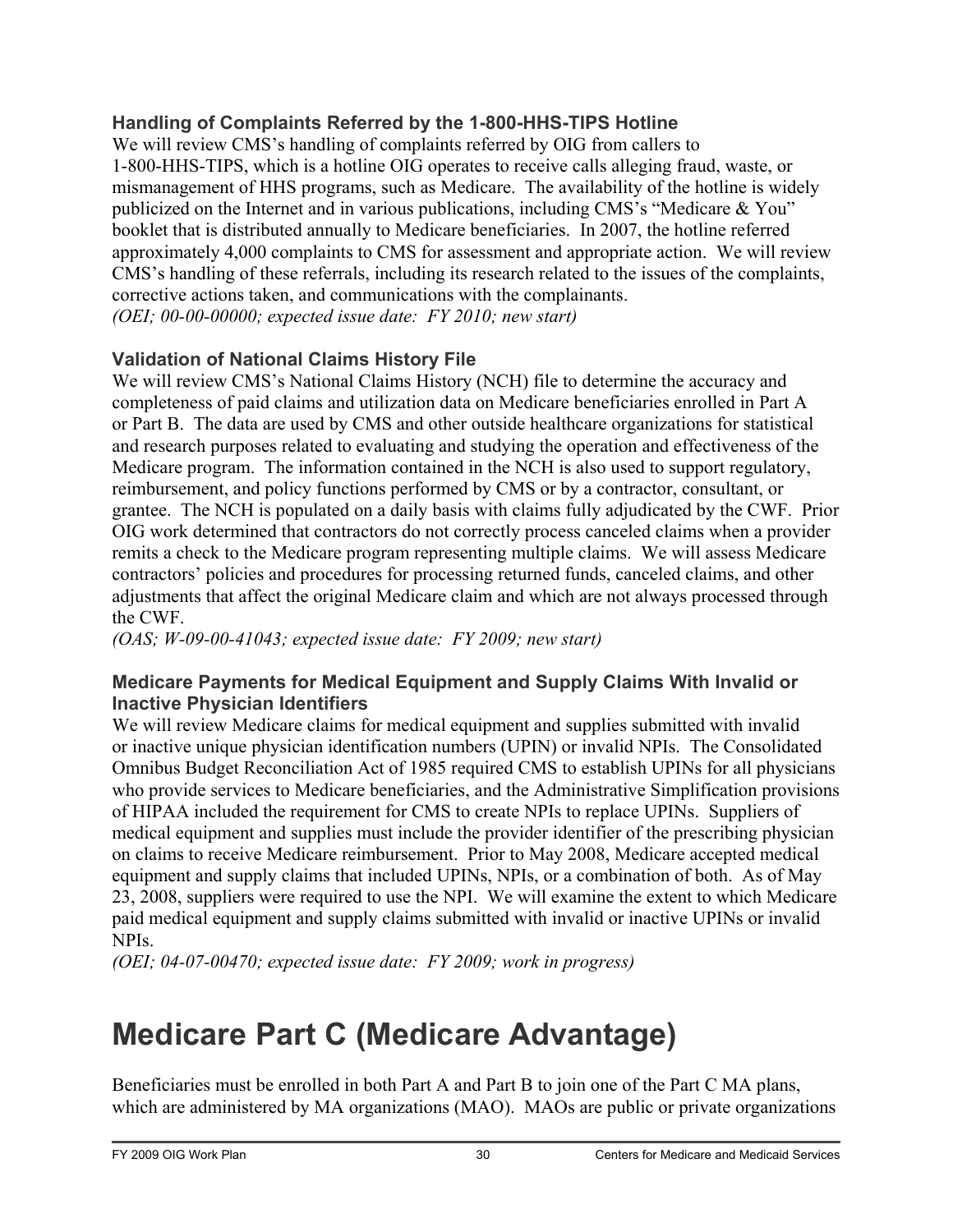licensed by States as risk-bearing entities that are under contract with CMS to provide covered services. MAOs can offer one or more MA plans. The plans provide all Part A and Part B services and generally provide additional services. Beneficiaries usually pay monthly premiums and copayments that will likely be less than the coinsurance and deductibles under the original Medicare Parts A and B. In most cases, these plans also offer Part D prescription drug coverage. Costs and benefits vary by plan.

Descriptions of our ongoing and planned reviews of Medicare Part C follow.

#### **Stabilization Fund**

We will review compliance with CMS's former guidance in the "Medicare Managed Care Manual," Pub. No. 100-16, ch. 8,  $\&$  80, pertaining to the establishment and management of the Plan Stabilization Fund for CYs 2004 and 2005. The stabilization fund was a payment reserve to be used in future contract periods to stabilize and prevent undue fluctuations in additional benefits. We will also examine the adequacy, propriety, and timeliness of CMS's review processes for evaluating MA plan proposals and the awarding of stabilization funds in accordance with Federal requirements found at 42 CFR pt. 422 and in CMS's "Medicare Managed Care Manual," Pub. No. 100-16, ch. 8, § 80.

*(OAS; W-00-07-35171; A-05-07-00020; expected issue date: FY 2009; work in progress)* 

## **Managed Care Encounter Data**

We will review the accuracy of Part A encounter data on Medicare beneficiaries. All MA plans are required to submit these data for CMS's use in developing a portion of each organization's monthly capitation rate. CMS's "Medicare Managed Care Manual," Pub. No. 100-16, ch. 7, §§ 110 and 111, requires that medical records substantiate all diagnostic information provided in the encounter data to CMS. The portion of the monthly rate that relates to the encounter data is the risk-adjusted portion, which made up 10 percent of the rate in 2003. The risk-adjusted portion increased to 50 percent in 2005 and 75 percent in 2006; it will eventually be 100 percent of the monthly rate. Thus, incorrect or incomplete encounter data could have a significant impact on future Medicare reimbursement.

*(OAS; W-00-08-35078; various reviews; expected issue date: FY 2009; work in progress)* 

## **Payments to Medicare Advantage Plans for Deceased Enrollees**

We will review payments to MAOs for enrollees who have died. Each month, MAOs receive capitation payments from CMS to provide medically necessary services for each of their Medicare enrollees. Pursuant to Federal regulations at 42 CFR  $\S$  422.74(d)(6), disenrollment from the organization is effective in the month following an enrollee's death. Therefore, exept for rare exceptions, such as for adjustments to payments made before the enrollee's death, CMS should not make subsequent payments to these organizations for deceased enrollees. We will review CMS's data systems to determine the accuracy of payments made subsequent to enrollees' deaths.

*(OAS; W-00-07-35421; A-07-07-01046; expected issue date: FY 2009; work in progress)* 

#### **Enhanced Payments for Certain Beneficiary Types**

We will review the appropriateness of Medicare Part C reimbursement for beneficiaries classified as institutionalized, ESRD, or Medicaid eligible. Pursuant to the Social Security Act,  $\S$  1853(a)(1)(c), CMS adjusts the payment to MAOs for risk factors including disability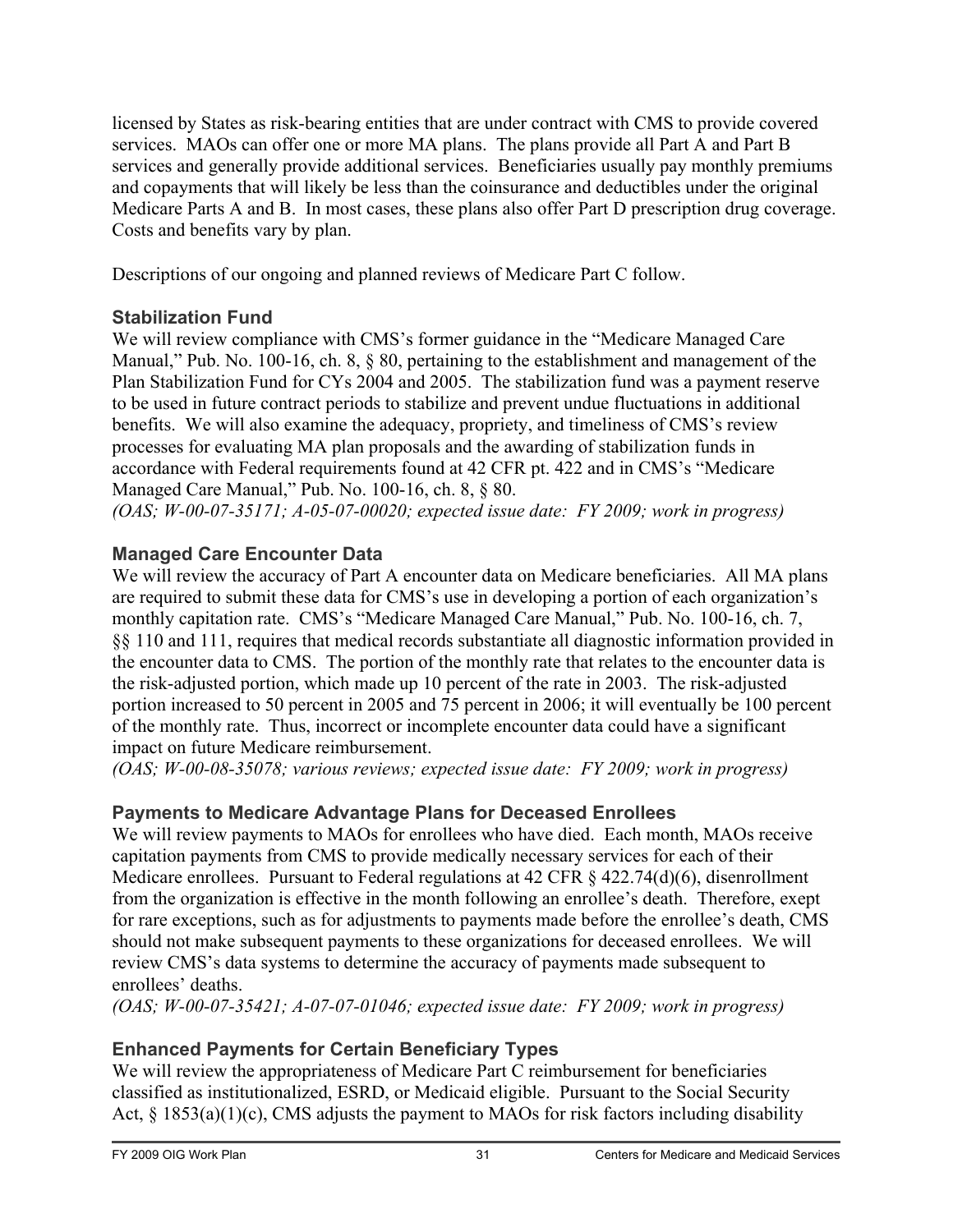status, institutional status, and such other factors deemed appropriate. We will determine the impact of inaccurate or invalid classification of beneficiaries on Medicare payments to MA plans.

*(OAS; W-00-09-35227; various reviews; expected issue date: FY 2010; new start)* 

## **Medicare Advantage Payments to Critical Access Hospitals**

We will review the appropriateness of Medicare reimbursements paid to CAHs for services provided to MA beneficiaries. Under the Social Security Act, §§ 1814(1) and 1834(g), CAHs are generally to be paid 101 percent of the reasonable costs of providing covered inpatient and outpatient services. Our review will involve examining the financial arrangements between MAOs and CAHs for services furnished to MA beneficiaries, including the application of the 101-percent provision.

*(OAS; W-00-09-35228; various reviews; expected issue date: FY 2010; new start)* 

#### **Administrative Costs Included in Medicare Advantage Bid Submissions**

We will review administrative costs supporting the amounts submitted by MA plans in their annual bid proposals to CMS. Under the Social Security Act, § 1854(a) and 42 CFR § 422.254, MA plans are required to submit bid amounts for all services covered under their planned MA plans, including administrative costs. Congress has expressed interest in how MA plans determine funding amounts to meet administrative costs. In previous OIG reviews, we found insufficient documentation of administrative costs and improper allocation of administrative costs to Medicare contracts. We will determine whether MA plans have improved their reporting of administrative costs and the impact of inappropriate cost submissions on the MA program.

*(OAS; W-00-09-35229; various reviews; expected issue date: FY 2010; new start)* 

#### **Graduate Medical Education Payments Included in Payments to Medicare Advantage Plans**

We will review direct graduate medical education (GME) payments made to MA plans. Pursuant to Federal regulations at 42 CFR § 422.324, MAOs may receive GME payments for the time that residents spend in connection with approved programs in nonhospital provider settings, such as freestanding clinics, nursing homes, and physicians' offices. Through visits to MAOs and nonhospital providers, we will determine whether payments made by Medicare for such claims were appropriate.

*(OAS; W-00-09-35230; various reviews; expected issue date: FY 2010; new start)* 

#### **Investment Income Earned by Medicare Advantage Plans**

We will review the effect of using computations that include income earned by MAOs from their investments of current Medicare funds. Pursuant to the Social Security Act, § 1854, MAOs are required to provide additional services in an amount equal to any excess amount remaining in their plans for the contract year and to return any remaining funds to the Medicare trust fund. However, neither the Social Security Act nor the Federal regulations require MAOs to include investment income earned on monthly capitation payments prior to their expenditure in developing the benefit packages or calculating the excess for the purposes of section 1854. In responding to prior OIG audits, CMS has agreed that policies and procedures are needed to ensure that investment income funds are used to benefit Medicare enrollees, but no such requirement has been implemented. We will determine the financial impact of requiring MAOs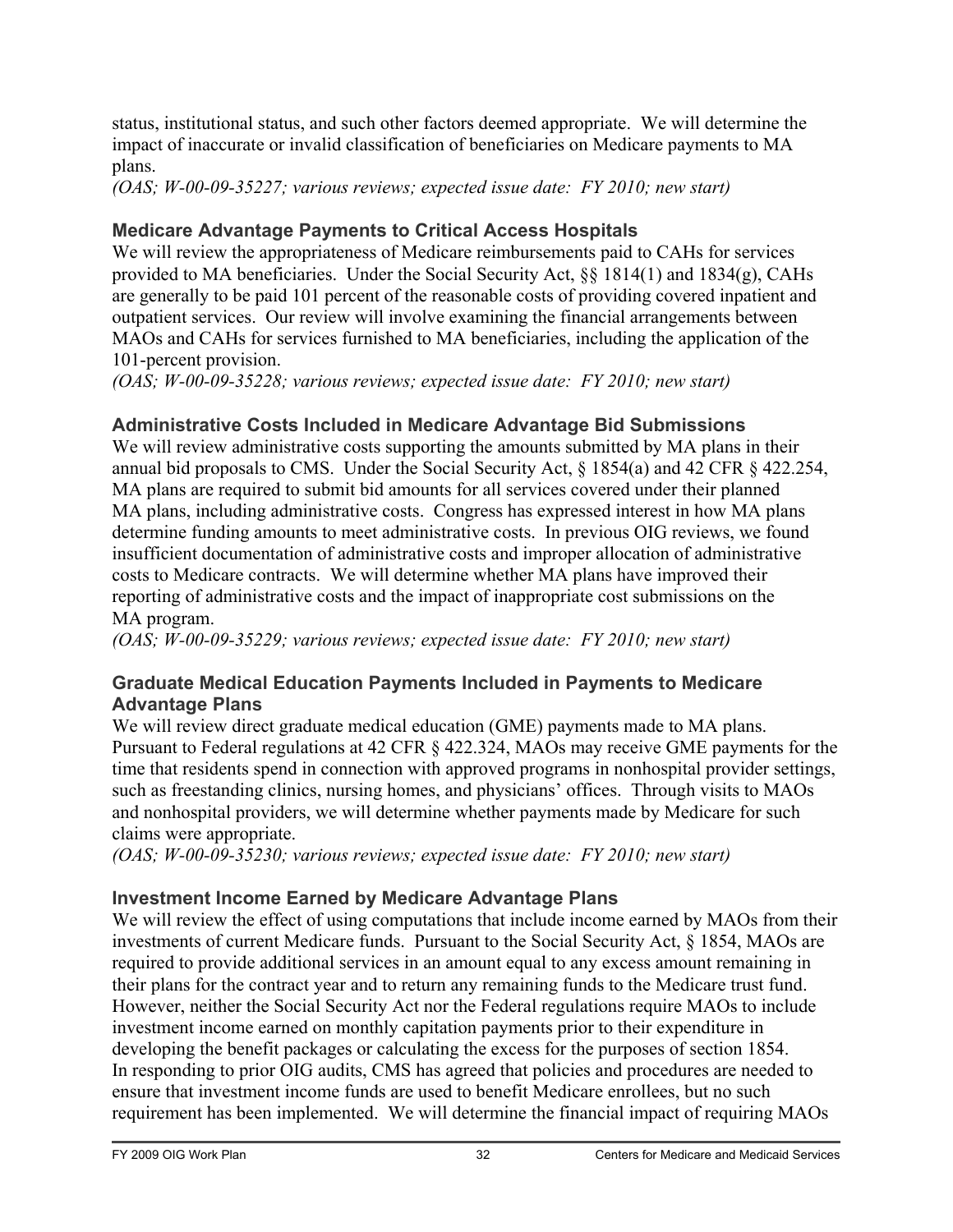to factor investment income earned on current Medicare funds in computing the annual bid proposal for estimated revenues needed to provide the Medicare benefit package and the impact of investment income in computing additional benefits and Medicare payments. *(OAS; W-00-08-35426; various reviews; expected issue date: FY 2009; work in progress)* 

#### **Disenrollments From Medicare Advantage Plans**

We will review the financial impact on the Medicare program when beneficiaries disenroll from MA plans. A previous OIG review showed that under Medicare fee-for-service, the costs of providing medical services to disenrollees increased by approximately 800 percent in the first 6 months after disenrollment. Following our work, CMS initiated various election periods that limit the window of opportunity for enrollees to disenroll from the MA plan. We will examine the cost of providing health services in both the fee-for-service and managed care arenas for Medicare beneficiaries who were enrolled in an MA plan and subsequently disenrolled during 2004–2007. We will also review MA plans' compliance with the election of coverage period. *(OAS; W-00-08-35427; various reviews; expected issue date: FY 2009; work in progress)* 

#### **Medicare Advantage Rebate Benefits**

We will review MA plans' use of rebates to provide additional services to MA enrollees. Pursuant to the Social Security Act, § 1854(b)(1)(C), and the regulation at 42 CFR § 422.266(a), MAOs offering a coordinated care plan or private fee-for-service plan are required to provide enrollees with rebates equal to 75 percent of the difference between the organization's bid amount for the plan and the statutory benchmark amount that applies to that plan. The rebate may come in any of the three forms listed in the regulation, including providing additional benefits at no additional cost to the beneficiary. The Social Security Act, § 1853(a)(1)(B), and the regulations at 42 CFR  $\S$  422.304(a)(1) state that CMS will include in its payment to MA plans an additional amount equal to the rebate. In 2006, 95 percent of MA plans were subject to these rebate requirements. We will assess MA plans' utilization of rebates and the benefits offered to MA enrollees.

*(OEI; 00-00-00000; expected issue date: FY 2010; new start)* 

#### **Medicare Advantage Risk Adjustment Validation**

We will review CMS's process for validating MA risk adjustment scores that are used to calculate the MA plans' capitated payment rates. Pursuant to the regulation at 42 CFR § 422.310(b), MAOs must report risk adjustment data to CMS. Risk adjustment scores are also used to align Medicare payment rates with beneficiaries' predicted costs. To ensure the integrity and accuracy of risk adjustment data and risk adjustment scores, CMS conducts risk score validations of plan submissions for each contract year. We will determine the extent to which CMS validates MA plans' submissions and uses findings of data discrepancies to change payments.

*(OEI; 00-00-00000; expected issue date: FY 2009; new start)* 

#### **Beneficiary Appeals in the Medicare Advantage Program**

We will review the response of MA plans and CMS's independent contractor to beneficiaries' appeals of denials, reductions, or terminations of services. The first level of appeal is called a "request for reconsideration." Under 42 CFR § 422.578, beneficiaries may request that the MA plan reconsider an adverse determination. If the plan's reconsideration is unfavorable to the beneficiary, 42 CFR § 422.592 requires that the determination be reviewed by an independent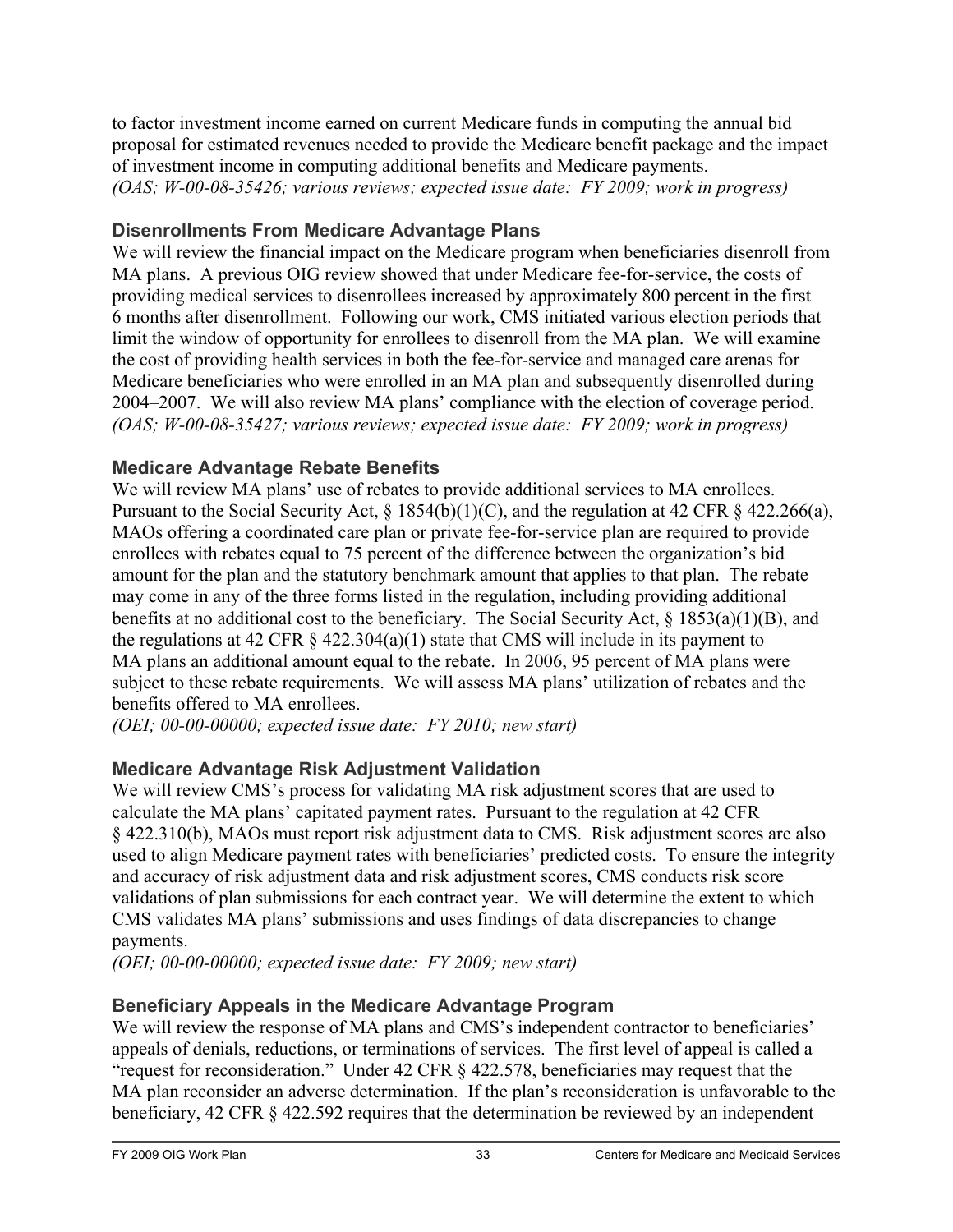contractor. Federal regulations require CMS to monitor and assess MA plans' operations and independent contractors' performances. We will determine whether MA plans and the independent contractors have fulfilled their appeal review requirements and assess CMS's oversight of the appeals system for MA plans.

*(OEI; 01-08-00280; expected issue date: FY 2009; work in progress)* 

#### **Comparing Special Needs Plan Beneficiaries to Other Medicare Advantage Prescription Drug Plan Beneficiaries**

We will review drug utilization and costs of special needs plan (SNP) beneficiaries compared with other MA PDP beneficiaries. Section 231 of the MMA established SNPs, which are intended to provide care for vulnerable populations, such as institutionalized Medicare beneficiaries, dual-eligible Medicare beneficiaries, and those beneficiaries with severe or disabling chronic conditions. We will also compare potential medication errors associated with SNP beneficiaries with those of other MA PDP beneficiaries.

*(OEI; 05-07-00490; expected issue date: FY 2009; work in progress)* 

# **Medicare Part D Prescription Drug Program**

The MMA established a Medicare outpatient prescription drug benefit, known as Medicare Part D, which took effect on January 1, 2006. This voluntary benefit is available to all Medicare beneficiaries. In 2007, we included oversight of Medicare Part D in our list of HHS's Top Management Challenges. The 2008 Annual Report of the Boards of Trustees of the Federal Hospital Insurance and Federal Supplementary Medical Insurance Trust Funds stated that, during CY 2007, Part D expenditures totaled \$49.5 billion and are expected to grow at an average annual rate of 11.1 percent over a 10-year period, reaching \$142.1 billion in 2017. CMS has estimated that, as of January 2008, 25 million beneficiaries were enrolled in Part D, and an additional 7 million beneficiaries were enrolled in employer- or union-sponsored retiree drug coverage plans that receive retiree drug subsidies from Part D.

The administration of Part D is dependent upon extensive coordination and information sharing among Federal and State government agencies, drug plan sponsors, contractors, health care providers, and third-party payers. CMS and drug plan sponsors share responsibility for protecting the Part D program from fraud, waste, and abuse. Payments to drug plan sponsors based on bids, risk adjustments, and reconciliations add to the complexities and challenges of the benefit.

Descriptions of our ongoing and planned reviews of Medicare Part D program administration follow.

#### **Part D Dual-Eligible Demonstration Project**

We will review CMS's system to reimburse States participating in the Part D Dual-Eligible Demonstration Project. As part of the transition of beneficiaries into the Part D program, CMS has initiated a demonstration project pursuant to the Social Security Act, § 402(a)(1)(A), to reimburse States for their efforts in assisting their dual-eligible and low income subsidy-entitled populations in obtaining Medicare Part D coverage and paying for prescriptions for beneficiaries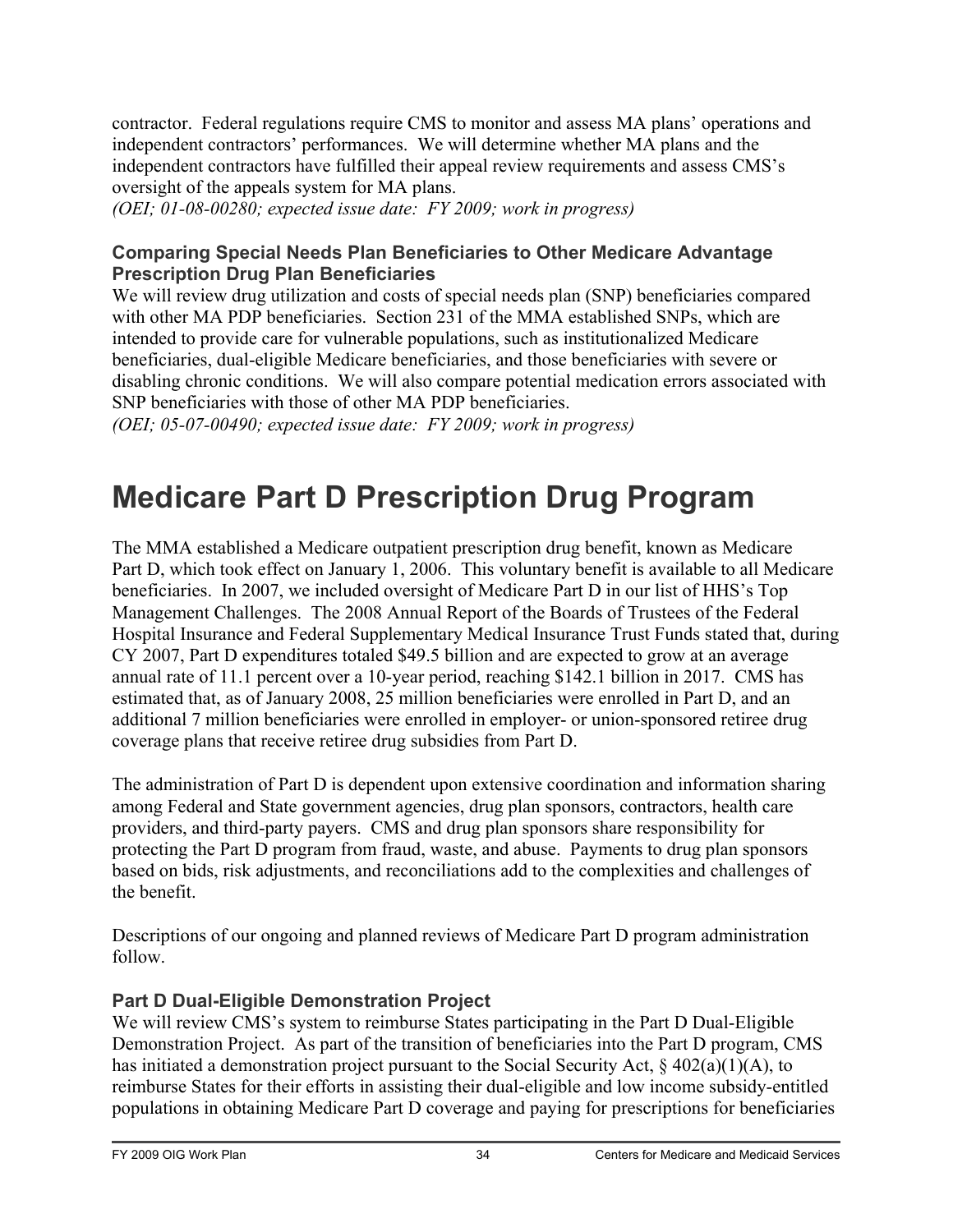lacking coverage. Medicare reimbursed States for beneficiaries' Part D drugs to the extent that those costs were not recoverable from Part D Plans, as well as for certain State administrative costs. We will review States' submissions of data under the Part D Dual-Eligible Demonstration Project to determine whether the payments were accurate and properly supported. We will also determine whether payments were duplicated within Part D and/or duplicated in both Part D and the Medicaid programs.

*(OAS; W-00-07-35214; W-00-08-35214; various reviews; expected issue date: FY 2009; work in progress)* 

#### **Duplicate Drug Claims for Hospice Beneficiaries**

We will review the appropriateness of drug claims for individuals who are receiving hospice benefits under Medicare Part A and drug coverage under Medicare Part D. Per the "Medicare Claims Processing Manual," Pub. No. 100-04, ch. 11, § 30.2, CMS publishes the hospice payment rates, which include prescription drugs (used for pain relief and symptom control) related to the beneficiary's terminal illness. Hospice providers are paid per diem amounts, which include drugs related to a hospice beneficiary's terminal illness. Medicare Part D, which was implemented in January 2006, covers prescription drugs for Medicare beneficiaries enrolled in this voluntary benefit. Because the hospice program continues to cover prescription drugs related to a hospice beneficiary's terminal illness, Medicare Part D drug plans may unknowingly duplicate payments for such drugs. We will determine whether payments made under Part D are correct, supported, and not duplicated in hospice per diem amounts. We will identify the extent of duplication and the controls to prevent duplicate drug payments.

*(OAS; W-00-09-35307; various reviews; expected issue date: FY 2010; new start)* 

#### **Medicare Part D Duplicate Payments**

We will review the effectiveness of CMS's controls to prevent duplicate Part D monthly capitated payments to Part D sponsors for the same beneficiaries, particularly when beneficiaries change plans or try to enroll in more than one plan. When CMS has made duplicate payments, it may recoup such payments in accordance with 42 CFR §§ 423.343 and 422.308(f), which permit CMS to adjust payments retroactively to take into account any difference between the actual number of Medicare enrollees and the number on which it based an advance monthly payment. As of January 2008, there were more than 25 million beneficiaries enrolled in Part D plans. We will determine the extent to which CMS has made duplicate monthly capitated payments for individual beneficiaries to multiple plans.

*(OAS; W-00-09-35408; various reviews; expected issue date: FY 2009; new start)* 

#### **Duplicate Medicare Part A and Part B Claims Included With Part D Claims**

We will review claims submitted for payment under Medicare Part D to determine whether they were duplicated in Medicare Part A or Part B. Pursuant to the Social Security Act, § 1860D-2(e)(2)(B), a drug prescribed for a Part D beneficiary shall not be considered for payment if the drug was prescribed and dispensed or administered under Part A or Part B. Medicare Part A covers drugs for people with Medicare who are receiving treatments as inpatients of hospitals. Drugs covered under Medicare Part B include injectable drugs administered by a physician, certain self-administered drugs, drugs used in conjunction with DME, and some vaccines. Medicare Part A and Part B do not cover most outpatient prescription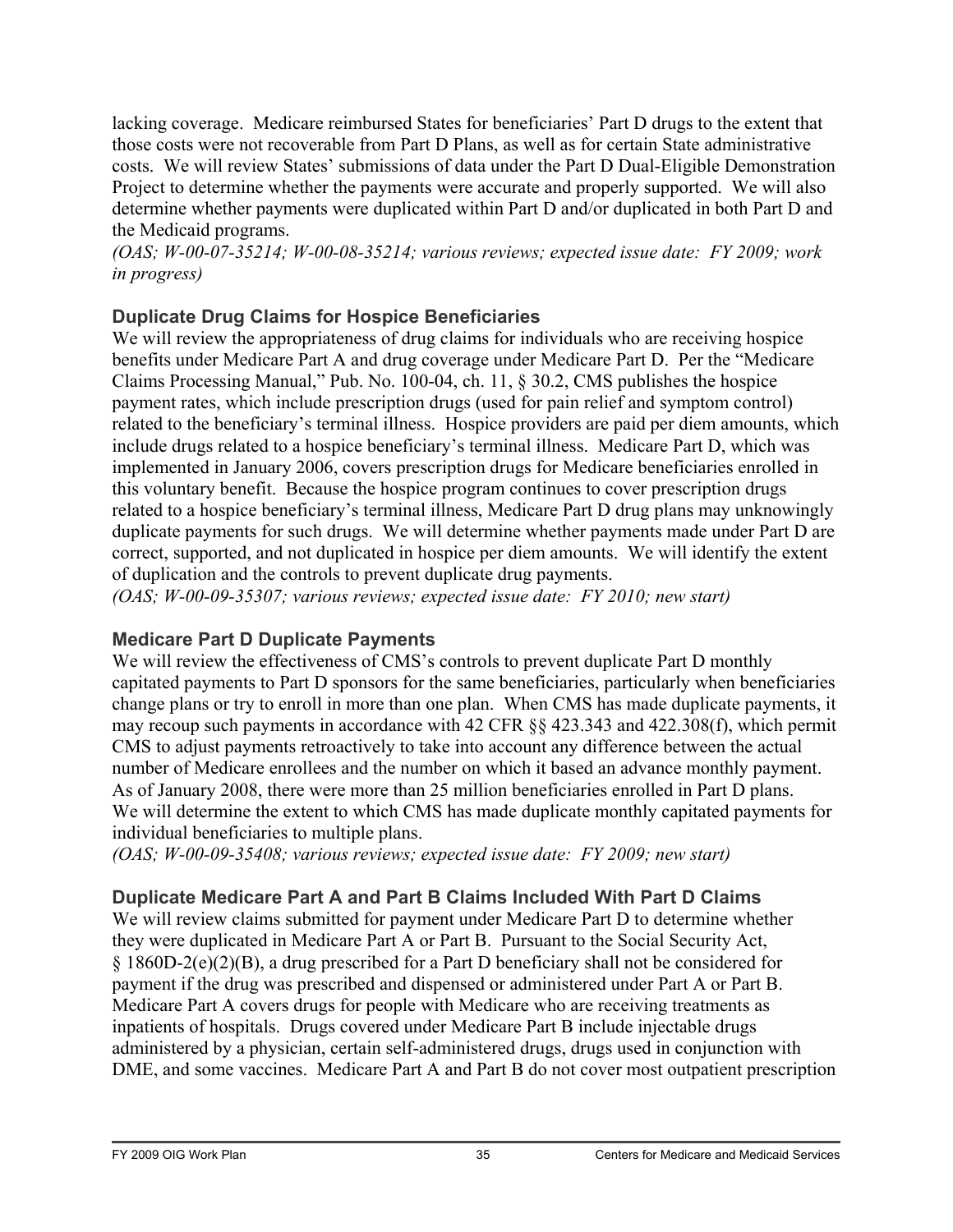drugs that may be covered under Part D. We will also determine the extent to which payments for the sampled Part D claims were correct and supported.

*(OAS; W-00-09-35409; various reviews; expected issue date: FY 2009; new start)* 

#### **Coordination and Oversight of Medicare Parts B and D To Avoid Duplicate Payments**

We will review CMS's oversight of Medicare Parts B and D to determine whether there is sufficient coordination to prevent duplicate payments for prescription drugs. Pursuant to the Social Security Act, § 1860D-2(e)(2)(B), drugs for which payment is available under Medicare Part B should not be covered under Medicare Part D. We will review CMS's oversight of the coordination processes and determine whether the processes are effective in preventing duplicate payments for the same prescription.

*(OEI; 00-00-00000; expected issue date: FY 2009; new start)* 

## **Payments for Drugs Under Medicare Part D During Part A Skilled Nursing Stays**

We will review the extent to which Medicare Part D has paid for drugs that were already paid for by Medicare Part A for beneficiaries in SNF stays. The Social Security Act, § 1860D-2(e)(2)(B), provides that all drugs that are prescribed, dispensed, or administered to individuals receiving coverage for those drugs under Medicare Part A should be excluded from coverage under Medicare Part D. We will also identify any patterns associated with this type of payment error. *(OEI; 02-07-00230; expected issue date: FY 2009; work in progress)* 

## **Medicare Drug Plan Sponsors' Identification of Potential Fraud and Abuse**

We will review the extent to which PDP sponsors identify potential Medicare Part D fraud and abuse. Pursuant to 42 CFR  $\S$  423.504(b)(4)(vi), PDP sponsors are required to institute comprehensive compliance plans to detect, correct, and prevent Part D fraud and abuse. A previous OIG report found that some PDP sponsors' compliance plans did not address all required elements regarding fraud. We will determine the extent to which plan sponsors conduct inquiries, initiate corrective actions and make referrals regarding potential fraud and abuse. *(OEI; 03-07-00380; expected issue date: FY 2009; work in progress)* 

## **Medicare Drug Integrity Contractors' Adherence to Contractual Arrangements**

We will review whether the Medicare Drug Integrity Contractors (MEDIC) have adhered to their contractual arrangements with CMS. CMS contracts with private organizations, known as MEDICs, to assist in conducting program integrity activities relating to the Part D benefit. Pursuant to Federal regulations at 42 CFR § 421.304, the contracts between MEDICs and CMS may include conducting medical reviews, utilization reviews, and reviews of potential fraud; auditing cost report payments; and educating providers, suppliers, and beneficiaries. We will also review CMS's handling of issues discovered by MEDICs. *(OAS; W-00-09-35231; various reviews; expected issue date: FY 2010; new start)* 

**Medicare Prescription Drug Integrity Contractors' Detection of Fraud and Abuse**  We will review the extent to which MEDICs have conducted investigations, made referrals to law enforcement, and conducted data analysis. CMS awarded contracts to three regional MEDICs to perform antifraud and antiabuse functions for the Part D program. We will assess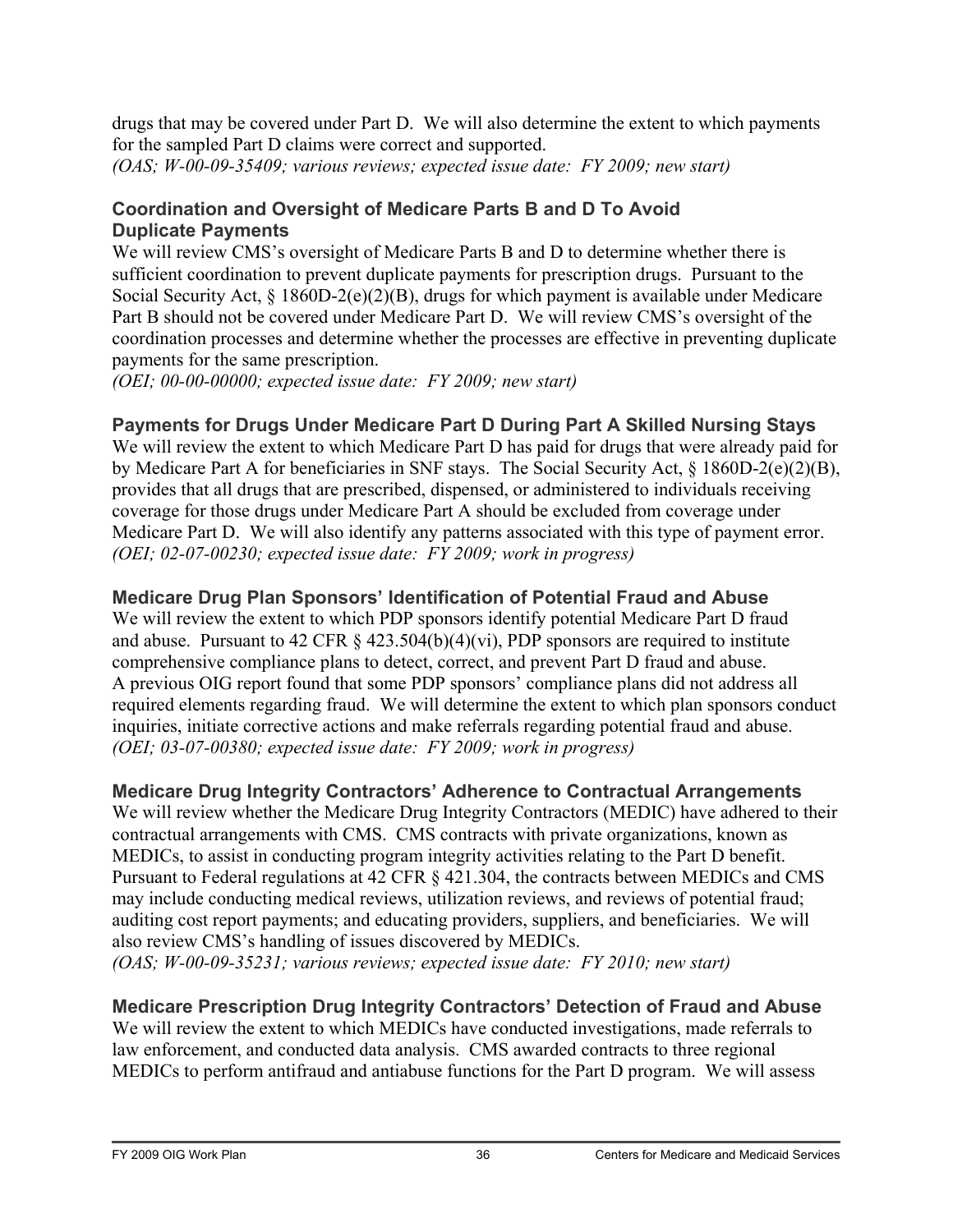the volume of MEDICs reporting of fraud and abuse investigations and their referrals to law enforcement.

*(OEI; 03-08-00420; expected issue date: FY 2009; work in progress)* 

## **Accuracy of Drug Prices on the Medicare Prescription Drug Plan Finder**

We will review the accuracy of prices listed on the Medicare Prescription Drug Plan Finder (Plan Finder). The Plan Finder is a CMS-initiated interactive Web-based tool that enables beneficiaries to search for a Medicare PDP. We will determine whether prices listed on the Plan Finder are current and accurately reflect pharmacy prices. *(OEI; 03-07-00600; expected issue date: FY 2009; work in progress)* 

## **Medicare Part D Reconciliation Calculations**

We will review whether CMS's reconciliation calculations of Part D sponsors were performed in accordance with applicable regulations. Pursuant to the Social Security Act, § 1860D-15(e), Medicare shares a portion of sponsors' losses or profits from the Part D program. Regulations at 42 CFR § 423.343 provide for retroactive adjustments and reconciliations to account for changes in health status risk or a difference in the amount payable to a sponsor for eligible individuals and the amount actually paid. These adjustments are calculated based on information provided by the sponsors. We will determine whether payments made to sponsors or recoveries made by CMS are correct and properly paid or received for the end-of-year reconciliations. *(OAS; W-00-09-35232; various reviews; expected issue date: FY 2009; new start)* 

## **Medicare Part D Data Submitted by Sponsors for Reconciliations**

We will review the accuracy of Part D sponsors' data submissions for reconciliation purposes to CMS, pursuant to Federal regulations at 42 CFR  $\S$ § 423.343(c)(1) and (d)(1). Specifically, we will determine the accuracy of Prescription Drug Event (PDE) data and Direct and Indirect Remunerations (DIR) data (which are required information for reconciliation purposes) reported in accordance with these provisions. The PDE summary is a record that documents the final adjudication of a dispensing event. Regulations at 42 CFR § 423.308 state that DIR data include discounts, chargebacks or rebates, cash discounts, free goods contingent on a purchase agreement, up-front payments, coupons, goods in kind, free or reduced-price services, grants, or other price concessions. Medicare shares a portion of sponsors' losses or profits from the Part D program, and the reconciliation identifies the amount of any such losses or profits. *(OAS; W-00-08-35200; various reviews; expected issue date: FY 2009; work in progress)* 

## **Medicare Part D Sponsors: Estimated Reconciliation Amounts for 2007**

We will review the reconciliation amounts that Part D sponsors owed or received from Medicare in 2007. Pursuant to 42 CFR § 423.343, after the close of the plan year, CMS reconciles its payments to Medicare Part D plan sponsors with actual costs. In addition, Medicare shares a portion of sponsors' profits and losses from the Part D program. A recent OIG report estimated that Part D sponsors owed Medicare a net total of \$4.4 billion for 2006, generally because sponsors overestimated the cost of providing the Part D benefit in their bids. The report further found that sponsors might also owe significant amounts to CMS for the 2007 plan year. We will compare 2007 Medicare Part D reconciliation amounts with 2006 totals to determine the extent to which amounts changed.

*(OEI;02-08-00460; expected issue date: FY 2009; work in progress)*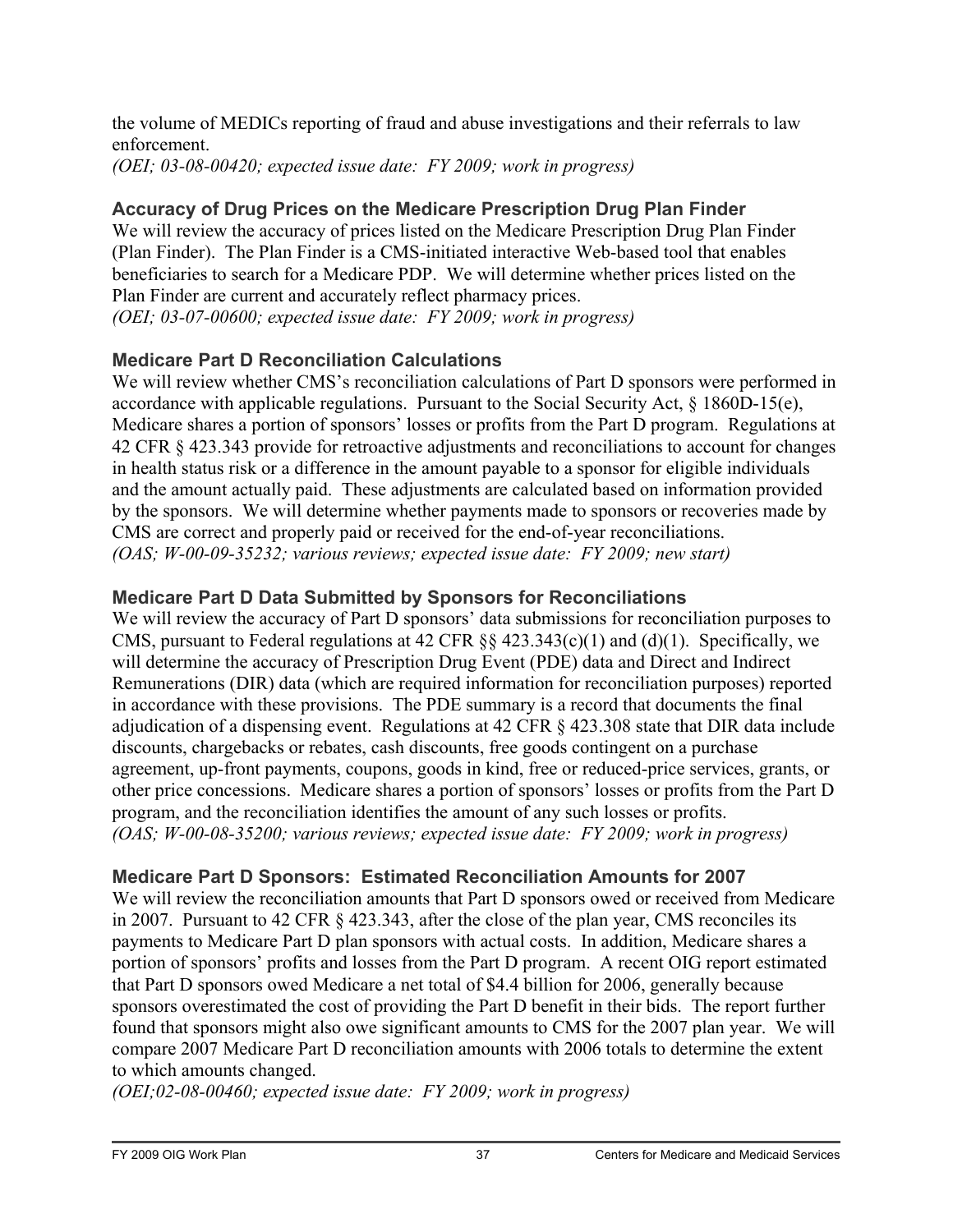#### **Retiree Drug Subsidy Program: Eligibility of Plans and Individuals**

We will review eligibility issues related to a sample of payments made to plan sponsors under the Retiree Drug Subsidy program. Pursuant to the Social Security Act, § 1860D-22, subsidy payments are made to sponsors (employers and unions) of qualified retiree PDPs for each qualifying retiree covered under the plan. The subsidy payment for each qualifying retiree generally equals 28 percent of allowable retiree drug costs. We will determine whether each sponsor's employment-based retiree health coverage met requirements in section 1860D-22(a)(2) to be considered a qualified PDP and whether the drug costs reported were incurred on behalf of individuals who were qualifying covered retirees as defined in section 1860D-22(a)(4). *(OAS; W-00-08-35309; various reviews; expected issue date: FY 2009; work in progress)* 

#### **Allowable Costs Under the Retiree Drug Subsidy Program**

We will review costs submitted by employers to CMS under the Retiree Drug Subsidy program. Pursuant to the Social Security Act, § 1860D-22(a)(3)(C), plan-related prescription drug costs are defined as nonadministrative costs, which include those costs directly related to the dispensing of the covered Part D drugs. Section 1860D-22(a)(3)(C) also specifies that allowable retiree drug costs include only costs actually paid, net of any discounts, rebates, or other price concessions. Under the Social Security Act, § 1860D-2(e), Part D coverage excludes certain drugs (i.e., weight-loss drugs, cosmetic drugs, nonprescription drugs, and drugs covered under Medicare Part A and Part B). We will determine whether employers reported gross plan-related costs and allowable retiree costs in a manner consistent with these provisions. *(OAS; W-00-08-35310; various reviews; expected issue date: FY 2009; work in progress)* 

#### **Medication Therapy Management Program**

We will review whether Part D sponsors have enrolled qualified beneficiaries into a medication therapy management program (MTMP) and submitted administrative costs that were supportable, reasonable, and allowable. An MTMP is designed to ensure optimum therapeutic outcomes for targeted beneficiaries through improved medication use and to help reduce the risk of adverse events. Pursuant to Federal regulations at 42 CFR  $\S$  423.153(d)(2), sponsors must establish an MTMP targeted at Part D beneficiaries who have multiple chronic diseases, are taking multiple Part D drugs, and are likely to incur annual costs of at least \$4,000 for all covered Part D drugs. We will determine whether MTMPs have operated in accordance with Federal regulations.

*(OAS; W-00-08-35410; various reviews; expected issue date: FY 2009; work in progress)* 

#### **Less-Than-Effective and Terminated Drugs in Part D**

We will review PDE data to determine whether less-than-effective or terminated drugs were included in the Part D drug claims. The Social Security Act, § 1860D-2(e)(1), defines a Part D drug to include those drugs that may be dispensed only by prescription and that meet the requirements of the Social Security Act, § 1927(k)(2), which requires drug approval by FDA. FDA may disapprove an application for approval of a new drug as being less than effective if, pursuant to 21 CFR § 314.125(b), the application lacks substantial evidence of effectiveness of the drug for all conditions of use prescribed, recommended, or suggested in its labeling. Terminated drugs are drugs that have been pulled from the market or whose expiration dates on the last batches sold have passed; manufacturers identify a drug's termination date based upon the shelf-life expiration date of the last batch sold for a drug. We will determine whether PDEs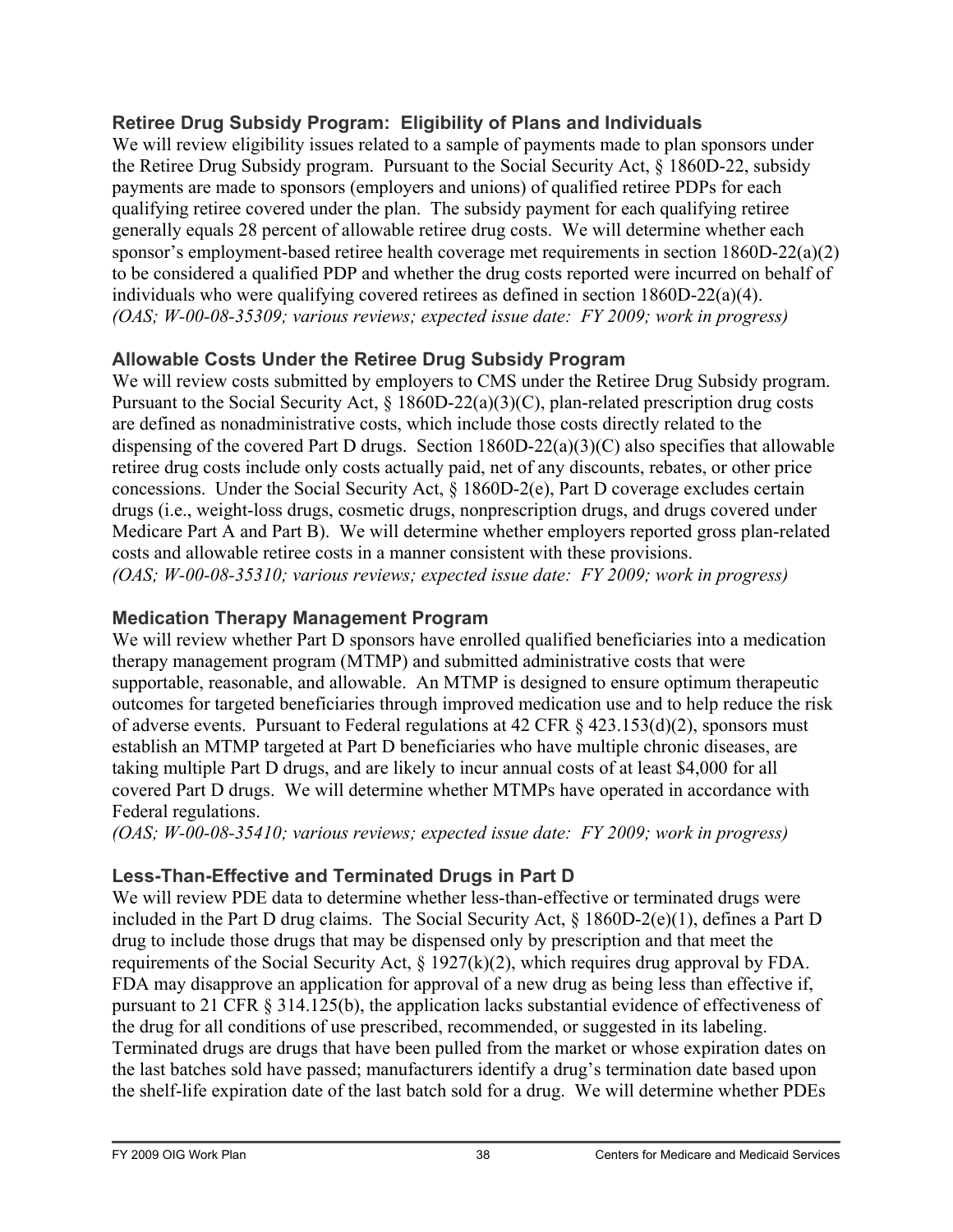for less-than-effective or terminated drugs are included as part of the Part D sponsors' reconciliations.

*(OAS; W-00-08-35233; various reviews; expected issue date: FY 2009; work in progress)* 

## **Aberrant Part D Claims**

We will review Medicare Part D claims to identify aberrant claims, which are those that deviate from the usual patterns of claims, and determine how these claims relate to pharmacies, physicians, and/or beneficiaries. For example, we will determine whether Part D sponsors are appropriately processing Medicare Part D claims for Schedule II (street value) drugs. Pursuant to the Social Security Act,  $\S$  1860(D)-15(f)(1), sponsors must submit the information necessary for the Secretary to determine payments to the plan and HHS has the right to inspect and audit the sponsors' records pertaining to this information.

*(OAS; W-00-08-35411; various reviews; expected issue date: FY 2009; work in progress)* 

## **Part D Catastrophic Coverage**

We will review whether the drugs charged to Medicare enrollees' accounts were appropriate for those enrollees who reached the Part D catastrophic coverage limit. The Social Security Act, § 1860D, established the Medicare Prescription Drug Benefit, known as Medicare Part D. The Social Security Act, § 1860D-2 (b)(4)(B), "Annual Out-of-Pocket Threshold," provides that, for 2006, once an enrollee has reached \$3,600 in annual true out-of-pocket (TrOOP) costs (or \$5,100 in total drug spending), the enrollee has met the annual out-of-pocket threshold and enters the catastrophic coverage phase. The Social Security Act,  $\S$  1860D-2 (b)(4)(A)(i), provides that, under catastrophic coverage, the enrollee pays the greater of \$2 (for generic or preferred multisource drugs) and \$5 (for other drugs) in copayments or 5-percent coinsurance. Pursuant to the Social Security Act, § 1860D-15(b)(1), Medicare pays 80 percent of the drug costs. The PDP pays the remaining 15 percent. We will determine whether payments made by enrollees during the catastrophic coverage phase are correct and supported. *(OAS; W-00-09-35412; various reviews; expected issue date: FY 2010; new start)* 

#### **True Out-of-Pocket Costs for Part D**

We will review the accuracy of Part D sponsors' tracking of beneficiaries' TrOOP costs. The Social Security Act, § 1860D-2 (b)(4), "Annual Out-of-Pocket Threshold," states that, for 2007, once an enrollee has reached \$3,850 in annual TrOOP costs (or \$5,451 in total drug spending), the enrollee has met the annual out-of-pocket threshold and the enrollee's cost sharing is capped (referred to as the catastrophic coverage phase). We will determine the appropriateness of adjustments to pharmacy claims on Part D prescriptions and the effect on beneficiaries' TrOOP expenses that qualify toward such catastrophic coverage.

*(OAS; W-00-09-35234; various reviews; expected issue date: FY 2010; new start)* 

## **Bid Submission by Part D Sponsors**

We will review the approved bids submitted to CMS by Part D sponsors to determine whether negotiated price estimates were properly supported. As provided in the Social Security Act, § 1860D-11(b), to become a Part D sponsor, each applicant is required to submit a bid for prescription drug coverage for each plan it intends to offer. The bid represents the expected monthly average cost (including reasonable administrative costs) to be incurred by the plan applicant for qualified prescription drug coverage. The Secretary determines the monthly payment amounts based on these approved bids as described in the Social Security Act,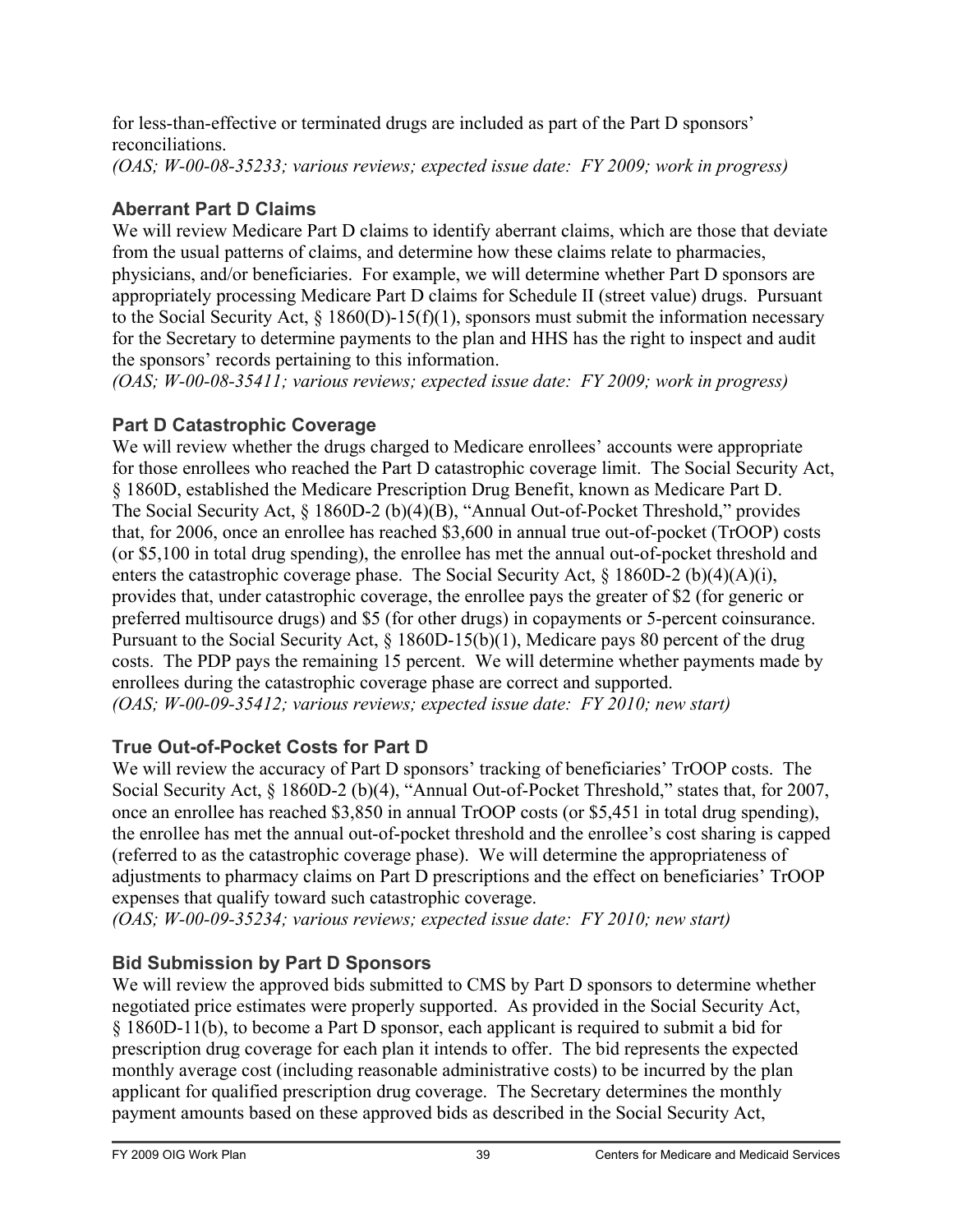$\S$  1860D-15(a)(1)(A) and 42 CFR  $\S$  423.329. CMS's Bid Instructions require sponsors to report all rebates as part of bid proposals. Specifically, all rebates and price concessions not used to directly reduce the cost at the point of sale must be included in a bid. Further, rebates and price concessions must be reported in full. This review will determine whether sponsors followed CMS's instructions for reporting price concession estimates in their bids.

*(OAS; W-00-08-35413; various reviews; expected issue date: FY 2009; work in progress)* 

#### **Part D Sponsors' Audits of Pharmacies**

We will review the process that Part D sponsors and their pharmacy benefit managers (PBM) use in auditing pharmacies. These audits are needed to validate payments by the sponsors to pharmacies and the contracts between pharmacies and sponsors generally allow for these audits. We will identify amounts recouped from the pharmacies and ensure that the amounts have been properly reported as overpayments to CMS. The Medicare Part D Reporting Requirements for Contract Year 2007, section X, "Overpayments," states: "Part D Contracts will be responsible for reporting data related to overpayments associated with Part D benefits. An overpayment occurs when a Part D Contract erroneously makes a payment in excess of the amount due and payable under the Part D drug benefit." We will determine whether recoveries made by Part D sponsors or their PBMs are properly accounted for.

*(OAS; W-00-09-35235; various reviews; expected issue date: FY 2009; new start)* 

#### **Disenrollment of Deceased Beneficiaries**

We will review whether Part D sponsors carry deceased beneficiaries as current enrollees. Pursuant to Federal regulations at 42 CFR § 423.44(b)(2)(iii), "Required Involuntary Disenrollment," Part D sponsors must disenroll individuals upon their deaths. We will determine whether CMS made payments to Part D sponsors for deceased beneficiaries. We performed similar reviews in Medicaid and found several instances in which States reimbursed claims for deceased beneficiaries.

*(OAS; W-00-08-35415; A-05-08-00047; expected issue date: FY 2009; work in progress)* 

#### **Part D Negotiated Drug Prices and Price Concessions**

We will review Part D sponsors' implementation of and compliance with provisions associated with passing on negotiated drug prices to the Medicare program and/or its beneficiaries. We will also review CMS's oversight of sponsors' disclosure and pass-through of negotiated price concessions. The Social Security Act,  $\S$  1860D-2(d)(1)(A), requires a Part D sponsor to provide its enrollees with access to negotiated prices for covered Part D drugs included in its formulary. Regulations at 42 CFR § 423.100 define negotiated prices as prices for covered Part D drugs that are available to beneficiaries at the point of sale at network pharmacies; are reduced by those discounts, direct or indirect subsidies, rebates, other price concessions, and direct or indirect remunerations that the Part D sponsor has elected to pass through to Part D enrollees at the point of sale; and include pharmacy dispensing fees. Pursuant to 42 CFR § 423.104(g)(3), Part D sponsors are also required to disclose to CMS data on aggregate negotiated price concessions. This OIG initiative will incorporate multiple specific reviews related to Part D negotiated prices and price concessions.

*(OAS; W-00-08-35414; OEI-05-07-00560; OEI-02-08-00050; various reviews; expected issue date: FY 2009; work in progress)*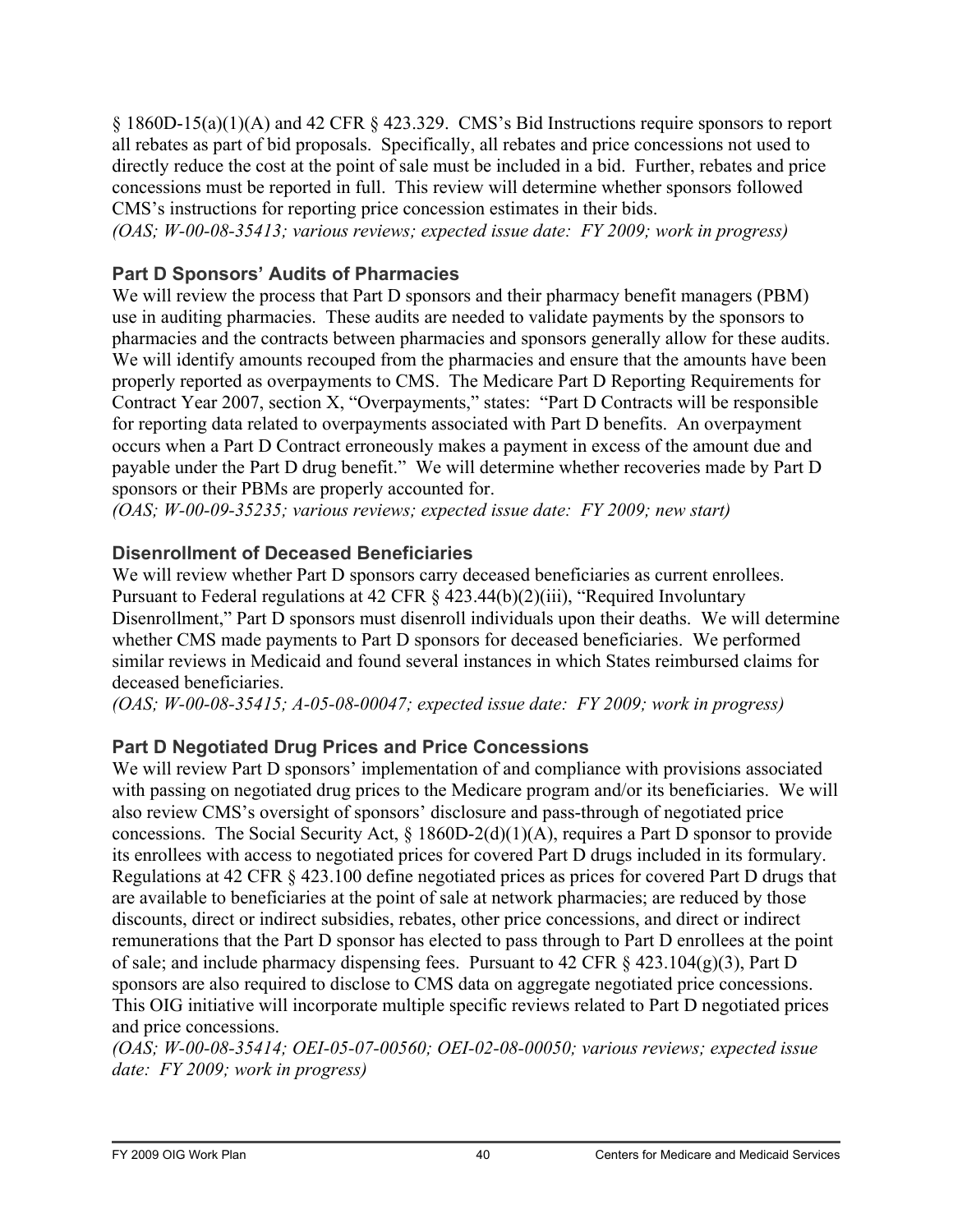**Comparing Pharmacy Reimbursement Amounts: Medicare Part D to Medicaid**  We will review Medicare Part D drug reimbursement amounts in comparison with amounts reimbursed by Medicaid for the same drugs. The Social Security Act, § 1860D, governs coverage and payments of prescription drugs under Medicare Part D while the Social Security Act, § 1927, and 42 CFR §§ 447.331 to 447.334 govern payments for prescription drugs under Medicaid. Many beneficiaries covered under the Part D program previously received drug coverage under Medicaid. We will compare the reimbursement amounts for a sample of drugs to determine the extent of any variations.

*(OEI; 03-07-00350; expected issue date: FY 2009; work in progress)* 

## **Medicare Part D Coverage Gap**

We will review prescription drug purchases and payments for beneficiaries who entered the Medicare Part D coverage gap in 2006. Under standard Part D prescription drug coverage, while in the coverage gap, beneficiaries pay a 100-percent coinsurance rate for their prescription drug benefits until they reach the out-of-pocket threshold, as set forth at 42 CFR § 423.104(d). As a result, beneficiaries may alter their drug utilization because of the increased financial burden. We will determine the number of Part D beneficiaries who entered the coverage gap in 2006. We will also examine changes in these beneficiaries' drug use and costs. *(OEI; 05-07-00610; expected issue date: FY 2009; work in progress)* 

## **E-Prescribing in Part D**

We will review the extent to which Medicare Part D sponsors have adopted the standards established by CMS for e-prescribing. E-prescribing allows providers and pharmacists to electronically transmit prescriptions and other prescription related information for Part D eligible individuals. The Social Security Act, § 1860D-(4)(e), as amended by the MMA, requires Part D plans to support an electronic prescription program for any providers and pharmacies that voluntarily choose to use e-prescribing. CMS promulgated technical standards for e-prescribing at 42 CFR § 423.160. The Secretary identified e-prescribing as a priority health information technology initiative for HHS. We will examine experiences Part D sponsors have had establishing e-prescribing programs and implementing standards for e-prescribing. *(OEI; 05-08-00320; expected issue date: FY 2009; work in progress)* 

#### **Oversight of Pharmacy Benefit Managers**

We will review the effectiveness of CMS's and Medicare Part D plan sponsors' oversight of PBMs. PBMs are subcontractors that administer important Part D functions on behalf of the Part D plan sponsors. Part D sponsors' contracts with PBMs are required by 42 CFR § 423.505(i) to contain certain administrative and legal provisions that include reporting responsibilities, performance monitoring, and compliance. As part of our review of the effectiveness of CMS's and sponsors' oversight of PBMs, we will specifically determine whether Part D plan sponsors' contracts with PBMs include provisions required by Federal regulations.

*(OEI; 00-00-00000; expected issue date: FY 2009; new start)* 

## **Impact of Rebates on Long Term Care Pharmacies**

We will review the impact of drug manufacturer rebates on the dispensing patterns of long-term care pharmacies, which are pharmacies that dispense drugs to residents in nursing homes. Pursuant to the Social Security Act, § 1860D-2(d)(1)(B), rebates and discounts are permitted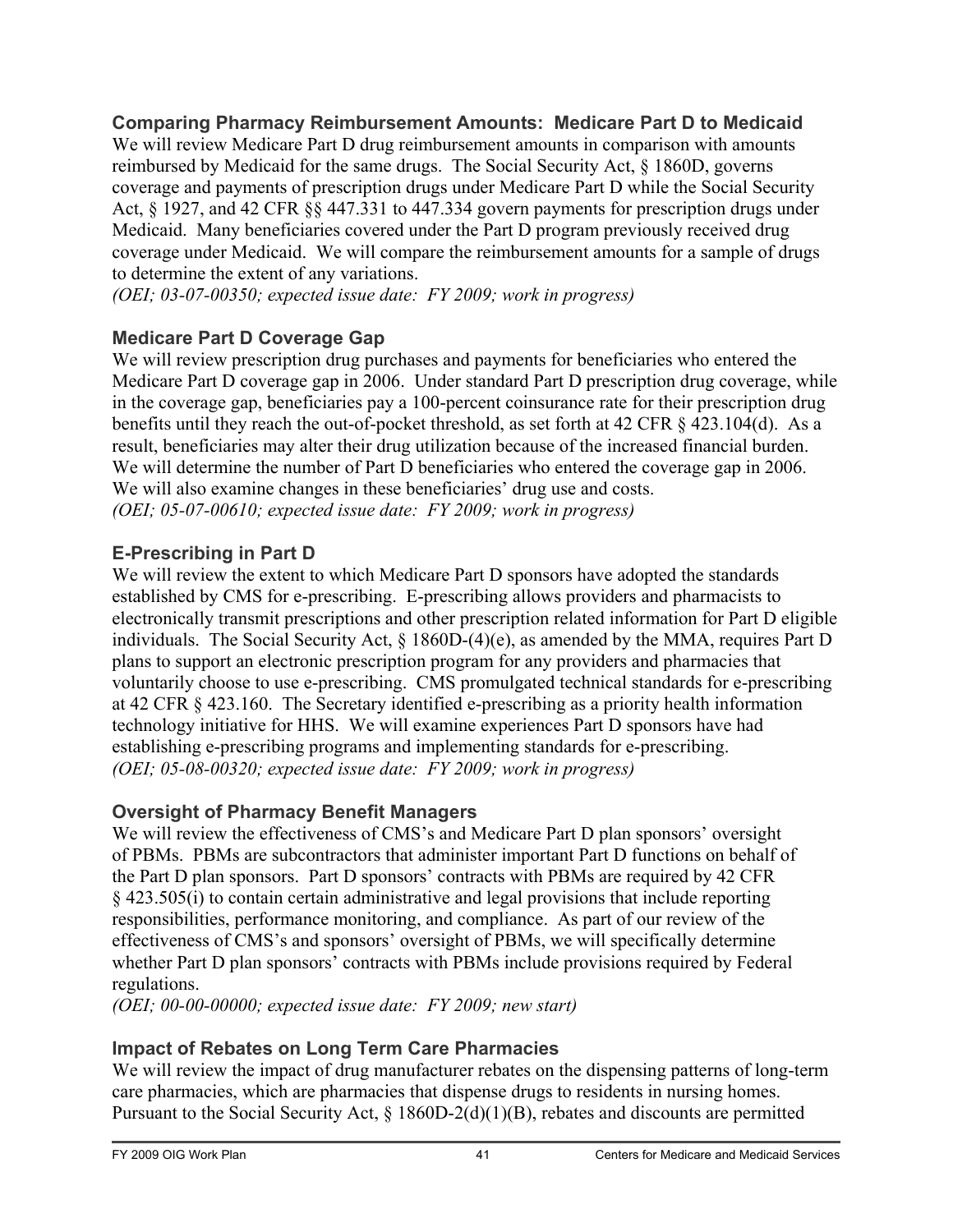under Medicare Part D. CMS raised concerns that rebates may create incentives for pharmacists to recommend certain drugs based on financial considerations rather than clinical considerations. CMS expressed concerns that rebates may have an impact on drug utilization as well. For selected drugs, we will determine the extent to which rebates were associated with long-term care pharmacists dispensing of those drugs.

*(OEI; 00-00-00000; expected issue date: FY 2009; new start)* 

#### **Medicare Prescription Drug Plans Formulary Changes**

We will review whether Medicare Part D sponsors reporting of midyear formulary changes to CMS complies with applicable requirements. Pursuant to 42 CFR § 423.120(b)(5), Part D sponsors must notify CMS and receive approval prior to removing covered Part D drugs from their plans' formularies or changing the preferred or tiered cost-sharing status of covered Part D drugs during a contract year. Changes in formularies during the contract year can adversely affect beneficiaries. Beneficiaries may lose coverage of a needed drug or may pay larger copayments if a Part D sponsor moves a drug to a higher tier. We will determine the extent to which Part D sponsors met the 60-day requirement to submit proposed midyear formulary changes to CMS.

*(OEI; 01-08-00540; expected issue date: FY 2009; work in progress)* 

# **Medicaid Program**

The Federal and State governments jointly fund Medicaid, a program that provides medical assistance to certain low-income individuals. Overall, HHS estimated that the Federal Government will pay for approximately 57 percent of medical assistance payments in FY 2009. The Federal share of a State's expenditures is called the Federal medical assistance percentage (FMAP). The FMAP has a floor rate of 50 percent, and, for FY 2009, the highest FMAP is 75.84 percent. States have considerable flexibility in structuring their Medicaid programs within broad Federal guidelines governing eligibility, provider payment levels, and benefits. As a result, Medicaid programs vary widely from State to State.

Our ongoing and new reviews of Medicaid in FY 2009 address payments related to hospitals, long-term and community care, prescription drugs, other services, Medicaid administration, and information systems controls. We are also continuing to review issues related to Medicaid payments and costs related to the Gulf Coast hurricanes.

## **Medicaid Hospitals**

#### **Hospital Outlier Payments**

We will review State Medicaid payments for hospital outliers, which are cases that incur extraordinarily high costs. Some States make supplemental Medicaid payments for hospital outliers based on methodologies similar to Medicare methodologies. Prior OIG work involving Medicare claims for hospital outliers identified vulnerabilities in the Medicare payment methodology. The Social Security Act, § 1886(d)(5)(A), provides for supplemental Medicare payments to Medicare-participating hospitals in addition to the basic prospective payments for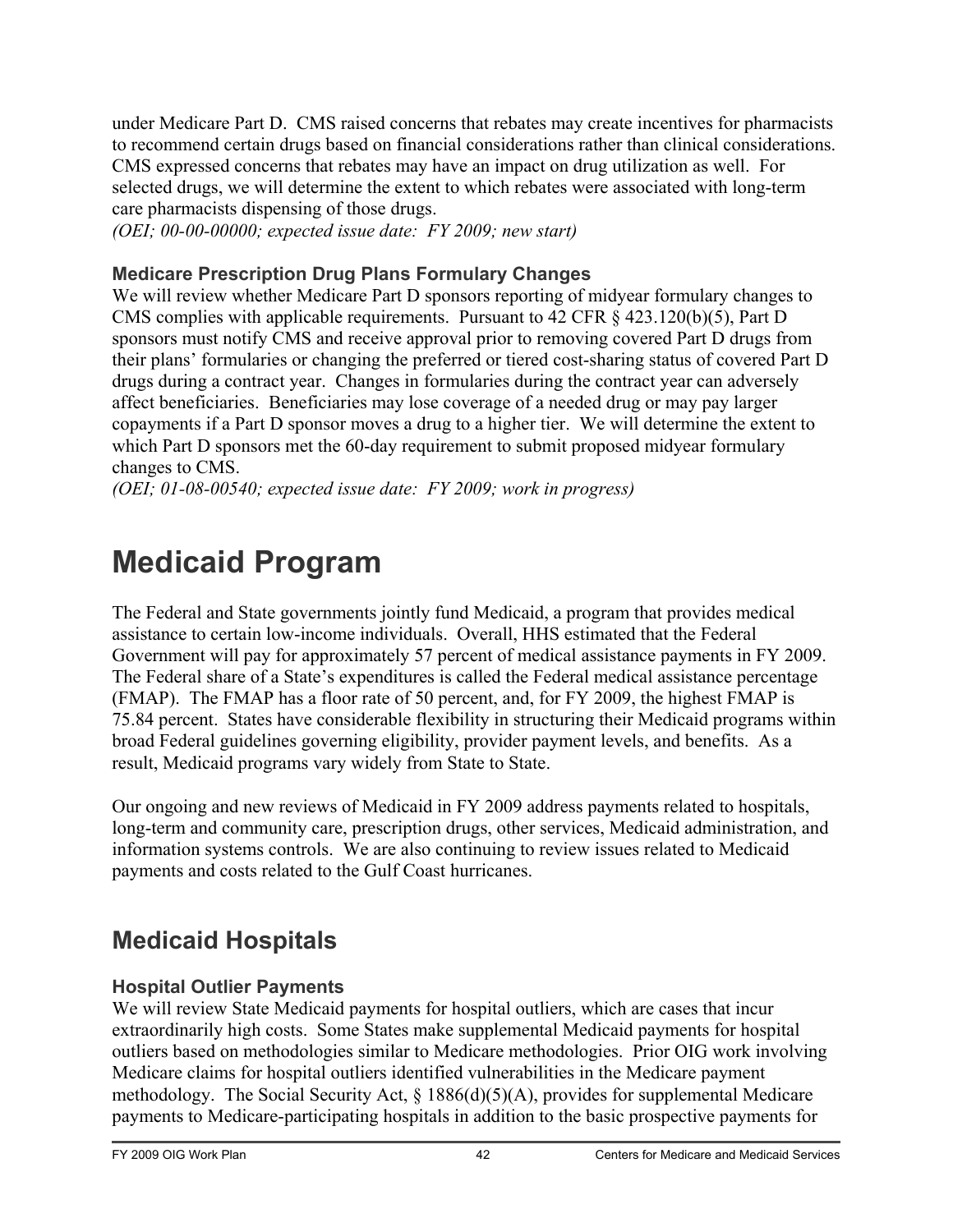outlier cases. We will determine whether similar vulnerabilities exist in Medicaid State agencies' methods of computing inpatient hospital cost outlier payments. This is a followup to work previously performed involving Medicaid outlier payments.

*(OAS; W-00-08-31069; various reviews; expected issue date: FY 2009; work in progress)* 

#### **States' Disproportionate Share Hospital Payments for Care for Individuals in Institutions for Mental Diseases**

We will review several State Medicaid programs to determine the magnitude of the Federal DSH funding being used to pay for the cost of uncompensated care provided to individuals aged 21 to 64 residing in institutions for mental diseases (IMD). Pursuant to the Social Security Act, § 1923(g), DSH payments to an individual hospital may not exceed that hospital's uncompensated care costs. Some States have provisions in their State Medicaid plans that allow DSH payments to hospitals for the cost of uncompensated care provided to persons not covered by the Medicaid program, including individuals between the ages of 21 and 64 residing in IMDs. *(OAS; W-00-08-31300; various reviews; expected issue date: FY 2009; work in progress)* 

#### **Provider Eligibility for Medicaid Reimbursement**

We will review whether States appropriately determined provider eligibility for Medicaid reimbursement. Federal regulations at 42 CFR § 440.10 require hospital providers to meet Medicare program participation requirements to receive Medicaid funding. In addition, various State regulations may extend this Federal requirement to cover other provider types, such as DME or home health. We have previously identified significant unallowable Medicaid payments made to hospitals that did not meet Medicare program eligibility requirements as part of the DSH program.

*(OAS; W-00-07-31301; various reviews; expected issue date: FY 2009; work in progress)* 

#### **Medicaid Disproportionate Share Hospital Payment Distribution**

We will review the Medicaid inpatient utilization rate used to determine eligibility for Medicaid DSH payments. The Social Security Act, § 1923(d)(3), requires hospitals to have a Medicaid inpatient utilization rate of not less than 1 percent before being deemed eligible to receive Medicaid DSH payments. We will examine the appropriateness of this threshold and, if appropriate, recommend changes to the program.

*(OAS; W-00-08-31302; various reviews; expected issue date: FY 2009; work in progress)* 

#### **Supplemental Payments to Private Hospitals**

We will review Medicaid supplemental payments made by States to private hospitals. States are permitted to make payments under their approved plans to hospitals up to the applicable aggregate UPL, and many States use this flexibility to make lump-sum supplemental payments based on the difference between the ordinary rate and the UPL. Federal Regulations at 42 CFR § 447.272 define the UPL for inpatient hospital services as a reasonable estimate of the maximum amount that would be paid for Medicaid services under Medicare payment principles. Federal funds are not available for Medicaid payments that exceed these limits. In addition, 42 CFR § 447.253(i) requires the Medicaid agency to pay "for inpatient hospital and long term care services using rates determined in accordance with methods and standards specified in an approved State plan." Prior OIG work involving supplemental payments to public facilities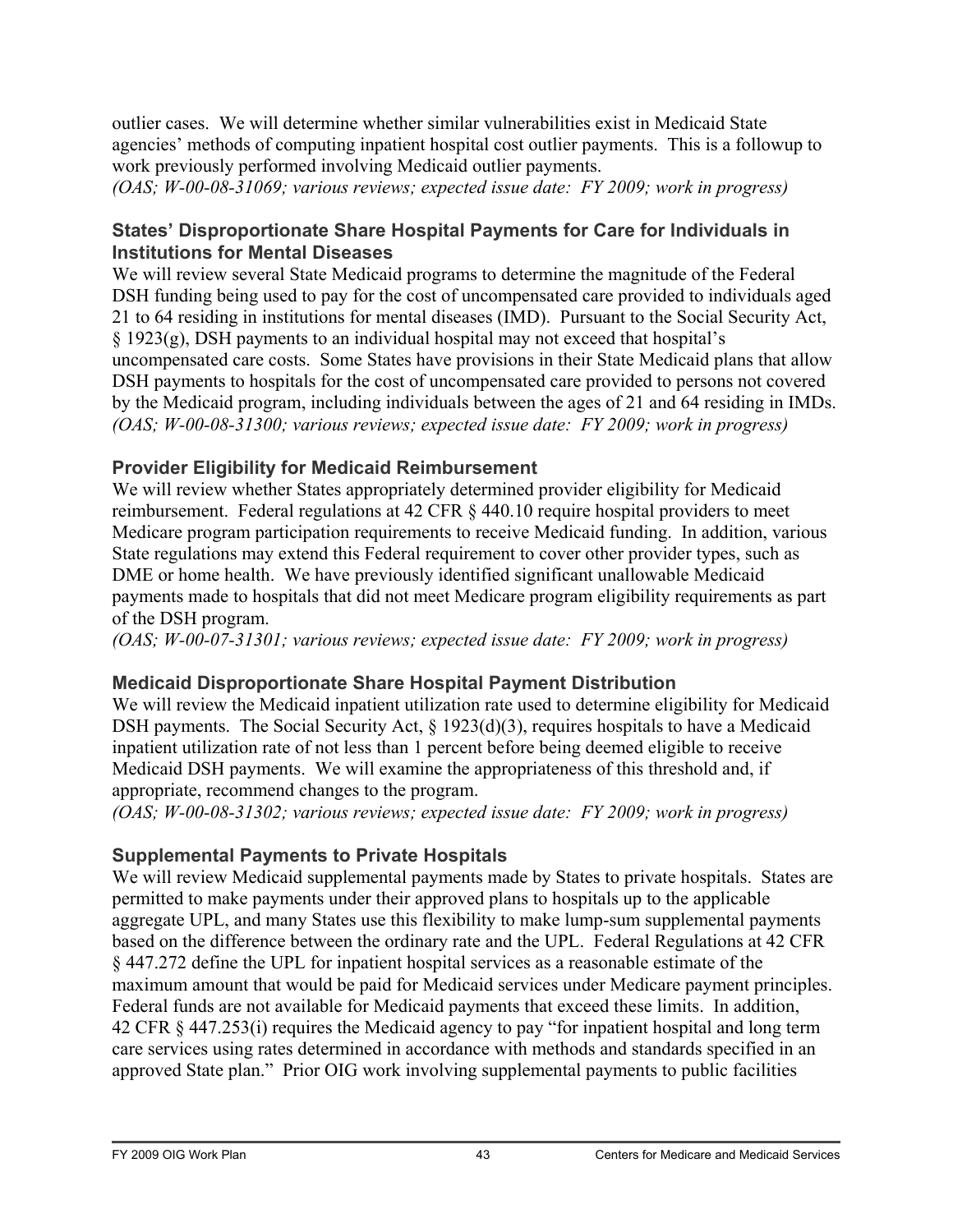identified errors. We will determine if errors exist involving supplemental payments to private **facilities** 

*(OAS; W-00-09-31126; various reviews; expected issue date: FY 2010; new start)* 

## **Potentially Excessive Medicaid Payments for Inpatient and Outpatient Services**

We will review State controls to detect potentially excessive Medicaid payments to institutional providers for inpatient and outpatient services. OMB Circular A-87, Cost Principles for State, Local, and Indian Tribal Governments, Att. A, § C.1.a, states that to be allowable, costs must be necessary and reasonable for the proper and efficient performance and administration of Federal awards. Further, section C.1.c of the circular states that costs must be authorized, or not prohibited, under State or local laws or regulations. The Social Security Act, § 1903(d)(2)(A), and the regulations at 42 CFR pt. 433, subpart E, provide for the adjustment of quarterly payments to States by CMS to account for overpayments and underpayments made by States to providers. Prior OIG work involving Medicare inpatient and outpatient claims found that many claims resulting in excessive payments to the hospitals were attributable to billing errors on the submitted claims, such as inaccuracies in the diagnosis codes, admission codes, discharge codes, procedure codes, charges, HCPCS codes, and number of units billed. We will determine whether similar vulnerabilities exist in State agencies' controls for detecting potentially excessive Medicaid payments.

*(OAS; W-00-09-31127; various reviews; expected issue date: FY 2009; new start)* 

## **Medicaid Home, Community, and Nursing Home Care**

#### **Community Residence Rehabilitation Services**

We will review Medicaid payments made for beneficiaries who reside in community residences for persons with mental illness to determine whether States improperly claimed Federal financial participation (FFP). OMB Circular A-87, Cost Principles for State, Local, and Indian Tribal Governments, establishes cost principles for State and local governments. Attachment A, § C.1.c. of the circular states that, to be allowable, costs must be authorized, or not prohibited, under State or local laws or regulations. Previous OIG work in one State found improperly claimed Medicaid reimbursement for individuals who were no longer residing in a community residence.

*(OAS; W-00-08-31087; various reviews; expected issue date: FY 2009; work in progress)* 

## **Targeted Case Management**

We will review Medicaid payments made for targeted case management services. The Social Security Act,  $\S 1915(g)(2)$ , defines case management as services that assist individuals eligible under the State plan in gaining access to needed medical, social, educational, and other services. Case management does not include the direct delivery of an underlying medical, educational, social, or other service for which an eligible individual has been referred. Payments for case management services may not duplicate payments made to public agencies under other program authorities for the same service. Prior OIG work in one State identified unallowable claims. We will determine whether Medicaid payments claimed by States for targeted case management services were made in accordance with Federal requirements.

*(OAS; W-00-05-31082; W-00-06-31082; W-00-08-31082; various reviews; expected issue date: FY 2009; work in progress)*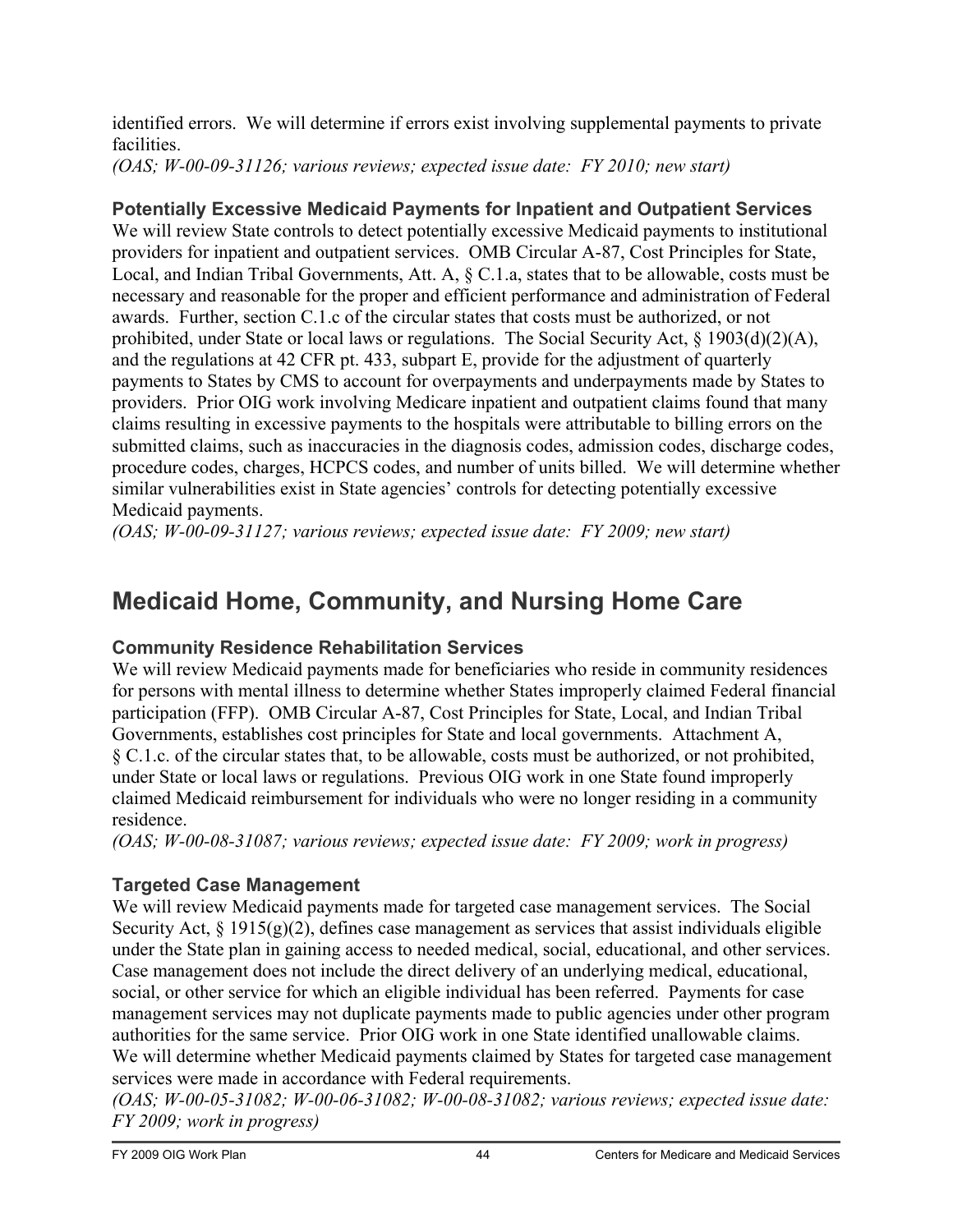#### **Medicaid Payments to Continuing Day Treatment Providers**

We will review Medicaid payments made to continuing day treatment (CDT) providers in one State. CDT providers render an array of services to persons with mental illness on a relatively long-term basis. A CDT provider bills Medicaid based on the number of service hours rendered to a beneficiary. OMB Circular A-87, Cost Principles for State, Local, and Indian Tribal Governments, Att. A, § C.1.c., states that, to be allowable, costs must be authorized, or not prohibited, under State or local laws or regulations. One State's regulations require that a billing for a visit/service hour be supported by documentation indicating the nature and extent of services provided. A State commission found that more than 50 percent of the service hours billed by CDT providers could not be substantiated. We will follow up on the commission's findings and determine whether Medicaid payments made to CDT providers in that State are adequately supported.

*(OAS; W-00-09-31128; various reviews; expected issue date: FY 2010; new start)* 

#### **Medicaid Payments to Nursing Homes While Dual-Eligible Beneficiaries Received Covered Medicare Part A Services**

We will review Medicaid payments made to nursing homes for dual-eligible beneficiaries while the beneficiaries were receiving Medicare Part A services (e.g., hospital or SNF stays). The Social Security Act,  $\S$  1905(a)(4)(A), authorizes States to make payments for nursing facility services for individuals 21 years of age or older. If a State Medicaid program makes full per diem payments to a nursing home for days a beneficiary is not in the nursing home, but in an inpatient hospital, it is paying for services not rendered. A previous OIG review found that some States made full per diem payments for dates that overlapped hospital stays. For selected States, we will examine nursing home per diem payments with dates of service that overlap a covered Medicare Part A service.

*(OAS; W-00-09-31129; various reviews; expected issue date: FY 2009; new start)* 

#### **Transparency Within Nursing Facility Ownership**

We will review ownership structures at investor-owned nursing homes. Nursing facilities are increasingly being purchased by private equity or other for-profit investor firms. Prior OIG work showed that, after the facility purchase, in some cases, new owners created a complex web of ownership that essentially left the operators of the nursing facility with no assets. Determination of which entity is legally liable for patient care can be made difficult because of the ownership structure. In addition, after the facility purchase, in some cases new owners have reduced staffing levels and taken other cost-cutting measures that increase profit at the expense of quality of care. We will determine which entities are benefiting from the Medicaid reimbursement and study the effects of these types of ownership changes on the care received by beneficiaries in nursing homes.

*(OAS; W-00-09-31130; various reviews; expected issue date: FY 2010; new start)* 

#### **Medicaid Home Health Agency Claims**

We will review HHA claims to determine whether providers have met applicable criteria to provide services and whether beneficiaries have met eligibility criteria. Federal regulations at 42 CFR § 440.70 and 42 CFR pt. 484 set forth standards and conditions for HHAs' participation. Providers must meet criteria such as minimum number of professional staff, proper licensing and certification, review of service plans of care, and proper authorization and documentation of provided services. A doctor must determine that the beneficiary needs medical care at home and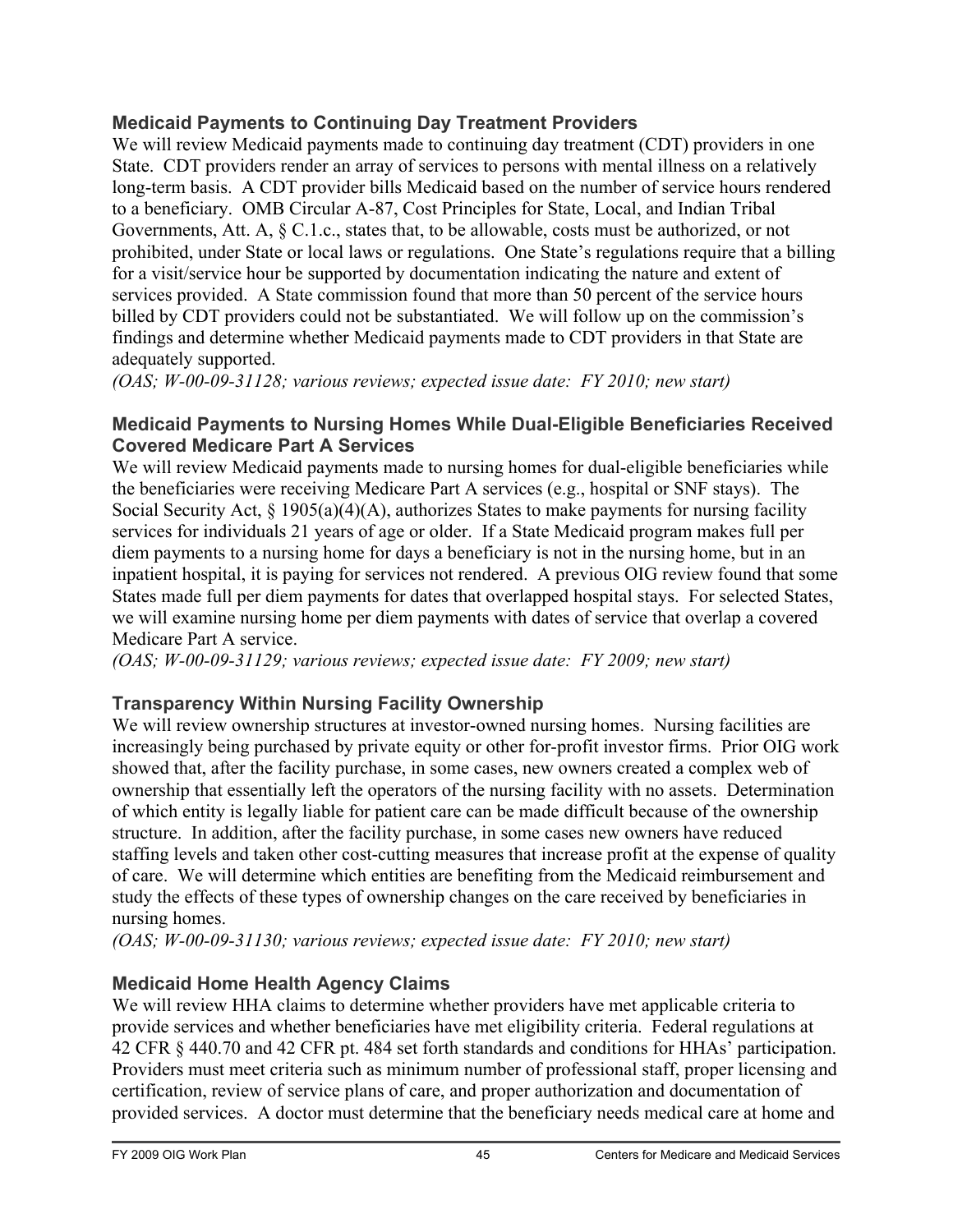prepare a plan for that care. The care must include intermittent (not full-time) skilled nursing care and may include physical therapy or speech language pathology services. *(OAS; W-00-08-31304; various reviews; expected issue date: FY 2009; work in progress)* 

#### **Medicaid Payments for Personal Care Services**

We will review Medicaid payments for personal care services to determine whether States have appropriately claimed FFP. Pursuant to the Social Security Act, § 1905(a)(24), Medicaid covers personal care services only for individuals who are not inpatients or residents of hospitals, nursing facilities, IMDs, or intermediate care facilities for persons with mental retardation. Personal care services must be authorized for the individual by a physician in accordance with a plan of treatment, provided by an individual who is qualified to provide such services and who is not a member of the individual's family, and furnished in a home or other location. Section 6087 of the DRA further allowed States, beginning January 1, 2007, to provide payments to individuals for self-directed personal assistance services for the elderly and disabled. These include personal care services that could be provided by a member of a person's family. *(OAS; W-00-07-31035; W-00-08-31035; various reviews; expected issue date: FY 2009; work in progress)* 

#### **Medicaid Payments for Medicare-Covered Home Health Services**

We will review the appropriateness of Medicaid payments for Medicare-paid home health services. Pursuant to the Social Security Act,  $\S$  1902(a)(10)(D), States are required to offer home health services to Medicaid beneficiaries who meet the States' criteria for nursing home coverage. Under § 1902(a)(25), Medicaid is the payer of last resort, paying only after Medicare has met its legal obligation to pay. We will determine in selected States the extent to which both Medicare and Medicaid have paid for the same home health services. We will also identify the controls that selected States have established to prevent duplicative payments. *(OAS; W-00-08-31305; various reviews; expected issue date: FY 2009; work in progress)* 

#### **Compliance With States' Requirements for Medicaid-Funded Personal Care Service Attendants**

We will review the extent to which personal care service attendants' qualifications meet the requirements established by their respective States. CMS's "State Medicaid Manual," Pub. No. 45, pt. 4, §§ 4442.4 and 4480, requires States to develop qualifications for providers of personal care services and establish mechanisms for monitoring the quality of the services. Pursuant to the Social Security Act, §§ 1902 and 1915, States can receive FFP for personal care services only if the providers have met State-established qualifications. A 2005 OIG review found that requirements for attendants often differed among and between various State plan and waiver programs. Based on a sample of personal care claims in selected States, we will determine whether attendants' qualifications have met their States' requirements. *(OEI-07-08-00430; expected issue date: FY 2009; work in progress)* 

#### **State and Federal Oversight of Home- and Community-Based Services Provided in Assisted Living Facilities**

We will review State and Federal oversight of Medicaid Home- and Community-Based Services (HCBS) provided in assisted living facilities (ALF). These facilities may receive Medicaid funding through the HCBS waiver program under the Social Security Act, § 1915(c). Under 42 CFR § 441.302, States are required to set their own assurances that necessary safeguards have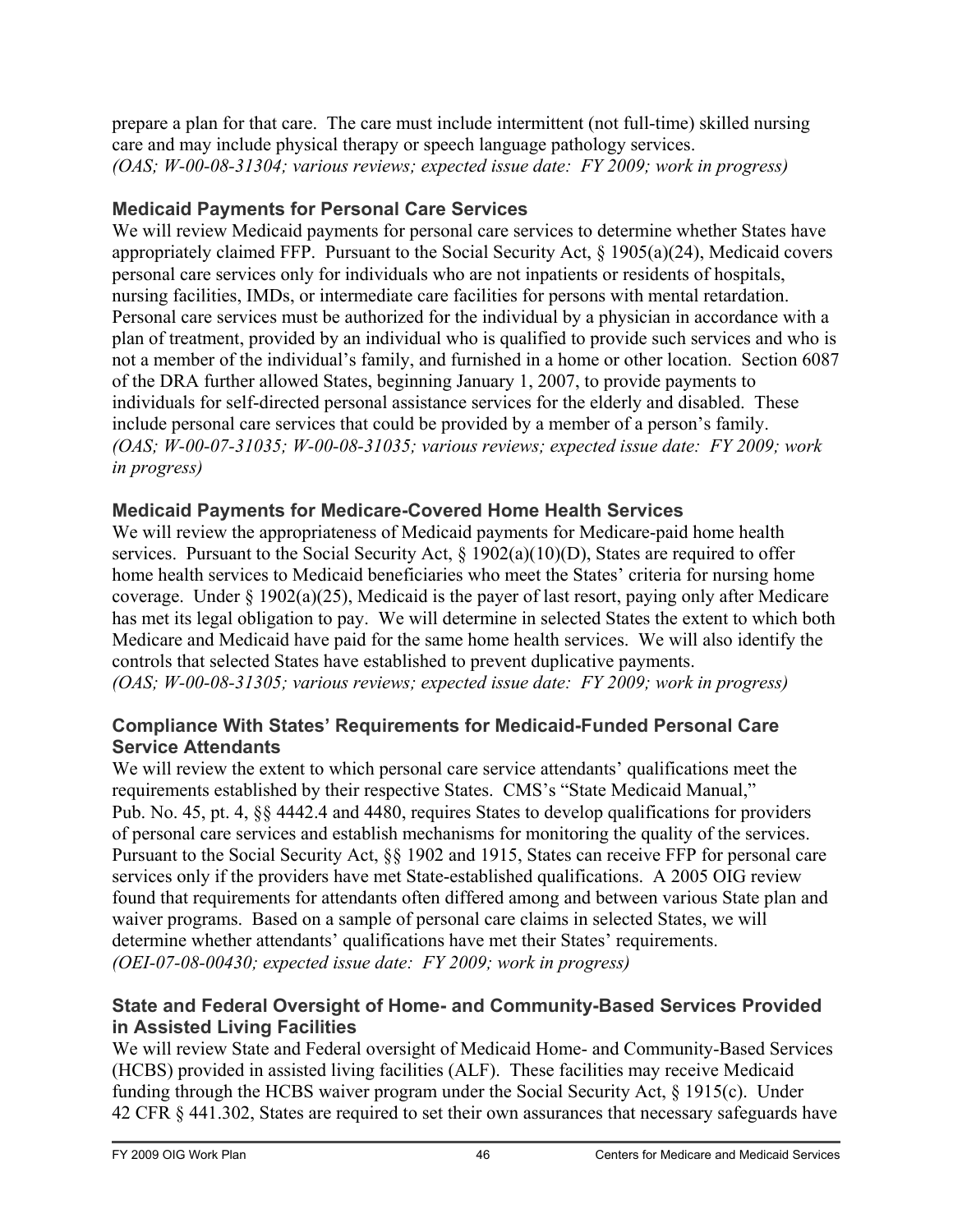been taken to protect the health and welfare of HCBS beneficiaries. We will determine the extent to which States are complying with Federal requirements for HCBS services provided in ALFs.

*(OEI; 09-08-00360; expected issue date: FY 2009; work in progress)* 

#### **State and Federal Oversight of Home- and Community-Based Services**

We will review States' and CMS's oversight of HCBS waiver programs. Medicaid HCBS waiver programs allow States to provide alternative services for individuals who would otherwise require care in nursing homes. Pursuant to 42 CFR § 441.302, States must provide assurances that necessary safeguards have been taken to protect the health and welfare of the recipients. However, a 2003 GAO review found that CMS and the States did not provide adequate oversight of HCBS waivers. We will determine the extent to which States are complying with Federal regulations for HCBS waiver programs. We will also review CMS's processes for monitoring States' compliance with these requirements. *(OEI; 02-08-00170; expected issue date: FY 2009; work in progress)* 

#### **Medicaid Adult Day Health Service Payments for Ineligible and Absent Beneficiaries**

We will review the appropriateness of Medicaid payments for adult day health services. The Social Security Act, § 1915(c)(4)(B), allows Medicaid payments for adult health services through home- and community-based waiver programs. Previous reviews of Medicaid adult day health services have identified inappropriate payments for these services. Facilities were found to have billed Medicaid for deceased patients, patients who did not require center services, and patients who attended facilities for only a fraction of the time authorized by the State. We will identify whether payments were improperly made on behalf of individuals who were not eligible for adult day health services or who were not in attendance at the adult daycare facilities. *(OEI; 09-07-00500; expected issue date: FY 2009; work in progress)* 

#### **Community Transition Services Provided to Medicaid Home- and Community-Based Services Waiver Beneficiaries**

We will analyze information about the types and costs of community transition services provided by States to Medicaid HCBS beneficiaries. This information will help to ensure that Medicaid is paying appropriately for these services. The Social Security Act, § 1915(c), expanded the availability of HCBS through the authorization of the Medicaid HCBS waiver program. To help move Medicaid beneficiaries from institutions to HCBS, many States have chosen to provide transitional services to help eliminate barriers to living at home or in the community. In May 2002, through State Medicaid Directors Letter No. 02-008 clarifying allowable services, CMS began allowing States to amend their Medicaid HCBS waivers to offer community transition services. Although data are limited regarding States' community transition programs, there appears to be significant variation in the types and costs of transition services provided. This review will also examine case management processes used by States to facilitate transition to the community and identify potentially inappropriate payments.

*(OEI; 00-00-00000; expected issue date: FY 2010; new start)*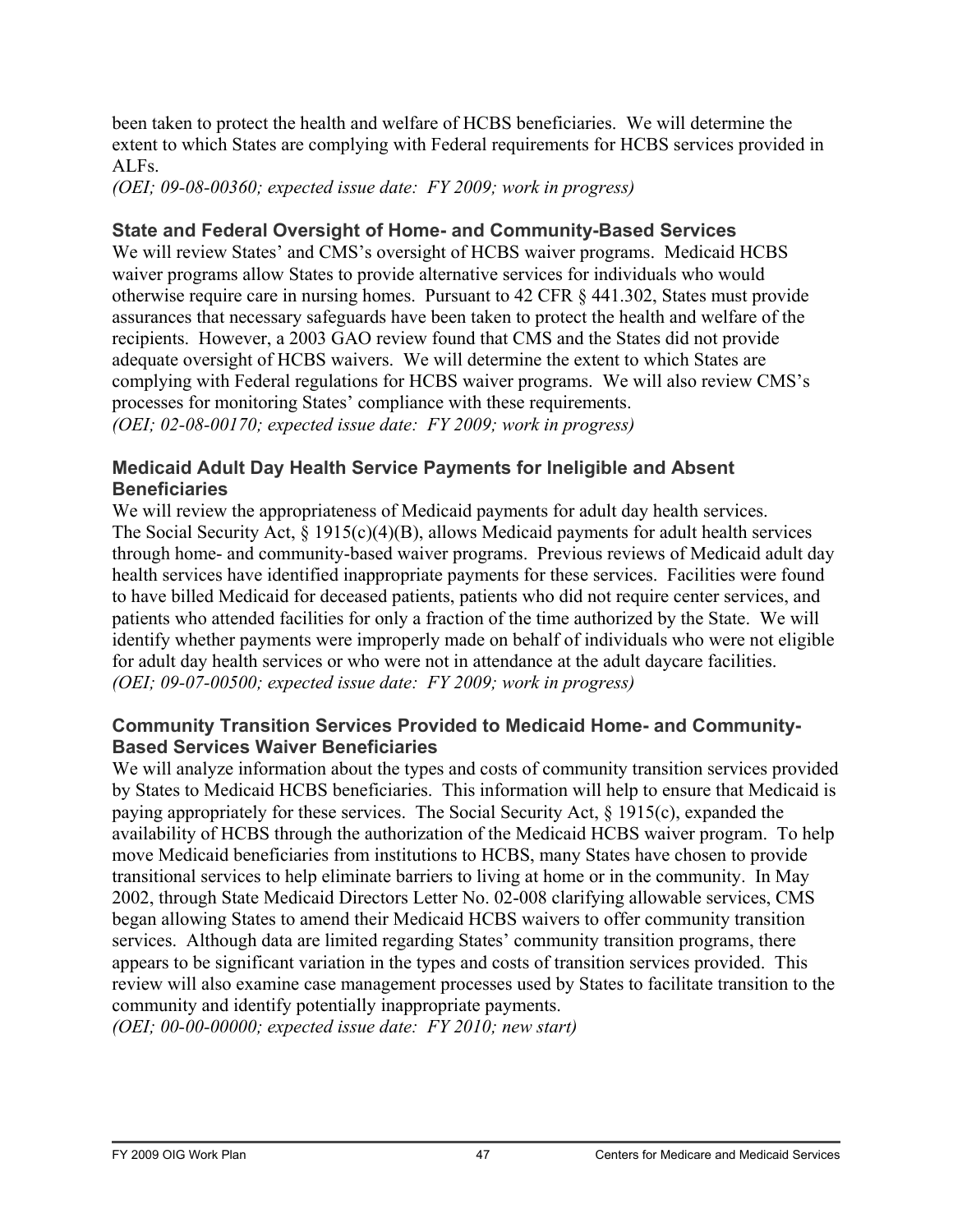#### **Plans of Care: Addressing Minimum Data Set and Resident Assessment Protocols Through Provided Services**

We will review nursing homes' use of the federally required Minimum Data Set and Resident Assessment Protocols to develop nursing home residents' plans of care and guide the provision of appropriate and necessary care. The Social Security Act, §§ 1819(b)(3) and 1919(b)(3), requires nursing homes participating in the Medicare or Medicaid program to use a standardized Resident Assessment Instrument (RAI) to assess each nursing home resident's strengths and needs. Prior OIG reports revealed that approximately one-quarter of residents' needs for care, as identified through the RAI, were not reflected in their care plans and that nursing home residents did not receive all psychosocial services identified on care plans. *(OEI; 00-00-00000; expected issue date: FY 2010; new start)* 

#### **States' Use of Civil Monetary Penalty Funds**

We will review whether States are correctly applying civil monetary penalty (CMP) funds to programs that protect the health or property of nursing facility residents pursuant to the Social Security Act, § 1919(h)(2)(A)(ii). CMPs are remedies that CMS and States may use to address a nursing facility's failure to meet Medicare and Medicaid health and safety requirements. We will examine the amounts that States have received from CMPs, States' use of CMP funds, and States' and CMS's oversight of the use of CMP funds.

*(OAS; W-00-08-31303; various reviews; expected issue date: FY 2010; work in progress; OEI; 00-00-00000; expected issue date: FY 2010; new start)* 

## **Payments for "Bed Holds"**

We will review the appropriateness of Medicaid payments for "bed holds." States have implemented bed hold policies to encourage nursing homes to provide continuity of residence and care for Medicaid beneficiaries. Under 42 CFR § 447.40, State Medicaid agencies are authorized to make payments to nursing homes for reserving beds while residents are on temporary leaves of absence. Failure of nursing homes to report bed hold days accurately could result in increased cost to State Medicaid programs and the Federal Government. We will determine whether CMS has effectively provided oversight of States' compliance with their bed hold policies and assess the adequacy of States' oversight of facilities' compliance with temporary-absence-reporting requirements.

*(OEI; 00-00-00000; expected issue date: FY 2010; new start)* 

# **Medicaid Prescription Drugs**

## **Timely Submission of Average Manufacturer Price Data**

We will review whether drug manufacturers have reported AMPs to CMS in a timely manner. The Social Security Act, § 1927(b)(3), requires manufacturers to report AMP data quarterly to CMS within 30 days of the close of each quarter. Section 6001(b) of the DRA expands the reporting obligations by requiring manufacturers to report AMP data on a monthly basis. AMPs are necessary to calculate the ceiling price under section 340B of the Public Health Service Act, and, in the future, may be used to establish Medicaid Federal upper limits (FUL) pursuant to section 6001 of the DRA. If AMPs are not reported within the required timelines, the 340B program and CMS will not have complete data on which to base 340B prices and FUL amounts, thereby causing both programs potentially to overpay for prescription drugs. In a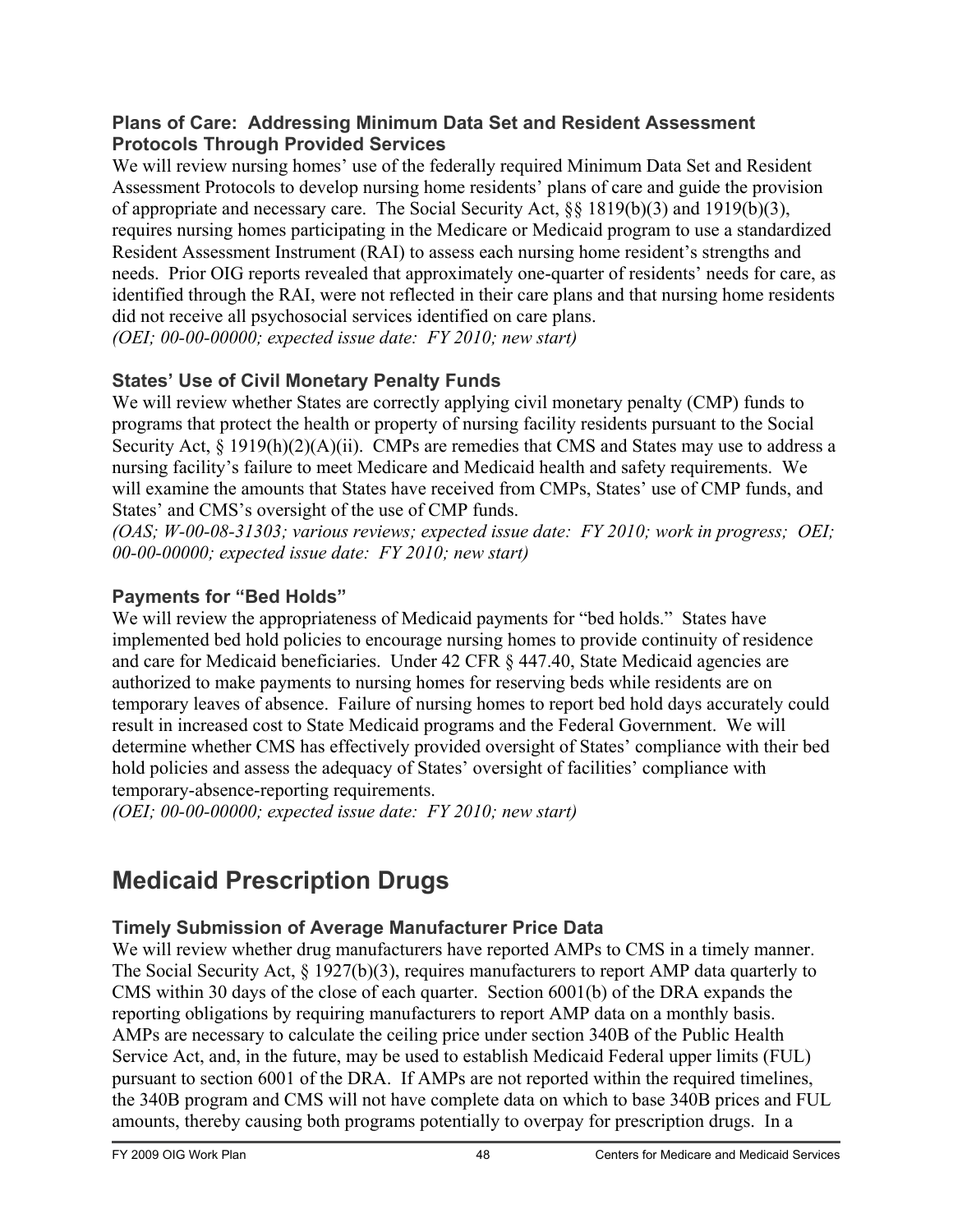previous OIG report, we found that for almost 14 percent of drugs AMP data were missing, thus preventing the calculation of the 340B ceiling price. We will assess the timeliness of drug manufacturers reporting of AMPs to CMS during CY 2008. *(OEI; 00-00-00000; expected issue date: FY 2009; new start)* 

#### **Manufacturer Submissions of Outlier Average Manufacturer Prices**

We will review manufacturers' submissions to CMS of AMPs for FUL multiple-source drugs to identify the number of AMPs that meet the regulatory definition of "outliers." Section 6001(a) of the DRA requires CMS to calculate FULs based on 250 percent of the lowest AMP for a drug. The final rule at 42 CFR  $\S$  447.514 excludes AMPs that are outliers when establishing FULs for drugs and defines an outlier as the lowest AMP for a multiple-source drug if it is less than 40 percent of the second-lowest AMP for that drug. Previous OIG work found that 14 percent of the lowest AMPs met the criteria for outliers in the second quarter of 2006. If these outliers had been used in FUL calculations, they could have reduced the FULs to amounts below pharmacy acquisition costs, thus potentially limiting beneficiaries' access to certain drugs. We will determine whether AMPs that are potentially excludable as outliers for purposes of establishing FULs have been reported correctly by manufacturers and the extent to which they may reflect prices readily available in the marketplace for these drugs.

*(OEI; 03-07-00740; expected issue date: FY 2009; work in progress)* 

#### **Calculation of Average Manufacturer Prices**

We will review selected drug manufacturers to evaluate the methodologies that they use to calculate their AMPs and the best price for the Medicaid drug rebate program and for Medicaid drug reimbursement purposes. We will determine whether the methodologies are consistent with applicable statutes, regulations, their rebate agreements, and CMS's Drug Manufacturer Releases. Section 6001 of the DRA makes several changes to the Medicaid drug rebate statute and to Medicaid drug reimbursement for multiple-source drugs. These changes involve revisions to the calculation of the AMP and the best price that will affect the amounts that pharmaceutical manufacturers report under the Medicaid drug rebate program and affect the FUL for drug reimbursement. CMS uses the AMP and the best price to determine a unit rebate amount (URA). Manufacturers must pay rebates to States based on the URAs.

*(OAS; W-00-09-31202; various reviews; expected issue date: FY 2010; new start)* 

#### **States' Medicaid Drug Claims**

We will review the accuracy of States' submission of Medicaid drug claims to CMS for reimbursement. Pursuant to the Social Security Act, § 1927(a)(1), a drug manufacturer must have a rebate agreement with CMS to have its outpatient drugs covered under Medicaid. Under the drug rebate program, CMS provides States with a quarterly Medicaid drug tape that should list all covered outpatient drugs and indicate a drug's termination date, if applicable. CMS guidance instructs States to use the tape to verify coverage of the drugs for which they claim reimbursement. We will determine whether the tape CMS provides to States includes all covered drugs and indicates drugs' termination dates, if applicable. We will also determine whether reimbursements made to States are correct and supported for the drugs claimed. *(OAS; W-00-07-31203, W-00-08-31203; various reviews; expected issue date: FY 2009; work in progress)*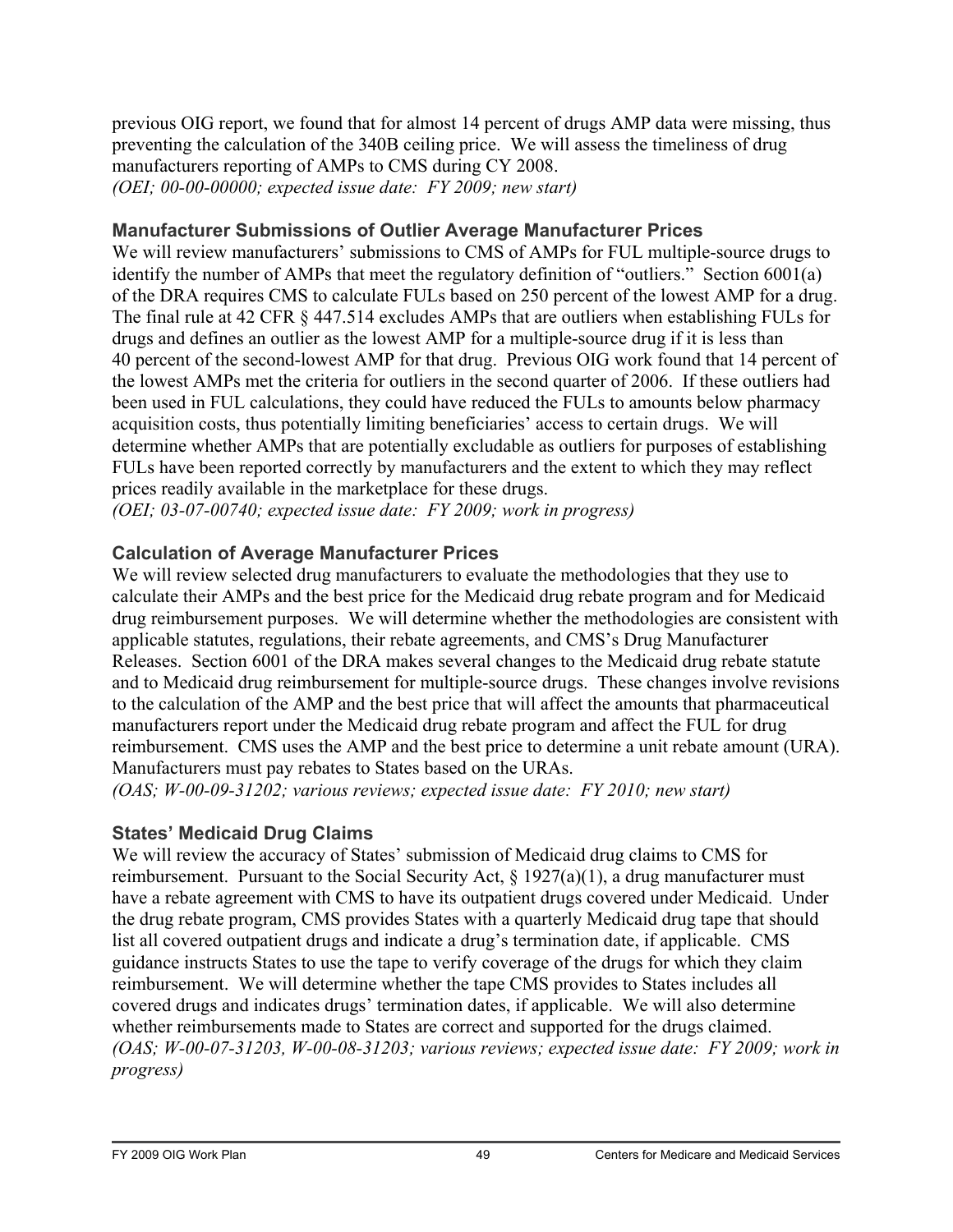#### **Medicaid Payments for Drugs Not Approved for Use by Children**

We will review Medicaid paid claims to determine whether payments were made for drugs that are not approved for children by FDA. The Social Security Act, §1905(a), provides that State Medicaid plans may cover prescription drugs. Pursuant to the Social Security Act, §§ 1927(k)(3) and 1927(k)(6), Medicaid will pay for an outpatient drug if it is prescribed for indications approved by FDA or supported by the drug compendia listed in  $1927(g)(1)$ . We will examine drug services paid for children under the age of 18 in 2007 by reviewing States' Medicaid and SCHIP paid claims files.

*(OAS; W-00-09-31131; various reviews; expected issue date: FY 2009; new start)* 

## **Family Planning Access and Care and Treatment Adjustments**

We will review a State agency's claims for Family Planning Access and Care and Treatment (PACT) section 1115 wavier reimbursement for Medicaid outpatient drug expenditures. Pursuant to 42 CFR  $\&$  430.30(c)(2), the expenditures are required to be based on the State's accounting of actual recorded expenditures. One State reported increased expenditures of \$34 million in FFP in FY 2005 relating to PACT. We will review supporting documentation to determine whether the State's claims for reimbursement complied with Federal requirements. *(OAS; W-00-09-31132; various reviews; expected issue date: FY 2010; new start)* 

#### **Alien Emergency Drug Claims**

We will review a State's drug claims for alien emergency services to determine whether they met Federal requirements for reimbursement. The Social Security Act, § 1903(v), prohibits payment to States for services provided to an alien not lawfully admitted, except for emergency medical treatment to such an alien who otherwise meets the Medicaid eligibility requirements. OMB Circular A-87, Cost Principles for State, Local, and Indian Tribal Governments, Att. A, § C.1.c., requires that costs be authorized or not prohibited under State laws or regulations. Regulations for the State whose claims we will review require a pharmacist's statement describing the nature of the emergency and indicating why the service was considered to be immediately necessary. Emergency services are defined as those services required for alleviation of severe pain, or immediate diagnosis and treatment of unforeseen medical conditions which, if not immediately diagnosed and treated, would lead to disability or death. For FYs 2004 and 2005, the State estimated alien emergency service claims of at least \$83 million (\$42 million in FFP) for drugs distributed by pharmacies.

*(OAS; W-00-09-31133; various reviews; expected issue date: FY 2010; new start)* 

#### **Medicaid Third-Party Liability for Prescription Drug Payments**

We will review a State's controls to determine whether third-party providers are billed for Medicaid fee-for-service prescription drug claims prior to Medicaid paying. Pursuant to the Social Security Act, § 1902(a)(25), participating States must "take reasonable measures to ascertain the legal liability of third parties to pay for care and services available under the [Medicaid] plan." In this regard, the Office of the Auditor General for one State identified almost \$30 million in drug claims during a 2-year period that may have been the responsibility of a third-party insurance payer. We will review the State's process for identifying and billing third-party payers.

*(OAS; W-00-09-31134; various reviews; expected issue date: FY 2009; new start)*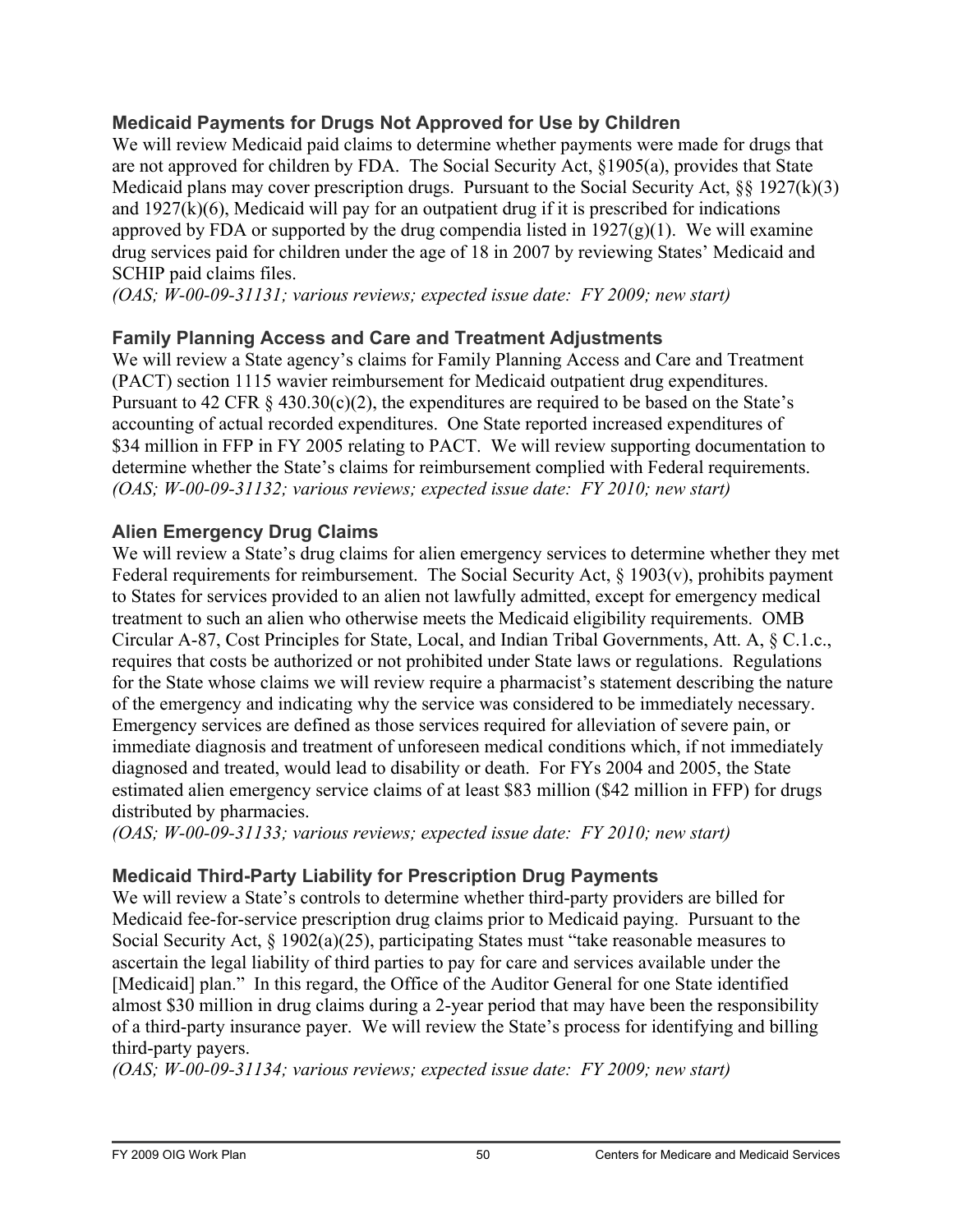#### **Compound Drugs**

We will review whether a State agency's Medicaid claims for compound drugs and drug components complied with Federal requirements for reimbursement and collection of rebates. The Social Security Act, § 1927, generally requires manufacturers to have a rebate agreement with CMS for States to claim FFP and report drug utilization to the manufacturers for rebates. The CMS Medicaid Drug Rebate Program State Release No. 130 requires States to use the CMS drug tape, which lists all drugs covered by rebate agreements pursuant to the Social Security Act, § 1927(a)(1), to determine whether drugs they purchase are eligible for Medicaid coverage. CMS Medicaid Drug Rebate Program State Release No. 19 outlines States' responsibility for preventing claims for terminated drugs. We will identify claimed drug components that are not eligible for Medicaid coverage and determine whether accountability and controls were established for collecting eligible drug component rebates.

*(OAS; W-00-08-31317; A-09-08-00034; expected issue date: FY 2009; work in progress)* 

## **Medicaid Reimbursement for Unapproved Drugs**

We will review whether Medicaid pays for drugs that have not been approved by the FDA. The Social Security Act, § 1905(a), provides that State Medicaid plans may cover prescription drugs. Specifically, pursuant to Social Security Act, § 1927(k)(2), apart from a few specified exceptions, Medicaid will pay for an outpatient drug, for the purposes of section 1905(a), only if it has been approved by FDA. Preliminary analysis of Medicaid payment data indicates that the program may be paying for drugs that have not received FDA approval. We will review reimbursement data to determine whether Medicaid has paid for drugs that were not approved by FDA.

*(OEI; 03-08-00500; expected issue date: FY 2009; work in progress)* 

## **Zero Dollar Unit Rebate Amounts**

We will review whether States are properly collecting drug rebates for drugs with \$0 URA. CMS provides the URA information quarterly to States; however, this information may contain a \$0 URA if a drug labeler (e.g., a manufacturer) did not provide timely information or if the pricing information significantly varies from the previous quarter. In the Medicaid Drug Rebate Program Release No. 38, CMS instructs the State agency to invoice the units at \$0, and the manufacturer is required to calculate the URA and remit the proper amount with its quarterly payment. We will determine whether the rebates for these drugs were properly billed and collected.

*(OAS; W-00-08-31106; various reviews; expected issue date: FY 2009; work in progress)* 

## **States' Accountability Over Medicaid Drug Rebate Programs**

We will conduct follow-up reviews to determine whether States have established adequate accountability and internal controls over their Medicaid drug rebate programs. Federal regulations at 45 CFR § 433.32 require that financial management systems provide for effective control over and accountability for all funds, property, and other assets. During our follow-up reviews, we will review State Medicaid agencies' collection of brand-name drug manufacturer rebates for physician-administered drugs since the passage of the DRA. Pursuant to section 6002 of the DRA, States are required to collect data necessary to enable them to collect rebates on physician-administered drugs. Previous OIG work found that the majority of States were not collecting Medicaid rebates for physician-administered drugs and that most States had weaknesses in accountability and internal controls over their drug rebate programs. We will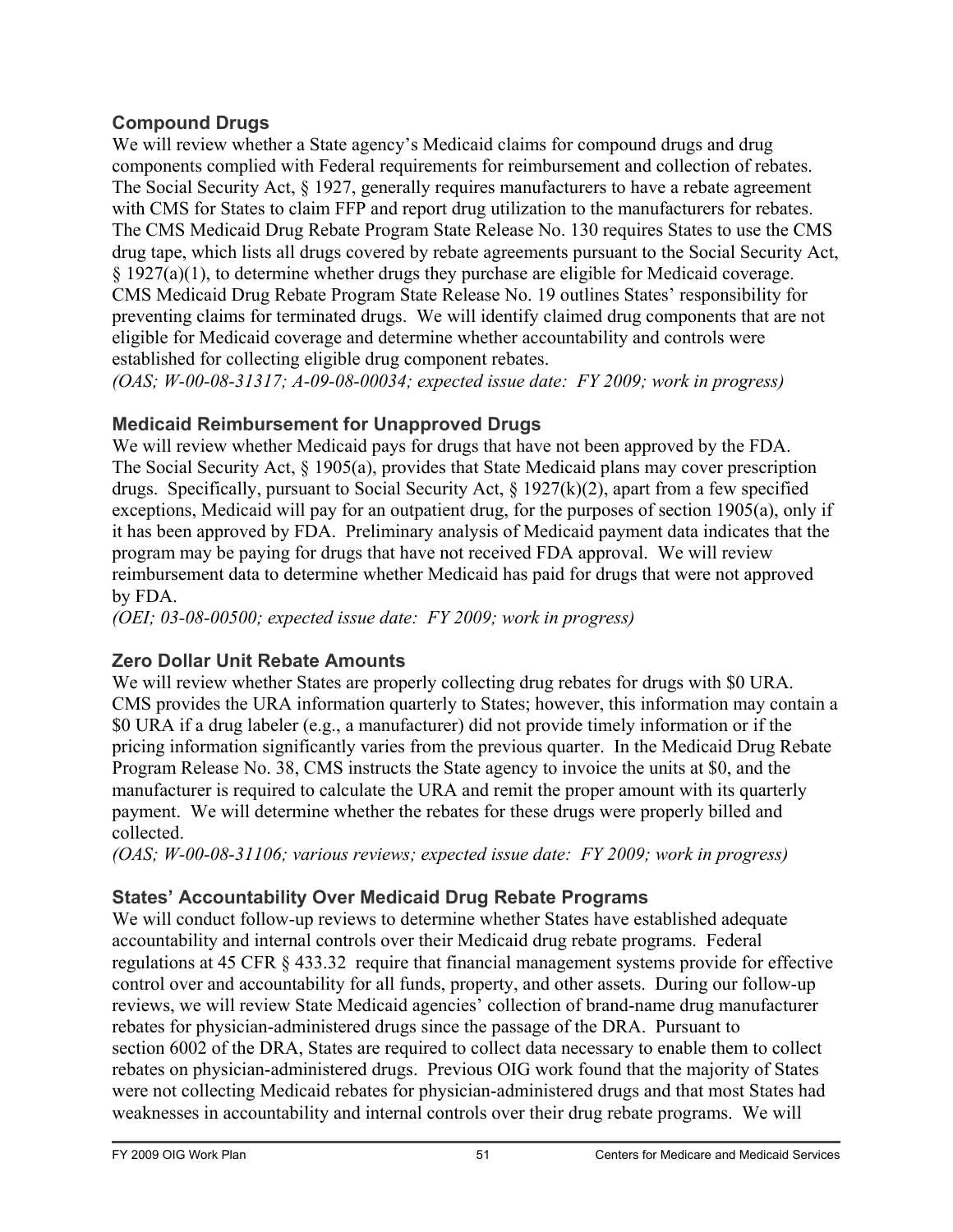determine whether States have established adequate internal controls over their Medicaid drug rebate programs. We will also determine whether State Medicaid agencies followed Federal regulations when collecting brand-name drug manufacturer rebates for physician-administered drugs.

*(OAS; W-00-07-31205; W-00-08-31205; various reviews; expected issue date: FY 2009; work in progress)* 

## **Additional Rebates of Brand-Name Drugs**

We will review the additional rebate component of the Medicaid drug rebate law to determine whether it was properly calculated. Section 4401 of the Omnibus Budget Reconciliation Act of 1990, enacted in November 1990 and effective January 1991, requires drug manufacturers to pay rebates to States for covered outpatient prescription drugs reimbursed under States' Medicaid drug programs. The manufacturers are required to report their AMPs to CMS for each covered outpatient drug for a base period, as well as each subsequent quarter that the drug is on the market. For brand-name drugs, manufacturers must pay an additional rebate when the AMP increases above the base period (baseline) AMP at a rate greater than the increases in the Consumer Price Index-Urban. CMS calculates the URA for each drug based on the AMP and best price data provided by drug manufacturers.

*(OAS; W-00-09-31306; various reviews; expected issue date: FY 2009; new start)* 

#### **Assessing the Accuracy of Drug Type Classification in the Medicaid Drug Rebate Initiative File**

We will review the accuracy of drug type classification within the Medicaid Drug Rebate Program. The Social Security Act,  $\S 1927(a)(1)$ , requires drug manufacturers to enter into a national rebate agreement with the Secretary for States to receive Federal funding for outpatient drugs dispensed to Medicaid patients. The formula to calculate rebates owed to States varies by drug type classification. Previous OIG work revealed that some manufacturers do not classify their drugs in accordance with Medicaid rebate laws and may not be paying appropriate rebate amounts to State Medicaid agencies. We will determine the extent to which drugs are incorrectly classified and the potential financial impact to States.

*(OEI; 03-08-00300; expected issue date: FY 2009; work in progress)* 

#### **Comparison of Medicaid Federal Upper Limit Amounts to Wholesale, Retail, and Medicare Pricing**

We will review how FULs calculated using the pre-DRA methodology compare to other pricing points. Federal reimbursement to States for certain outpatient prescription drugs are subject to ceilings called FULs. FULs cap Federal matching payments to States for generic drugs. Previous OIG reviews found that pre-DRA FULs resulted in Medicaid payments to pharmacies for generic drugs that were higher than estimates of pharmacy acquisition costs. Prompted in part by OIG's results, section 6001(a) of the DRA sought to make FULs more closely align with prices available in the marketplace by basing them on AMPs, a change estimated by the Congressional Budget Office to reduce Medicaid expenditures by \$3.6 billion over 5 years. However, a court injunction imposed in December 2007, has prevented CMS from implementing new FULs. Additionally, section 203 of the Medicare Improvements for Patients and Providers Act of 2008 delayed the adoption of AMP-based FULs for multiple-source drugs until October 1, 2009. We will compare current FULs to the following pricing points: estimated pharmacy acquisition costs of drugs available through wholesale distributors; retail prices available through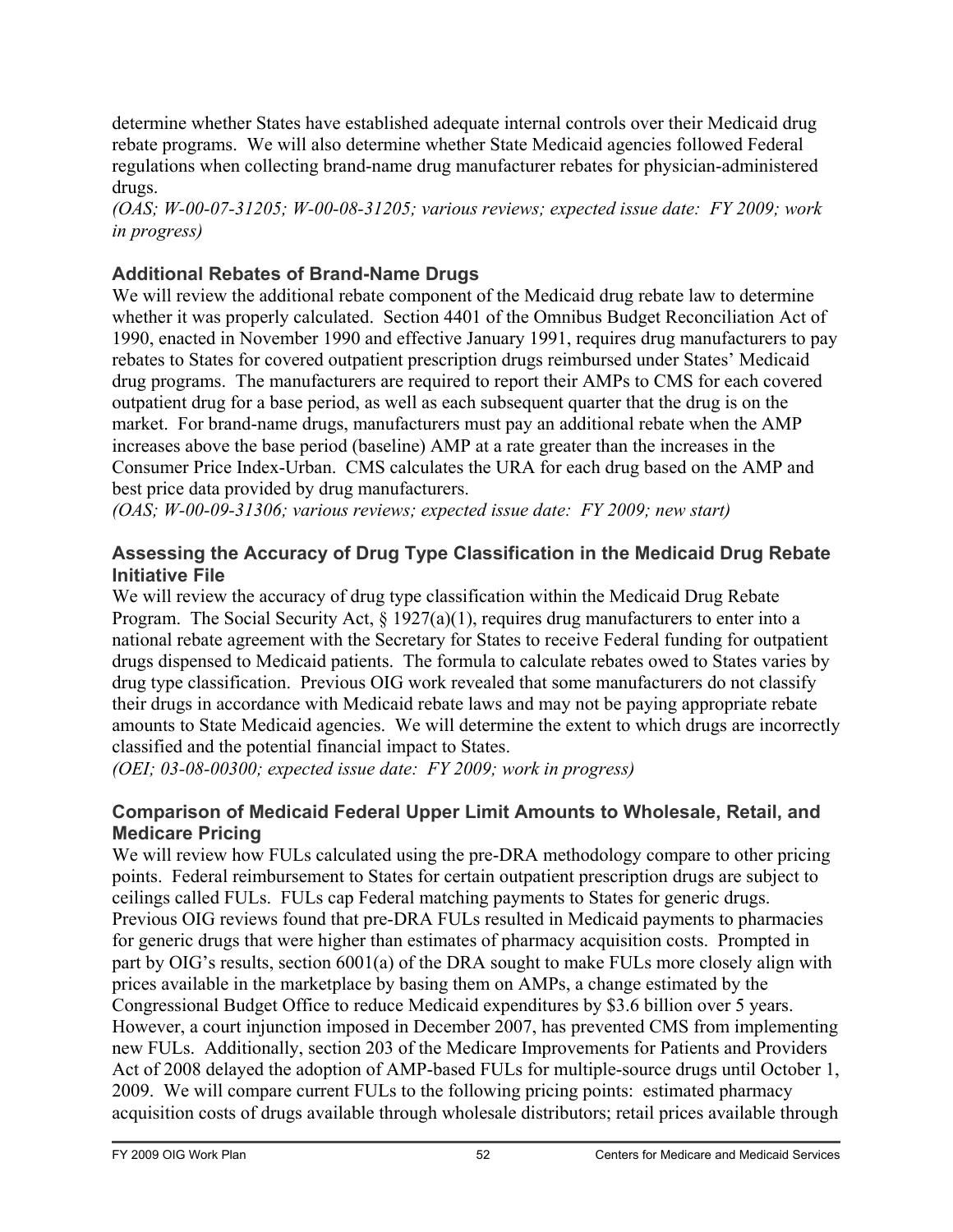discount programs at large chain pharmacies; and the average Part D pharmacy reimbursement amounts for all FUL drugs in the fourth quarter of 2007. *(OEI; 03-08-00490; expected issue date: FY 2009; work in progress)* 

# **Other Medicaid Services**

#### **Medicaid Dental Services**

We will review Medicaid payments for dental services to determine whether States have properly claimed FFP. Pursuant to the Social Security Act, §§ 1905(a)(4)(B) and 1905(r), dental services are required for most Medicaid-eligible individuals under the age of 21 as a component of the Early and Periodic Screening, Diagnostic, and Treatment (EPSDT) services benefit. Federal regulations at 42 CFR § 440.100 define dental services as diagnostic, preventative, or corrective procedures provided by or under the supervision of a dentist. Services include the treatment of the teeth and associated structure of the oral cavity and disease, injury, or impairment that may affect the oral cavity or general health of the recipient. In 2007, Medicaid costs for dental services totaled more than \$3 billion. *(OAS; W-00-09-31135; various reviews; expected issue date: FY 2009; new start)* 

#### **Family Planning Services**

We will review family planning services in several States to determine whether enhanced Federal funding was improperly claimed for such services and the resulting financial impact on the Medicaid program. Pursuant to the Social Security Act, § 1903(a)(5), States may claim Medicaid reimbursement for family planning services at the enhanced Federal matching rate of 90 percent. Prior OIG work identified improper claims for enhanced funds for family planning services.

*(OAS; W-00-06-31078; W-00-07-31078; W-00-08-31078; various reviews; expected issue date: FY 2009; work in progress)* 

#### **Medicaid Payments for Transportation Services**

We will review payments made to providers for transportation services. Federal regulations at 42 CFR § 431.53 require States to ensure necessary transportation for Medicaid beneficiaries to and from providers. Each State may have different Medicaid coverage criteria, reimbursement rates, rules governing covered services, and beneficiary eligibility for services. We will determine the appropriateness of State Medicaid agencies' payments for transportation services. *(OAS; W-00-07-31121; W-00-08-31121; various reviews; expected issue date: FY 2009; work in progress)* 

#### **State Policies To Safeguard Medicaid Nonemergency Transportation Services**

We will review current State policies, procedures, and oversight activities to safeguard Medicaid nonemergency transportation services against fraud and abuse. Pursuant to 42 CFR § 431.53, Medicaid must ensure necessary transportation for recipients to and from providers. Prior OIG reviews found that State Medicaid program internal controls were lacking or not fully enforced and that Medicaid nonemergency transportation services were at high risk for fraud. We will determine the extent of safeguards used by States to prevent and detect fraud and abuse of Medicaid nonemergency transportation services.

*(OEI; 06-07-00320; expected issue date: FY 2009; work in progress)*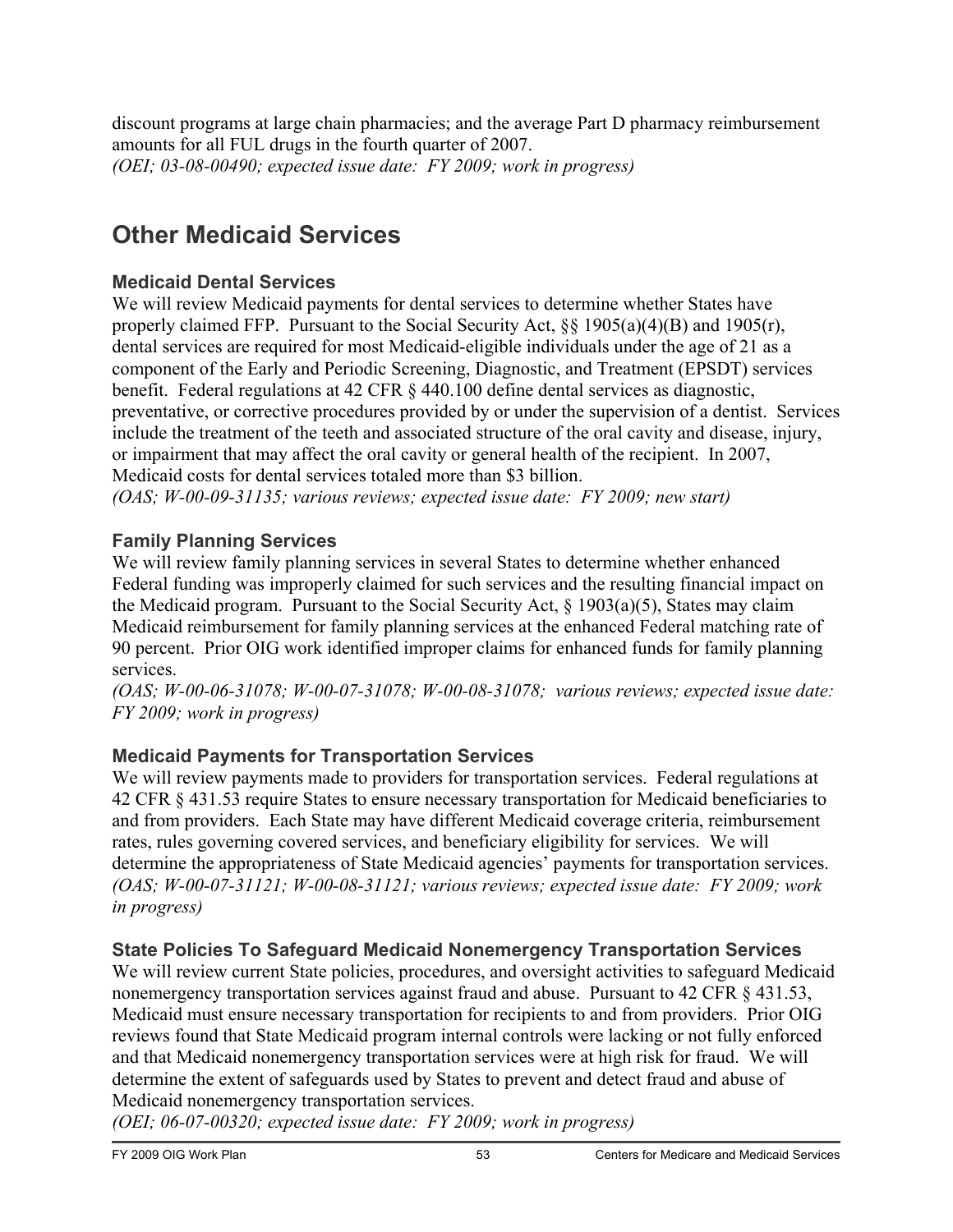#### **Medical Equipment**

We will review Medicaid payments for medical supplies and equipment and identify providers for detailed review. Prior OIG reviews have found various problems with medical equipment claims, including Medicaid allowable reimbursement rates for equipment that are much higher than the actual costs to the provider. We have also identified concerns regarding the allowability of Medicare claims for medical supplies and equipment. We will determine whether Medicaid beneficiaries received the items billed on their behalf and whether the supplies and equipment were actually used and were necessary for the beneficiaries' conditions *(OAS; W-00-08-31307; various reviews; expected issue date: FY 2009; work in progress)* 

## **Early and Periodic Screening, Diagnostic, and Treatment Services**

We will review the extent to which Medicaid-eligible children receive appropriate EPSDT services. The Social Security Act,  $\S$  1905(a)(4) and 1905(r), provides for periodic screening, vision, dental, hearing, and other necessary health services to Medicaid-eligible individuals under the age of 21. The EPSDT program is designed to screen at periodic intervals and diagnose and treat medical conditions that might otherwise go undetected or untreated. This study will also examine CMS's oversight of State reporting of EPSDT services in accordance with Federal requirements.

*(OEI; 05-08-00520; expected issue date: FY 2009; work in progress)* 

## **Providers Billing More Time Than Is Feasible in a Day**

We will review services provided by physicians to determine whether claims are submitted for more time than is feasible in a day. Prior partnership audits in one State identified significant improper claims submission and service upcoding by physicians. We will analyze provider claims to identify providers with potential billing problems.

*(OAS; W-00-09-31137; various reviews; expected issue date: FY 2009; new start)* 

## **Rehabilitative Services**

We will review claims for rehabilitative services to determine whether the services met Federal reimbursement requirements. The Social Security Act, § 1905(a)(13), defines rehabilitative services as any medical or remedial services provided in a facility, a home, or other setting. The services must be recommended by a physician or other licensed practitioner of the healing arts for the maximum reduction of physical or mental disability and restoration of an individual to the best possible functional level. Previous OIG reviews found a significant number of services claimed that were not eligible for reimbursement.

*(OAS; W-00-08-31028; various reviews; expected issue date: FY 2009; work in progress)* 

## **Enhanced Reimbursement to States for Indian Health Service Claims**

We will review the appropriateness of States'claims at an FFP rate of 100 percent for services provided by facilities of the Indian Health Service (IHS) to Indians who are Medicaid beneficiaries. Section 402 of the Indian Health Care Improvement Act of 1976 (IHCIA) authorizes IHS facilities to be reimbursed for services that are provided to Indians eligible for Medicaid. Under the Social Security Act, § 1905(b), the FFP share of State Medicaid expenditures for services provided through IHS facilities is 100 percent. We will determine whether States are properly claiming FFP at 100 percent for services provided by IHS facilities to Indians who are Medicaid beneficiaries.

*(OAS; W-00-09-31138; various reviews; expected issue date: FY 2009; new start)*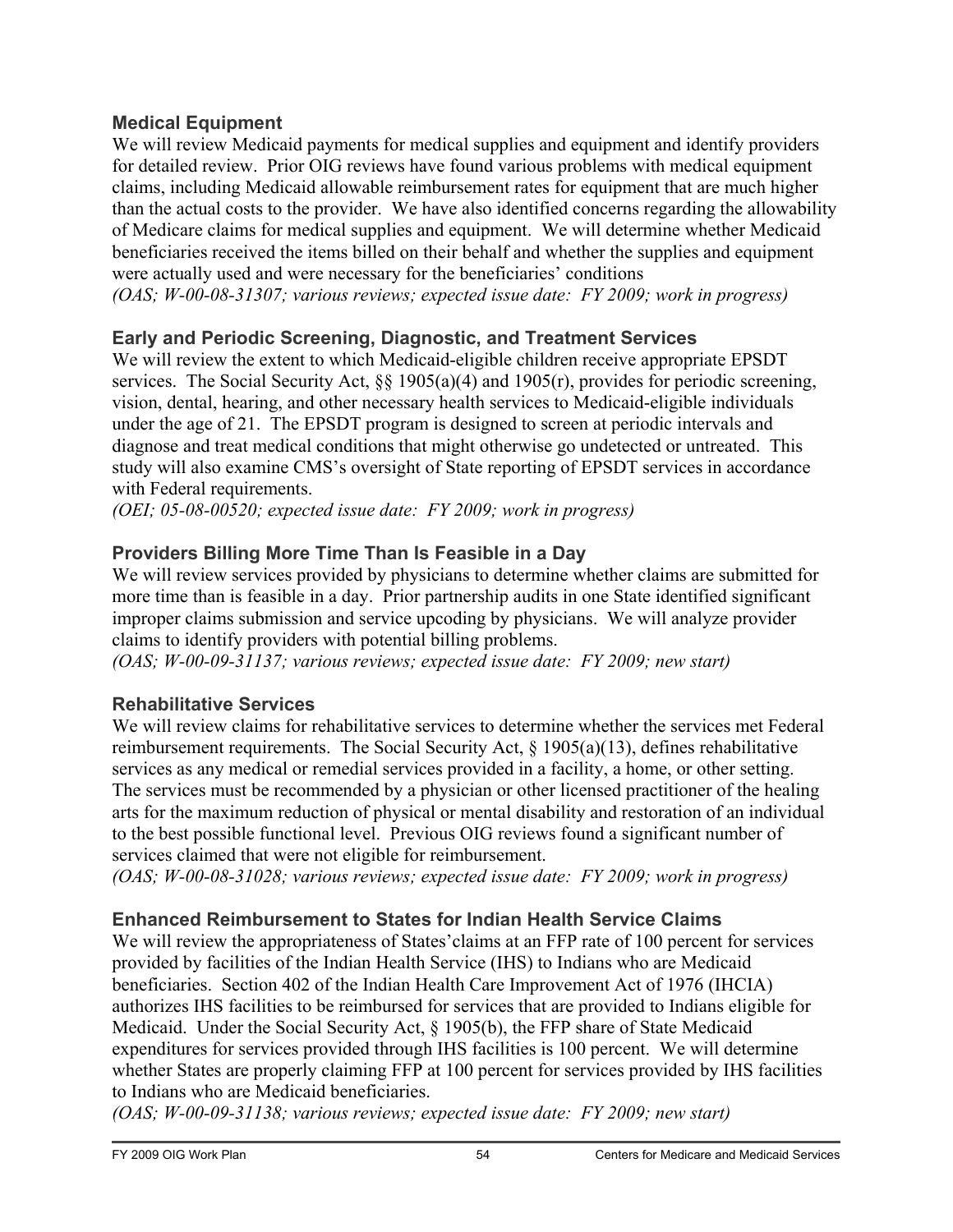**Reimbursement Rates for Services Provided by Indian Health Service Facilities**  We will review IHS hospital cost reports to determine the allowability of costs for Medicare and Medicaid reimbursement. Section 402 of the IHCIA authorizes IHS facilities to be reimbursed for services that are provided to individuals eligible for Medicare and Medicaid. The services are reimbursed using rates that are developed from data contained in the cost reports of 46 IHS hospitals. The rates are used as the basis for payment for services provided for all inpatient and outpatient IHS facilities. For Medicaid services, there is no State share; the Federal Government reimburses 100 percent of the costs. In 2005, Medicare and Medicaid reimbursement for services provided by IHS facilities totaled nearly \$140 million and \$800 million, respectively. *(OAS; W-00-07-31221; various reviews; expected issue date: FY 2009; work in progress)* 

## **Medical Services for Undocumented Aliens**

We will review Medicaid payments for medical services rendered to undocumented aliens to determine whether States appropriately claimed Federal funds for allowable medical services. Pursuant to the Social Security Act, § 1903(v), States may claim Federal funds for medical services provided to undocumented aliens only when those services are necessary to treat emergency conditions. Our work in one State and discussions with CMS officials indicated the possibility of improper claims in this area.

*(OAS; W-00-07-31108; W-00-08-31108; various reviews, expected issued date: FY 2009; work in progress)* 

## **Medicaid Payments for Laboratory Services for Dual-Eligible Beneficiaries**

We will review Medicaid payments for outpatient laboratory services provided to dual-eligible beneficiaries. Under the Social Security Act, § 1902(a)(25), Medicare will reimburse 100 percent of allowable laboratory-service charges for beneficiaries who are enrolled in both Medicare and Medicaid pursuant to the Social Security Act, §§ 1833(a)(1)(D) and 1822(h)(5)(C). Because Medicaid is the payer of last resort, Medicaid should not pay any portion of charges for laboratory services provided to dual-eligible beneficiaries unless the services are provided in a hospital or rural health clinic. We will determine whether selected State Medicaid programs made improper payments for outpatient laboratory services provided to dual eligibles in FY 2005.

*(OEI; 04-07-00340; expected issue date: FY 2009; work in progress)* 

## **Medicaid Administration**

## **Contingency Fee Payment Arrangements**

We will review the extent to which State Medicaid agencies have contracted with consultants through contingency fee payment arrangements and the impact these arrangements have had on the submission of questionable or improper claims to the Federal Government. Some State Medicaid agencies use consulting firms to help identify ways to maximize Federal Medicaid reimbursement. In some cases, States pay the consulting firms a percentage of the increase in Federal Medicaid funding. Under OMB Circular A-87, Cost Principles for State, Local, and Indian Tribal Governments, the cost of such contingency fee arrangements may not be claimed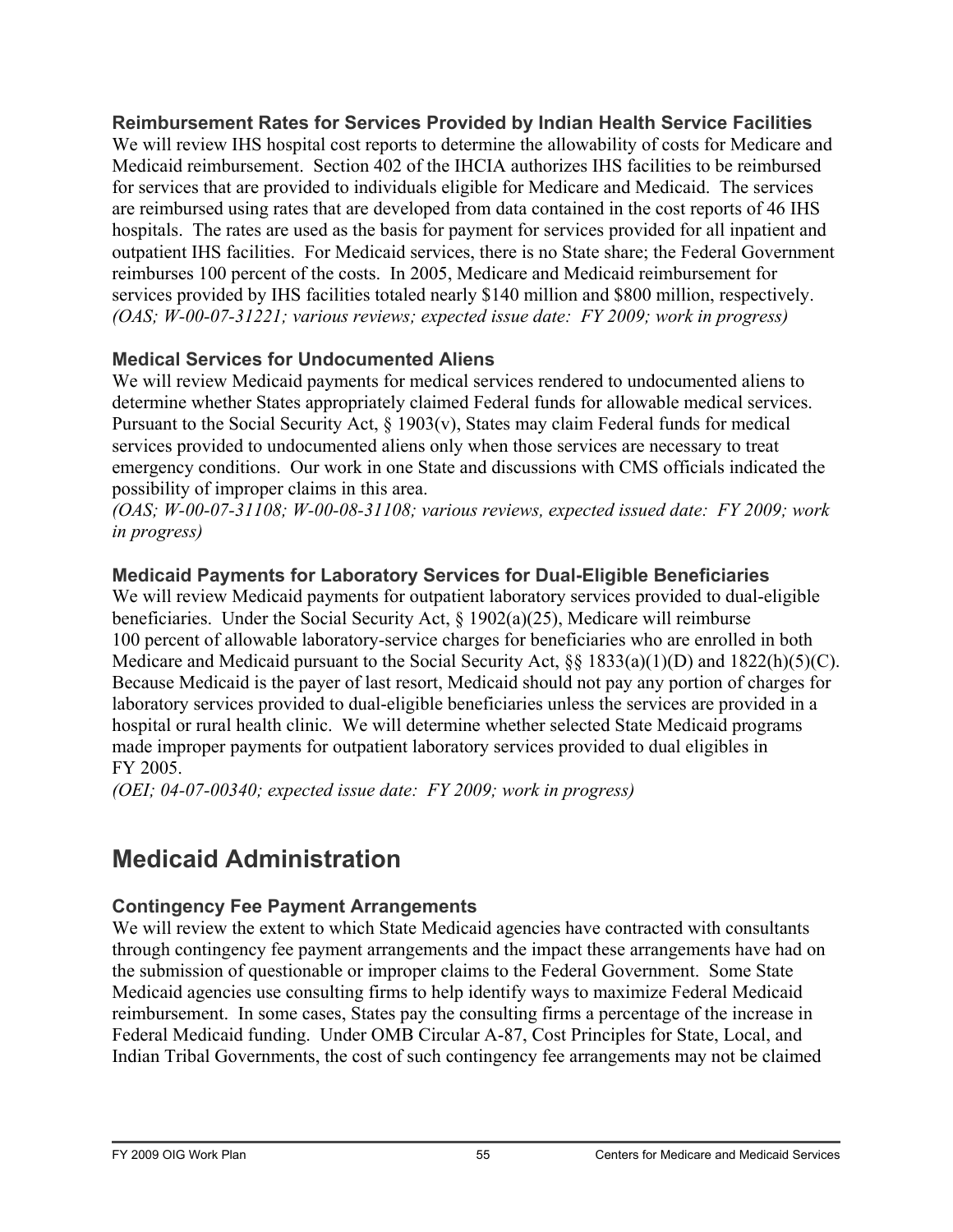from the Federal Government. Prior OIG work in one State found that improper claims had been submitted by the State as a result of a contingency fee payment arrangement.

*(OAS; W-00-06-31045; W-00-07-31045; W-00-08-31045; various reviews; expected issue date: FY 2009; work in progress)* 

## **Medicaid Payments for Services Provided Under Section 1115 Demonstration Projects**

We will review selected States' demonstration projects pursuant to the Social Security Act, § 1115 to determine whether services are being provided in accordance with the conditions of the projects' approval. The Social Security Act, § 1115, authorizes the Secretary to approve demonstration projects that are likely to assist in promoting the objectives of the Medicaid program. Under this authority, some States have expanded Medicaid eligibility to individuals not otherwise eligible for Medicaid, provided services not typically covered by Medicaid, or used innovative systems to deliver services.

*(OAS; W-00-08-31208; various reviews; expected issue date: FY 2009; work in progress)* 

## **Medicaid Waiver Safety Net Care Pools**

We will review section 1115 demonstration projects that contain safety net care pools (SNCP) to determine whether States are abiding by the Medicaid demonstration terms and conditions as they relate to the SNCP. The Social Security Act, § 1115, provides broad authority to authorize experimental, pilot, or demonstration projects likely to assist in promoting the objectives of the Medicaid statute. SNCPs permit the reimbursement of a broad array of uncompensated costs. For example, the pools may be used to reimburse the cost of providing to the uninsured physician services, clinic services, and any other services that CMS does not consider to be inpatient or outpatient hospital services.

*(OAS; W-00-09-31308; various reviews; expected issue date: FY 2009; new start)* 

## **Medicaid Payments for Services Provided Under Section 1915(b) Managed Care/Freedom of Choice Waivers**

We will review the cost effectiveness of selected States' section 1915(b) waivers. Under the waiver authority in the Social Security Act, § 1915(b), CMS may authorize States to provide medical assistance through managed care organizations. These waivers affect service delivery to some or all of the individuals eligible for Medicaid in the State. States may elect to enroll on a mandatory basis beneficiaries in managed care programs or may carve out specialty care. Section 1915(b) and regulations at 42 CFR § 431.55 provide that these waivers are not to negatively affect beneficiary access or quality of care or service and must be cost effective. We will also review the effectiveness of CMS's national review protocol for the oversight process.

*(OAS; W-00-08-31125; W-00-08-31316; various reviews; expected issue date: FY 2009; work in progress)* 

## **Sections 1915(b) and (c) Concurrent Waivers**

We will review each portion of sections 1915(b) and (c) concurrent waivers to determine whether the waivers are cost effective and whether the services provided through the waivers were provided in accordance with the approved waiver terms and conditions. The section 1915(b) waivers are also known as managed care/freedom of choice waivers, and section 1915(c) waivers are also known as home- and community-based waivers. Concurrent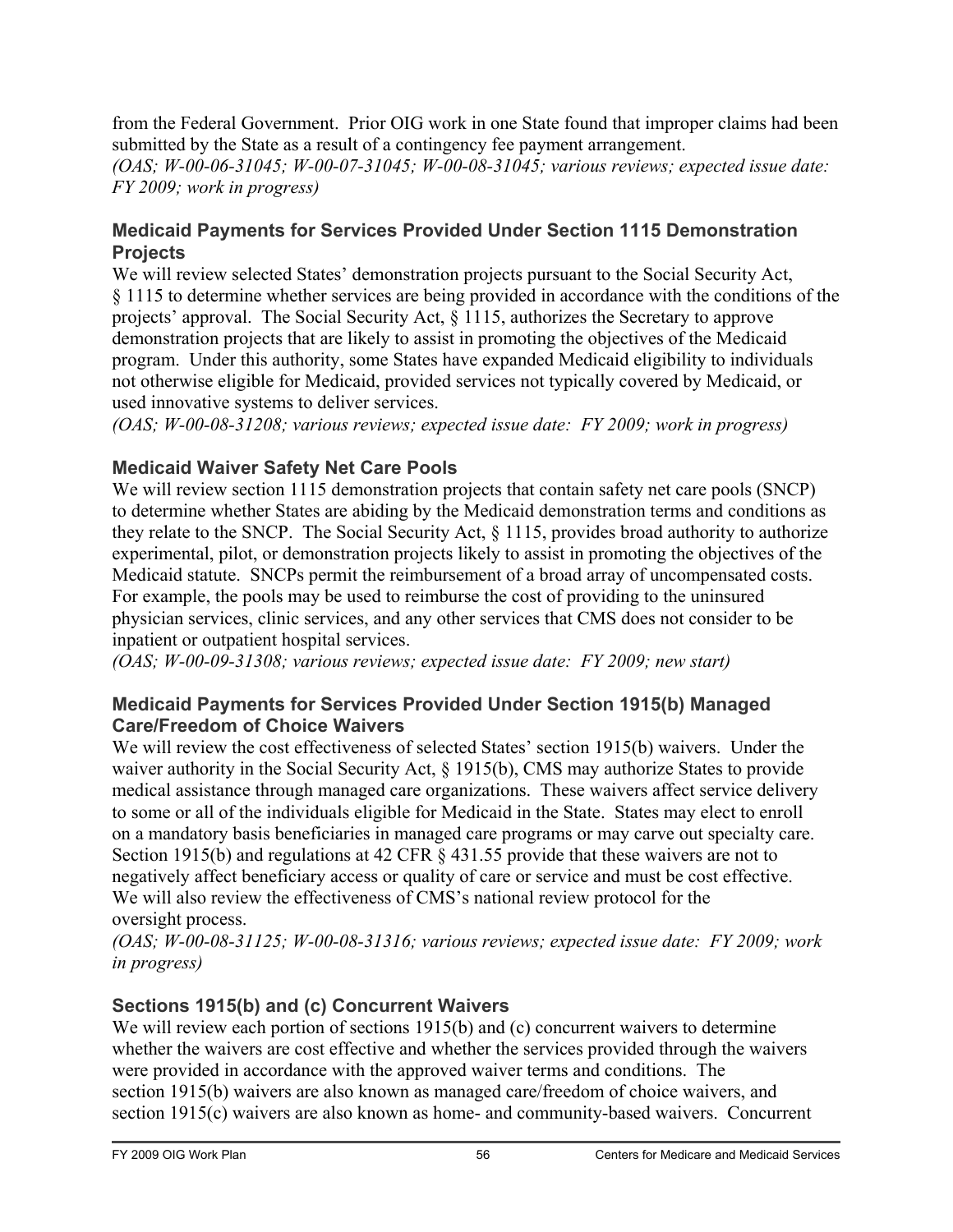waivers allow States to simultaneously utilize sections 1915(b) and (c) program authorities to provide services to a specific group with specific providers. States must meet the Federal requirements for each of the waivers and comply with the separate reporting requirements for each waiver.

*(OAS; W-00-08-31309; various reviews; expected issue date: FY 2009; work in progress)* 

#### **Medicaid Payments for Services Provided Under Section 1915(c) Home- and Community-Based Service Waivers**

We will review Medicaid payments to providers and selected States to determine whether services provided under section 1915(c) waivers are rendered in accordance with approved waiver agreements. Under the Social Security Act, § 1915(c) waiver authority, CMS may authorize States to expand the term medical assistance to include HCBS pursuant to written plans of care. Such services can include both traditional medical services and support services, e.g., respite care and case management. In addition, the waivers allow family members to provide services if they meet certain requirements.

*(OAS; W-00-07-39045; W-00-07-31124; W-00-08-31124; various reviews; expected issue date: FY 2009; work in progress)* 

## **Enrollment of Excluded Medicaid Providers**

We will review States' processes for enrolling Medicaid providers. Specifically, we will focus on a subset of Medicaid providers who were subsequently excluded from participating in federally funded health care programs. Pursuant to 42 CFR pt. 455, subpart B, States are required to collect information from providers regarding the ownership of health care entities and criminal convictions as part of the enrollment process for participating in Federal health care programs. However, there is no corresponding requirement that States verify the information. Previous GAO and OIG reviews found that most States had not verified information that providers submitted in their applications nor required periodic reenrollment. We will assess the prevalence of judgments, tax liens, and criminal convictions among a population of excluded Medicaid providers and the extent to which States had checked providers' backgrounds both before and after enrollment. We will also determine how much States reimbursed these providers when they were active.

*(OEI; 09-08-00330; expected issue date: FY 2009; work in progress)* 

## **Medicaid Transformation Grants**

We will review Medicaid Transformation Grants (MTG) to determine whether costs claimed by State agencies were adequately supported and allowable. MTGs, which were established by section 6081 of the DRA, were permitted to be used for health information technology (HIT) and health information exchange (HIE) initiatives in FY 2007 and FY 2008. Methods for reducing patient error rates through the implementation and use of electronic health records, electronic clinical decision support tools, or e-prescribing programs were cited as permissible use of funds. In January 2007, CMS awarded 33 grants, totaling \$103 million. Eighteen of these grants were for HIT and HIE initiatives, totaling \$64 million.

*(OAS; W-00-09-31139; various reviews; expected issue date: FY 2010; new start)* 

## **Medicaid Provider Tax Issues**

We will review State and health-care-related taxes imposed on various Medicaid providers to determine whether such taxes comply with applicable Federal laws and regulations and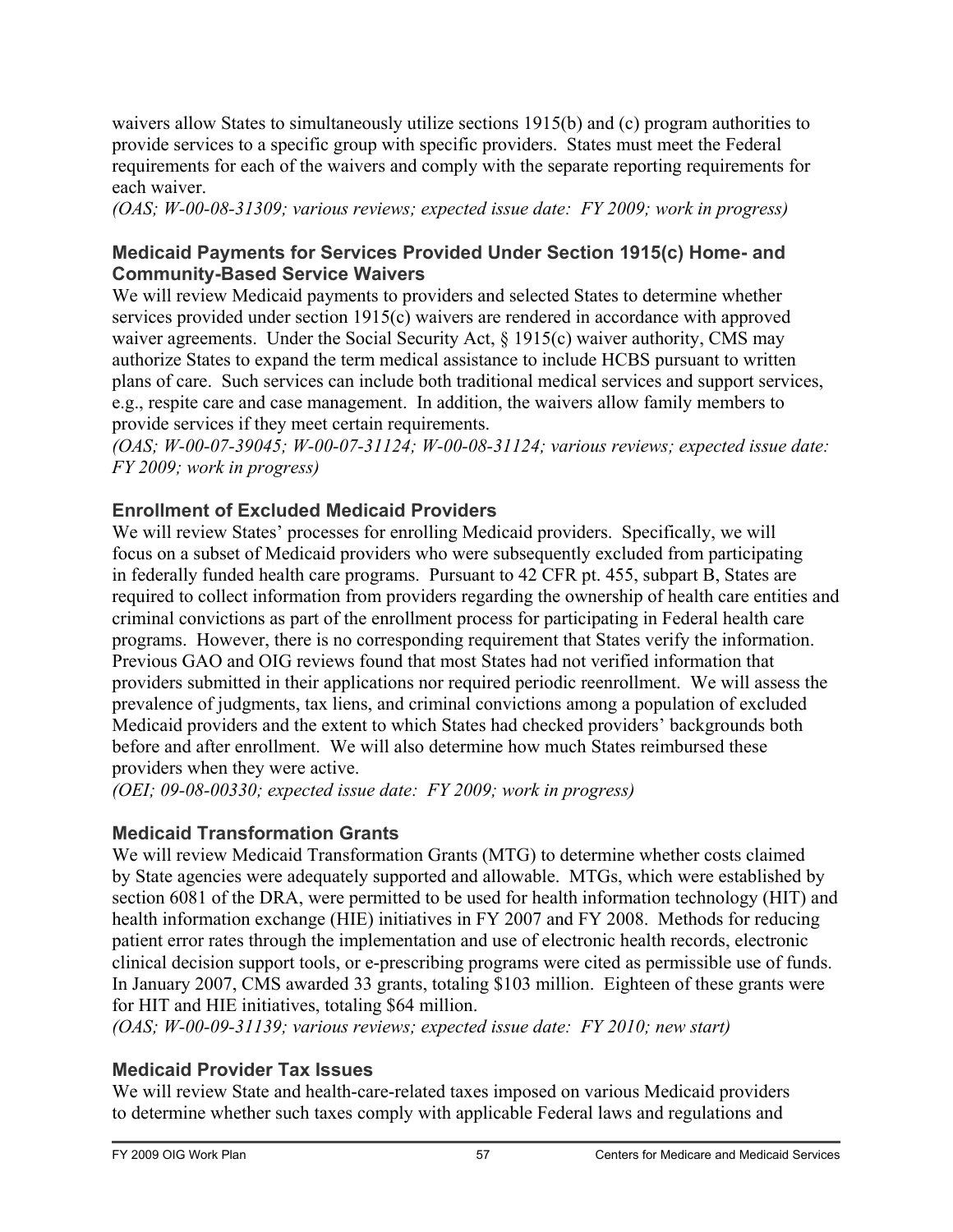are being used for the stated purposes. The Social Security Act,  $\S$  1903(w)(1)(A), requires a reduction in a State's medical assistance expenditures equal to the amount of any impermissible health-care-related taxes. Federal regulations at 42 CFR § 433.68 set forth the standard for permissible health-care-related taxes. Prior OIG work has raised concerns regarding States' use of health-care-related taxes, including whether taxes received by States adversely affect the providers required to pay the taxes.

*(OAS; W-00-08-31094; various reviews; expected issue date: FY 2009; work in progress)* 

## **Medicaid Eligibility in Multiple States**

We will review the appropriateness of Medicaid payments for beneficiaries with Medicaid eligibility in multiple States. Federal regulations at 42 CFR § 435.403 require States to provide Medicaid to eligible residents, including residents who are absent from the State. We have determined that individual beneficiaries have been eligible in more than one State during a specific period. Initial survey work has confirmed that, contrary to the requirements of 42 CFR § 431.52, duplicate payments are made to providers in different States, for a specific beneficiary, for identical or overlapping dates of service.

*(OAS; W-00-08-31114; various reviews; expected issue date: FY 2009; work in progress)* 

## **Duplicate Medicaid Payments to Providers on Behalf of Hurricane Evacuees**

We will review Medicaid payments to determine whether two providers were paid for the same service. As a result of the 2005 hurricanes, thousands of beneficiaries were evacuated from their home States and relocated to other (host) States. Beneficiaries were eligible for Medicaid in their new host States and may have received services from providers in their host States. We will determine whether providers in the host States billed and received payment from both the beneficiaries' home States and host States.

*(OAS; W-00-08-31117; various reviews; expected issue date: FY 2009; work in progress)* 

## **State Agencies' Redeterminations of Medicaid Eligibility**

We will review the State agencies' procedures for redetermining the eligibility status of Medicaid beneficiaries. During recent audits of Medicaid payments for services provided to beneficiaries with concurrent eligibility in two States, we found that eligibility status reviews were not always performed in a timely manner. Federal regulations at 42 CFR § 435.916 provide that State agencies must redetermine the eligibility of Medicaid beneficiaries, with respect to circumstances that may change, at least every 12 months. We will determine the amount of unallowable payments associated with beneficiaries who did not receive the required Medicaid eligibility redeterminations.

*(OAS; W-00-09-31140; various reviews; expected issue date: FY 2010; new start)* 

## **Use of Public Assistance Reporting To Reduce Improper Medicaid Payments by Multiple States**

We will review States' use of the Public Assistance Reporting Information System (PARIS) to identify ineligible Medicaid recipients. PARIS is a voluntary computer matching and information exchange system operated by the Administration for Children and Families. Using States' eligibility data, PARIS detects individuals who are receiving Medicaid benefits in more than one State simultaneously. Pursuant to the Social Security Act, § 1902(a)(16), and 42 CFR § 435.403, States must provide Medicaid benefits to eligible residents of the State even if they are absent at the time of the medical need. Additionally, regulations at 42 CFR § 431.52 require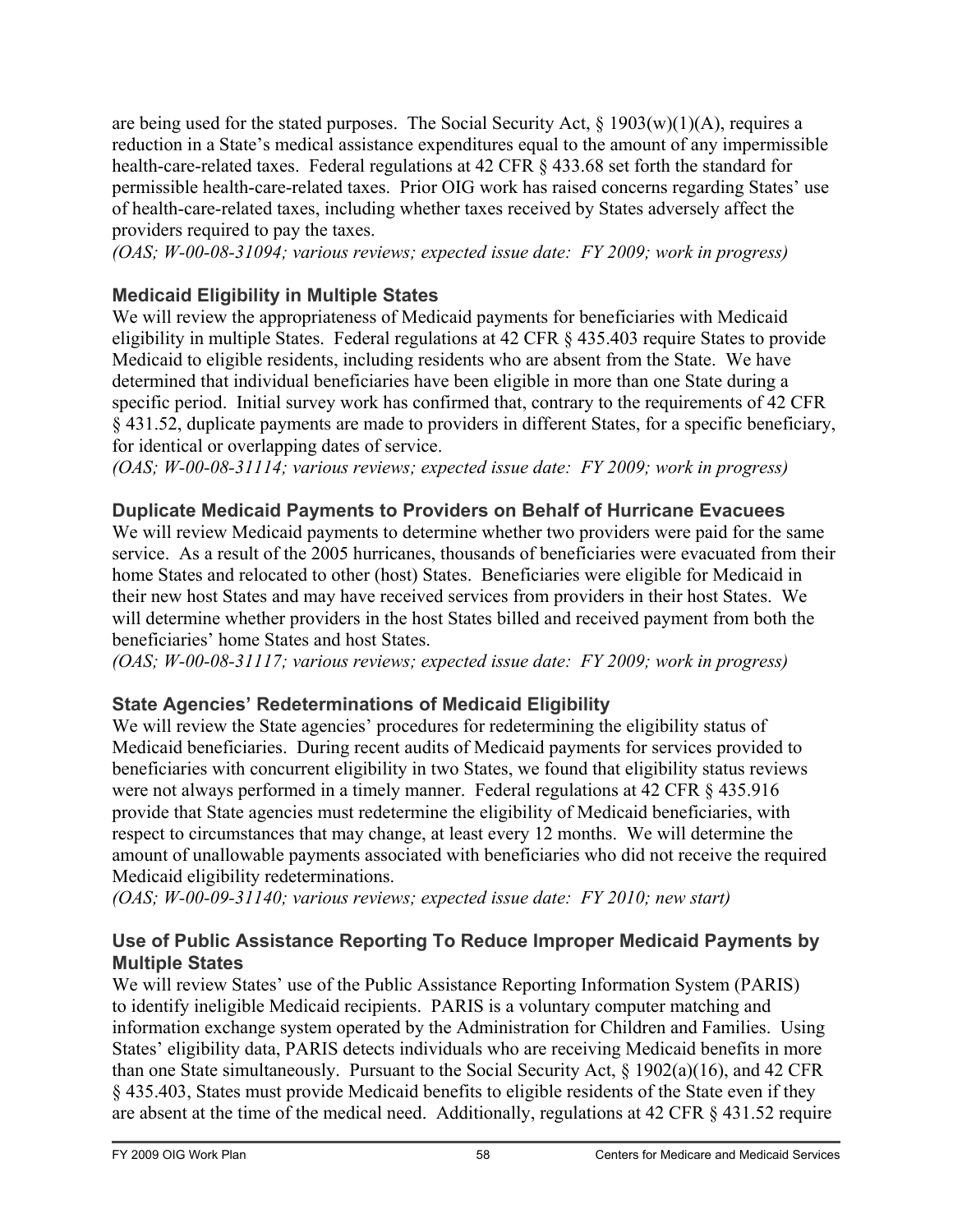States to establish procedures to facilitate the furnishing of medical services to individuals who are present in their State but are eligible under another State's plan. Previous OIG work has found recipients receiving Medicaid services in more than one State simultaneously. This study will examine the extent to which States have used PARIS to identify potentially improper payments when the point of service to the individual and the individual's Medicaid eligibility are in different States.

*(OEI; 00-00-00000; expected issue date: FY 2010; new start)* 

## **Medicaid Administrative Costs**

We will review administrative costs claimed by several States. The Social Security Act, § 1903(a)(7), provides Federal cost sharing for the proper and efficient administration of Medicaid State plans. The Federal share of Medicaid administrative costs is typically 50 percent, with enhanced rates for specific types of costs. Prior reviews in one State noted problems in this area. We will determine whether administrative costs were properly allocated or directly charged to the Medicaid program and claimed in accordance with OMB Circular A-87, Cost Principles for State, Local, and Indian Tribal Governments, and State requirements. *(OAS; W-00-07-39044; W-00-06-31123; W-00-08-31123; various reviews; expected issue date: FY 2009; work in progress)* 

## **Medicare/Medicaid Credit Balances**

We will review providers, including independent laboratories and hospitals, to determine whether there are Medicare/Medicaid overpayments in patient accounts with credit balances. For Medicare, the Social Security Act, § 1862(b), and 42 CFR pt. 411 require participating providers to furnish information about payments made to them and to refund any monies incorrectly paid. For Medicaid, the Social Security Act, § 1902(a)(25), regulations at 42 CFR pt. 433, subpart D, and various State laws require that Medicaid be the payer of last resort and that providers identify and refund overpayments received. Prior OIG work has identified Medicare/Medicaid overpayments in patients' accounts with credit balances. *(OAS; W-00-08-31311; various reviews; expected issue date: FY 2009; work in progress)* 

## **Medicaid Management Information System Costs**

We will review MMIS costs in selected States to determine whether costs allocated to Medicaid are allowable. The Social Security Act, § 1903(a)(3), as implemented by 42 CFR pt. 433, subpart C, provides FFP in State expenditures for the design, development, or installation of mechanized claims-processing and information retrieval systems and for the operation of certain systems. Reviews of Medicaid management information system (MMIS) costs have not been performed by OIG in recent years.

*(OAS; W-00-08-31312; various reviews; expected issue date: FY 2009; work in progress)* 

## **Medicaid Statistical Information System Data Reporting**

We will review Medicaid Statistical Information System (MSIS) data to determine whether the data are current, accurate, and sufficiently comprehensive for use in detecting Medicaid fraud, waste, and abuse . The Social Security Act, section 1903(r), requires States to submit MSIS claims and eligibility information electronically to CMS. The MSIS is the only comprehensive national database of Medicaid beneficiary-level claims and eligibility information and is the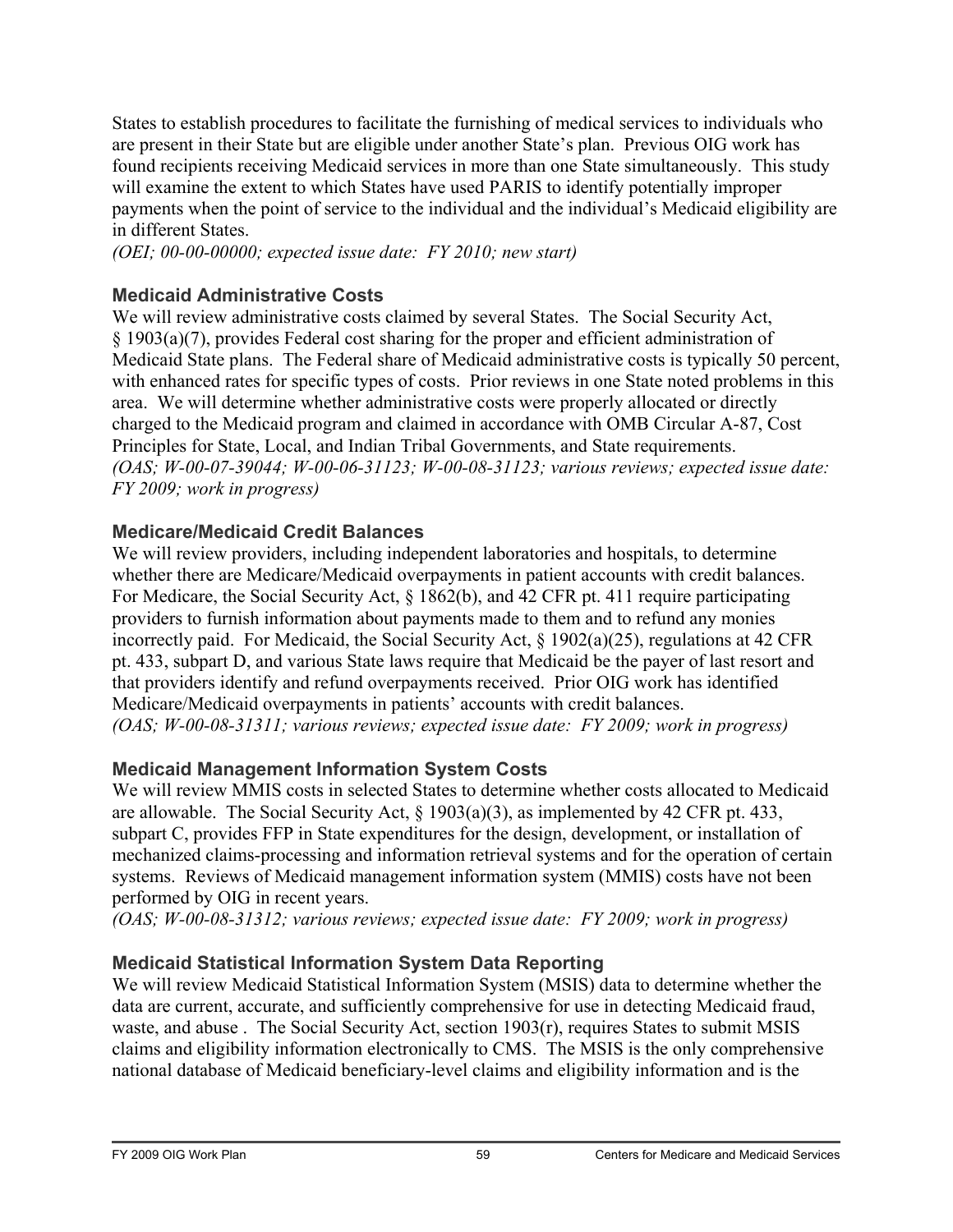source for a wide range of analysis. We will review data accuracy, identify State barriers to submitting accurate MSIS data, and evaluate CMS's oversight of MSIS data quality. *(OEI; 04-07-00240; expected issue date: FY 2009; work in progress)* 

## **Medicaid Managed Care Encounter Data: Reporting and Utilization**

We will review the reporting and utilization of Medicaid managed care encounter data. The Social Security Act, § 1903(r), requires that, for claims processed after January 1, 1999, each State have in operation an electronic claims-processing system deemed by the Secretary to be consistent with the MSIS format. We will determine the extent to which State Medicaid agencies are reporting encounter data to CMS in MSIS and how Medicaid managed care encounter data are being used.

*(OEI; 07-06-00540; expected issue date: FY 2009; work in progress)* 

## **State Buy-In of Medicare Coverage**

We will review States' Medicaid buy-in programs of Medicare Part B. States may enroll dual-eligible beneficiaries in the Medicare Part B program. If States operate a Medicaid buy-in program, the Social Security Act, § 1843, and 42 CFR §§ 407.40 through 407.42 require States to pay the Medicare Part B premium for each dual-eligible individual that they enroll in the Medicare Part B program. We will determine whether States have adequate controls to ensure that Medicare premiums are paid only for individuals eligible for State buy-in coverage of Medicare services.

*(OAS; W-00-08-31220; various reviews; expected issue date: FY 2009; work in progress)* 

#### **Medicaid Services to Incarcerated Juveniles**

We will review States' compliance with Federal rules that exclude Federal funding for medical services to incarcerated juveniles. The Social Security Act, § 1905(a)(28)(A), specifically excludes Federal funding for services provided to inmates of a public institution (except patients in medical institutions). Further, 42 CFR § 435.1010 defines an inmate of a public institution as "a person who is living in a public institution." It defines "public institution" as "an institution that is the responsibility of a governmental unit over which a governmental unit exercises administrative control." Previous work had identified unallowable claims in this area. We will determine whether States have improperly claimed Federal funding for medical services provided to incarcerated juveniles.

*(OAS; W-00-07-31222; various reviews; expected issue date: FY 2009; work in progress)* 

## **Early Implementation of the Medicaid Transfer of Asset Rules**

We will review the extent to which States have implemented the Medicaid transfer of asset rules required by the DRA. To be eligible for Medicaid, applicants must meet specific income and asset standards. Those with assets must spend down many of these assets before they become eligible. Section 6011 of the DRA changed the transfer of asset rules related to Medicaid eligibility for long-term care by extending the look-back period for asset transfers from 3 years to 5 years. We will also review the extent to which States' Medicaid enrollment processes address these asset transfer requirements.

*(OEI; 00-00-00000; expected issue date: FY 2010; new start)*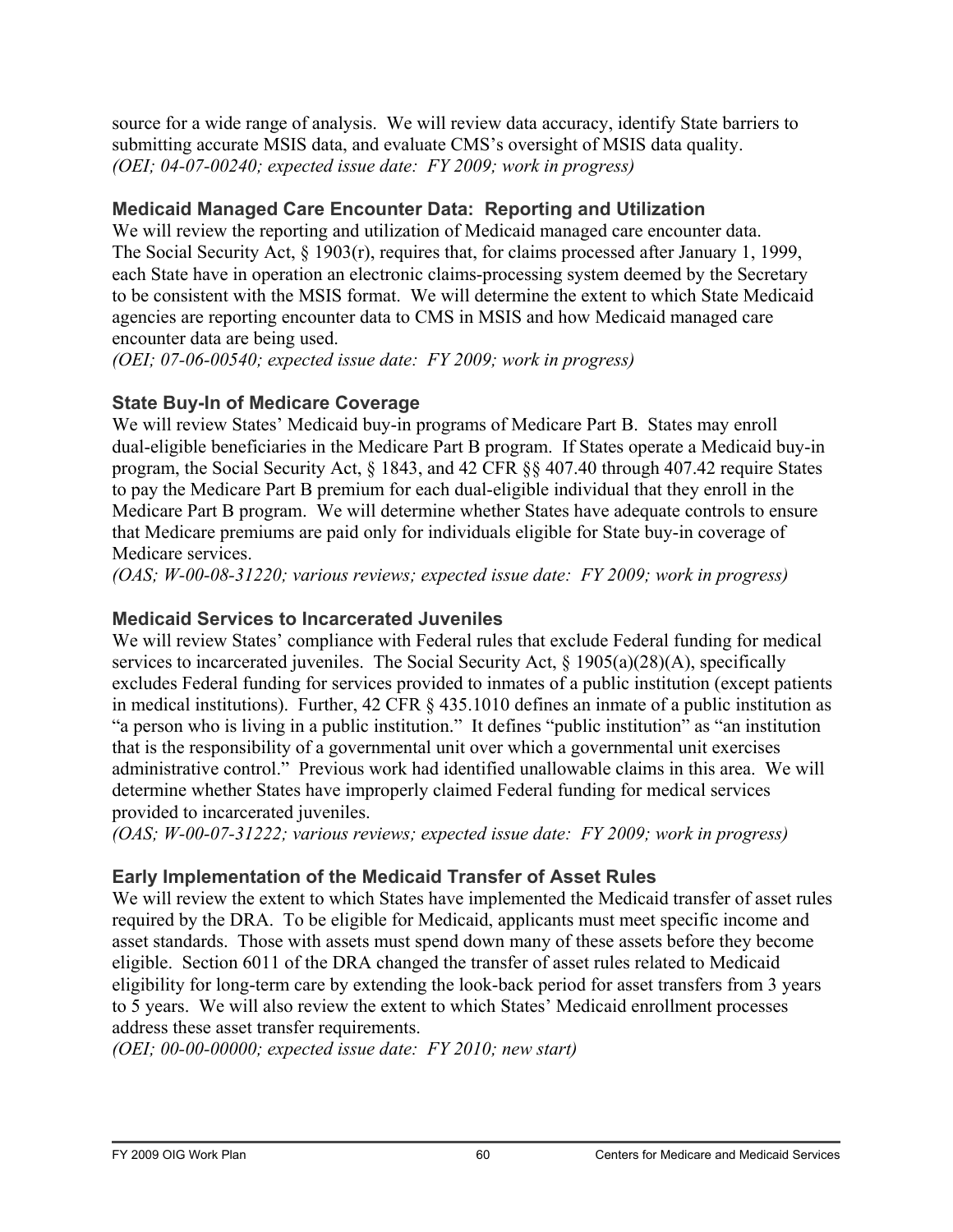**Medicaid's All-Inclusive Rate for Reimbursement to the Indian Health Service** 

We will review IHS's calculation of the all-inclusive rate (AIR). Pursuant to section 402 of the IHCIA, Medicaid programs reimburse IHS and tribal facilities for outpatient services provided to Medicaid beneficiaries. Medicaid programs reimburse the facilities using the AIR, which is derived from hospital cost reports and is published in the Federal Register on an annual basis. However, the types of outpatient services billed to Medicaid at the AIR vary by State. We will also examine CMS's oversight of AIR.

*(OEI; 00-00-00000; expected issue date: FY 2010; new start)* 

#### **States' Subsidies of Employer-Sponsored Insurance Premium Assistance Programs**

We will review various aspects of employer-sponsored insurance (ESI) provided though SCHIP and State Medicaid programs. The Social Security Act, § 1906(a)(3), requires that the State Medicaid program pay the premiums of Medicaid-eligible individuals who are enrolled in a group health plan, such as an ESI. Federal regulations at 42 CFR § 457.810(c) authorize the use of SCHIP funds for the same purpose. States may choose to assist SCHIP and Medicaid beneficiaries with access to ESIs by subsidizing the cost of that insurance rather than providing direct coverage through SCHIP or Medicaid. We will determine the extent to which States utilize ESI programs, the characteristics of those programs, and any associated cost savings. *(OEI; 00-00-00000; expected issue date: FY 2010; new start)* 

# **Medicare and Medicaid Information Systems and Data Security**

OIG reviews the design, development, and maintenance of HHS computer-based systems by performing comprehensive audits of general and applications controls in accordance with applicable requirements. Our work in progress and planned reviews deal with standards, security, controls, and oversight of the information systems that support Medicare and Medicaid payments and operations. This section describes reviews involving the controls, security, and oversight aspects of Medicare and Medicaid systems and data.

#### **Medicare: Annual Reports to Congress on Contractor Information Systems Security Programs**

We will review independent evaluations of information systems security programs of Medicare FIs, carriers, and MACs. Section 912 of the MMA requires annual independent evaluations of FIs, carriers, and MACs' security programs and subsequent OIG assessment of these evaluations. OIG is required to annually report the results of its assessments to Congress. Our report to Congress will include our assessment of the scope and sufficiency of the evaluations performed and summarize the results of independent evaluations.

*(OAS; W-00-09-41042; expected issue date: FY 2009; new start)* 

#### **Medicare: Assessment of Claims Bypassing the Common Working File and the Impact on the National Claims History File**

We will review Medicare claims to determine the extent to which claims are processed and paid without the CWF's editing and the impact on the completeness of the NCH. The CWF is a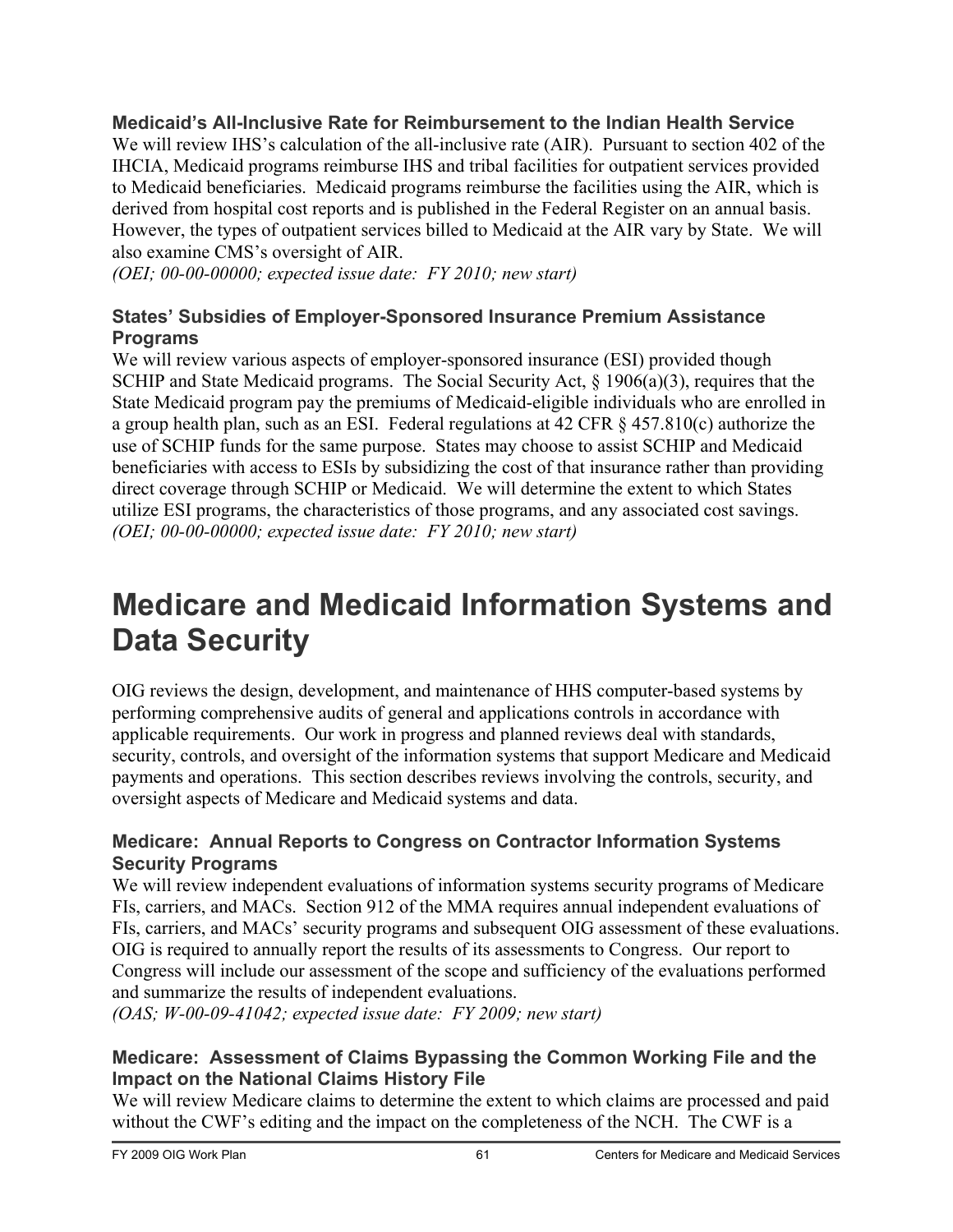system that uses localized databases, which are maintained by host contractors, to validate and approve prepayment of Medicare claims and to coordinate Medicare Part A and B benefits. The system also provides contractors with beneficiary entitlement and utilization information. In addition, the CWF is used by CMS to populate its NCH File, which is used to support regulatory, reimbursement, and policy functions performed within the agency or by a contractor, consultant, or grantee. The independent auditors of HHS's financial statements disclosed that some Medicare fee-for-service claims are processed and paid without being adjudicated through the CWF.

*(OAS; W-00-08-40002; W-00-08-40024; A-01-08-00523; A-17-08-00523; expected issue date: FY 2009; work in progress)* 

## **Medicare Contractor Information Technology Closeout Audits**

We will review CMS's policies, instructions, and procedures designed to ensure adherence to Federal data privacy, information security, and contractual requirements and conduct information technology closeout audits at Medicare contractors that left the program during FYs 2007 and 2008 to assess compliance with applicable Federal requirements. Section 911 of the MMA requires the Secretary to submit to Congress a plan outlining a strategy for accomplishing the replacement of current FIs and carriers with MACs no later than 2011. The plan that the Secretary submitted to Congress calls for the establishment of 23 new administrative contracts by 2009. It also includes steps to consolidate the number of contracted data centers from 16 to no more than 4. Consequently, over the next several years, a number of contractors will leave the program. Our experience with previous workload transitions suggests that problems could arise with the disposition of Government systems and data when contractors leave Medicare. For example, these contractors' access rights to Medicare shared systems, the CWF system, and Medicare banking records need to be terminated as soon as the contractors' performance periods end.

*(OAS; W-00-09-41044; various reviews; expected issue date: FY 2009; new start)* 

## **Medicare Part D Selected General and Application Controls for Systems That Track True Out-of-Pocket Costs**

We will review selected Medicare Part D general and application controls at the CMS contractor, known as the TrOOP facilitator, responsible for collecting information on TrOOP from payers secondary to Medicare Part D. TrOOP calculations are critical to the Medicare Part D payment process because they affect the proportions of the drug cost for which the beneficiary, the Part D plan, and Medicare are each responsible. With respect to general controls, we will focus on continuity of service planning and software development change controls. We will also review the application controls, including the accuracy and completeness of standard transactions generated at the TrOOP facilitator for covered prescriptions and documenting payers secondary to Medicare. The transactions are transmitted by the TrOOP facilitator to the plans, which use them to compute beneficiary TrOOP for covered prescription drugs. We will follow up on issues identified in a prior audit of a TrOOP facilitator.

*(OAS; W-00-09-41048; expected issue date: FY 2009; new start)* 

#### **Medicare Part D: Implementation of Supporting Systems at Small- and Medium-Size Plans and Plans New to Medicare**

We will review implementation of systems to support the Part D prescription drug benefit plan and expansion of beneficiary choices at MA plans and small- to medium-size Part D sponsors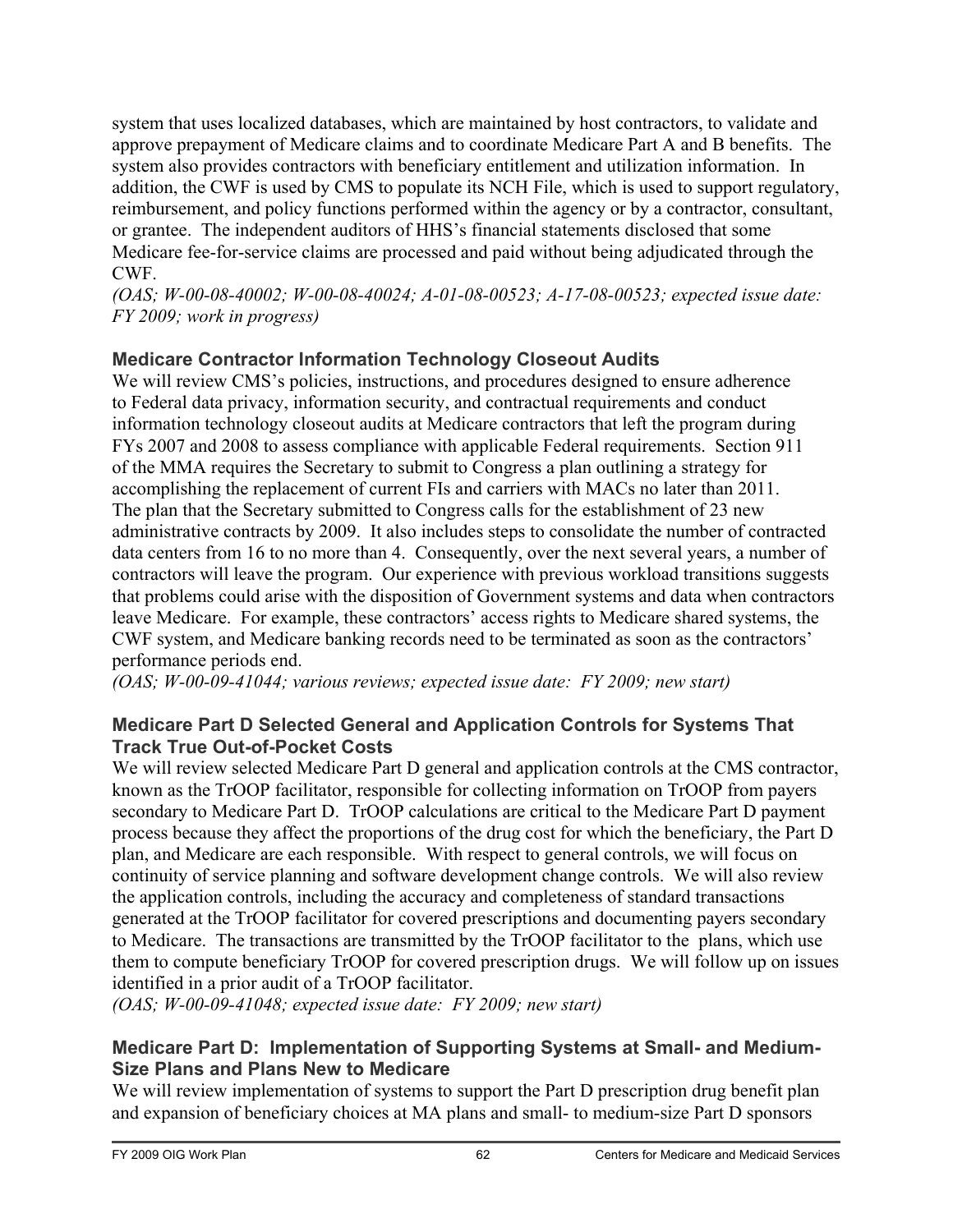and other Part D sponsors with little or no previous involvement in the Medicare program. We will evaluate systems that support designated Part D functions and the general and application controls that are critical to support these functions. We will also assess the plans' compliance with Medicare Part D contractual requirements; CMS regulations; and CMS instructions for systems supporting key Part D components, such as beneficiary enrollment, coordination of benefits TrOOP costs, and PDE operations. We will follow up on issues identified in prior reviews of larger plans.

*(OAS; W-00-09-41049; various reviews; expected issue date: FY 2009; new start)* 

## **Medicare and Medicaid: Security of Portable Devices Containing Personal Health Information at Contractors and Hospitals**

We will review security controls implemented by Medicare and Medicaid contractors as well as hospitals to prevent the loss of protected health information stored on portable devices and media, such as laptops, jump drives, backup tapes, and equipment considered for disposal. Recent breaches related to Federal computers, including one involving a CMS contractor, have heightened concerns about protecting sensitive information. OMB Memorandum M-06-16, issued June 23, 2006, recommended that all Federal Departments and agencies take action to protect sensitive information by following the National Institute of Standards and Technology's Special Publications 800-53 and 800-53A. We will assess and test contractors' and hospitals' policies and procedures pertaining to electronic health information protections, access, storage, and transport.

*(OAS; W-00-09-41047; various reviews; expected issue date: FY 2009; new start)* 

## **Medicare and Medicaid Health Information Data Security and Privacy**

We will review CMS's oversight, implementation, and enforcement of the HIPAA Security Rule. The data security standards required under sections 261 and 262 of the HIPAA are known as the HIPAA Security Rule. The HIPAA Security Rule applies to HIPAA-covered entities, including Medicare and Medicaid providers. CMS is responsible for overseeing compliance with this regulation. We will also review various HIPAA-covered Medicare program providers' compliance with the HIPAA Privacy Rule requirements defined in 45 CFR § 160.103 and will determine the adequacy of oversight provided by the Office for Civil Rights for the HIPAA Privacy Rule.

*(OAS; W-00-08-41021; W-09-00-41050; various reviews; expected issue date: FY 2009; work in progress and new start; OEI; 00-00-00000; various reviews; expected issue date: FY 2009; new start)* 

## **Medicaid Management Information Systems—Business Associate Agreements**

We will review CMS's oversight activities related to data security requirements of States' MMISs, which process and pay claims for Medicaid health benefits. Business associates of States' MMISs typically include support organizations, such as data processing services and medical review services. State Medicaid agencies are among the covered entities that must comply with HIPAA Security Final Rules, which stipulate minimum requirements that contracts with business associates must include to protect the privacy and security of certain electronic personally identifiable health information. We will determine whether business associate agreements have been properly executed to protect beneficiary information, including safeguards implemented pursuant to the HIPAA standards.

*(OAS; W-00-09-41045; various reviews; expected issue date: FY 2009; new start)*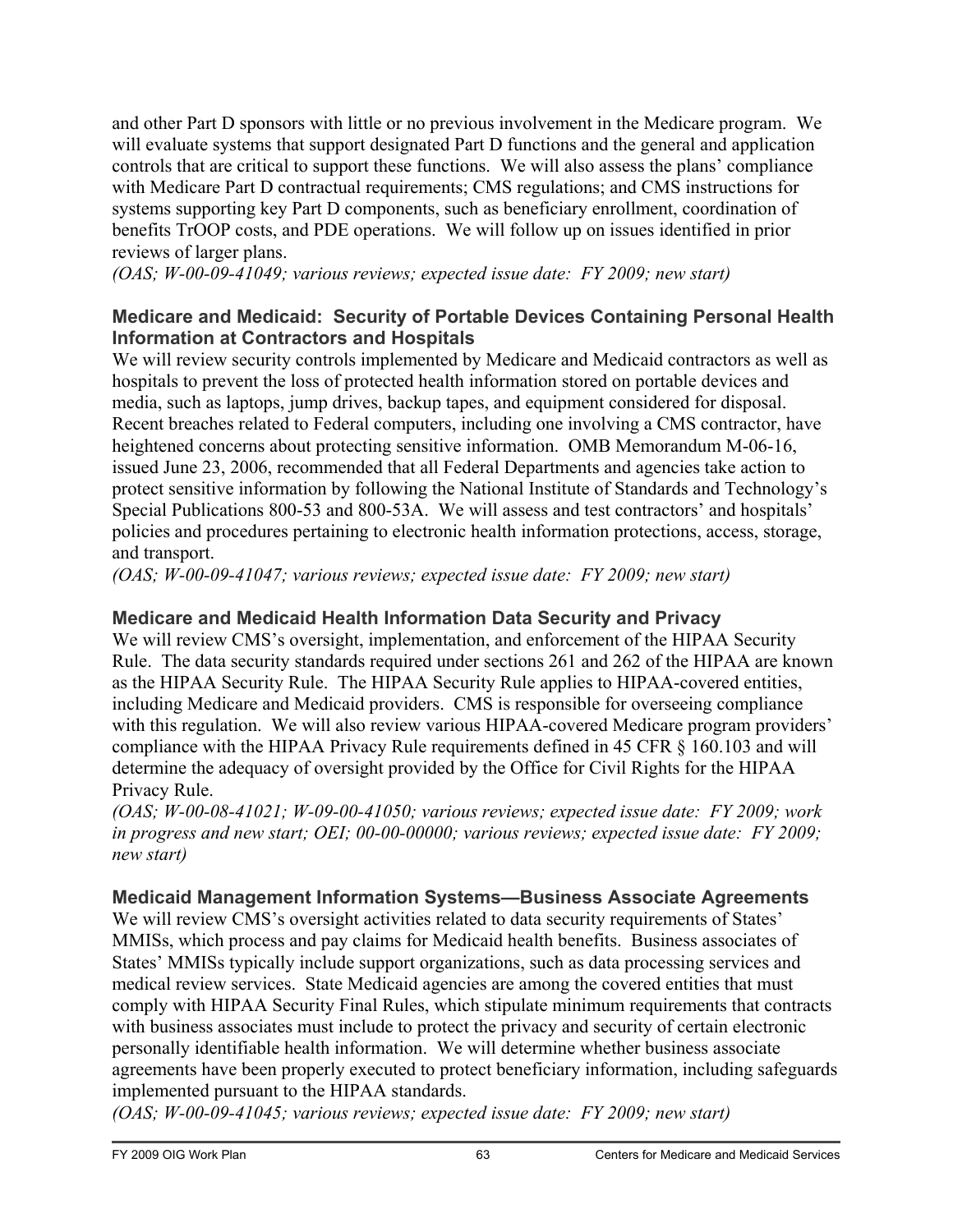## **Medicaid: Security Controls Over State Web-Based Applications**

We will review States' security controls over Web-based applications that allow Medicaid providers to electronically submit claims. The electronic transactions may contain protected health information as defined under the HIPAA. The regulation at 45 CFR  $\S$  160.103 includes Medicaid programs within the meaning of "health plans" that must comply with the security standards set forth in 45 CFR § 164.306, pt. 164, subpart C of the HIPAA Security Rule. Using an application security assessment tool, we will determine whether States' Web-based applications contain any vulnerabilities that would potentially affect the confidentiality, integrity, and availability of the Medicaid claims' protected health information.

*(OAS; W-00-09-41046; various reviews; expected issue date: FY 2009; new start)* 

## **Medicaid: Security Controls at the Mainframe Data Center That Processes States' Claims Data**

We will review security controls at CMS's mainframe data center that processes Medicaid claims data received from States. OMB Circular A-130, Management of Federal Information Resources, Appendix III, paragraph A.3, states that agencies shall implement and maintain programs to ensure that adequate security is provided for all agency information collected, processed, transmitted, stored, or disseminated in general support systems and major applications. The Appendix also establishes a minimum set of controls to be included in Federal automated information security programs. We will focus on security controls over CMS's mainframe computer, such as access controls over the mainframe operating system and security software. In addition, we will review some limited general controls, such as disaster recovery plans and physical security.

*(OAS; W-00-07-40019; expected issue date: FY 2009; work in progress)* 

# **State Children's Health Insurance Program**

SCHIP is a partnership between Federal and State governments that helps provide low-income children with the health insurance coverage that they need. The program improves access to health care and quality of life for millions of vulnerable children under 19 years of age. SCHIP reaches children whose families have incomes too high to qualify for Medicaid, but too low to afford private health insurance. States with approved SCHIP plans are eligible for Federal matching payments. Our reviews focus on eligibility and payment issues, administrative costs, and error rate measurement.

## **Medicaid and State Children's Health Insurance Program Citizenship Requirements**

We will review the eligibility status of Medicaid beneficiaries to ensure that States are meeting the new citizenship requirements. As of July 1, 2006, all individuals who apply for Medicaid or renew their Medicaid eligibility must prove their citizenship by presenting, among other possible documents, a U.S. passport or the combination of a U.S. birth certificate and an identification document. States that provide Medicaid eligibility to individuals who have not proven their citizenship may not claim Federal matching funds for Medicaid-covered services to those individuals. The new requirement was mandated by section 6036 of the DRA. We will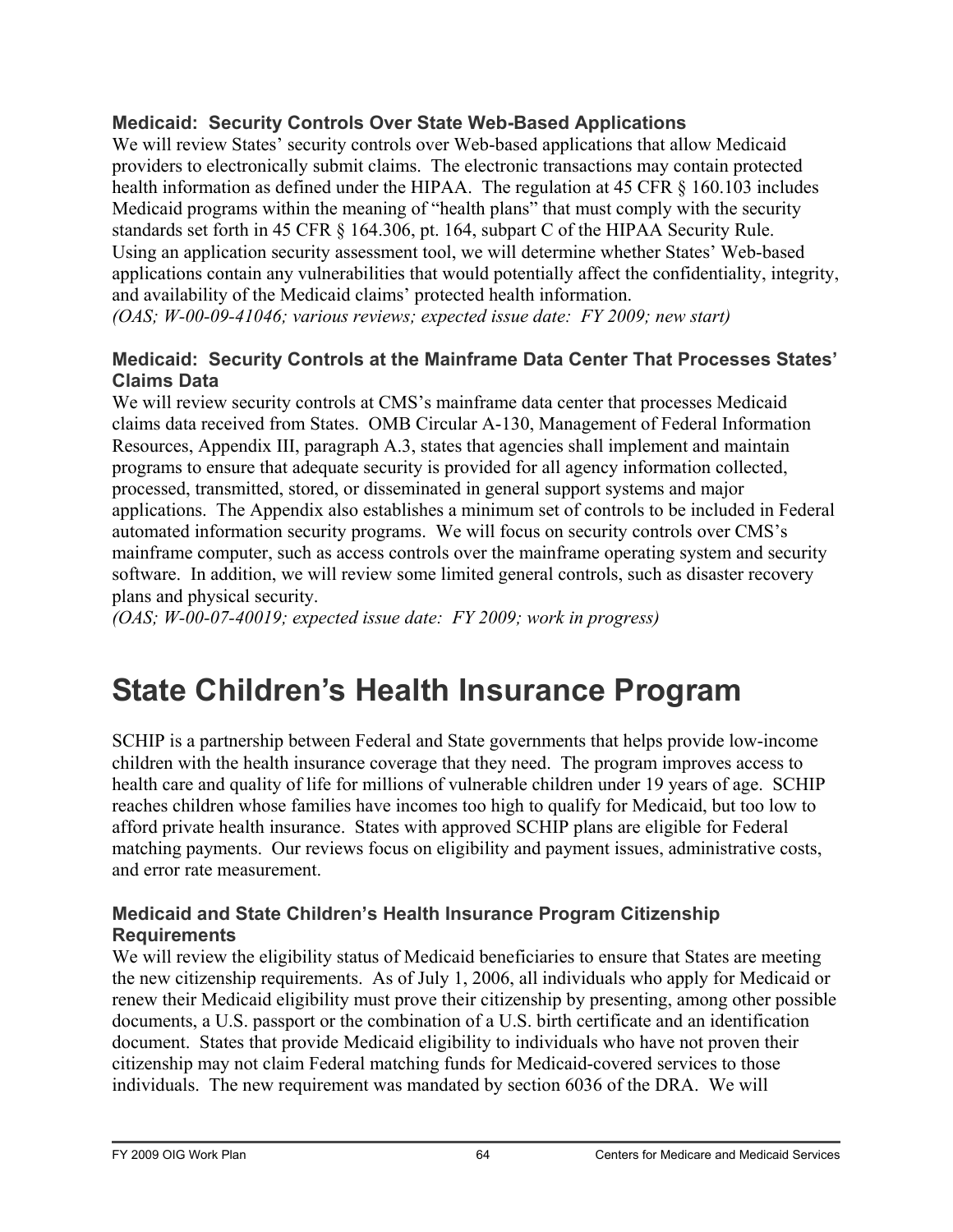determine whether States implemented the citizenship requirement and document the amount of payments made on behalf of individuals not meeting the new citizenship requirements. *(OAS; W-00-09-31224; various reviews; expected issue date: FY 2010; new start)* 

## **State Children's Health Insurance Program Payments for Residents in Institutions for Mental Diseases**

We will review SCHIP payments to determine whether such payments were made during the time that children were in IMDs. Federal regulations at 42 CFR  $\S$  457.310(c)(2)(ii) provide that a child is not eligible for SCHIP funding if the child is a patient in an IMD. An IMD is defined as a hospital, nursing facility, or other institution of more than 16 beds that is engaged primarily in providing diagnosis, treatment, or care of persons with mental diseases. We will determine whether States have improperly claimed SCHIP reimbursement during periods that children were in IMDs.

*(OAS; W-00-09-31225; various reviews; expected issue date: FY 2009; new start)* 

## **State Children's Health Insurance Program Administrative Costs**

We will review States' SCHIP compliance with the 10-percent cap on administrative costs. The Social Security Act,  $\S 2105(c)(2)(A)$ , establishes a limit on administrative funds that are eligible for Federal matching equal to 10 percent of the amounts expended to provide child health assistance. Administrative expenditures include expenditures related to administration, outreach, and other child health assistance and initiatives. We will determine whether States have appropriately claimed administrative costs.

*(OAS; W-00-09-31226; various reviews; expected issue date: FY 2010; new start)* 

## **Dually Enrolled Beneficiaries in a State**

We will review a State's claims for FFP under the State's SCHIP program for individuals who were enrolled in the State's Medicaid program to determine the appropriateness of these claims. Pursuant to the Social Security Act,  $\S 2105(c)(6)(B)$ , no payment shall be made to a State for expenditures for child health assistance provided for a targeted low-income child under its plan to the extent that payment has been made or can reasonably be expected to be made promptly under any other federally operated or financial health care insurance program. A previous OIG review of SCHIP eligibility in the State for the first 6 months of 2005 indicated that the State had made some SCHIP payments on behalf of individuals who were also enrolled in the Medicaid program.

*(OAS; W-00-08-31314; A-04-08-03036; expected issue date: FY 2009; work in progress)* 

## **Medicaid and State Children's Health Insurance Program Payment Error Rate Measurement**

We will review CMS's Payment Error Rate Measurement (PERM) process to determine whether the PERM has produced valid and reliable error rate estimates for Medicaid and SCHIP fee-for-service, managed care, and eligibility. The IPIA and OMB's implementation of that act in memorandum M-06-23 require Federal agencies annually to develop statistically valid estimates of improper payments made under programs with a significant risk of erroneous payments. Medicaid and SCHIP have been identified as programs with significant risks and programs for which OMB has requested improper payment information. To comply with IPIA, CMS developed the PERM, which was to be fully implemented in FY 2008. The PERM process includes conducting fee-for-service, managed care, and eligibility reviews pursuant to 42 CFR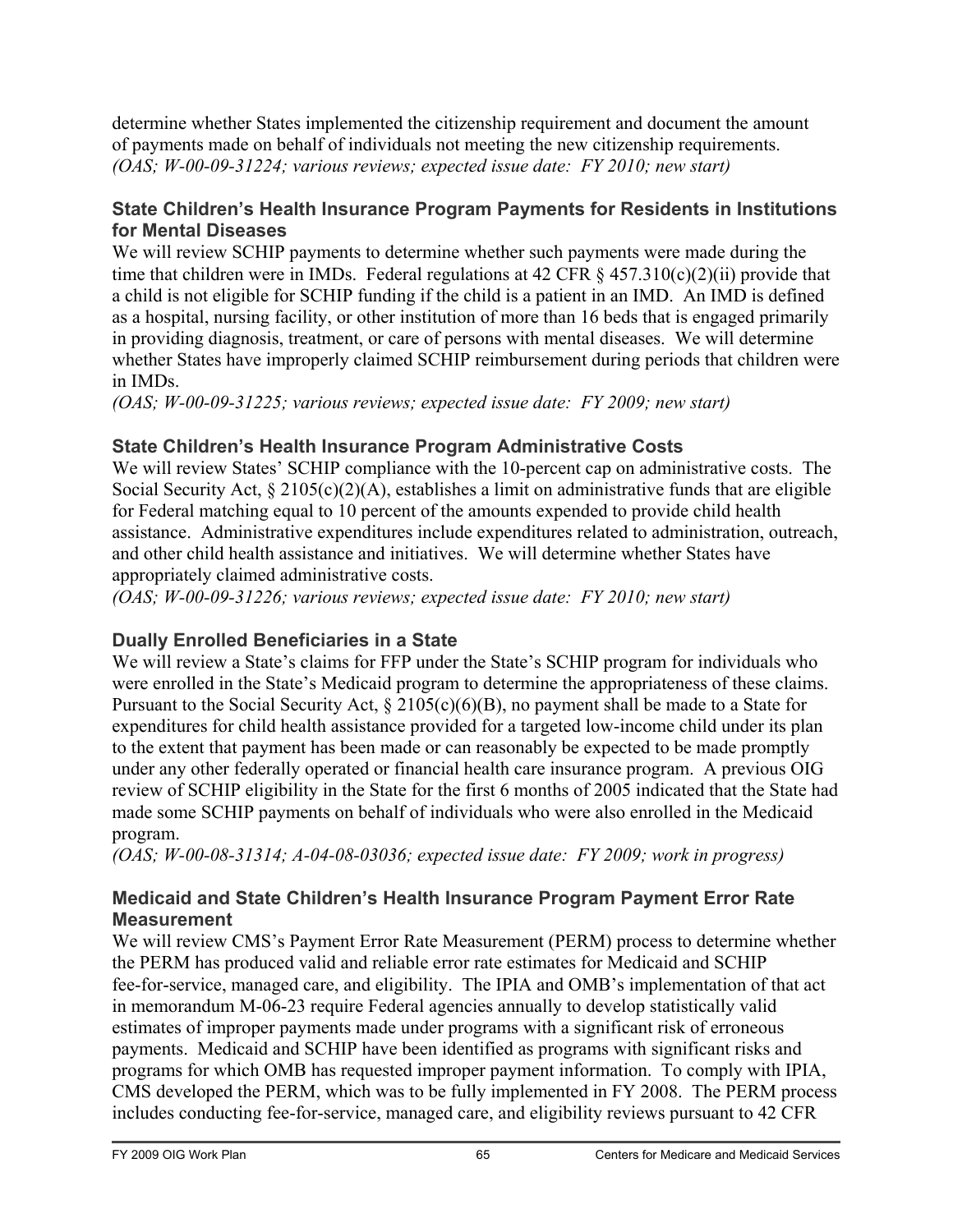pt. 431, subpart Q. As part of OIG's oversight and monitoring responsibilities of CMS's error rate process, we will review CMS's implementation of the PERM process for Medicaid and SCHIP. We will also review the physical and data security of health information that is transmitted by States or contractors for use in the PERM process to assess compliance with OMB Memorandums M-06-16 and M-07-16, which provide guidance on protecting sensitive information and reporting incidents involving potential and confirmed breaches of personally identifiable information.

*(OAS; W-00-09-31141; various reviews; expected issue date: FY 2009; new start)* 

#### **Medicaid and State Children's Health Insurance Program Payment Error Rate for One State's Managed Care Program**

We will review the completeness of one State's Medicaid and SCHIP managed care programs' "pseudo claims" universe for the FY 2007 PERM program. The IPIA of 2002 and OMB's implementations of that act in memorandum M-06-23 require Federal agencies annually to develop statistically valid estimates of improper payments made under programs with significant risk of erroneous payments. The one State that we will review does not maintain paid claims databases at a beneficiary level for its Medicaid and SCHIP managed care programs. Consequently, the State created pseudo claims universes for its Medicaid and SCHIP managed care programs to comply with CMS's PERM instructions to the States. The State created a pseudo claims universe by identifying beneficiaries recorded in the eligibility system as enrolled in the managed care plan to create a "pseudo payment record" for each beneficiary. OMB has requested that we conduct a review to determine whether this State's approach results in a complete universe for its Medicaid and SCHIP managed care programs to satisfy the PERM requirements.

*(OAS; W-00-09-40037; expected issue date: FY 2009; new start)* 

# **Investigative and Legal Activities Related to Centers for Medicare & Medicaid Services Programs and Operations**

OIG conducts investigations of fraud and misconduct to safeguard HHS's programs and to protect the beneficiaries of those programs. Investigative activities are designed to detect and prevent waste, fraud, and abuse in HHS programs. Our investigations result in criminal prosecutions and program exclusions; recovery of damages and penalties through civil and administrative proceedings; and corrective management actions, regulations, or legislation.

Each year, thousands of complaints from various sources are brought to our attention for review, investigation, and appropriate resolution. The nature and volume of complaints cannot be predicted. Our Work Plan, however, identifies investigative focus areas on which we will concentrate our resources, subject to the demands of current complaint referrals. In addition to meeting our programmatic requirements, we will continue to review and investigate allegations of misconduct and wrongdoing within HHS. We carry out this responsibility to ensure that HHS personnel and contractors uphold the highest level of integrity.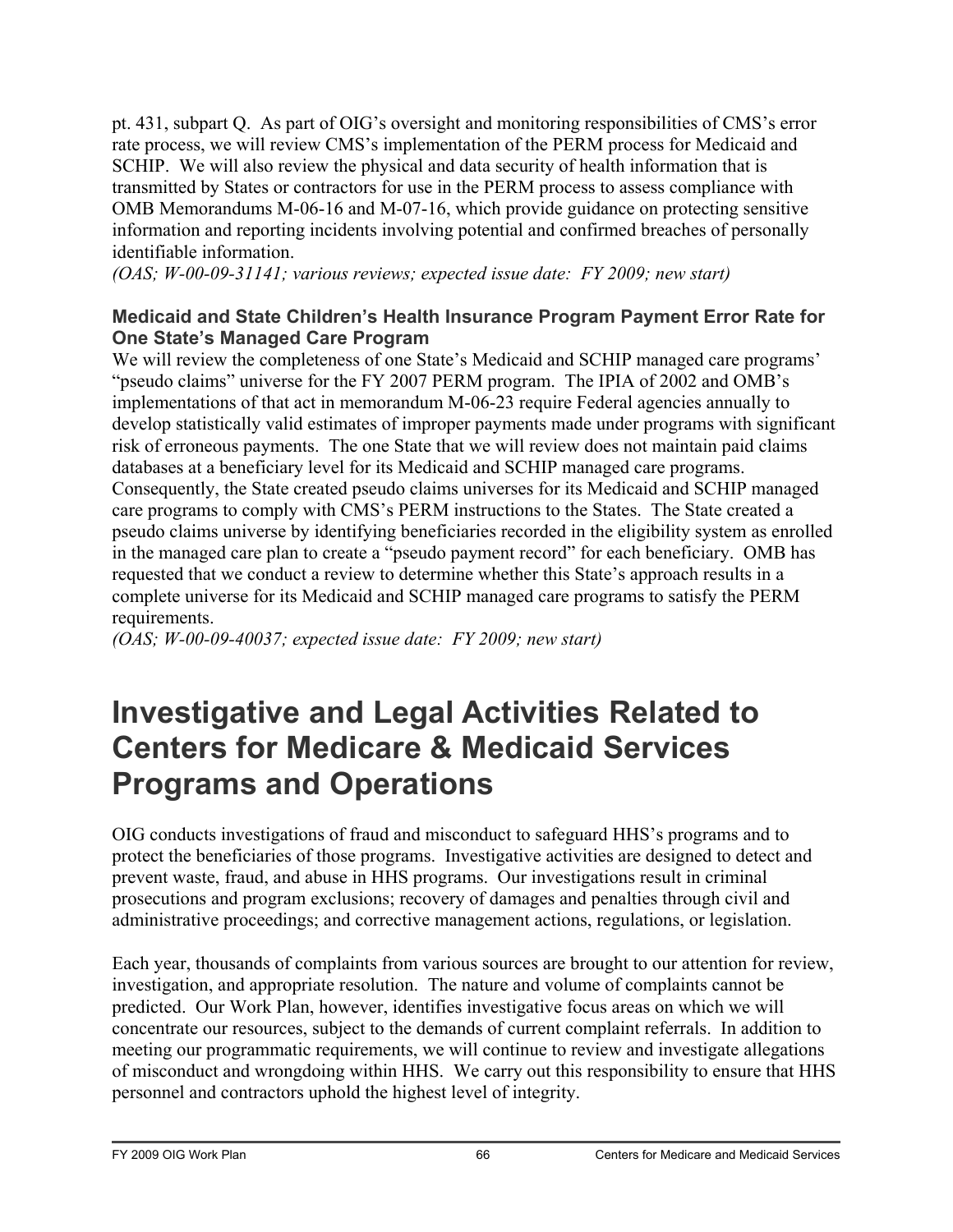In addition to providing day-to-day internal legal advice and representation to OIG, the Office of Counsel to the Inspector General (OCIG) coordinates our role in the resolution of civil and administrative health care fraud cases, including the litigation of program exclusions and CMPs and assessments. OCIG also negotiates and monitors CIAs. OCIG issues special fraud alerts, special advisory bulletins, and advisory opinions regarding the application of our sanction authorities and is responsible for developing OIG regulations, including new safe harbor regulations under the anti-kickback statute, and compliance program guidance.

Our health care investigations and legal activities span the Medicare and Medicaid programs. Following are some examples of where we will continue to focus attention.

## **Health Care Fraud**

OIG devotes significant resources to the investigation of fraud committed against the Medicare and Medicaid programs. We conduct numerous investigations in conjunction with other law enforcement agencies, such as the Federal Bureau of Investigation, the United States Postal Inspection Service, the Internal Revenue Service, and State Medicaid Fraud Control Units (MFCU).

We will investigate potentially illegal practices by suppliers and manufacturers who do not directly bill CMS's programs, as well as individuals, facilities, or entities that bill or are alleged to have billed Medicare and/or Medicaid for services not rendered, claims that manipulate payment codes in an effort to inflate reimbursement amounts, and false claims submitted to obtain program funds. We will also investigate business arrangements that allegedly violate the Federal health care anti-kickback statute and the statutory limitation on self-referrals by physicians.

Working jointly with other law enforcement partners at the Federal, State, and local levels, we will continue to identify and investigate schemes to illegally market, obtain, and distribute prescription drugs. In doing so, we seek to protect the Medicare and Medicaid programs from making improper payments, to deter the illegal use of prescription drugs, and to curb the danger associated with street distribution of highly addictive medications.

OIG will also conduct investigations specifically related to the Medicare Part D drug benefit and assist CMS in identifying program vulnerabilities. We will continue to provide training to special agents and others on the intricacies and developing trends of the Part D benefit so that focused investigations can be conducted. We are investigating matters involving enrollment and marketing schemes, prescription shorting, and health care fraud.

OIG will apply lessons learned through our work related to fraudulent DME suppliers in South Florida to other areas of the Nation. The South Florida Initiative is a joint investigative and prosecutive effort against health care fraud in South Florida. In the first two phases of the initiative, infusion clinics and DME companies suspected of fraud were identified, investigated, and pursued for civil violations. The third phase, which is currently in effect, is a multiorganizational, multidisciplinary Task Force project that uses real-time analysis of Medicare billing data, as well as findings from earlier investigations, to identify, investigate, and prosecute individuals and companies that have committed DME fraud. By the end of July 2008, our efforts in South Florida had resulted in a cumulative \$144.6 million in health care fraud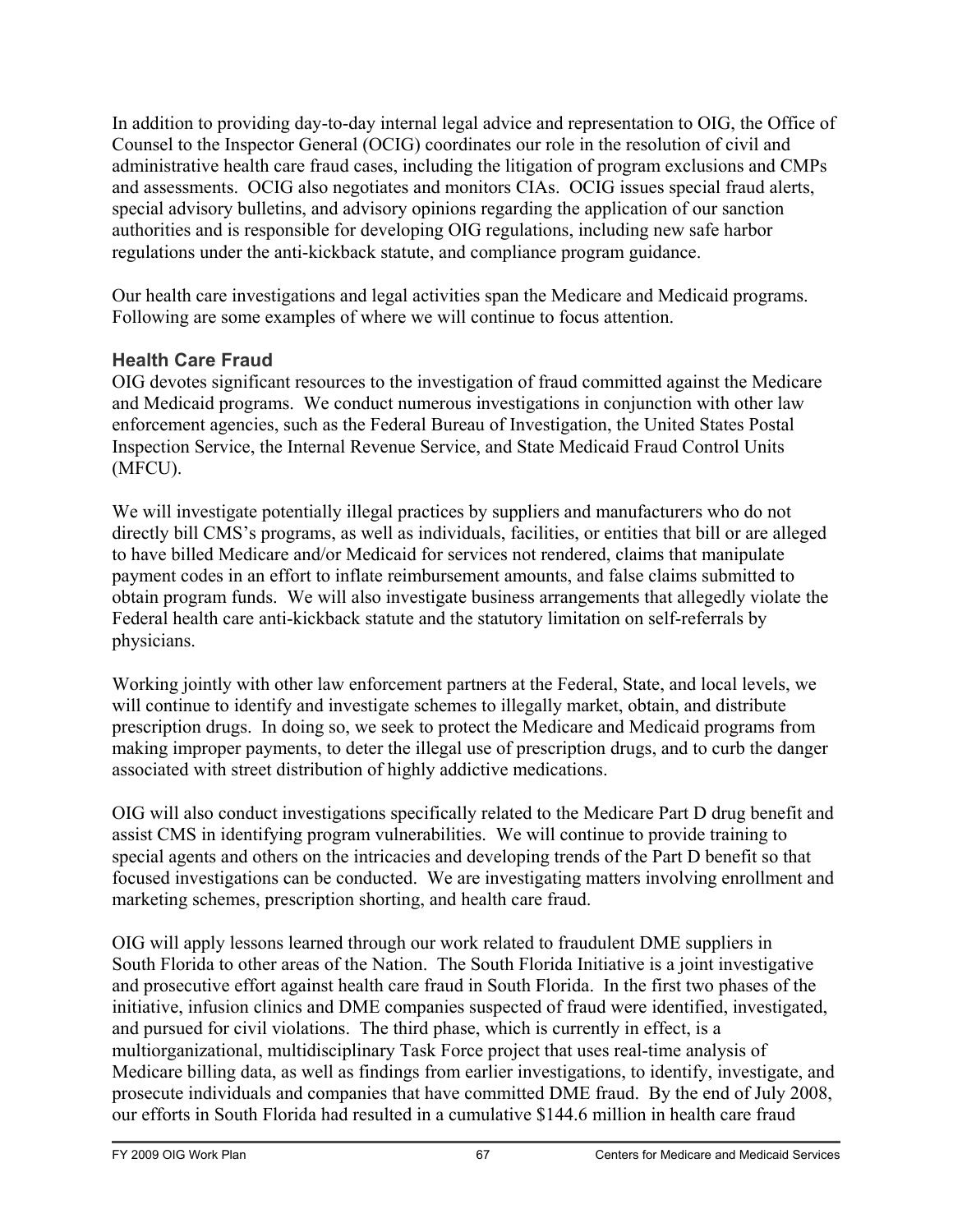investigative receivables and 92 health care fraud convictions. The operational model from the South Florida initiatives is also being applied to other high-risk areas with successful results.

We will continue to examine quality-of-care issues in nursing facilities and other care settings to detect and prevent fraud and abuse perpetrated against beneficiaries and the Medicare and Medicaid programs. We will investigate instances in which the programs may have been billed for medically unnecessary services or for services either not rendered or not rendered as prescribed or for substandard care that is so deficient that it constitutes a "failure of care." We will expand our focus on these issues to additional institutions and community-based settings. We will also continue to investigate allegations of patient abuse or neglect and work jointly with the MFCUs to provide assistance in this area.

With regard to Medicaid specifically, OIG received additional funding under section 6035 of the DRA and the Supplemental Appropriations Act of 2008 to expand our Medicaid fraud and abuse control activities. We will continue to conduct investigations related to false claims submitted to Medicaid for services not rendered, claims that manipulate payment codes in an effort to inflate reimbursement amounts, claims for substandard care provided to nursing home residents, and claims submitted to obtain program funds. We will use a portion of this funding to provide customized training to our special agents and our Federal, State, and local partners.

This customized training and education will enable us to better identify Medicaid program vulnerabilities, coordinate investigative activities and efforts, highlight successful Medicaid investigative accomplishments, illustrate new approaches to working cases, and hold information-sharing sessions to increase the efficiency and effectiveness of our efforts to protect the Medicaid program.

## **Exclusions From Program Participation**

OIG has authority to exclude individuals and entities from participation in Medicare, Medicaid, and all other Federal health care programs to protect the programs and beneficiaries from providers that pose a risk. Providers are excluded for reasons that include program-related convictions, patient abuse or neglect convictions, and licensing board disciplinary actions. We impose exclusions based on referrals from various Federal and State agencies. We will continue to work with these agencies to ensure the timely referral of convictions and licensing board and administrative actions. In FY 2007, we excluded 3,308 individuals and entities from Federal health care programs and anticipate reviewing and implementing the exclusion of additional providers in FY 2009. As appropriate, the Office of Investigations and OCIG expect to initiate program exclusions against individuals and entities that submitted false or fraudulent claims, failed to provide services that met professionally recognized standards of care, or otherwise engaged in conduct actionable under the Social Security Act, § 1128, or other statutes authorizing exclusions by OIG.

## **Provider Self-Disclosure**

OIG will continue to encourage health care providers to promptly self-disclose improper conduct that violates Federal health care program requirements. We have made a concerted effort to educate providers on the advantages of self-disclosure. In October 1998, we announced a self-disclosure protocol for use by all health care providers. The protocol offers health care providers specific steps, including a detailed audit methodology that they may use if they choose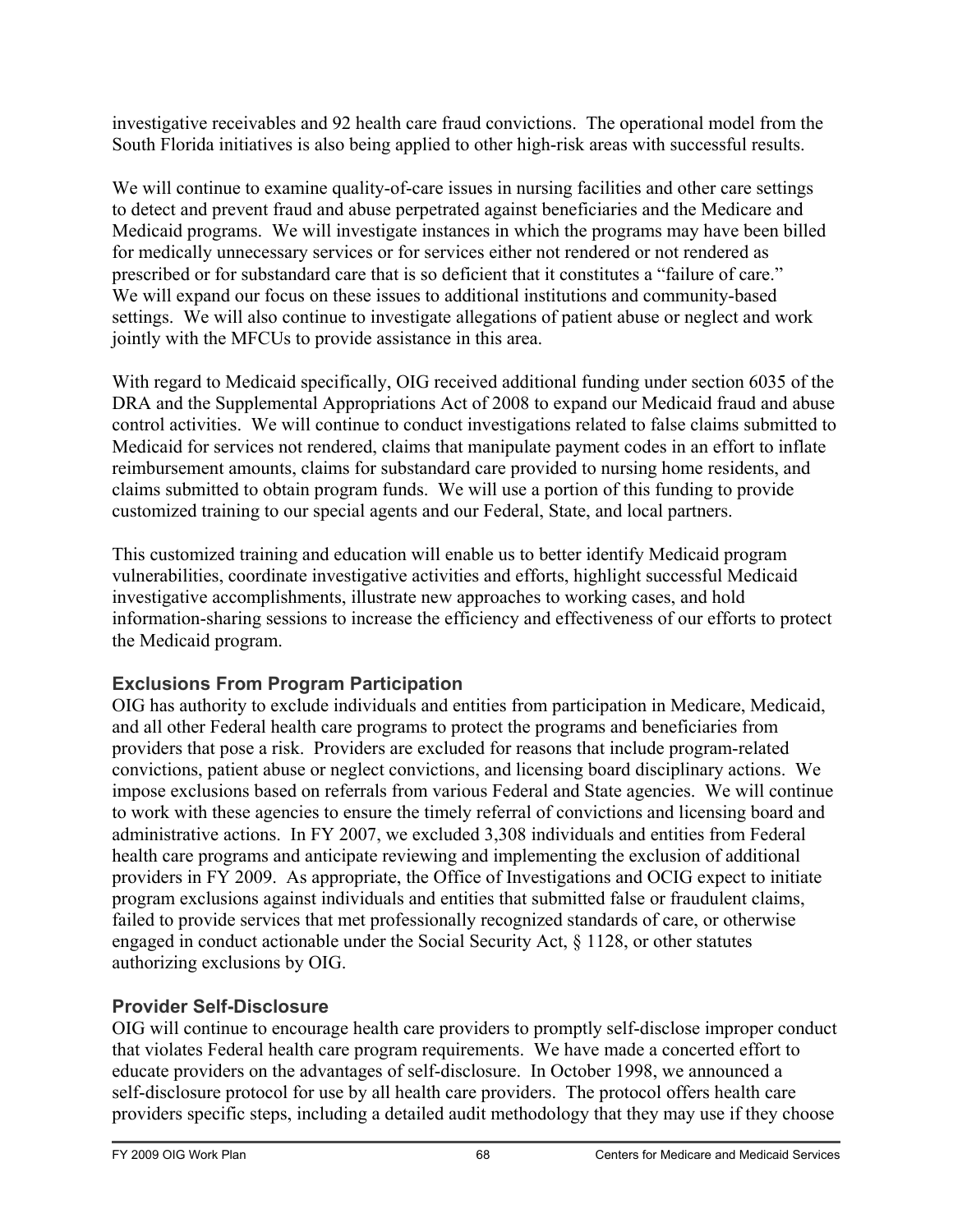to work openly and cooperatively with us. Numerous providers have been accepted under this protocol. These providers range from hospitals to laboratories and physicians. Both the Federal Government and the providers benefit from this program. In a 2006 Open Letter to Health Care Providers, we encouraged providers to disclose improper arangements under the physician self-referral (Stark) law (42 U.S.C. § 1395nn) and committed, in appropriate cases, to settling liability under OIG's authorities, generally for an amount near the lower end of the damages continuum, i.e., a multiplier of the value of the financial benefit conferred. On April 15, 2008, we issued an additional open letter that discusses certain refinements and clarfications to OIG's policies to increase the efficiency of the self-disclosure protocol and benefit providers who self-disclose.

The self-disclosure protocol is designed only for providers that believe a potential violation of the law has occurred. Matters exclusively involving overpayments or errors that do not indicate violations of the law should be brought directly to the attention of the entity responsible for claim processing and payment.

## **Resolution of False Claims Act Cases and Negotiation of Corporate Integrity Agreements**

OIG staff will continue to work closely with prosecutors from DOJ to develop and pursue Federal false claims cases against individuals and entities that defraud the Government, when adequate evidence of violations exists. Authorities relevant to this work come from the False Claims Amendments Act of 1986. We will provide further assistance to DOJ prosecutors in litigation and in settlement negotiations arising from these cases. We also will continue to consider whether to invoke our exclusion authority based on these defendants' conduct. When appropriate and necessary, we will require these defendants to implement compliance measures, in the form of integrity agreements, aimed at ensuring future compliance with Federal health care program requirements.

## **Providers' Compliance With Corporate Integrity Agreements**

We will continue to assess the compliance of providers with the terms of CIAs (and settlements with integrity provisions) into which they entered as part of the settlement of fraud and abuse allegations. We will conduct site visits to entities that are subject to the integrity agreements to verify compliance efforts, to confirm information submitted by the entities to us, and to assist with compliance generally. Included in this monitoring process will be systems reviews to determine whether a provider's compliance mechanisms are appropriate and to identify any problem areas and establish a basis for corrective action. When warranted, we will continue to impose sanctions, in the form of stipulated penalties or exclusions, on providers that breach their integrity agreement obligations.

## **Advisory Opinions, Fraud Alerts, and Other Industry Guidance**

As part of our ongoing efforts to foster compliance efforts by providers and industry groups, we will respond to requests for formal advisory opinions on the application of the anti-kickback statute and other fraud and abuse statutes to particular business arrangements or practices. We will issue special fraud alerts and advisory bulletins, as warranted, to inform the health care industry more generally of particular practices that we determine are suspect. We will also review existing Compliance Program Guidances to identify those that should be revised or updated. In FY 2008, we initiated an update of the nursing home guidance issued in 2000.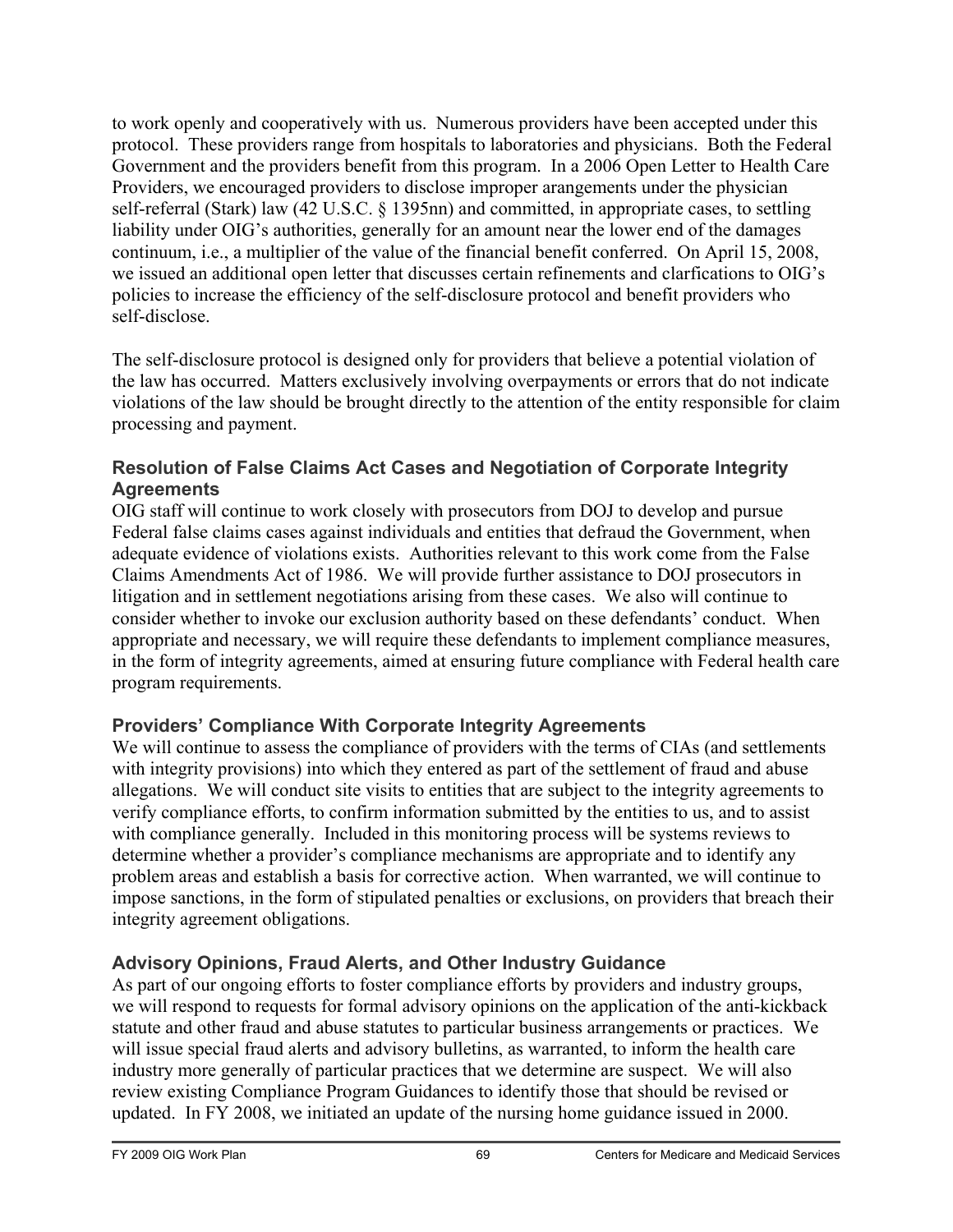#### **Civil Monetary Penalties**

We will continue to pursue CMP cases, when supported by appropriate evidence, based on the submission of false or fraudulent claims; the offer, payment, solicitation, or receipt of remuneration (kickbacks) in violation of the Social Security Act; § 1128B(b), EMTALA; and other conduct actionable under the Social Security Act, § 1128A, or other CMP authorities delegated to OIG.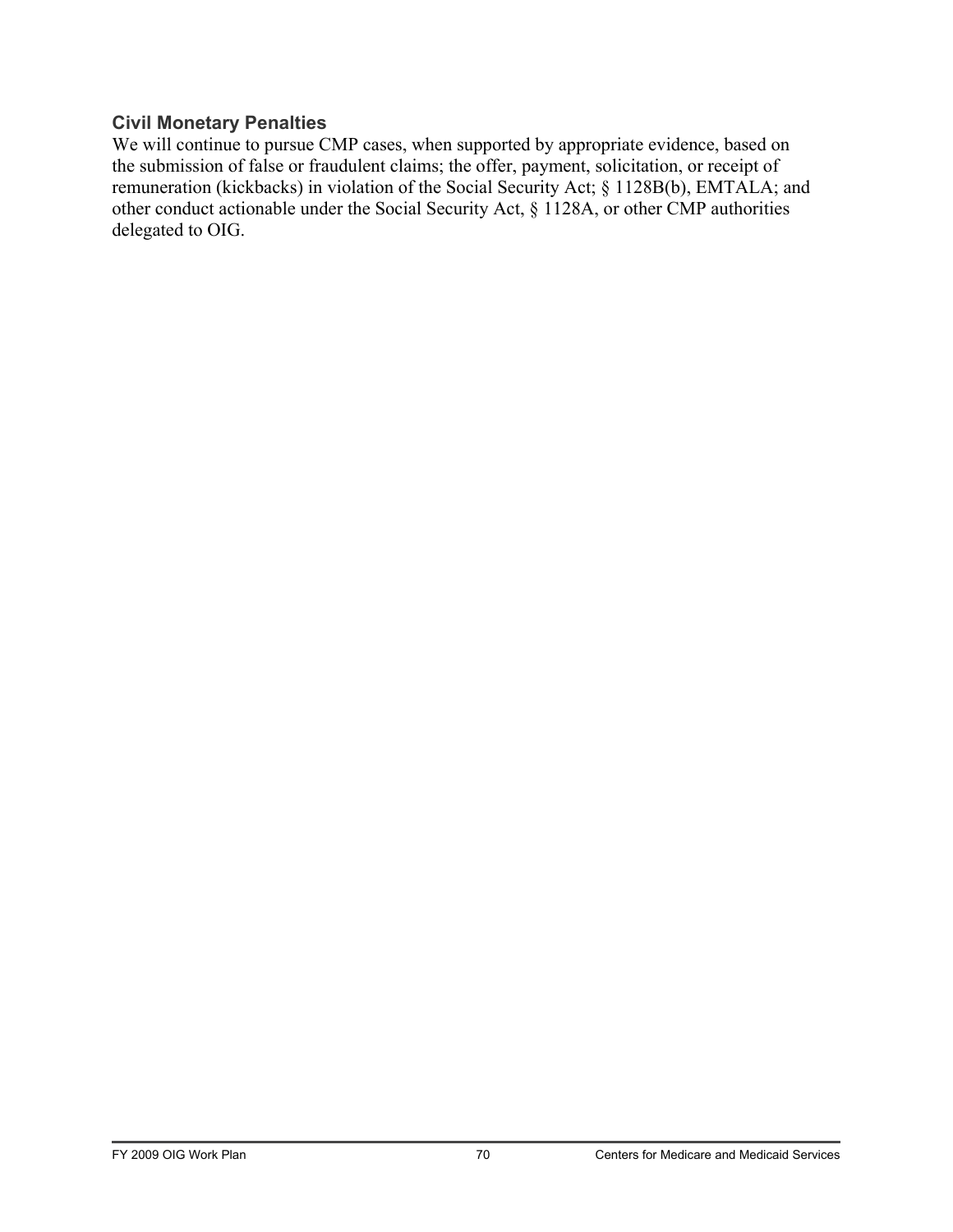# **Public Health and Human Service Programs and Departmentwide Issues**

Based on our available resources each fiscal year (FY), we allocate about 20 percent of our appropriations to reviews of the Department of Health and Human Services's (HHS) approximately 300 public health and human service programs and to departmentwide issues that affect more than one program. Work Plan Part II describes our ongoing and planned activities in public health and human services, categorized by agency, followed by departmentwide issues.

# **Public Health Programs**

Public health activities and programs represent this country's primary defense against acute and chronic diseases and disabilities and provide the foundation for the Nation's efforts to promote and enhance the health of the American people. Public health agencies within HHS include the following:

- Centers for Disease Control and Prevention (CDC). CDC operates a system of health surveillance to monitor and prevent disease outbreaks, including bioterrorism; implements disease prevention strategies; and maintains national health statistics.
- Food and Drug Administration (FDA). FDA is responsible for ensuring the safety of the Nation's food, drugs, medical devices, biologics, cosmetics, and animal food and drugs.
- Health Resources and Services Administration (HRSA). HRSA maintains a safety net of health services for people who are low income or uninsured or who live in rural areas or urban neighborhoods where health care is scarce.
- Indian Health Service (IHS). IHS provides or funds health care services for 1.6 million American Indians and Alaska Natives.
- National Institutes of Health (NIH). NIH supports medical and scientific research examining the causes of and treatments for diseases, such as cancer, human immunodeficiency virus (HIV), and acquired immunodeficiency syndrome (AIDS).
- Substance Abuse and Mental Health Services Administration (SAMHSA). SAMHSA funds services to improve the lives of people with or at risk for mental and substance abuse disorders.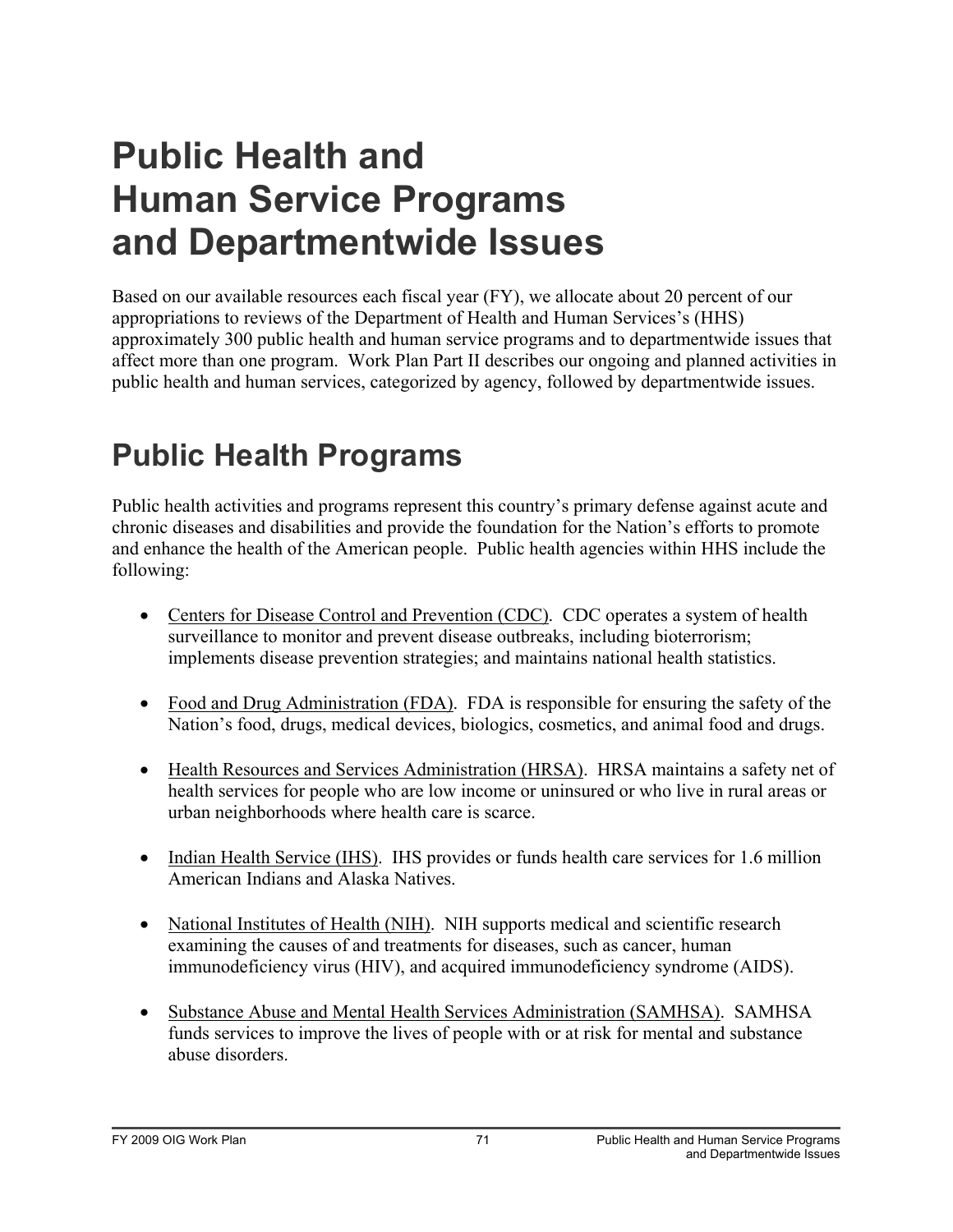In addition, the Agency for Healthcare Research and Quality sponsors and conducts research that provides evidence-based information on health care outcomes, quality, costs, use, and access. Within the Office of the Secretary, issues related to public health are also addressed by several offices. For example, the Office of the Assistant Secretary for Preparedness and Response serves as the Secretary's principal advisor on matters related to Federal public health preparedness and response to public health emergencies. The Office of Human Research Protections oversees the protection of volunteers involved in research.

The following sections describe the reviews that are planned with regard to the Office of Inspector General's (OIG) oversight of public health programs.

## **Centers for Disease Control and Prevention**

#### **Centers for Disease Control and Prevention's Implementation of Select Agent Regulations**

We will review CDC's implementation of select agent regulations at its own laboratories. Select agents regulated by CDC are biological agents or toxins that have the potential to pose a severe threat to public health and safety. This effort continues our previous reviews at university, State, and private laboratories, which generated recommendations aimed at strengthening control of select agents. Pursuant to 42 CFR pt. 73, we will assess compliance with select agent Federal regulations regarding security plans, accountability for select agents, and access to select agents. *(OAS; W-00-07-58200; A-04-07-01051; expected issue date: FY 2009; work in progress and new start)* 

## **Select Agent Transfers**

We will review laboratories' compliance with regulations regarding the transfer of select agents. Federal regulations at 42 CFR § 73.10(a) require that access to select agents, which are biological agents and toxins that have the potential to pose a severe threat to public health and safety, be restricted to persons approved by the Secretary of HHS (the Secretary) following a security risk assessment by the Attorney General. The Department of Transportation's hazardous materials regulations at 49 CFR pts. 171 to 180 govern how hazardous materials, such as select agents, are to be packaged, shipped, and transported. Prior OIG reviews found that unauthorized individuals had access to select agent shipments. Our review will focus on transfers at laboratories registered with CDC to possess and transfer select agents and will exclude laboratories operated by CDC itself.

*(OAS; W-00-07-56150; A-02-07-02010; expected issue date: FY 2009; work in progress)* 

## **Deemed Exports**

We will review CDC's compliance with Department of Commerce's (DOC) Export Administration Regulations at 15 CFR, Chapter VII, subchapter C, for foreign nationals working at CDC and having access to certain equipment. Release of covered goods and technologies to a foreign national constitutes a "deemed export" and requires a license in accordance with the Export Administration Act of 1979 and Executive Order 13222 (August 17, 2001). DOC controls the export of certain goods and technologies for reasons of national security. We will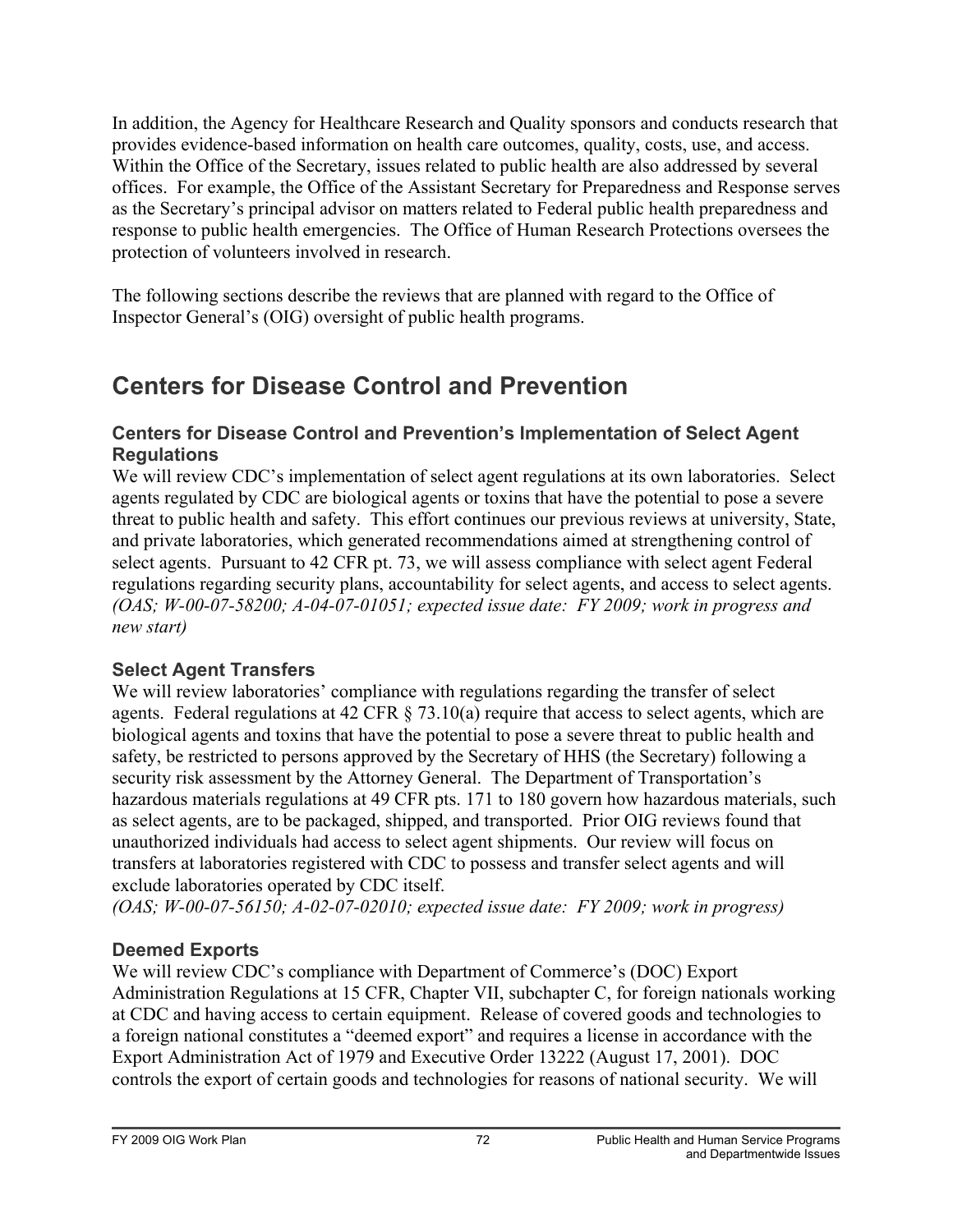determine whether CDC obtained the required licenses for foreign nationals who worked at CDC and had access to covered equipment. *(OAS; W-00-09-58130; expected issue date: FY 2009; new start)* 

#### **Contracting Procedures**

We will review CDC's contracting procedures to determine whether applicable criteria and regulations have been followed. In its contracting activities, CDC is required to follow the Federal Acquisition Regulation (FAR) and the HHS Acquisition Regulation (HHSAR) at Title 48 of the CFR.

*(OAS; W-00-08-56033; expected issue date: FY 2009; work in progress)* 

## **Monitoring of Subrecipient Emergency Preparedness Expenditures**

We will review the adequacy of a State's monitoring of subrecipient expenditures charged to the Public Health Emergency Preparedness Program. The purpose of this program is to upgrade and integrate State and local public health jurisdictions' preparedness for and response to terrorism and other public health emergencies. Pursuant to Office of Management and Budget (OMB) Circular A-87, Cost Principles for State, Local, and Indian Tribal Governments, App. B, § h(3) (codified in 2 CFR pt. 225), State grantees of the Public Health Emergency Preparedness Program are required to provide time and effort certifications for employees who are expected to work solely on that Federal award. Under 45 CFR § 92.40, grantees must also manage and monitor day-to-day operations of their subgrantees to assure compliance with Federal requirements. A prior review disclosed that one State was not able to provide the required certifications for its employees who charged 100 percent of their time and effort to the Public Health Emergency Preparedness Program. We will determine whether similar salary charges have been made at the subrecipient level and assess the adequacy of the State's subrecipient expenditure monitoring process.

*(OAS; W-00-09-52404; A-01-09-00000; expected issue date: FY 2009; new start)* 

## **The CHEMPACK Project: Storage of Drugs To Treat Nerve Agent Exposure**

We will review the extent to which CHEMPACK drugs are stored in accordance with Federal temperature and humidity requirements and the extent to which CDC ensures that CHEMPACK drugs meet Federal requirements of the Shelf Life Extension Program (SLEP). In the CHEMPACK project, CDC assembles and distributes containers stocked with drugs to treat nerve agent exposure to selected locations throughout the country. The drugs must be stored in accordance with Federal regulations, including 21 CFR pt. 205, Guidelines for State and Licensing of Wholesale Prescription Drug Distributors; 21 CFR pt. 210, Current Good Manufacturing Practice in Manufacturing, Processing, Packing, or Holding of Drugs; and 21 CFR pt. 211, Current Good Manufacturing Practice for Finished Pharmaceuticals. In addition, CDC participates in FDA's SLEP to extend the expiration dates of CHEMPACK drugs and defer drug replacement costs. CDC has reported that use of the SLEP program has resulted in significant cost savings for the program. In 2006, OIG issued a report on early CHEMPACK project implementation, focusing on drug deployment. As CDC shifts into the maintenance phase of the program, OIG will assess CDC's efforts to ensure that CHEMPACK drugs are stored in accordance with Federal regulations and meet SLEP requirements. *(OEI; 04-08-00040; expected issue date: FY 2009; work in progress)*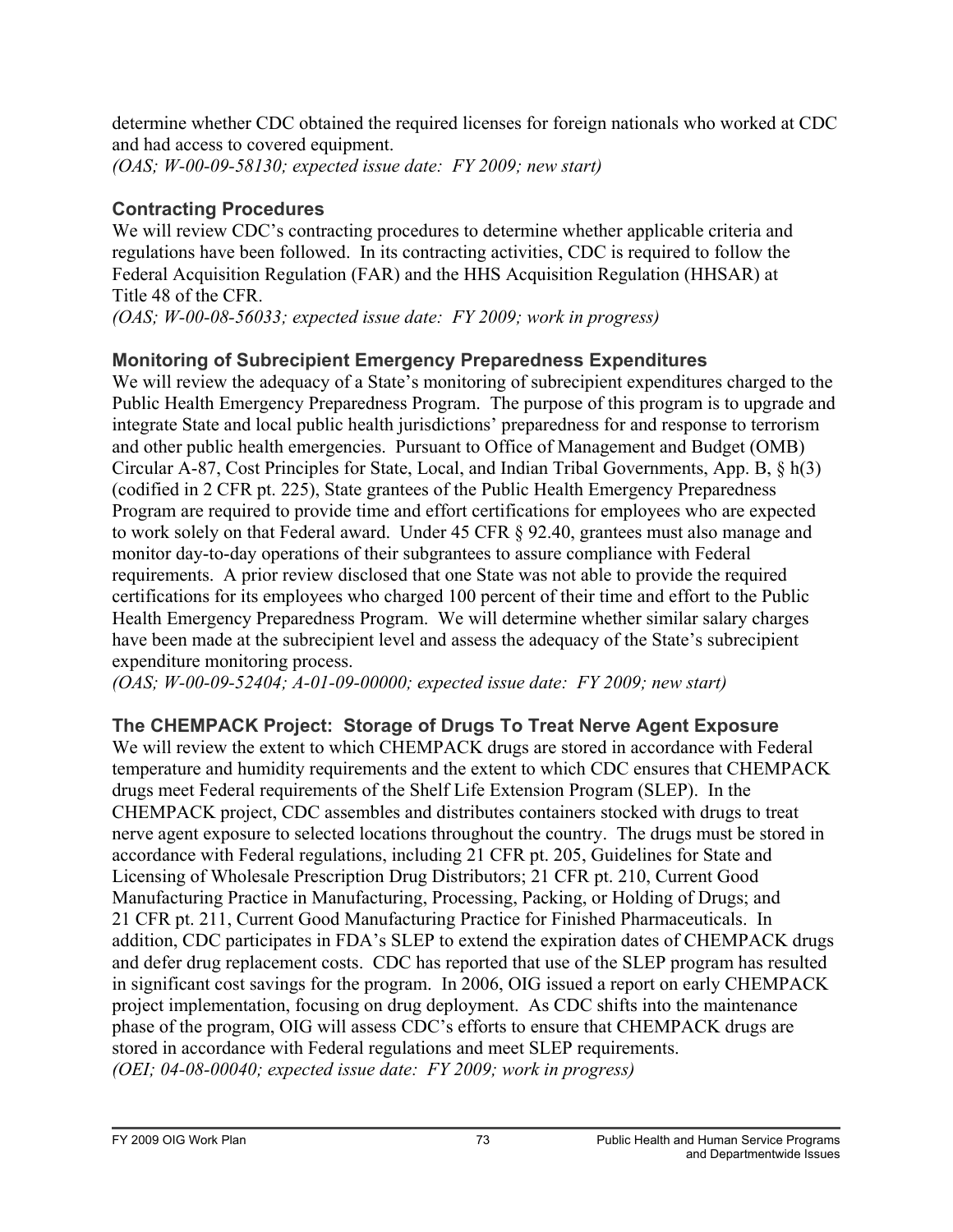#### **State 24/7 Reporting Systems**

We will review the status of States' systems for receiving urgent reports of bioterrorism agents and other public health emergencies. Pursuant to authority granted under 42 U.S.C. §§ 247d-3 and 247d-3a, CDC funds Public Health Emergency Preparedness Cooperative Agreements that include critical tasks that States must accomplish to improve the timeliness and accuracy of communications regarding threats to the public's health and to decrease the time needed to classify health events, such as terrorism or naturally occurring disasters. The State must operate urgent disease and public health emergency reporting systems 24 hours per day, 7 days per week (24/7 systems). These 24/7 systems enable health care providers to report to or consult with State or local health department staff at any time regarding suspected or confirmed diseases that require urgent reporting. We will evaluate State 24/7 systems to assess State preparedness for receiving urgent reports and the functionality of these systems. *(OEI; 00-00-00000; expected issue date: FY 2010; new start)* 

## **Fraud and Abuse Safeguards for the Vaccines for Children Program**

We will review Vaccines for Children (VFC) grantees' compliance with CDC's fraud and abuse program safeguard requirements. The Social Security Act, § 1902(a)(62), requires that a program for vaccinating eligible children be included in each State's Medicaid eligibility plan. The Social Security Act, § 1928, provides for the Federal Government to purchase vaccines on behalf of States as part of the vaccination program. CDC requires VFC grantees to develop and implement comprehensive fraud and abuse policies. Specifically, grantees must submit written fraud and abuse policies to CDC annually. We will also review the adequacy of CDC's oversight of VFC grantees' fraud and abuse activities.

*(OEI; 00-00-00000; expected issue date: FY 2009; new start)* 

#### **Community Health Center Adoption of Recommendations for Human Immunodeficiency Virus Testing in Health Care Settings**

We will review the extent to which health care providers in Community Health Centers have received and adopted CDC's recommendations for HIV testing in health care settings. Each year, 40,000 people in the United States become infected with HIV. CDC's recommendations, issued on September 22, 2006, aim to make HIV testing a routine part of medical and prenatal care and are a key strategy in CDC's effort to reduce the number of new HIV infections in the United States by 50 percent. Intended for all health care providers in the public and private sectors, CDC's recommendations include the following: HIV screening for all patients ages 13 to 64 in a health care setting; inclusion of screening in the routine panel of prenatal tests for all pregnant women, unless the patient declines; and incorporation of HIV screening into the general consent for medical care rather than requiring a separate consent. We will also review activities CDC has undertaken to encourage Community Health Centers to adopt CDC's HIV guidelines.

*(OEI; 00-00-00000; expected issue date: FY 2009; new start)* 

#### **State and Local Preparedness for Pandemic Influenza: Mass Prophylaxis and Medical Surge**

We will review the extent to which selected States and localities met the preparedness goals outlined in CDC's Pandemic Influenza Guidance Supplement to the 2006 Public Health Emergency Preparedness Cooperative Agreement, Phase II (the Guidance). The Guidance describes preparedness goals for States and localities for 2006 and 2007, including five target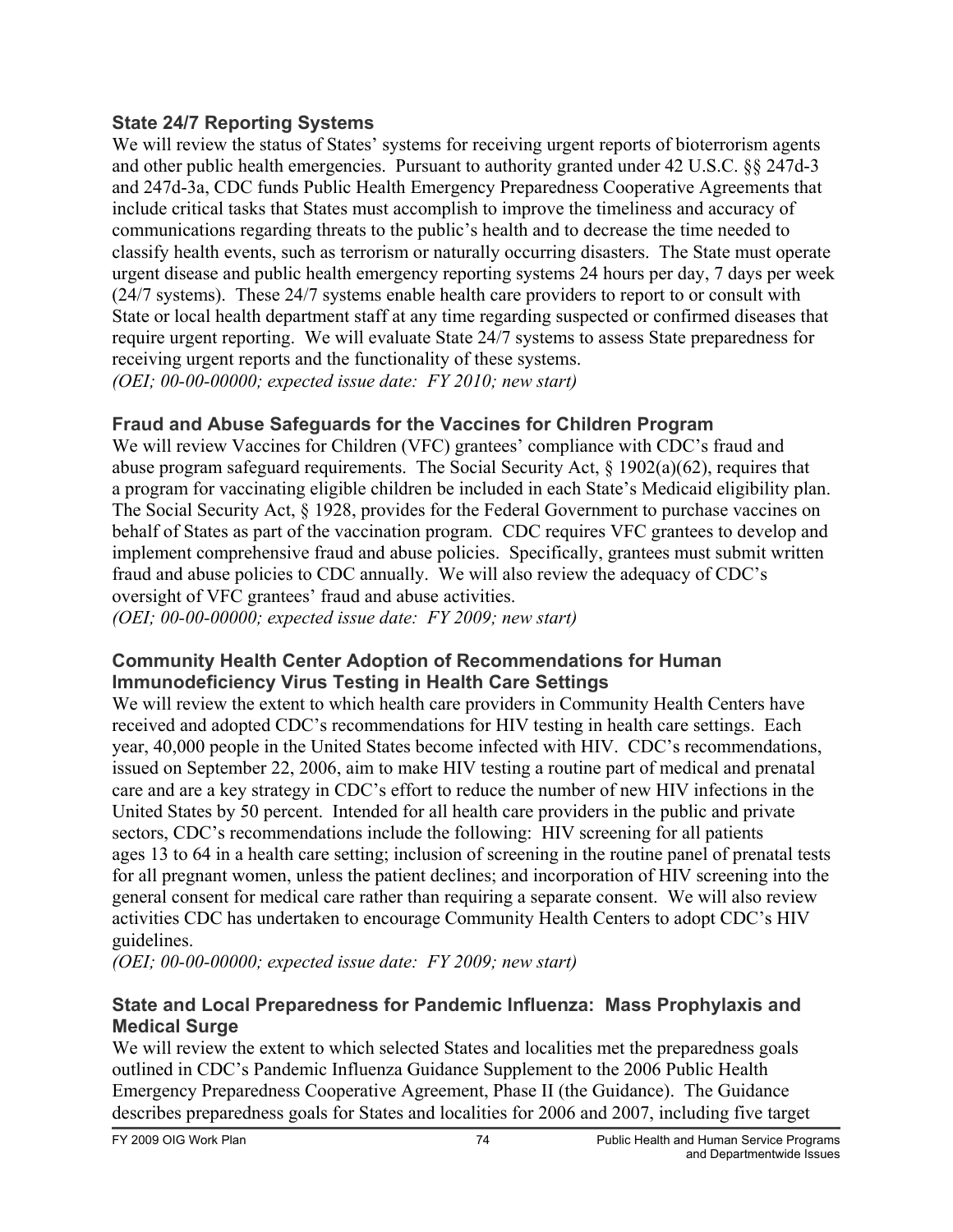capabilities: medical surge, mass prophylaxis, isolation and quarantine, planning, and communications. The Guidance also defines critical tasks for each of these target capabilities. Using criteria that include these critical tasks, we will examine how selected States and localities have prepared for a medical surge in response to a pandemic influenza. We will also review the extent to which States and localities have plans and resources to distribute and dispense pandemic influenza clinical countermeasures.

*(OEI; 02-08-00210; 04-08-00260; various reviews; expected issue date: FY 2009; work in progress)* 

## **Food and Drug Administration**

## **Food and Drug Administration's Implementation of Select Agent Regulations**

We will review FDA's implementation of Federal select agent regulations at its laboratories. This effort continues our previous work at university, State, and private laboratories, which generated recommendations aimed at strengthening control of select agents. Pursuant to 42 CFR pt. 73, we will assess compliance with Federal select agent regulations regarding security plans, accountability for select agents, and access to select agents. *(OAS; W-00-08-51001; A-02-08-02009; expected issue date: FY 2009; work in progress)* 

## **Oversight of Food Safety Operations**

We will review FDA's oversight and operations related to three broad areas: imported foods, imported pet food and feed products, and recall procedures for human food and pet food. These various reviews are being conducted in response to a congressional request. For each of the three areas, we will review the extent of FDA's enforcement authorities, its procedures to implement those authorities, how FDA is carrying out the activities called for in its procedures, and the sufficiency of the authorities. In the area of imported foods, we will review FDA's policies and procedures to determine whether and how FDA determines that foreign countries' food safety standards and inspections meet U.S. food safety requirements (or whether their food products exported to the United States are in compliance with requirements), whether and how FDA determines that foreign measures are equivalent to U.S. food safety measures, and how frequently FDA evaluates companies that export food products to the United States. In the area of imported pet food and feed products, we will review FDA's policies and procedures to determine whether it requires imported pet food and feed to be produced under the same safety standards as those under which they are produced in the United States. We will also determine whether FDA samples imported pet food and feed for chemicals and microbial pathogens. If FDA is not sampling food and feed products, OIG will determine why. In the area of human food and pet food recall procedures, we will review FDA's policies and procedures and specifically determine whether FDA conducted tests for melamine in human food immediately after melamine was found in pet food.

*(OAS; W-00-08-51002; expected issue date: FY 2009; work in progress)* 

## **Complaint Investigation Process**

We will review the adequacy of FDA's complaint investigation process, upon which the agency relies in its efforts to protect the public against injury and illness from contaminated or harmful foods, feed, drugs, cosmetics, medical devices, and biological products. Specifically, we will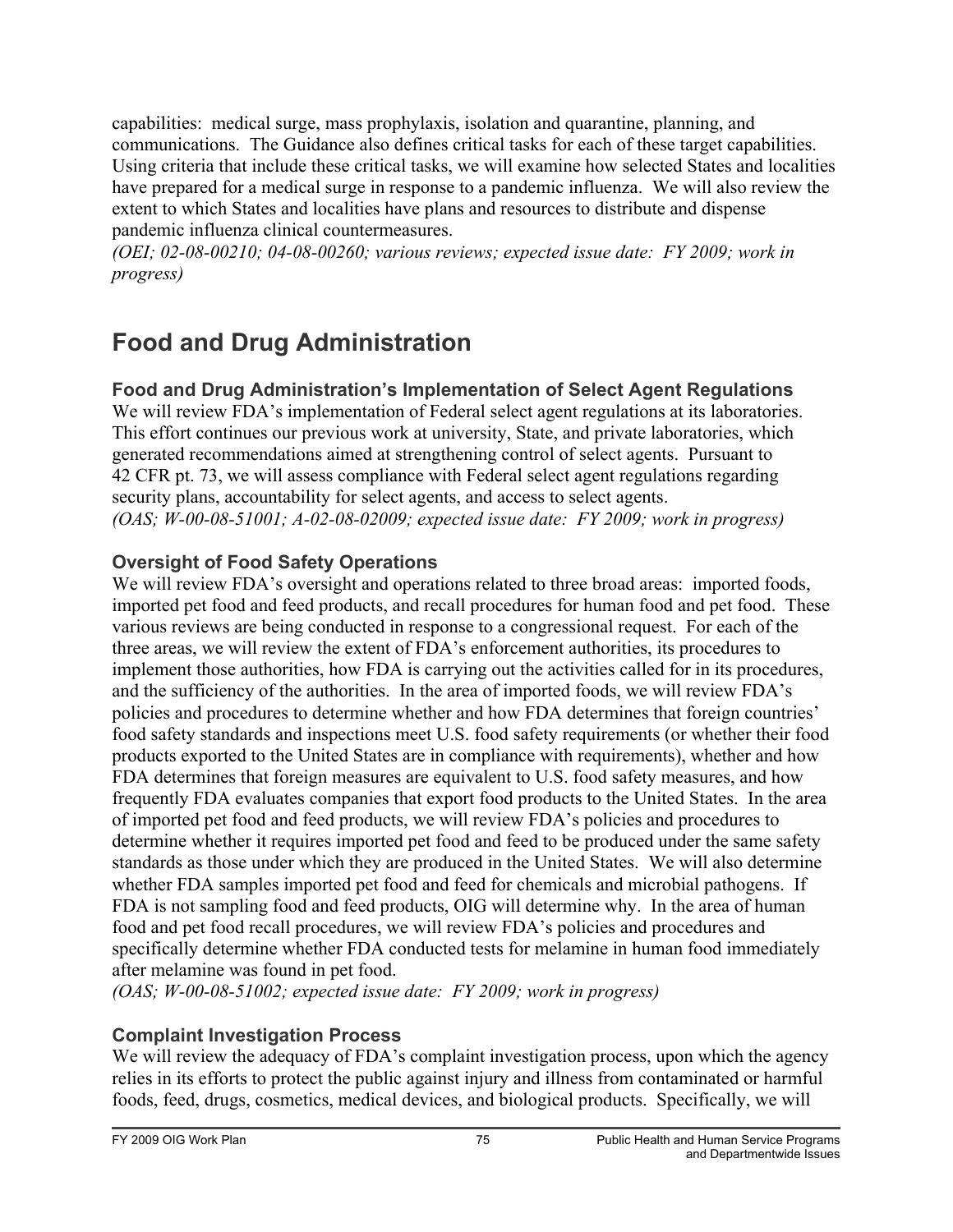determine whether complaints are properly recorded in the Consumer Complaint System and investigated in an expeditious manner as required by FDA's "Investigations Operation Manual," Chapter 8, § 8.2. In addition, we will review FDA's processes for categorizing and using complaints to identify potentially significant trends or patterns in reported illnesses or injuries. *(OAS; W-00-09-52406; expected issue date: FY 2009; new start)* 

#### **FDA's Oversight of Postmarketing Surveillance Studies of Medical Devices**

We will review FDA's oversight of medical device postmarketing surveillance studies. Under section 522 of the Food and Drug Administration Modernization Act of 1997, FDA may require sponsors of medical devices to complete postmarketing surveillance for any moderate to high-risk medical device (Class II or III) that has a reasonable likelihood of serious adverse health outcomes. A 2006 OIG study of FDA's oversight of postmarketing study commitments for drugs found that FDA could not readily identify whether or how timely such postmarketing study commitments were progressing toward completion, in part because some information submitted by drug applicants was missing and incomplete. This review will examine the extent to which FDA has required postmarketing studies of medical devices, the level of compliance among sponsors that have been required to perform such studies, and FDA's oversight of sponsors' study commitments. We will also identify trends and challenges associated with postmarketing surveillance studies.

*(OAS; 00-09-52407; expected issue date: FY 2009; new start; OEI-00-00-00000; expected issue date: FY 2010; new start)* 

#### **Adverse Event Reporting for Medical Devices**

We will review FDA's adverse-event-reporting system for medical devices. Medical device manufacturers are required under 21 CFR pt. 803 to report deaths, serious injuries, and device malfunctions to FDA within 30 calendar days or within 5 working days if the event requires remedial action to prevent substantial harm to the public. Adverse event reporting is a key part of FDA's oversight of new medical devices, providing an early warning of problems with devices after they reach the market. We will evaluate the extent to which FDA ensures compliance with adverse-event-reporting requirements. We will also examine how FDA uses medical device adverse-event-reports to identify and address safety concerns. *(OEI; 01-08-00110; expected issue date: FY 2009; work in progress)* 

#### **Food Facility Inspections**

We will review FDA's food facility inspection process and its methods for selecting facilities for inspection. FDA monitors the safety of domestic food primarily through inspections of farms, warehouses, manufacturers, packers, and other types of food establishments. Section 704(a) of the Food, Drug, and Cosmetic Act of 1938 (FDCA) authorizes FDA to conduct inspections to enforce the provisions of that statute and other applicable laws. Under this authority, FDA carries out surveillance inspections to gauge overall industry compliance with manufacturing practices and compliance inspections based on known or suspected problems with specific manufacturers. FDA's district offices, with guidance from FDA headquarters, determine the number, type, and specific facilities to be inspected. We will identify trends in the number of FDA facility inspections.

*(OEI; 02-08-00080; expected issue date: FY 2009; new start)*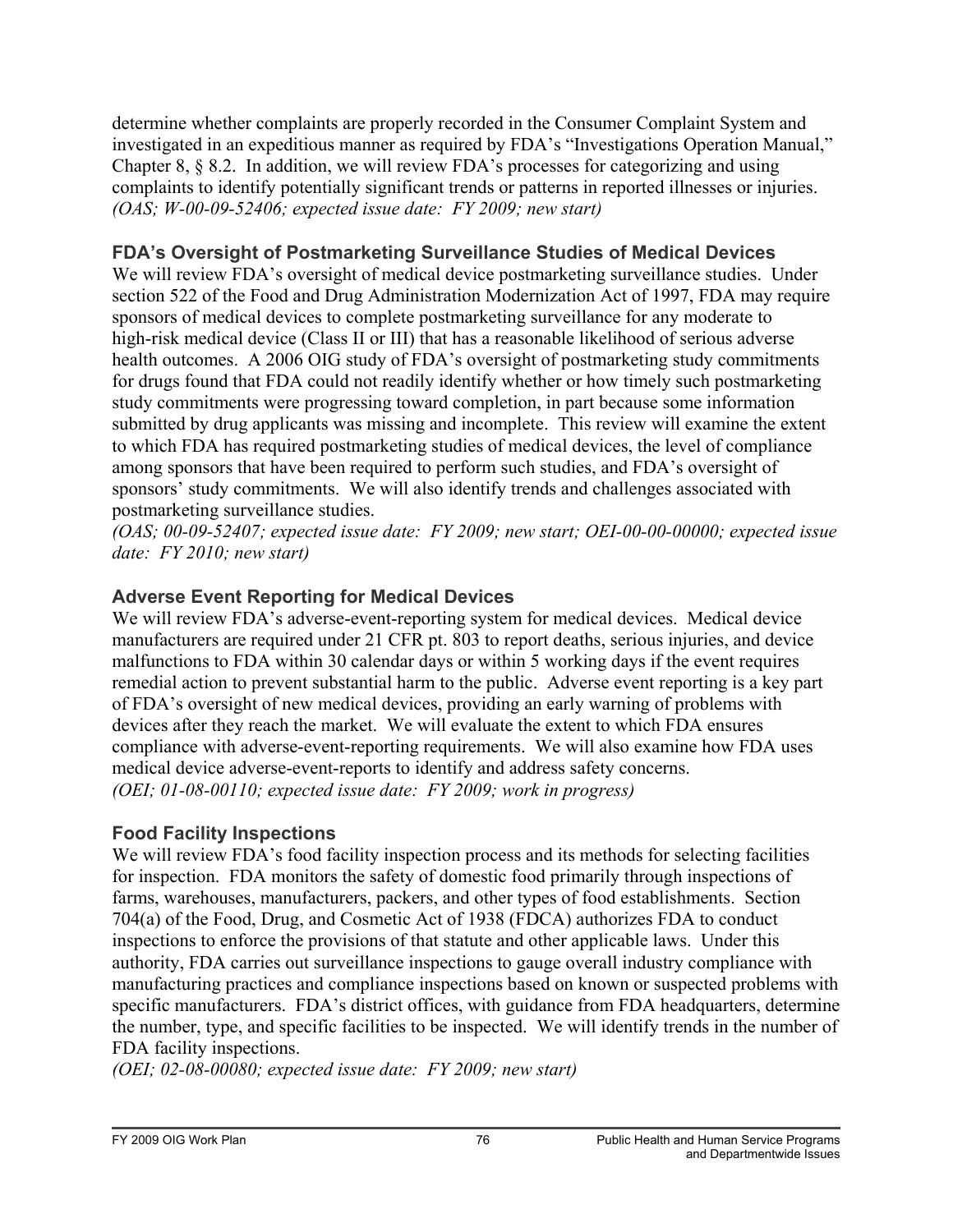## **Compliance With Food Registry Requirements**

We will review food facilities' compliance with Federal registration requirements. Under the Public Health Security and Bioterrorism Preparedness and Response Act of 2002 (Bioterrorism Act), food facilities are required to register with FDA. Facility registration allows FDA to identify and locate food facilities implicated in a deliberate or accidental contamination of the food supply. Recent instances of food contaminations have highlighted food safety as a critical public health concern. We will assess the extent to which selected facilities have registered with FDA.

*(OEI; 02-08-00060; expected issue date: FY 2009; work in progress)* 

## **Traceability in the United States Food Supply Chain**

We will review FDA's ability to trace selected food products back through the U.S. food supply chain. In the event of a food emergency, FDA is responsible for finding the source of the contamination and helping to remove the food products from the food supply chain. Section 306 of the Bioterrorism Act and FDA's regulation at 21 CFR pt. 1, subpart J, require persons who manufacture, process, pack, hold, transport, distribute, receive, or import food under FDA's jurisdiction to maintain records that identify the immediate previous sources and immediate subsequent recipients of food that they receive or release. Compliance with this requirement is intended to enable FDA to trace back through the supply chain any food FDA believes may pose a serious health threat and to trace forward through the food chain to alert facilities of potentially contaminated food. We will determine the extent to which selected food facilities can provide information required by FDA in the event of a food emergency.

*(OEI; 02-06-00210; expected issue date: FY 2009; work in progress)* 

#### **Oversight of Human Cells, Tissues, and Cellular- and Tissue-Based Products Establishments**

We will review the effectiveness of FDA's oversight of human cells, tissues, and cellular- and tissue-based products (HCT/P) establishments. These establishments process bones, ligaments, skin, tendons, reproductive tissues, heart valves, and other human cellular products for use in a variety of medical treatments. Section 361 of the Public Health Service Act (PHS Act), authorizes FDA to make and enforce regulations necessary to prevent the spread of communicable diseases within the United States, including dangers posed by transplanting HCT/Ps. Subsequent to a 2001 OIG report that identified limitations in FDA's oversight of tissue establishments, FDA promulgated new regulations at 21 CFR pt. 1271. These regulations strengthened FDA's oversight of HCT/Ps and increased the number of inspections of HCT/P establishments that it conducts annually. As part of this follow-up review, we will assess FDA's inspection process for HCT/P establishments.

*(OEI; 00-00-00000; expected issue date: FY 2009; new start)* 

## **Foreign Clinical Trials**

We will review the extent to which drug manufacturers use foreign clinical trials to support new drug applications (NDA) submitted to FDA. Section 505(i) of the FDCA and regulations at 21 CFR pt. 312 provide for FDA oversight of clinical trials of new drugs. Sponsors may submit data from foreign clinical trials provided that they meet criteria set forth in 21 CFR § 312.120 related to the qualifications of clinical investigators and participating sites. FDA is prohibited from disqualifying foreign trial data if the trials are conducted in accordance with ethical principles acceptable to the world community. FDA officials interviewed for a 2007 OIG report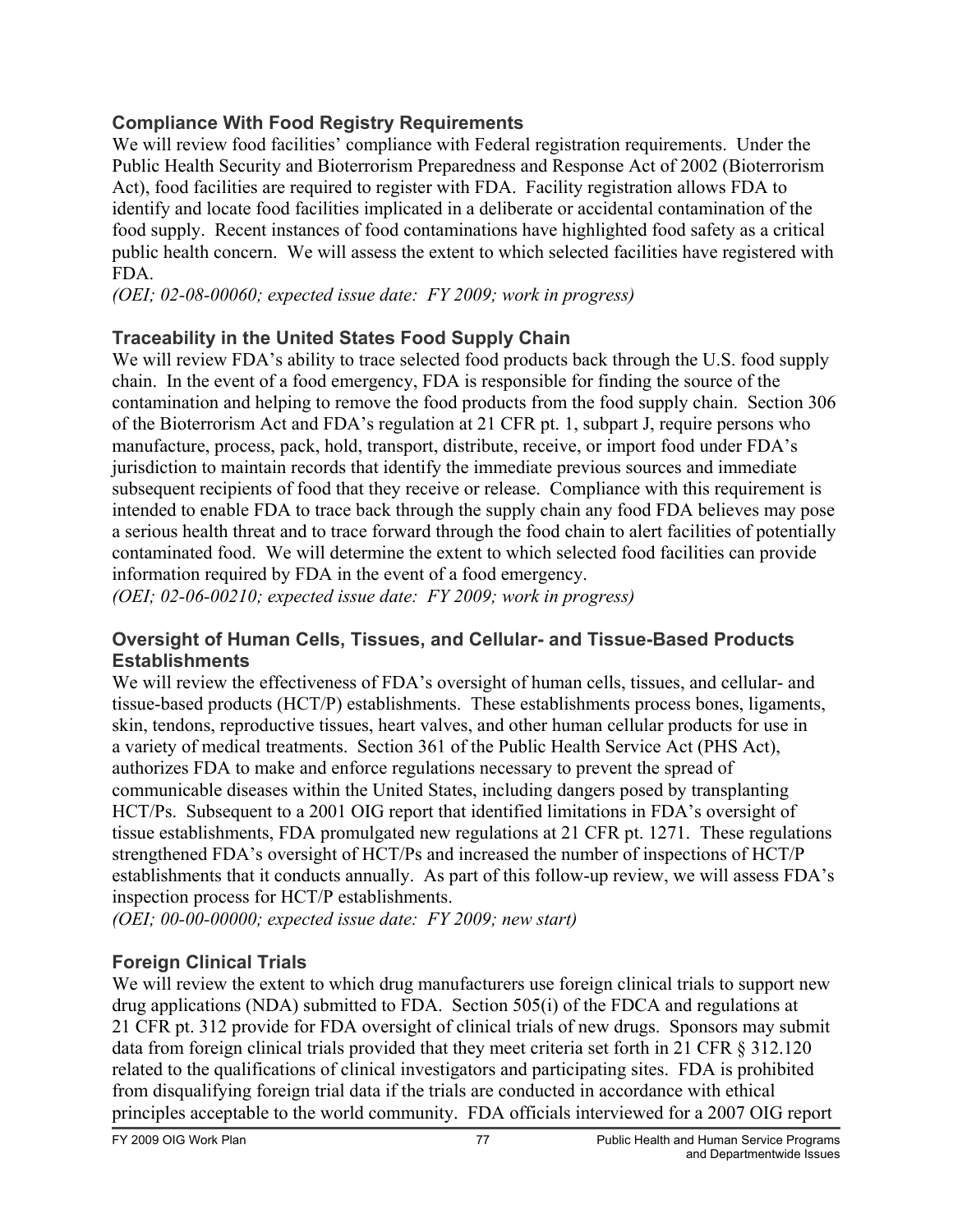estimated that 20 to 30 percent of data used in NDAs come from foreign clinical trials and stated that FDA is often unaware that foreign trials have been conducted until after the results are submitted in NDAs. We will review trends associated with use of foreign clinical trial data in the past 5 years and the number of NDAs supported solely by foreign trial data. *(OEI-01-08-00510; expected issue date: FY 2009; work in progress)* 

#### **Management of Information Technology Contracts at the Center for Drug Evaluation and Research**

We will review the FDA's Center for Drug Evaluation and Research (CDER) process for selecting information technology (IT) contractors. CDER is involved in new drug development and reviews of new, generic, and over-the-counter drugs, and postapproval activities. Other mission-related activities concern the safety and effectiveness of orphan drugs, the drug registration and listing system, women's health, and pediatric initiatives. As in all HHS agencies, IT is part of CDER's mission critical support infrastructure. In addition to the contractor selection process, we will also review CDER's oversight of the performance of its IT contractors. Requirements in 48 CFR § 302.1 govern FDA's contracting practices. *(OEI; 01-07-00450; expected issue date: FY 2009; work in progress)* 

## **Renal Dialysis Facilities' Dosing Guidelines for Erythropoiesis Stimulating Agents**

We will review whether dosing guidelines used by renal dialysis facilities for erythropoiesisstimulating agents (ESA) adhere to FDA labeling recommendations. In response to research published in 2007, FDA approved revised labeling for ESAs, including a "black box" warning recommending that ESAs be dosed to maintain a hemoglobin value of less than 12 g/dL. According to the revised labeling for ESAs, maintaining hemoglobin levels above 12 g/dL can adversely affect a patient's health, possibly resulting in death. There are concerns that dialysis facilities may be using dosing guidelines, standards, and protocols that are not consistent with the revised labeling recommendations. We will determine the extent to which renal dialysis facilities' dosing guidelines for ESAs are consistent with FDA labeling recommendations. *(OEI; 00-00-00000; expected issue date: FY 2009; new start)* 

## **Health Resources and Services Administration**

## **Ryan White Care Act Payer of Last Resort Provision**

We will review States' compliance with the Ryan White Comprehensive AIDS Resources Emergency Act of 1990 (Ryan White CARE Act) payer of last resort requirement in the administration of the AIDS Drugs Assistance Program (ADAP) funds. Title II of the Ryan White CARE Act stipulates that grant funds not be used to make payments for items or services that are eligible for coverage by any other Federal or State program or by any health insurance policy. This requirement, commonly referred to as the payer of last resort provision, is outlined in section 2617(b)(7)(F) of the PHS Act. In FY 2006, ADAP grant awards totaled more than \$750 million. A previous OIG report indicated that a significant percentage of payments made for ADAP medications in one State should have been paid by parties other than the ADAP.

*(OAS; W-00-08-54260; expected issue date: FY 2009; work in progress)*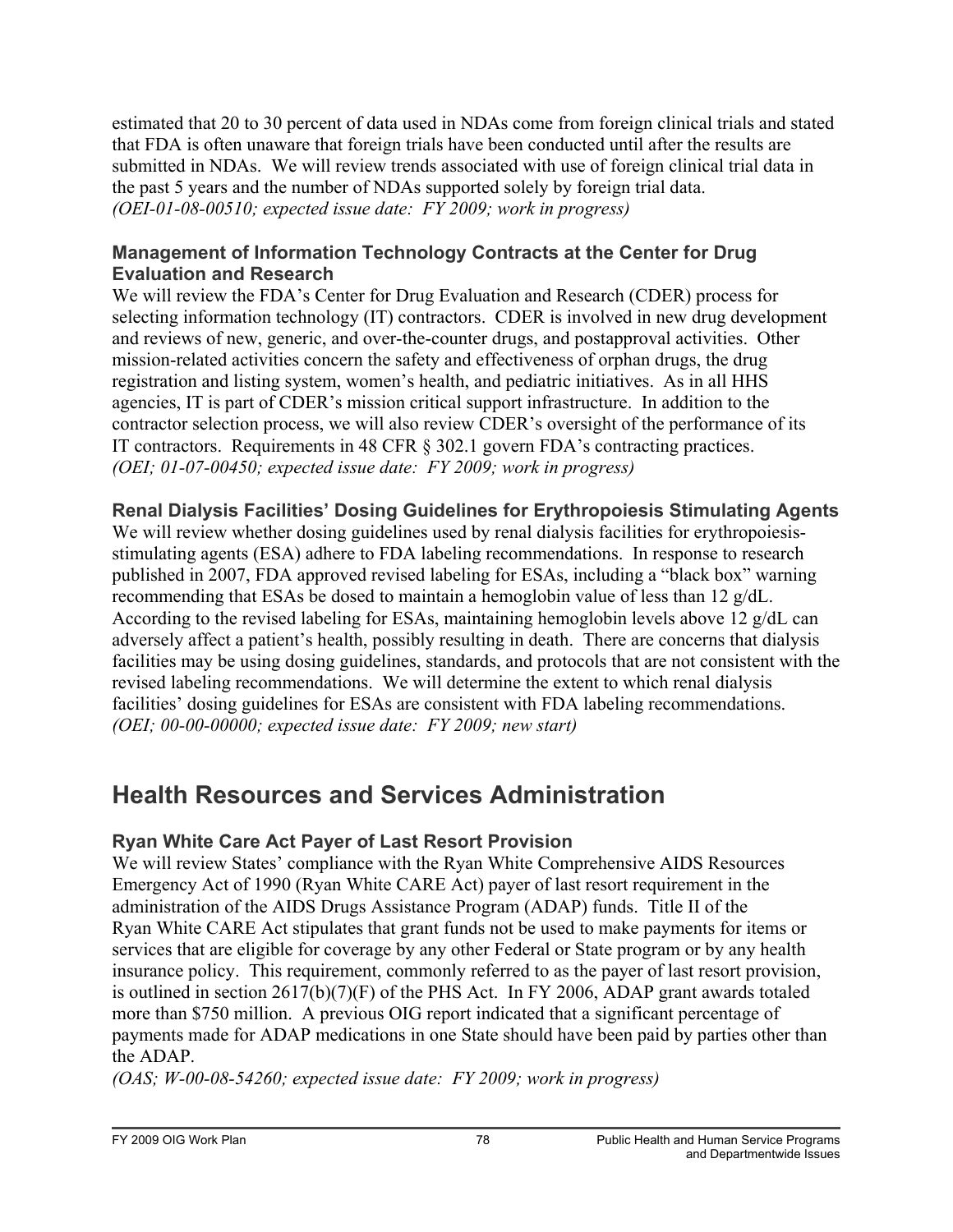## **Oversight of the Ryan White Core Medical Services Requirement**

We will review HRSA's oversight of the core medical services requirement of the Ryan White HIV/AIDS Treatment Modernization Act of 2006. Pursuant to this Act, grantees must spend at least 75 percent of funds for Ryan White Parts A–C on "core medical services," such as outpatient health services, medications, and mental health care. HHS may waive this requirement for a grantee requesting a waiver if there is no ADAP waiting list and if core medical services are otherwise available to all those identified and eligible under this Act. Grantees seeking a waiver self-certify that core medical services are otherwise available. We will assess HRSA's oversight of grantee compliance with the 75-percent requirement, grantees' processes for self-certifying availability of core medical services, and HRSA's oversight of self-certification.

*(OEI; 07-08-00240; expected issue date: FY 2009; work in progress)* 

## **Oversight of Health Centers**

We will review health centers' quality assurance activities as well as HRSA's oversight of these activities. Pursuant to 42 CFR § 51c.303(c), health centers receiving HRSA grants are required to have ongoing quality assurance programs. In FY 2002, Congress appropriated for the President's Health Initiative an additional \$780 million over 5 years to expand the Nation's health center network and manage quality improvement activities at health centers. We will examine the quality assurance programs and periodic assessments of a random sample of health centers. We will also use this sample to determine the extent to which HRSA performance reviews have assessed health centers' quality assurance programs and quality of care. *(OEI; 09-06-00420; expected issue date: FY 2009; work in progress)* 

## **Reporting Adverse Actions to the Healthcare Integrity and Protection Data Bank**

We will review the extent to which HHS agencies have reported adverse actions to the Healthcare Integrity and Protection Data Bank (HIPDB). The Health Insurance Portability and Accountability Act of 1996 directed the Secretary, acting through OIG and the Attorney General, to create HIPDB to help combat fraud and abuse in health care delivery. The HIPDB, operated by HRSA under a memorandum of agreement with OIG, is a national data bank containing "adverse actions" taken against health care practitioners and suppliers, including OIG exclusions, criminal convictions, and civil judgments related to health care. As such, adverse actions taken by the Centers for Medicare & Medicaid Services (CMS), FDA, IHS, HRSA, NIH, and OIG are required to be reported to the HIPDB. We will determine whether the HIPDB contains all HHS-imposed actions and whether there are any impediments to reporting such actions. *(OEI; 00-00-00000; expected issue date: FY 2009; new start)* 

## **Indian Health Service**

## **Contract Health Services**

We will review the extent to which IHS pays providers more than the Medicare rate for contract health services. IHS provides health care through a combination of direct care provided onsite at IHS-funded facilities and contract health services, which are purchased pursuant to 42 CFR pt. 136, subpart C, from other public and private providers. A 1999 OIG study found that IHS could save money and serve more patients if it paid no more than the Medicare rate for contract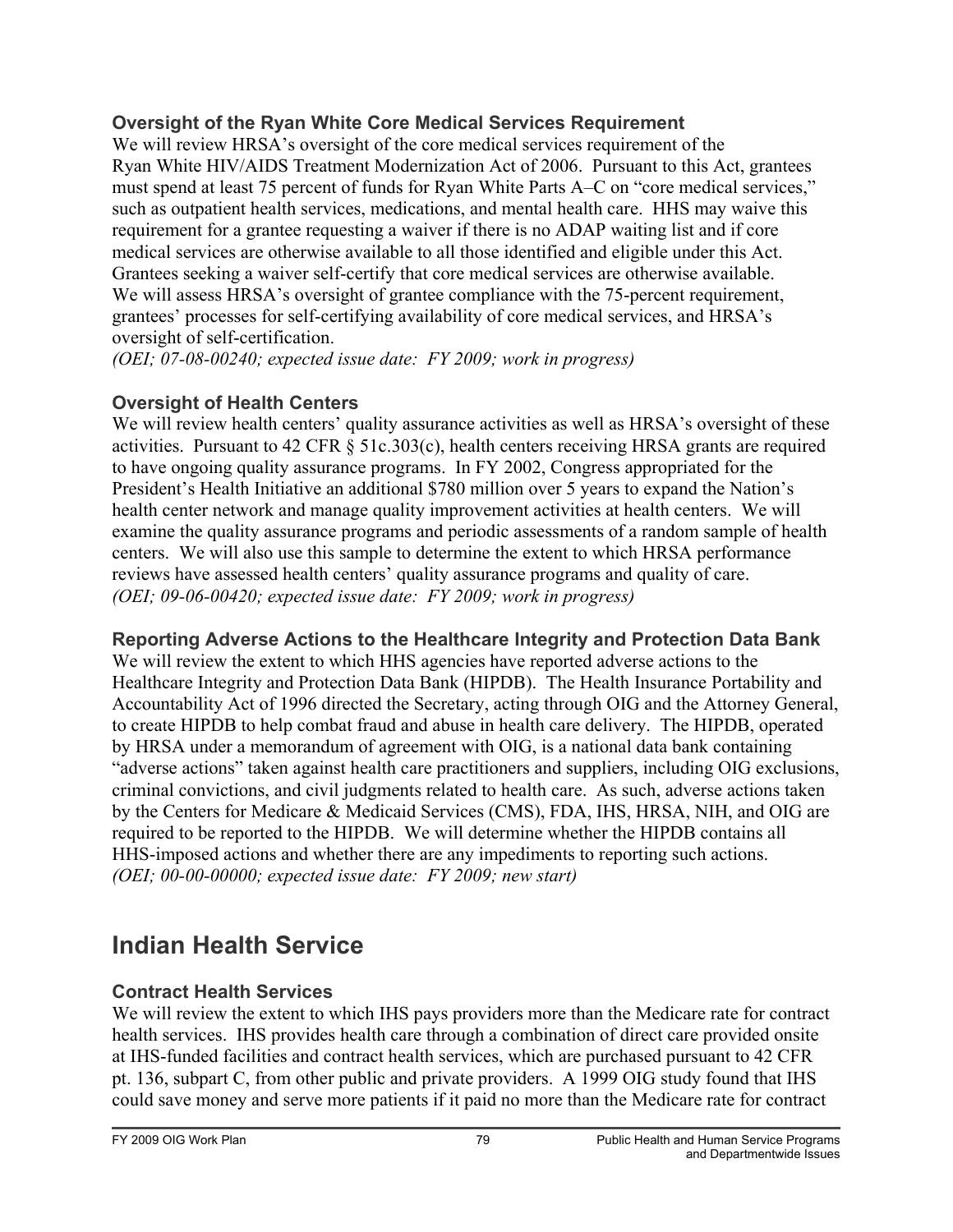health services. Pursuant to section 506 of the Medicare Prescription Drug, Improvement, and Modernization Act of 2003, hospitals that provide inpatient services payable under Medicare must participate in the IHS Contract Health Service program and accept rates established by HHS as payment in full. In effect, regulations at 42 CFR § 136.30 base the payment rate for contract health services on the Medicare PPS rate. We will determine whether IHS paid providers at or below the Medicare rate for contract health services. *(OEI; 05-08-00410; expected issue date: FY 2009; work in progress)* 

## **Provision of Dialysis and Mental Health Services**

We will assess the provision of dialysis and mental health services at IHS facilities. Mortality rates for many illnesses, including alcoholism, diabetes, and suicide, are significantly higher among American Indians and Alaska Natives than among other Americans. Provision of dialysis and mental health services poses particular challenges due to the need for specialized equipment and/or staff. If services are not provided at a local IHS facility, patients may need to travel a significant distance to receive services. Additionally, when services are not provided at an IHS facility, patients may rely on contract health services, which are purchased pursuant to 42 CFR pt. 136, subpart C, from other public and private providers. Funding for contract health services is limited and may be exhausted before the end of each year. We will determine the availability of dialysis and mental health services at IHS facilities as well as the distance patients must travel for these services.

*(OEI; 00-00-00000; expected issue date: FY 2009; new start)* 

## **Accounting for Medication Inventory**

We will review IHS's accounting for medication inventory. OMB Circular A-123, Management's Responsibility for Internal Control, Section II, requires Federal managers to implement controls to provide reasonable assurance that assets are safeguarded against waste, loss, unauthorized use, or misappropriation. Although IHS is required to implement inventory procedures for drugs controlled by the Drug Enforcement Administration (DEA), there is no commensurate Federal requirement for inventories of non-DEA-controlled drug products, which account for most of the drugs on hand. We will determine whether pharmacies in IHS facilities have implemented controls to ensure accountability for their medication inventories. *(OAS; W-00-08-55060; various reviews; expected issue date: FY 2009; work in progress)* 

## **Background Investigations To Protect Indian Children**

We will review the handling of background investigations required by the Indian Child Protection and Family Violence Prevention Act. This law requires that all IHS employees and contractors with regular contact with, or control over, Indian children be investigated for any history of certain criminal acts. Previous OIG work found inconsistent practices regarding staff background investigations. We will determine whether IHS and tribal organizations have completed required background investigations.

*(OAS; W-00-08-55010; various reviews; expected issue date: FY 2009; work in progress)* 

## **Indian Health Service Loan and Repayment Programs**

We will review the internal controls that IHS has in place for its scholarship and loan repayment programs. The Indian Health Care Improvement Act of 1976 authorizes IHS funding to recruit and retain health professionals who provide health care services to the Indian population.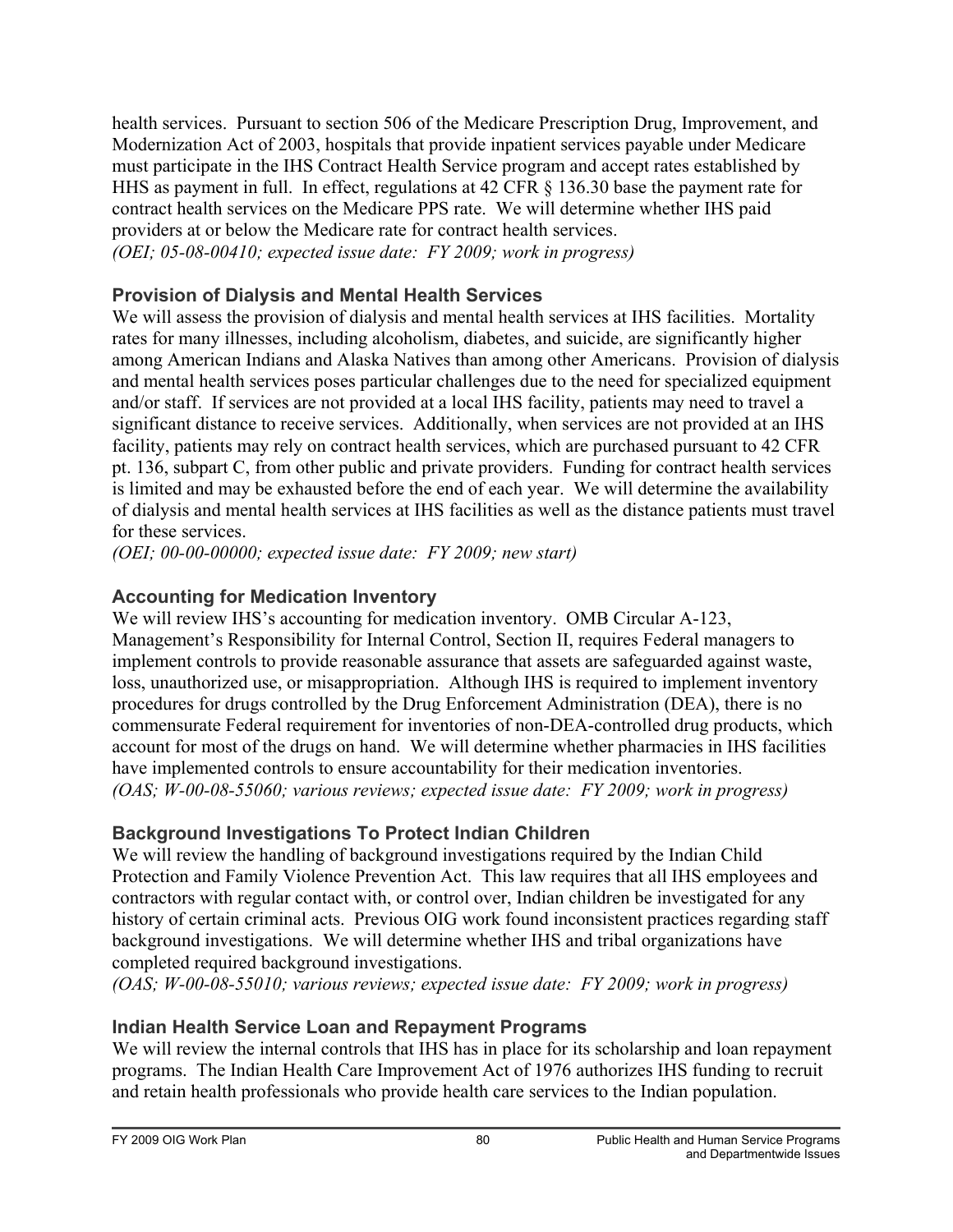Several of these programs require that the recipients of these funds enter into contracts with the IHS whereby they are required to fulfill service obligations or repay the funds if the obligations are not fulfilled. We will determine whether IHS has adequate internal controls to monitor recipients' compliance with their scholarship and loan repayment program requirements. *(OAS; W-00-09-57208; expected issue date: FY 2010; new start)* 

## **National Institutes of Health**

## **Superfund Financial Activities for Fiscal Year 2008**

We will review the payments, obligations, reimbursements, and other uses of Superfund monies by NIH's National Institute of Environmental Health Sciences (Institute). A provision of the Comprehensive Environmental Response, Compensation, and Liability Act of 1980, codified at 42 U.S.C. § 9611(k), requires that OIG conduct an annual audit of the Institute's Superfund activities, carried out by its own staff and through cooperative agreements, which include training for people engaged in hazardous waste activities and studying the effects of exposure to specific chemicals.

*(OAS; W-00-09-57201; expected issue date: FY 2009; new start)* 

## **National Institutes of Health's Implementation of Select Agent Regulations**

We will review NIH's implementation of select agent regulations at its laboratories. This effort continues our previous work at university, State, and private laboratories, which led to OIG recommendations aimed at strengthening control of select agents. Pursuant to 42 CFR pt. 73, we will assess compliance with Federal select agent regulations regarding security plans, accountability for select agents, and access to select agents.

*(OAS; W-00-08-56031; various reviews; expected issue date: FY 2009; work in progress)* 

## **National Institute of Environmental Health Science's Grant Process**

We will review issues related to grants made by the Institute to determine whether it complies with the HHS "Grants Administration Manual" and whether FY 2005 to 2007 expenses incurred by its Director's office were in accordance with NIH policies. This review is being conducted in response to a congressional request.

*(OAS; W-00-09-57203; expected issue date: FY 2009; new start)* 

## **Financial Conflicts of Interest in Research Funded by the National Institutes of Health**

We will review NIH's oversight of grantees' compliance with financial conflicts-of-interest requirements. Eighty percent of NIH funding is allocated through extramural research grants. Federal regulations at 42 CFR pt. 50, subpart F, establish standards to ensure that research is not biased by financial conflicts of interest and require grantee institutions to have written policies for identifying financial conflicts of interest and ensuring that conflicts are managed, reduced, or eliminated. We will review NIH's processes for reviewing the nature and management of financial conflicts of interest reported by grantee institutions during FY 2006. *(OEI; 03-07-00700; expected issue date: FY 2009; work in progress).*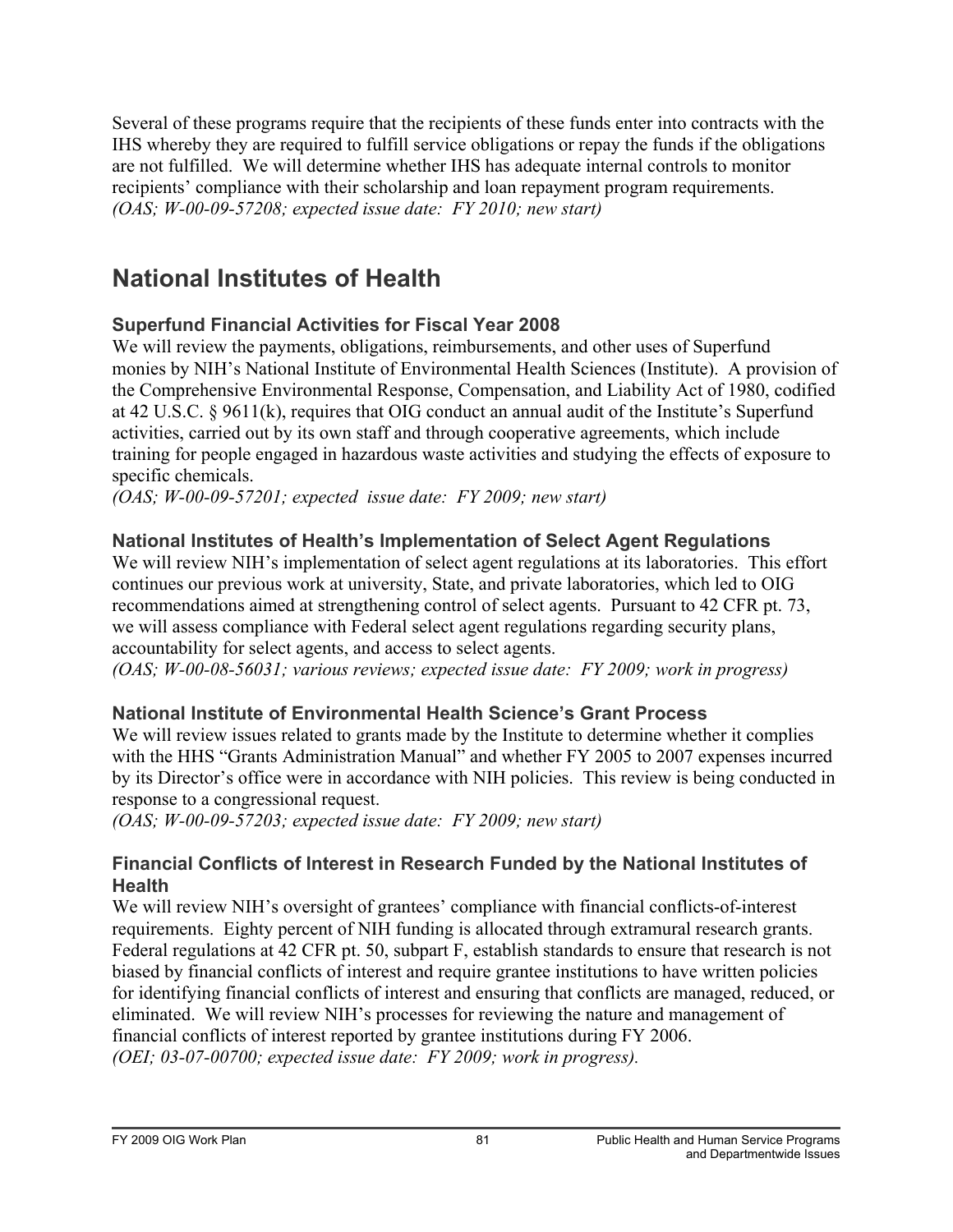## **Colleges' and Universities' Compliance With Cost Principles**

We will review colleges' and universities' compliance with selected cost principles governed by OMB Circular A-21, Cost Principles for Educational Institutions. We will conduct reviews at selected schools based on the dollar value of Federal grants received and on input from HHS' operating divisions and the offices of the Assistant Secretary for Budget, Technology, and Finance and the Assistant Secretary for Administration and Management. *(OAS; W-00-09-57204; expected issue date: FY 2009; new start)* 

## **Use of Data and Safety Monitoring Boards in Clinical Trials**

We will review the extent to which Data and Safety Monitoring Boards (DSMB) monitor data in clinical trials. A DSMB is a group of individuals with pertinent expertise that regularly reviews accumulated data from one or more ongoing clinical trials to ensure the safety of participants in the trials and the validity and integrity of the scientific data generated. The NIH Policy for Data and Safety Monitoring, set forth in June 1998, requires that all NIH-funded clinical trials establish data- and safety-monitoring plans. A variety of types of monitoring, including DSMBs, are used depending on the risk, nature, size, and complexity of the clinical trial. This requirement sets minimum responsibilities that sponsoring Institutes and Centers must meet to ensure and oversee data and safety monitoring. We will also determine how and to what extent NIH is ensuring that grantees comply with the NIH policy for DSMBs in multisite clinical trials. *(OEI; 00-00-00000; expected issue date: FY 2010; new start)* 

## **Clinical and Translational Science Awards**

We will review the National Center for Research Resources' (NCRR) process for overseeing Clinical and Translational Science Award (CTSA) grantees. The CTSA program began in 2006 to encourage intellectual discussion and dissemination of clinical research results and technologies among scientific investigators at various medical colleges and universities. The CTSA program awards 5-year grants to 12 academic health centers annually. When fully implemented in 2012, the CTSA program will consist of a consortium of 60 institutions that facilitates the creation of translational science networks and biomedical informatics tools. NCRR oversees this program and its milestones for compliance with CTSA program objectives and HHS grant administration requirements at 45 CFR pt. 74. Congress awarded over \$300 million during the first 2 years of this program, with funding of the full CTSA initiative expected to exceed \$500 million annually by 2012. We will also examine the types of innovative information sharing techniques developed through the CTSA program. *(OEI; 00-00-00000; expected issue date: FY 2009; new start)* 

## **Substance Abuse and Mental Health Services Administration**

## **Substance Abuse Prevention and Treatment Block Grants**

We will review one State's expenditures of SAMHSA-funded Prevention and Treatment Block Grants (SAPTBG) for State FYs 2003 through 2007. The State's SAPTBG expenditures have exceeded its awards for the past several years. SAMHSA requested that OIG perform this review to determine whether the State's proposed plan for addressing the deficit will meet applicable Federal requirements specified in 42 U.S.C. § 300x-30 and 45 CFR § 96.134. *(OAS; W-00-09-57205; expected issue date: FY 2009; new start)*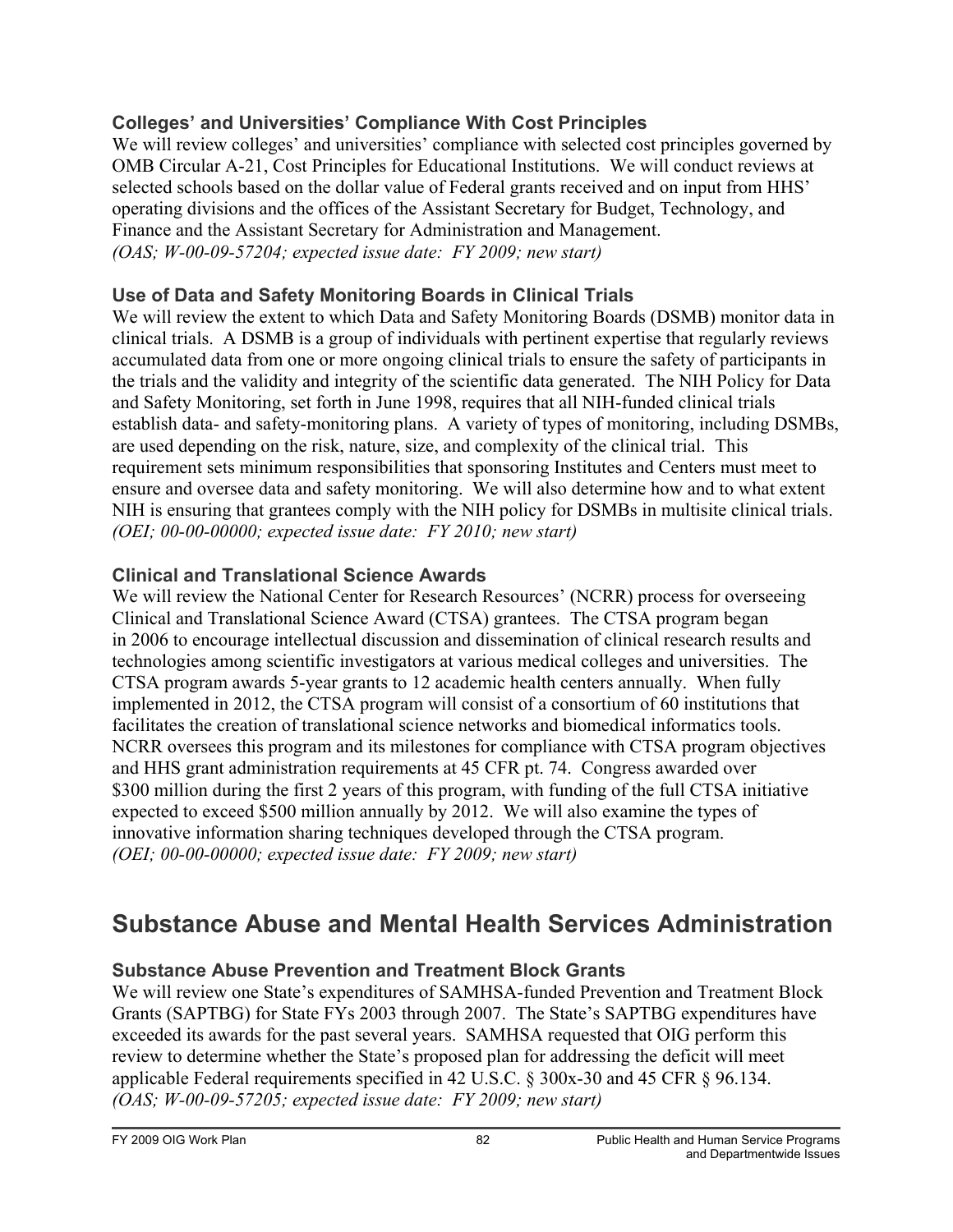## **Cross-Cutting Public Health Activities**

## **Oversight of Federal Advisory Committee Special Government Employee Conflicts of Interest**

We will review HHS officials monitoring of conflicts of interest reported by special Government employees who serve on Federal advisory committees. Pursuant to 5 CFR pt. 2634, the HHS Designated Agency Ethics Official and Deputy Ethics Counselors oversee submission and review of financial reports required of all employees in HHS, including special Government employees. For Federal advisory committees' advice, recommendations, and guidance to be credible, it is important that special Government employees be free from conflicts of interest that may impair their independence. We will also assess HHS's documentation of required ethics training for special Government employees.

*(OEI; 04-07-00260; various reviews; expected issue date: FY 2009; work in progress and new start)* 

#### **Use of Public Health Preparedness and Response for Bioterrorism Program Funds in Gulf Coast States**

We will review the use of Public Health Preparedness and Response for Bioterrorism program funds in five Gulf Coast States that were affected by the 2005 hurricanes. The funding, authorized under sections  $301(a)$ ,  $317(k)(1)(2)$ ,  $319$ ,  $319C-1$ , and  $319C-2$  of the PHS Act, is to be used to improve State, local, and hospital preparedness for and response to bioterrorism and other public health emergencies. We will determine whether funding recipients used program funds for approved purposes and assess the extent to which program funds contributed to hurricane response and recovery efforts.

*(OAS; W-00-07-58201; various reviews; expected issue date: FY 2009; work in progress and new start)* 

## **Pandemic Influenza Expenditures**

We will review pandemic influenza spending in three States. CDC awards Federal grant funds to States to develop an effective national response to a possible influenza outbreak of pandemic proportions. States' use of these funds is governed and regulated by OMB Circular A-87, Cost Principles for State, Local, and Indian Tribal Governments, and the award terms specified in Cooperative Agreement AA154, which explains the funding and provides specific criteria for our audit testing. We will determine whether these States have complied with these requirements in using pandemic influenza grant funds.

*(OAS; W-00-09-58131; expected issue date: FY 2009; new start)* 

## **Use of Public Health Preparedness and Response for Bioterrorism Program Funds for Employee Compensation**

We will review States' use of the Public Health Preparedness and Response for Bioterrorism program funding as it relates to employee compensation. The program, authorized under sections  $301(a)$ ,  $317(k)(1)(2)$ ,  $319$ ,  $319C-1$ , and  $319C-2$  of the PHS Act, provides funding to improve State, local, and hospital preparedness for and response to bioterrorism and other public health emergencies. States may not use Federal funds to compensate State employees for non-Federal services that States have provided in the immediately prior years. We will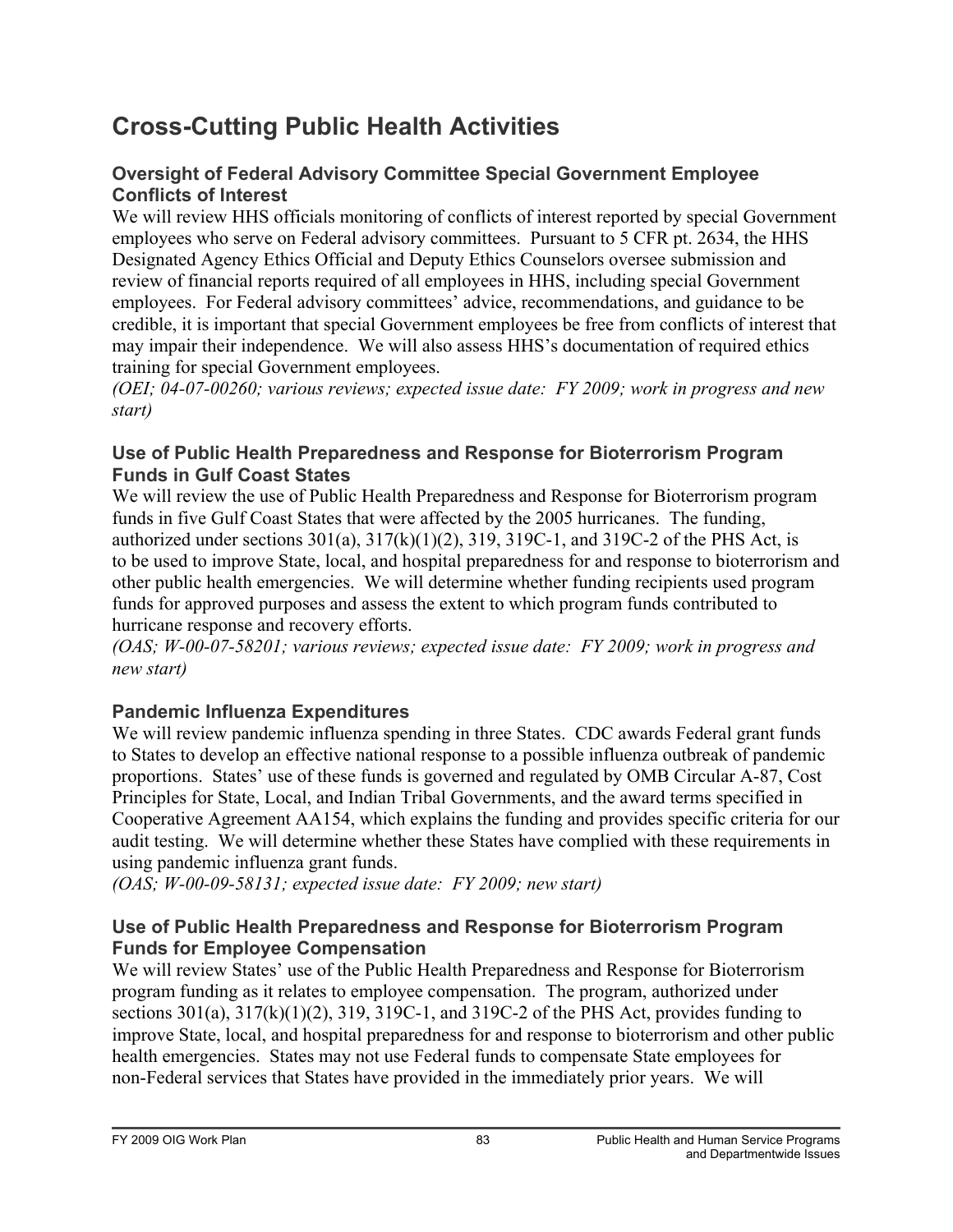determine whether States have inappropriately used program funding to compensate State employees. *(OAS; W-00-09-57207; various reviews; expected issue date: FY 2009; new start)* 

## **Investigations**

## **Violations of Select Agent Requirements**

OIG continues to receive requests for information and investigations of alleged terrorist and bioterrorist activities relating to select agents. On March 18, 2005, HHS issued a final regulation at 42 CFR pt. 73 on Possession, Use, and Transfer of Select Agents and Toxins, which applies to academic institutions; commercial manufacturing facilities; and Federal, State, and local laboratories. The rule authorizes OIG to conduct investigations and to impose civil monetary penalties (CMP) against individuals or entities for violations of these select agent and toxin requirements. As of May 2008, OIG had settled 11 cases involving violations of the select agent regulations and had collected a total of \$887,000 in CMPs. We are continuing to coordinate efforts with CDC, the Federal Bureau of Investigation, and the Department of Agriculture to investigate violations of the statute governing the registration, storage, and transfer of select agents and toxins.

## **Legal Activities**

In addition to providing day-to-day internal legal advice and representation to OIG, the Office of Counsel to the Inspector General (OCIG) coordinates OIG's role in the resolution of civil and administrative fraud cases and promotes compliance measures by recipients of HHS grant funding. In the public health area, OCIG will continue to work closely with OIG investigators and auditors and with prosecutors from the Department of Justice (DOJ) to develop and pursue Federal False Claims Act cases against institutions that receive grant funds from NIH and other public health service agencies. We will provide further assistance to DOJ prosecutors in litigation and in settlement negotiations arising from these cases.

# **Human Service Programs**

Several HHS agencies support human services to assist vulnerable individuals of all ages, including the Administration on Aging, which supports programs that provide services, such as meals, transportation, and caregiver support to older Americans at home and in the community through the nationwide network of services for the aging; and the Administration for Children and Families (ACF), which operates over 30 programs that promote the economic and social well-being of children, families, and communities, including Temporary Assistance for Needy Families (TANF); the national child support enforcement (CSE) system; the Head Start program for preschool children; and assistance for child care; foster care; and adoption services.

Our planned reviews of human service programs follow.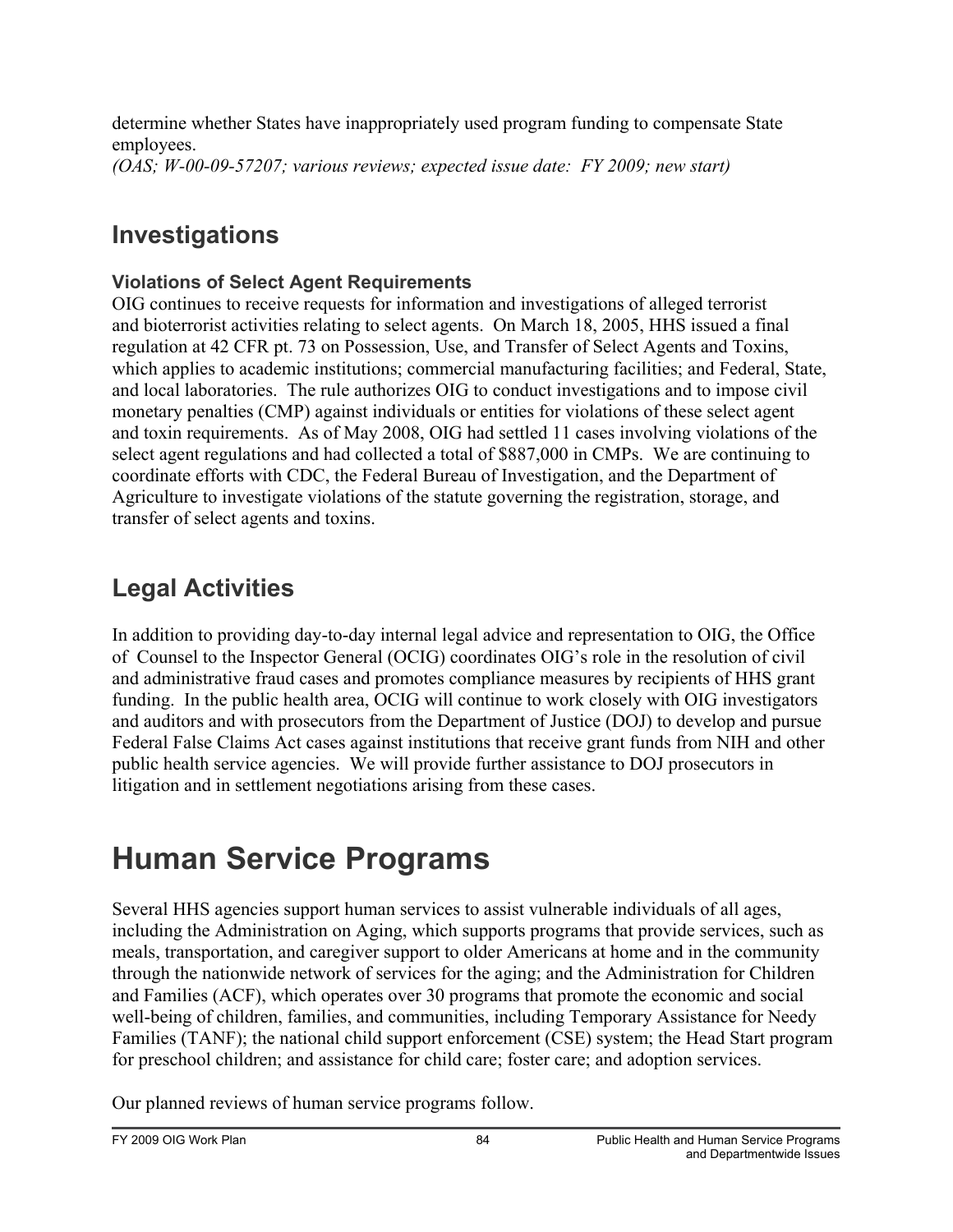## **Administration on Aging**

## **Aging Programs in One State**

We will review one State's aging program grants. Pursuant to Title III of the Older Americans Act of 1965, HHS awards funds to States to develop systems for support services through designated State agencies. These grants also seek to maximize support to enable senior citizens to remain in their homes and communities and to support nutrition services. Non-Federal audits have identified problems in accounting for funds, unspent funds, and inadequately documented matching contributions. We will determine whether aging program grants in a State complied with Federal requirements.

*(OAS; W-00-08-26002; expected issue date: FY 2009; work in progress)* 

## **Administration for Children and Families**

## **Foster Care and Adoption Assistance Training and Administrative Costs**

We will review foster care and adoption assistance training and other administrative costs claimed under Title IV-E of the Social Security Act. The Social Security Act,  $\S$ § 474(a)(3)(A)-(B) and 474(a)(3)(E), provides for Federal reimbursement of training and administrative costs, respectively. Title IV-E training and other administrative costs have increased dramatically in relation to maintenance payments in recent years. Prior OIG reviews in three States found that unallowable costs were claimed, costs were improperly allocated, and/or costs were otherwise unsupported. We will determine whether current and retroactive claims were allowable and reasonable and were supported in accordance with laws and regulations and States' cost allocation plans.

*(OAS; W-00-08-24100; various reviews; expected issue date: FY 2009; work in progress )* 

## **Foster Care Per Diem Rates**

We will review foster care maintenance payments claimed under Title IV-E of the Social Security Act on behalf of children. The Social Security Act, § 475(4)(A), defines foster care maintenance payments as payments to cover the cost of food, clothing, shelter, daily supervision, school supplies, a child's personal incidentals, liability insurance with respect to a child, and reasonable travel to the child's home for visitation. A prior OIG review found that some services included in per diem rates were not eligible for Title IV-E foster care maintenance payments. We will determine whether State agencies claimed Title IV-E maintenance and associated administrative costs in accordance with Federal requirements.

*(OAS; W-00-08-24101; expected issue date: FY 2009; work in progress)* 

## **Costs Billed by Child-Placing Agencies**

We will review child-placing agencies' maintenance payments and administrative costs claimed under Title IV-E of the Social Security Act. Under the Social Security Act, § 475(4)(A), foster care maintenance payments cover a child's basic needs, such as food, clothing, shelter, and personal incidentals. In the case of institutional care, maintenance costs also include the costs of administration and operation of the institution. Preliminary work in one State showed that even though the administrative costs for child-placing agencies were included in the maintenance payments, these costs were also being billed to the State as additional administrative costs.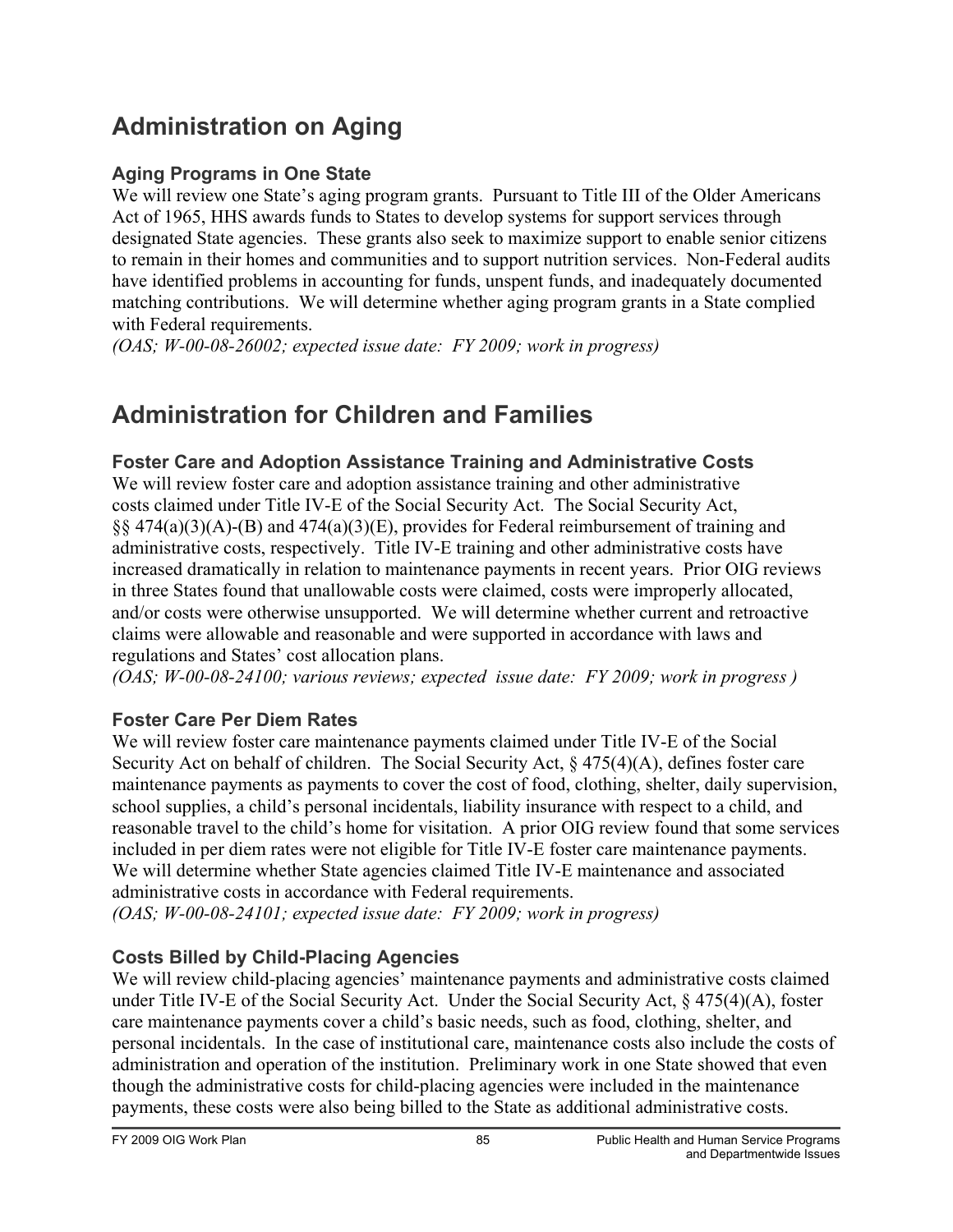We will determine whether and to what extent States have received duplicate reimbursement for the administrative costs of child-placing agencies.

*(OAS; W-00-09-25024; expected issue date: FY 2009; new start)* 

## **Group Home and Foster Family Agency Rate Classification**

We will review one State's foster care payment rates made for group homes and/or foster family agency treatment programs. Federal regulations at 45 CFR §§ 1356.60(a)(1)(i) and 1356.71(d)(2) provide that Federal financial participation is available for allowable costs of foster care maintenance payments and that States must review the amount of the payments to ensure the continued appropriateness of the amounts. The auditee State's Code provides that rates be established by classifying each group home program and applying the standardized schedule of rates. The foster care payment amount correlates with the rate classification level. Payments are initially established at a provisional rate; the State subsequently conducts audits to establish the actual rate classification level. We will determine whether foster care payment rates made for group homes and/or foster family agency treatment programs in the State were accurate.

*(OAS; W-00-09-25205; expected issue date: FY 2009; new start)* 

## **Adoption Assistance Subsidies**

We will review States' claims for Federal reimbursement of adoption assistance subsidies to determine compliance with eligibility requirements. The Social Security Act, §§ 473(a) and 473(c), establishes adoption assistance eligibility requirements. Federal subsidy payments are provided to families to ensure that they have the necessary services and financial resources to meet the special needs of some adopted children. A previous OIG review of one State's adoption assistance subsidies identified payments to families that did not meet eligibility requirements.

*(OAS; W-00-08-24009; expected issued date: FY 2009; work in progress )* 

## **Foster Care Claims for the Placement of Delinquent Children**

We will review foster care maintenance costs claimed by several States under Title IV-E of the Social Security Act for the placement of delinquent children. Pursuant to the Social Security Act,  $\S 475(4)(A)$ , maintenance costs include room and board payments to licensed foster parents, group homes, and residential child care facilities for children who meet Title IV-E program requirements. A prior OIG review found that claims were submitted for ineligible children, that some services were not provided, and some services were ineligible. We will determine whether foster care maintenance costs under Title IV-E for the placement of delinquent children were claimed in compliance with applicable Federal requirements.

*(OAS; W-00-06-25023; various reviews; expected issue date: FY 2009; work in progress and new start)* 

## **Foster Care Preplacement/Candidacy Costs**

We will review State claims for foster care candidate costs. The Social Security Act,  $\frac{8472(i)(2)}{2}$ , allows States to claim administrative costs for allowable preplacement activities on behalf of foster care candidates. A candidate for foster care is a child who is at imminent risk of removal from his/her home. Under 45 CFR § 1356.60(c)(2), administrative costs cover staff activities, such as case management and supervision of children placed in foster care and children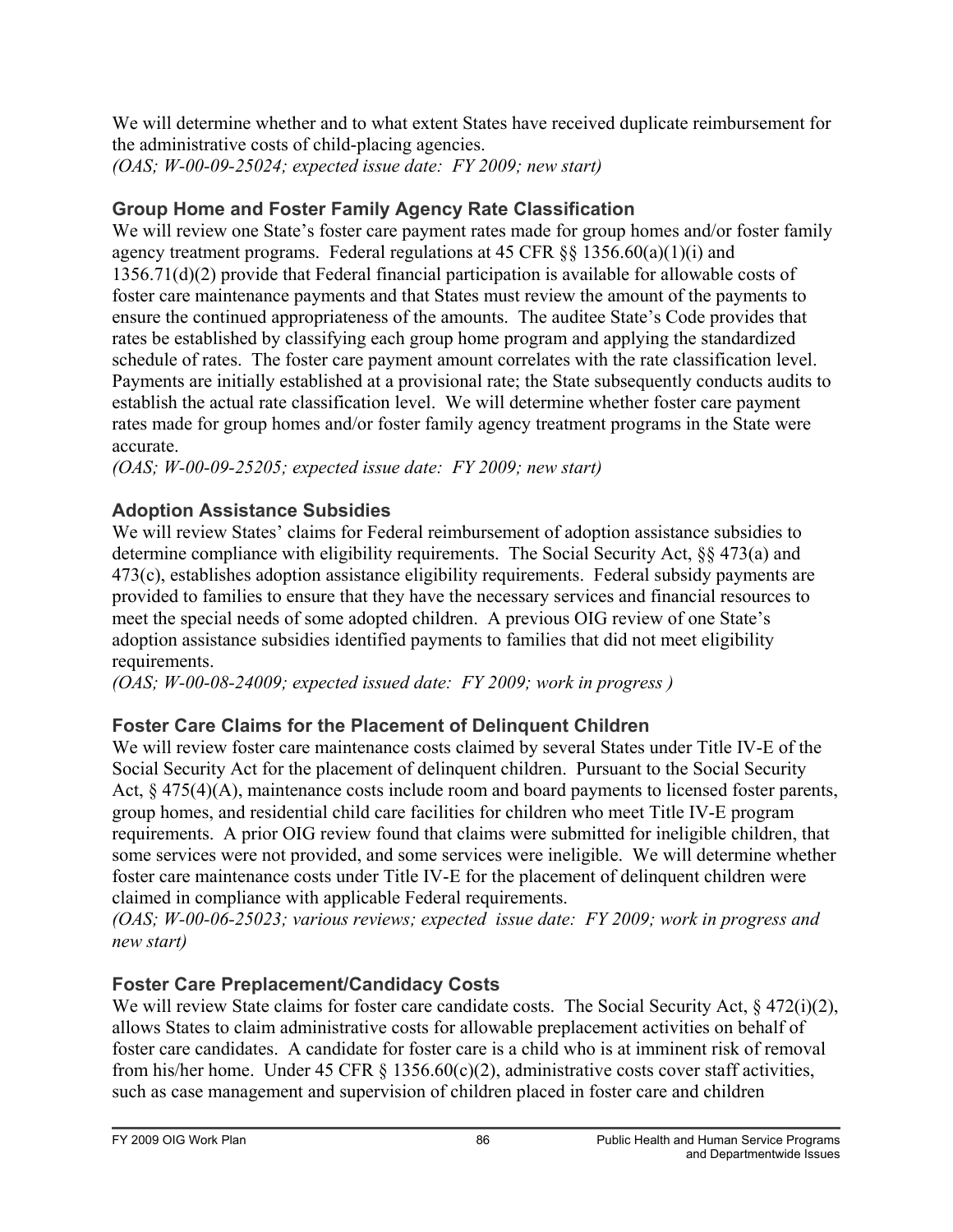considered to be candidates under Title IV-E of the Social Security Act. In several States, we will determine whether costs for candidates were properly claimed. *(OAS; W-00-09-25026; expected issue date: FY 2009; new start)* 

## **Foster Children Over 19 Years Old**

We will review foster care maintenance payments made on behalf of children over the age of 19. Children over 19 years old are ineligible for foster care maintenance payments. The Social Security Act, § 472, limits Title IV-E eligibility to children under age 18, or over age 18 but under age 19 if full-time students (Title IV-A State plan option). The Adoption and Foster Care Analysis and Reporting System database, maintained by ACF, listed more than 9,900 of 513,000 children who were over 19 years old as of September 30, 2005. We will determine whether foster care maintenance payments were made on behalf of children over the age of 19. *(OAS; W-00-09-25027; expected issue date: FY 2009; new start)* 

#### **Oversight of System Design of Statewide Automated Child Welfare Information Systems**

We will review ACF's oversight, guidance, and assistance to States directed to ensuring that States' new Statewide Automated Child Welfare Information System (SACWIS) initiatives are appropriately focused and successfully implemented with potential risks minimized. Federal regulations at 45 CFR § 95.621 require that ACF continually review, assess, and inspect the planning, design, and operation of SACWIS systems to determine how such systems meet the requirements imposed by law, regulations, and guidelines. Pursuant to 45 CFR § 1355.52, States may receive 50-percent FFP for the costs of planning, design, development, and installation of a statewide child welfare information system. In addition, we will determine whether the costs claimed by States for the systems are allowable.

*(OAS; W-00-09-25028; expected issue date: FY 2009; new start)* 

## **Foster Care Programs Collection and Reporting of Child Support Payments**

We will review and reconcile States' records of children in foster care with corresponding States' collections of child support. Federal regulations at 45 CFR 302.52 require that States' collections of child support payments for children in foster care be used to offset Foster Care program costs instead of being sent to individuals who no longer have custody of the children. To facilitate offsets, Foster Care program agencies are required to report identifying information for children in foster care to States' CSE agencies. We will determine the extent to which prompt and accurate reporting takes place, reconcile the reports with corresponding offsets, and identify the causes of any discrepancies.

*(OAS; W-00-09-25029; expected issue date: FY 2009; new start)* 

## **Temporary Assistance for Needy Families Improper Payment Rate**

We will review TANF basic assistance payments to determine the extent to which State agencies made payments to individuals who did not meet Federal and State eligibility requirements. The Improper Payments Information Act of 2002 requires Federal agencies to estimate improper payments. HHS and OMB have requested that OIG review State TANF programs to establish a statistically valid estimate of improper payments. We will review TANF basic assistance expenditures for a 1-year period ending March 31, 2007, in one State. We will establish an improper payment rate for the State reviewed and incorporate the data into the results from other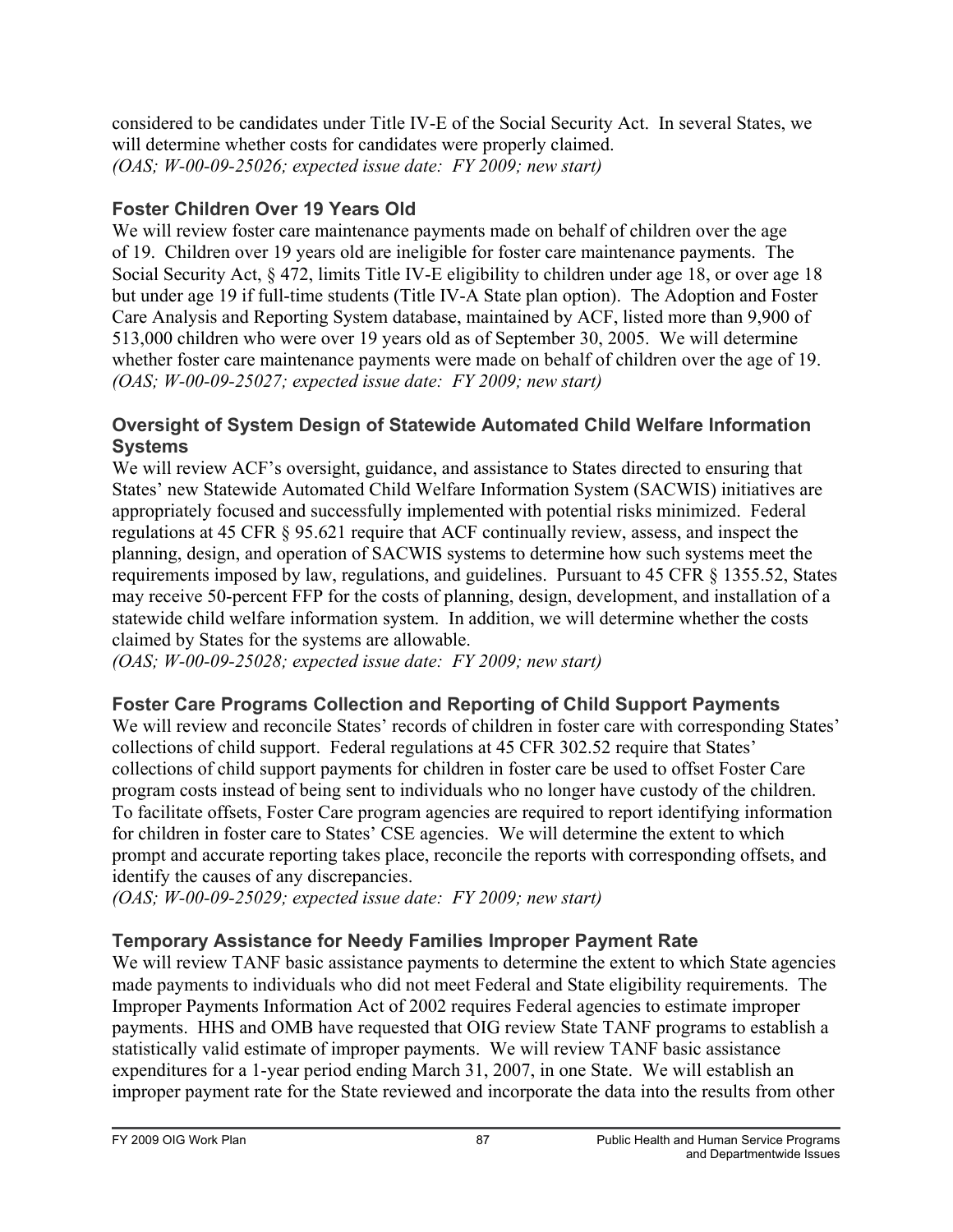States we are currently reviewing to develop a nationwide TANF improper payment rate. *(OAS; W-00-08-20016; various reviews; expected issue date: FY 2009; work in progress and new start)* 

## **Services for Recently Arrived Refugees**

We will review grantee compliance with terms and conditions for grants and contracts awarded under section 412(c) of the Refugee Act of 1980. Section 412(c) allows the Director of Refugee Resettlement to make grants to, and enter into contracts with, public or private nonprofit agencies for projects specifically designed to assist refugees in obtaining the skills necessary for economic self-sufficiency; to provide training in English where necessary; and to provide health, social, educational, and other services. We will determine whether agencies have met the terms and conditions of their respective grants and contracts.

*(OAS; W-00-09-25030; expected issue date: FY 2009; new start)* 

## **Head Start Matching Costs**

We will review Head Start matching claims to determine whether grantees met the 20-percent match of total costs required for Federal Head Start funding. Regional ACF officials have indicated to us that grantees might not be meeting the Head Start matching requirement. Federal regulations at 45 CFR §§ 74.23 and 1301.20 establish which costs a grantee can consider to satisfy the required match. We will also identify any challenges facing grantees in meeting the matching requirement.

*(OAS; W-00-08-24014; expected issue date: FY 2009; work in progress)* 

## **Head Start Agencies' Use of Grant Funds**

We will review the use of funds received by Head Start agencies. Recipients of Head Start funds are required to ensure that these funds are used for authorized purposes, as required by 45 CFR § 92.20(b)(3). We will determine whether funds were properly used for the purposes outlined in Federal award letters and approved Head Start agency grant applications and program requirements.

*(OAS; W-00-09-25031; various reviews; expected issue date: FY 2009; new start)* 

## **Licensing Standards and Health and Safety Monitoring at Child Care Facilities**

We will review licensing, health, and safety standards at selected child care facilities that received Federal Head Start funding and/or Federal funding from the Child Care and Development Fund (CCDF). Federal regulations for the CCDF at 45 CFR § 98.15(b)(4)-(6) require States to certify that they have licensing and health and safety requirements applicable to child care services in accordance with 45 CFR §§ 98.40 and 98.41. A previous OIG review of one Head Start grantee that also provided CCDF day care services found several instances in which child care facilities did not comply with the applicable health and safety requirements. Federal Head Start Performance Standards at 45 CFR §§ 1304 and 1308 require that Head Start facilities comply with State and local child care licensing requirements. If States do not have licensing requirements, or the States' requirements are less stringent than Federal standards, the facilities must comply with the Head Start health and safety requirements found at 45 CFR §1304.53(a). We will determine the extent to which Head Start grantees and States have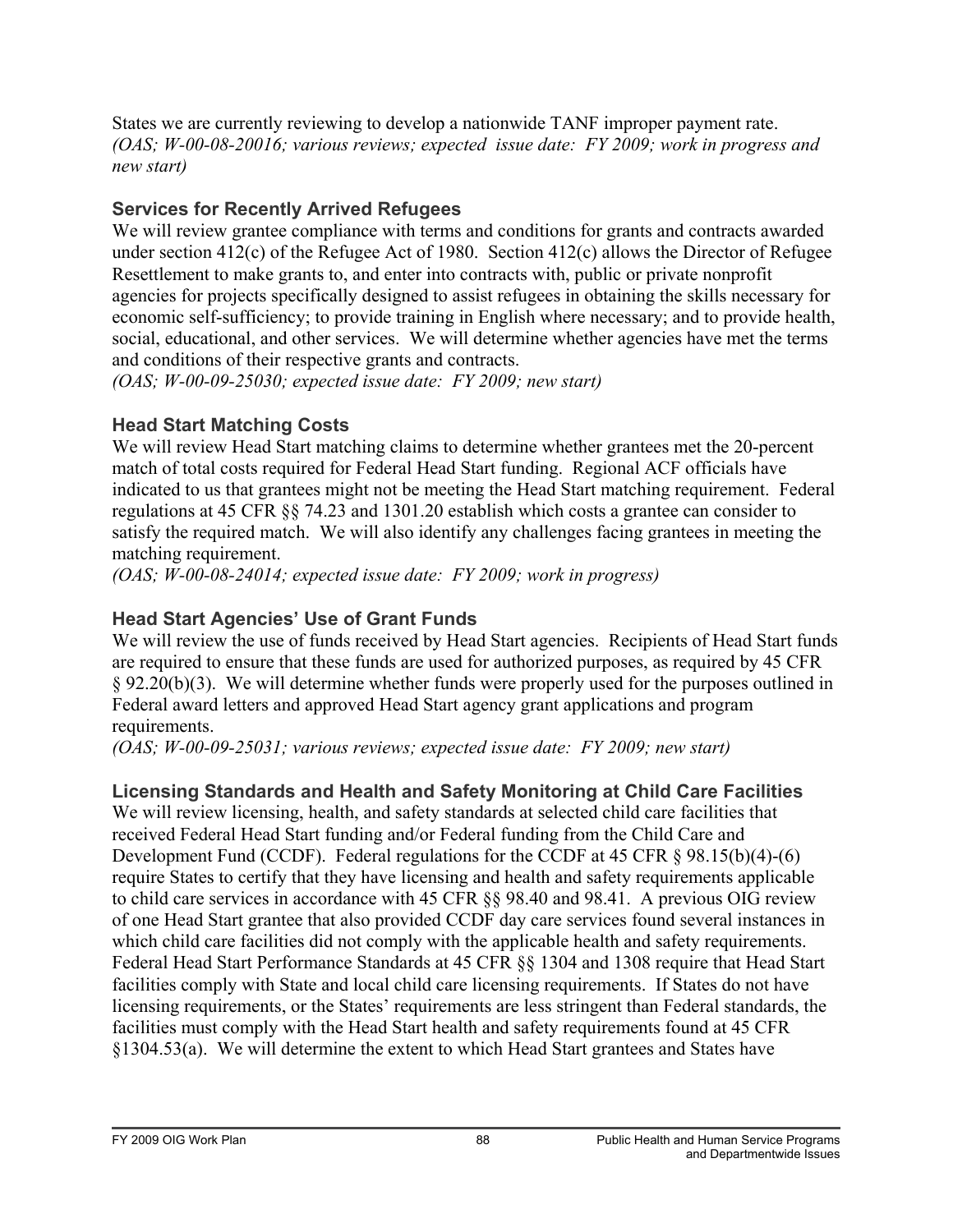demonstrated that child care facilities receiving Federal funding have complied with applicable requirements.

*(OAS; W-00-09-25032; various reviews; expected issue date: FY 2009; new start. OEI; 00-00-0000; expected issue date: FY 2010; new start.* 

## **Use of Financial Institution Data Match To Collect Child Support**

We will review the effectiveness of States' use of the Financial Institution Data Match (FIDM) to collect payment of arrears and ongoing support obligations. The Social Security Act, § 466(a)(17), requires States to establish procedures under which States' CSE agencies enter into agreements with financial institutions doing business in the States to develop and operate the FIDM for purposes of securing information leading to the enforcement of child support orders. Since its inception in 1999, the FIDM has assisted in the collection of billions of dollars in past-due and current support. As an enforcement tool, the FIDM is targeted primarily at increasing the collection of arrears. Payment of arrears through the FIDM may also reestablish contact between States and noncustodial parents and result in increases in ongoing support. We will identify any existing factors that may limit the effectiveness of the FIDM in increasing collections and reducing arrears.

*(OEI; 00-00-00000; expected issue date: FY 2010; new start)* 

#### **Federal Employers' Payment Submissions to Child Support State Disbursement Units**

We will assess the procedural accuracy of Federal employers' payment submissions to Child Support State Disbursement Units. In a 2000 OIG review of State Disbursement Units, managers of these units reported that child support payments from Federal agencies were often labeled poorly or delivered incorrectly, which caused delays in States' disbursement of payments to families. OIG recommended that the Office of Child Support Enforcement work with Federal employers to improve payment practices. This follow-up review will determine whether these problems have been corrected. Specifically, we will determine if Federal payers accurately label and submit payments, identify barriers to proper labeling and submission, and assess the impact on agencies and families of deficient practices on the part of Federal payers. *(OEI; 00-00-00000; expected issue date: FY 2009; new start)* 

## **Undistributable Child Support Collections**

We will review undistributable child support collections and program income reported by States. In accordance with Federal regulations at 45 CFR § 304.50, undistributable child support collections that are retained by a State must be counted as program income and used to reduce program expenditures under Title IV-D of the Social Security Act. Historically, States have had difficulty in distributing sizable amounts of support payments because certain identifiers, such as custodial parents' addresses, were not current or the case numbers were omitted from collection receipts. Prior OIG reviews have identified several States that did not recognize or report as program income undistributable child support collections or interest earned on these balances. We will determine whether the Federal Government received its share of any program income earned in interest-bearing accounts or for undistributed balances written off by States. *(OAS; W-00-08-23080; various reviews; expected issue date: FY 2009; work in progress)*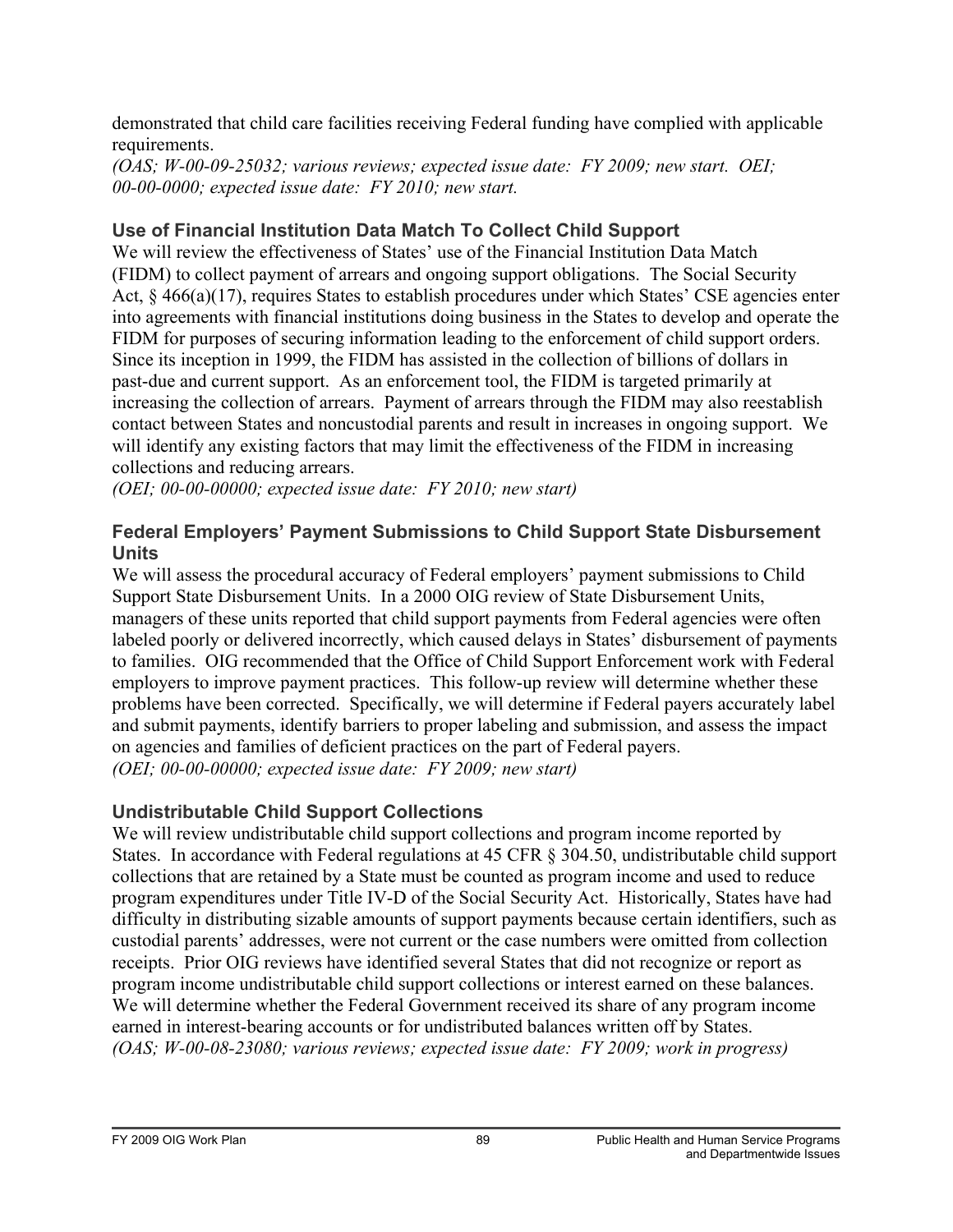## **Child Support Incentive Payments**

We will review child support incentive payments made to States. States are eligible to receive child support incentive payments after meeting certain performance measures. The Social Security Act, § 458(f), requires States receiving child support incentive payments to reinvest the payments into their CSE programs or use the funds for other approved activities that will improve their CSE programs. We will determine whether States properly used child support incentive payments.

*(OAS; W-00-09-23150; expected issue date: FY 2009; new start)* 

## **Interest Earned on Child Support Enforcement Funds**

We will review interest earned by local government entities that receive CSE funds. Pursuant to 45 CFR § 92.21(i), interest earned on advances, except for interest earned on advances of funds exempt under the Intergovernmental Cooperation Act of 1968, must be remitted to the Federal Government at least quarterly. A prior OIG review found that Federal funds that a county received for administering the CSE program were commingled with other county funds and that the interest earned on the commingled funds was considered general-purpose revenue and used to support countywide operations. We will determine whether the Federal Government received credit for the income received on invested funds and whether Federal program funds were drawn down and disbursed before the funds were needed.

*(OAS; W-00-09-23151; expected issue date: FY 2009; new start)* 

## **Increasing Child Support Collections**

We will review States' procedures for collecting child support from self-employed noncustodial parents. A prior review in one State disclosed that the State increased child support collection by more than \$1 million as a result of enacting legislation to identify earnings from self-employed noncustodial parents. We will determine the adequacy of procedures for and extent of increases in child support collections by States that have implemented the necessary legislation to identify earnings and collect child support from self-employed individuals whose families are receiving TANF.

*(OAS; W-00-09-25033; expected issue date: FY 2009; new start)* 

## **Followup to Noncustodial Parents' Contributions Toward Medicaid Premiums**

We will review ACF's and CMS's implementation of our recommendations requiring noncustodial parents to contribute to their children's Medicaid costs. In a prior review of eight States, we found that noncustodial parents could have contributed over a 1-year period an estimated \$99 million in Medicaid costs for children in foster care as set forth under Title IV-D of the Social Security Act. We will determine whether cost savings have been achieved or can be achieved if noncustodial parents are required to contribute toward their children's Medicaid costs.

*(OAS; W-00-09-25034; expected issue date: FY 2009; new start)* 

## **Investigations Under the Child Support Enforcement Task Force Model**

Project Save Our Children is a coordinated effort to identify, investigate, and prosecute individuals who fail to meet their court-ordered support obligations. This project brings together OIG, the U.S. Marshals Service, DOJ, State and local law enforcement, local prosecutors, State child support agencies, and other interested parties to enforce Federal and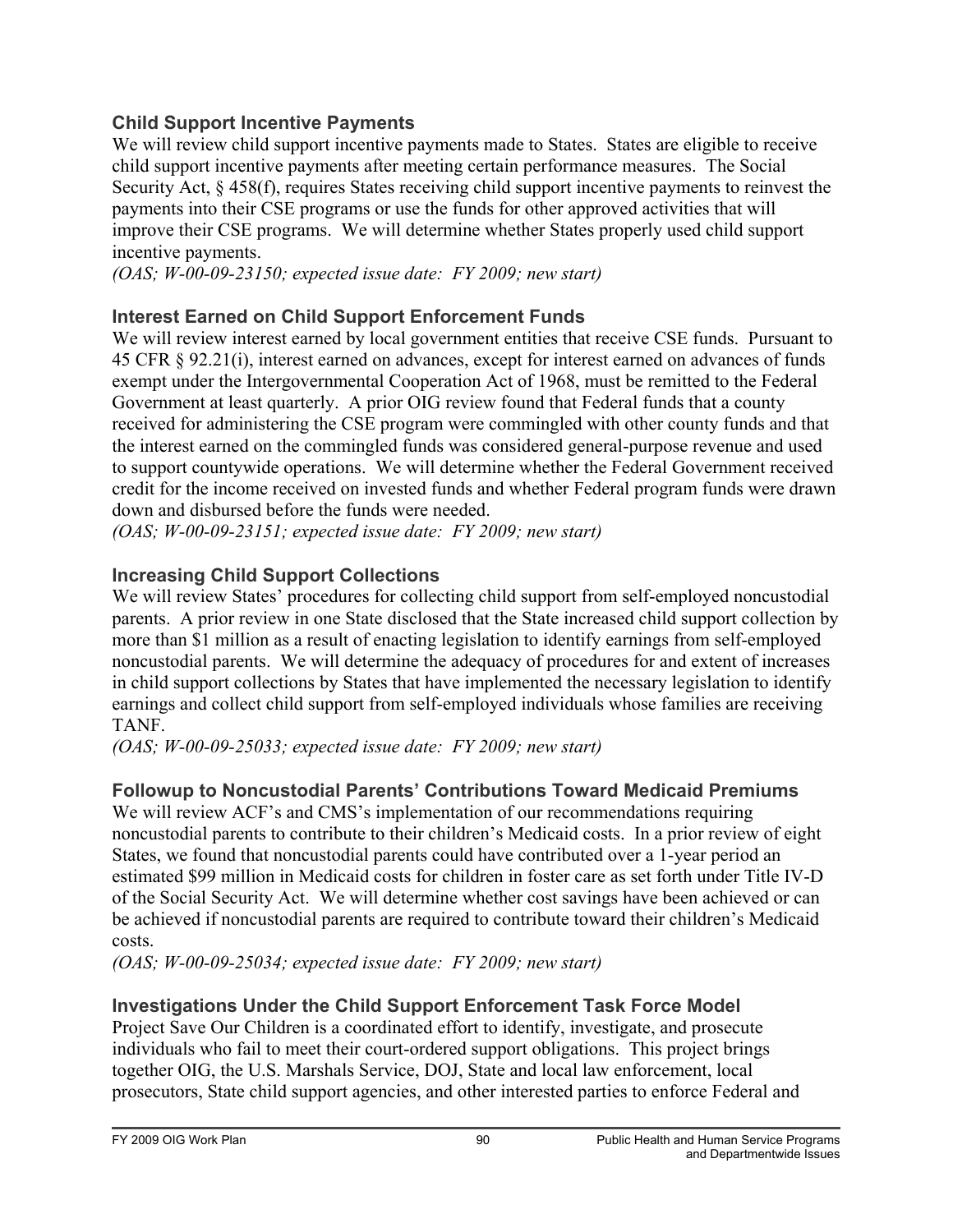State criminal child support statutes. For FY 2007, OIG reported, as part of Project Save Our Children, 98 criminal convictions and approximately \$6.6 million in court-ordered fines, penalties, and restitution. In FY 2009, we plan to continue our efforts to encourage and coordinate the efforts in States, particularly in States that have not pursued prosecutions of nonsupport cases.

# **Departmentwide Issues**

Certain financial, performance, and investigative issues cut across HHS programs. Our ongoing and planned work addresses departmentwide issues, such as financial statement audits; financial accounting; information systems management; and other departmental issues, including discounted airfares, travel cards, and purchase cards.

We have discretion in allocating most of our non-Medicare and non-Medicaid resources; a portion, however, is used for mandatory reviews. These include financial statement audits conducted pursuant to section 405(b) of the Government Management Reform Act of 1994 (GMRA) and the Chief Financial Officers Act of 1990 (CFO Act) and information systems reviews required by the Federal Information Security Management Act of 2002 (FISMA).

The GMRA seeks to ensure that Federal managers have at their disposal the financial information and flexibility necessary to make sound policy decisions and manage scarce resources. The GMRA broadened the CFO Act by requiring annual audited financial statements for all accounts and associated activities of HHS and other Federal agencies.

## **Financial Statement Audits**

## **Audits of Fiscal Years 2008 and 2009 Financial Statements**

We will review the independent auditor's workpapers to determine whether financial statement audits of HHS and its components were conducted in accordance with applicable laws and regulations. The purpose of a financial statement audit is to determine whether the financial statements present fairly, in all material respects, the financial position of the audited entity for the specified time period. The audited consolidated HHS FY 2008 financial statements are due to OMB by November 17, 2008; for FY 2009, they are due by November 16, 2009.

The following FY 2008 financial statement audits will be completed and reports will be issued during FY 2009:

Consolidated HHS – This audit incorporates all operating divisions, including those that will receive separate audit reports (listed below). (*OAS; W-00-08-40009; A-17-08-00001)* 

CMS (OAS; W-00-08-40008; A-17-08-02008)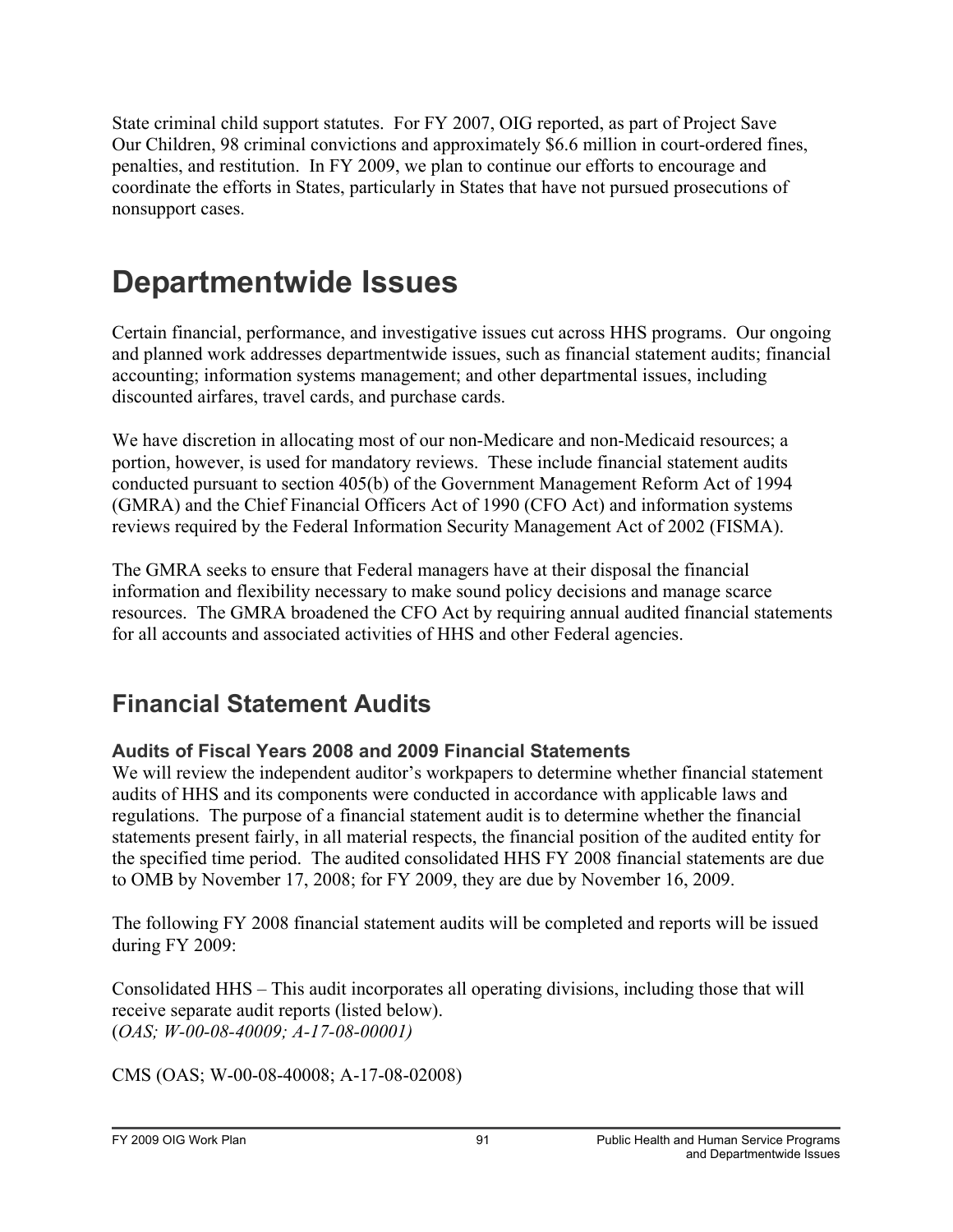The following FY 2009 financial statement audits will be completed and reports will be issued during FY 2010:

Consolidated HHS – This audit will incorporate all operating divisions, including those that will receive separate audit reports (listed below). *(OAS; W-00-09-40009)*

CMS (OAS; W-00-09-40008)

#### **Fiscal Year 2009 Statement on Auditing Standards 70 Examinations**

We will review the independent auditor's workpapers to determine whether the Statement on Auditing Standards (SAS) 70 examinations of HHS's service organizations were conducted in accordance with applicable laws and regulations. An SAS 70 examination reports on the controls of a service organization that may be relevant to the user organization's internal control structures. The following SAS 70 examinations of HHS service organizations will support FY 2009 financial statement audits and will be issued during FY 2009:

Center for Information Technology (NIH Computer Center) *(OAS; W-00-09-40012*)

Program Support Center and Major Administrative Support Services *(OAS; W-00-09-40012)*

Payment Management System *(OAS; W-00-09-40012)*

#### **Fiscal Years 2008 and 2009 Financial-Related Reviews**

The purpose of the financial-related reviews is to fulfill requirements in OMB Bulletin No. 07-04, "Audit Requirements for Federal Financial Statements," §§ 11 and 13.

FY 2008 financial-related reviews:

Closing-Package Audit Reports for the Governmentwide Financial Report System. These audit reports are intended to support the preparation of governmentwide financial statements and reports.

*(OAS; W-00-08-40009; A-17-08-00006)*

Payroll Agreed-Upon Procedures. These procedures focus on reviewing the official personnel files for selected HHS employees to assist the DOD OIG in performing the OMB Bulletin 07-04, "Audit Requirements for Federal Financial Statements," § 11, Agreed-Upon Procedures. *(OAS; W-00-08-40009)*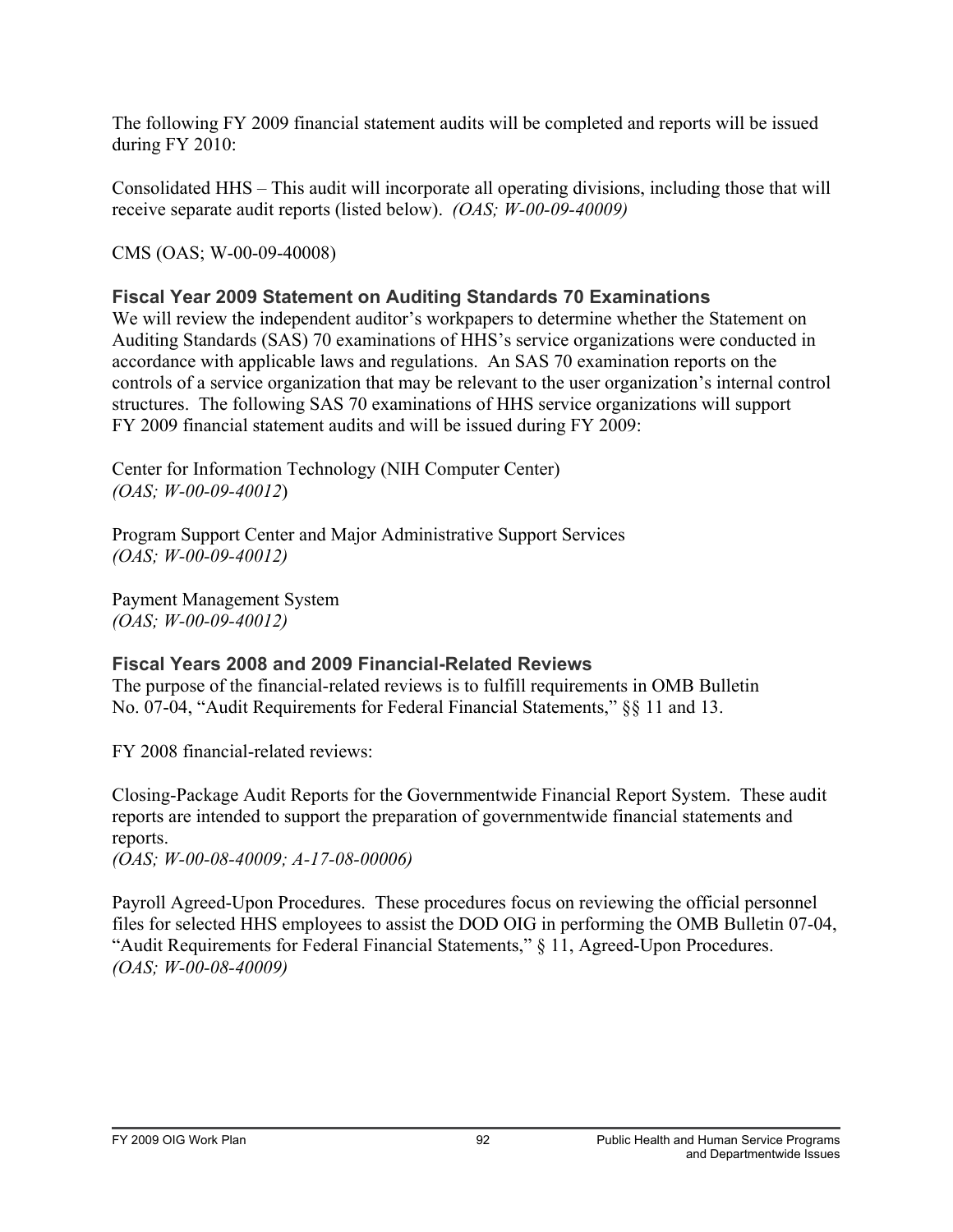FY 2009 financial-related reviews:

Closing-Package Audit Reports for the Governmentwide Financial Report System. These audit reports are intended to support the preparation of governmentwide financial statements and reports.

*(OAS; W-00-09-40009)*

Payroll Agreed-Upon Procedures. These procedures focus on reviewing the official personnel files for selected HHS employees to assist the DOD OIG in performing the OMB Bulletin 07-04, "Audit Requirements for Federal Financial Statements," § 11, Agreed-Upon Procedures. *(OAS; W-00-09-40009)*

## **Other Financial Accounting Reviews**

## **Expired Appropriations**

We will determine whether HHS should retain the expired appropriations on its financial statements for the mandatory 5-year period. In accordance with 31 U.S.C. §§ 1551 through 1555, HHS is required to retain the expired appropriations on its financial statements for 5 years, after which any remaining balances would be returned to the Department of the Treasury (Treasury). New legislation would need to be enacted to authorize HHS to return the funds to Treasury in less than 5 years.

*(OAS; W-00-08-40030; expected issue date: FY 2009; work in progress)* 

## **President's Emergency Plan for Relief Funds**

We will review the effeciveness of HHS's accounting for and control of funds received under the President's Emergency Plan for AIDS Relief (PEPFAR) program. HHS received PEPFAR funds from both the annual HHS/Labor appropriation and the Foreign Operations appropriation. PEPFAR funds support international programs for AIDS prevention, treatment, and care. *(OAS; W-00-08-52300; expected issue date: FY 2009; work in progress* 

## **Public Welfare Cost Allocation Plan**

We will review the cost allocation plan submitted by one State. The State contracted to have its cost allocation plan prepared. ACF has informed us that the plan may be unsupportable and that the State has been required to revise it. Federal regulations at 45 CFR pt. 95, subpart E require that cost allocation plans conform to the accounting principles and standards in OMB Circular A-87, Cost Principles for State, Local, and Indian Tribal Governments. We will determine whether State agency costs have been allocated correctly among various Federal programs and whether claims submitted by the State based on the cost allocation plan were supported and claimed in accordance with Federal criteria pertinent to the State agency. *(OAS; W-00-09-40029; expected issue date: FY 2009; new start)* 

## **Annual Accounting of Drug Control Funds**

We will review HHS agencies' compliance with the requirement at 21 U.S.C. § 1704 that agencies expending funds on National Drug Control Program activities submit to the Office of National Drug Control Policy (ONDCP) an annual accounting of the expenditure of drug control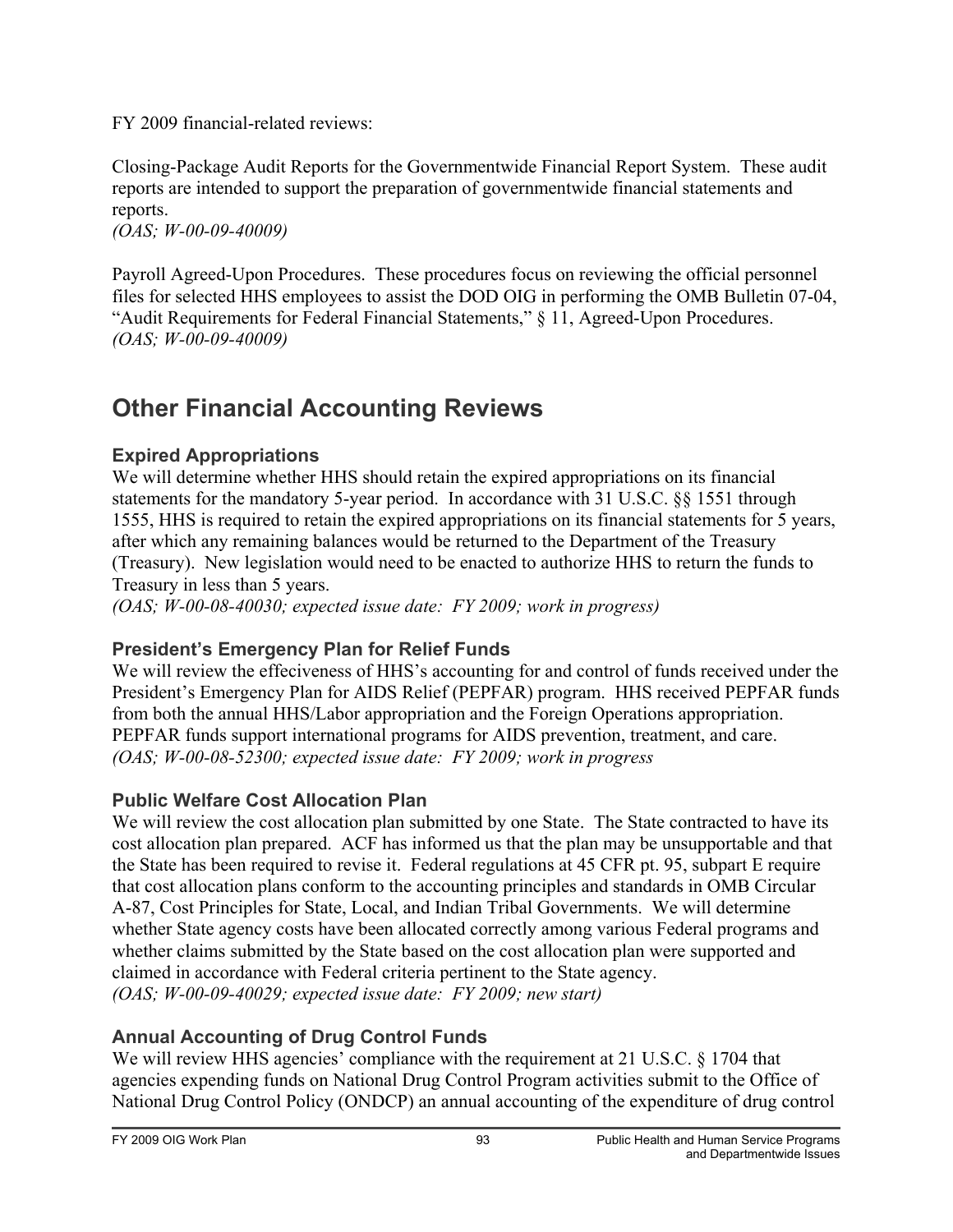funds. ONDCP policy also requires that an agency submit with its annual accounting an authentication by the agency's OIG, in which OIG expresses a conclusion on the reliability of the agency's assertions in its accounting. We will make this authentication with respect to HHS's FY 2007 annual accounting.

*(OAS; W-00-09-40040; expected issue date: FY 2009; new start)* 

#### **Use of Appropriated Funds in Program Support Center Contracting**

We will review the appropriateness of the Program Support Center's obligation of appropriated funds for services it secures through contracts to ensure that appropriated funds were used only during their period of availability in accordance with the Anti-Deficiency Act of 1950 (Anti-Deficiency Act) and were used only for a bona fide need arising in the FY for which the appropriation was made. Key provisions of the Anti-Deficiency Act prohibit the Government from obligating or expending funds in advance of an appropriation unless authorized by law  $(31 U.S.C. § 1341(a)(1))$ . In addition, appropriations may be used only for bona fide needs arising in the FY for which the appropriation was made (31 U.S.C. § 1502). We will review contracts and contract modifications issued by the Program Support Center during FYs 2004 through 2008 to determine whether appropriate funds were used in accordance with the Anti-Deficiency Act.

*(OAS; W-00-09-40041; expected issue date: FY 2009; new start)* 

#### **Contracting Procedures**

We will review HHS's contracting procedures by performing a risk assessment. HHS's contracting procedures are subject to the FAR and the HHSAR. We will determine the scope of HHS contracting for goods and services and determine whether there are risks in this process that would require reviews by OIG.

*(OAS; W-00-09-40042; various reviews; expected issue date: FY 2009; new start)* 

## **Non-Federal Audits**

We will continue to review the quality of audits conducted by non-Federal auditors, such as public accounting firms and State auditors, in accordance with OMB Circular A-133, Audits of States, Local Governments, and Non-Profit Organizations. State, local, and Indian tribal governments; colleges and universities; and nonprofit organizations receiving Federal awards are required to have annual organizationwide audits of all Federal money that they receive. Our reviews ensure that the audits and reports meet applicable standards, identify any follow-up work needed, and identify issues that may require management attention. We also provide upfront technical assistance to non-Federal auditors to ensure that they understand Federal audit requirements and to promote effective audit work. In addition, we analyze and record electronically the audit findings reported by non-Federal auditors for use by HHS managers. Our reviews provide HHS managers with assurance about the management of Federal programs and identify significant areas of internal control weaknesses, noncompliance with laws and regulations, and questioned costs that require formal resolution by Federal officials.

#### **Reimbursable Audits**

We will conduct a series of audits as part of HHS's cognizant responsibility under OMB Circular A-133, Audits of States, Local Governments, and Non-Profit Organizations. To ensure a coordinated Federal approach to audits of colleges, universities, and States, this Circular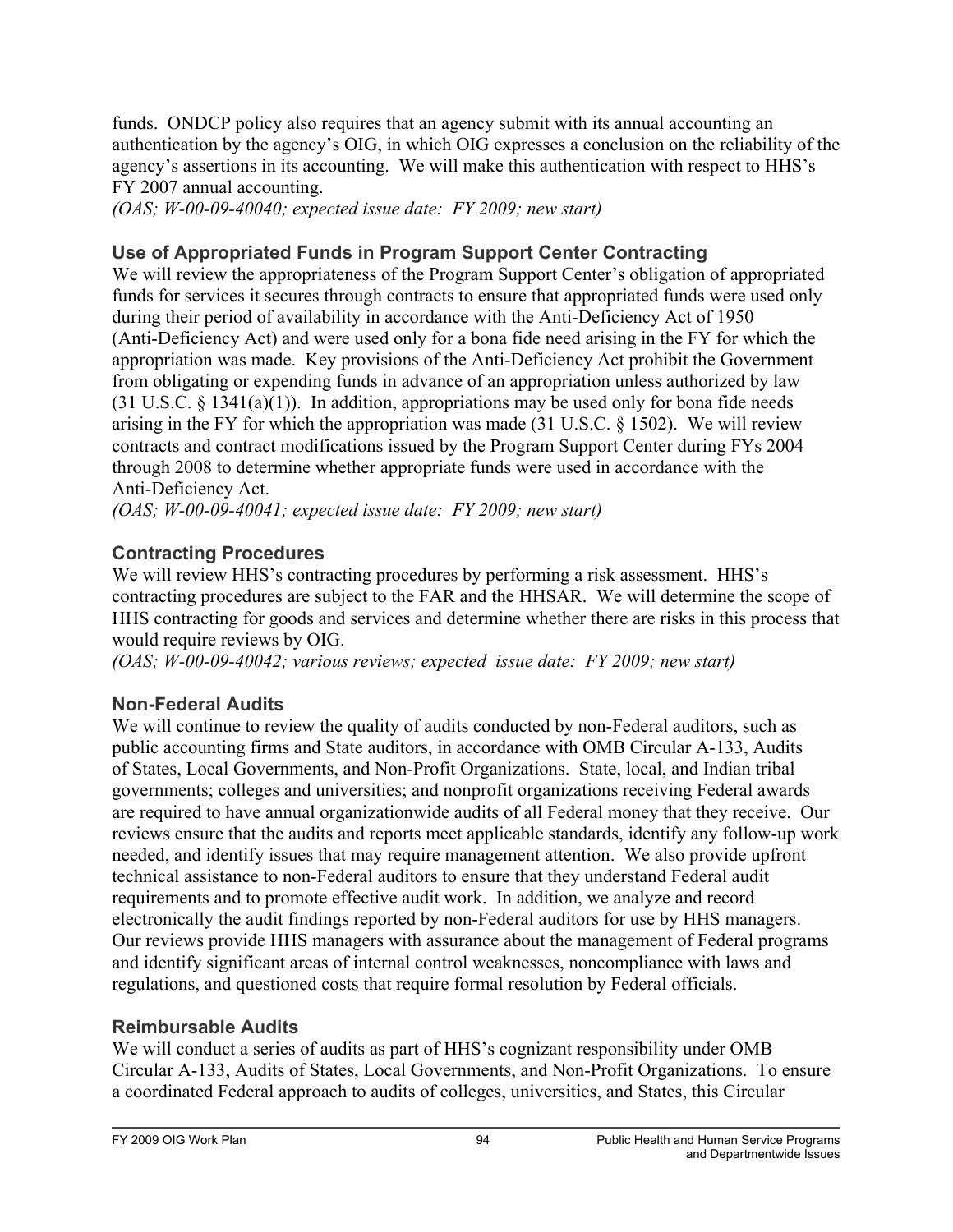establishes audit cognizance, that is, designates which Federal agency has lead responsibility for audit of all Federal funds the entity receives. HHS OIG has audit cognizance over all State governments and most major research colleges and universities. Agreements have been reached among many OIG offices to reimburse the cognizant agencies for audits performed at their request or the request of their program offices.

*(OAS; W-00-09-50012; various reviews; expected issue date: FY 2009; new start)* 

#### **Requested Audit Services**

Throughout the year, Congress, HHS, and other Federal organizations request that we perform a variety of audit services. These services include:

- recipient capability audits,
- contract and grant closeouts,
- indirect cost audits,
- bid proposal audits, and
- other reviews designed to provide specific information requested by management.

We will evaluate these requests as we receive them, considering such factors as why the audit is being requested, how the results will be used, when the results are needed, and whether the work is cost beneficial.

## **Automated Information Systems**

#### **Information System Security Audits**

We will review the reliability of the Information System Security Program at several operating divisions. HHS and its components are responsible for administering and implementing this security program in compliance with the FISMA and directives issued by OMB and the National Institute of Standards and Technology. To date, several reviews have been conducted to determine compliance with HHS-mandated security program requirements. *(OAS; W-00-09-42020; expected issue date: FY 2009; new start)* 

#### **Federal Information Security Management Act of 2002 and Critical Infrastructure Protection**

We will review various operating divisions' compliance with the FISMA and critical infrastructure protection requirements. The FISMA and OMB Circular A-130, Management of Federal Information Resources, App. III, require that agencies and their contractors maintain programs that provide adequate security for all information collected, processed, transmitted, stored, or disseminated in general support systems and major applications. As part of our review, we will follow up on the unresolved findings from prior reviews of information systems controls.

*(OAS; W-00-09-42010; various reviews; expected issue date: FY 2009; new start)*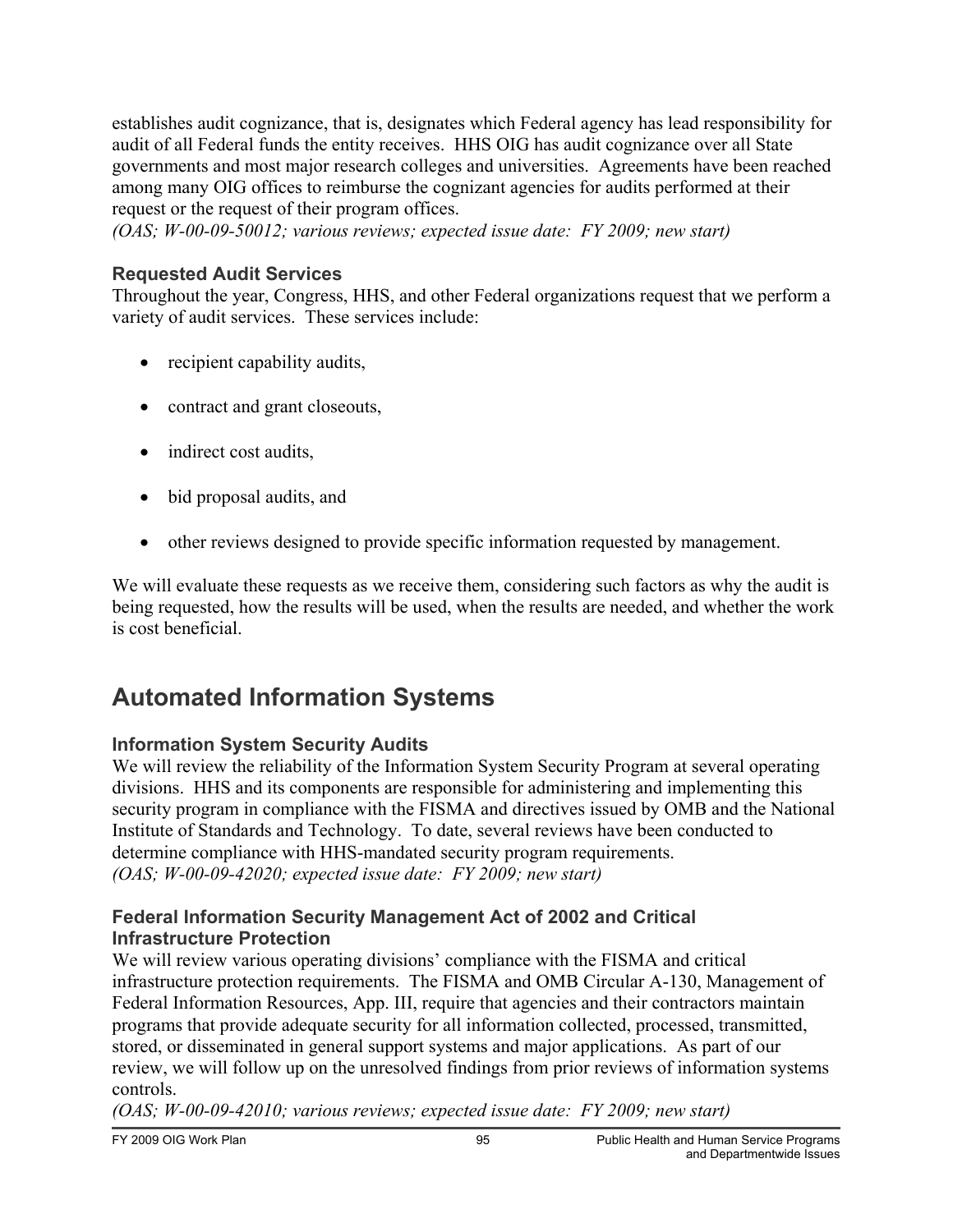## **Other Departmental Issues**

## **Use of Discounted Airfares by Employees**

We will review HHS employees' use of discounted airfares. Under a General Services Administration (GSA) agreement negotiated with airlines, Government employees traveling on Government business may be eligible for discounted airfares, known as a City Pair With Capacity Limits. Section 301-10.106 of the Federal Travel Regulation (FTR) requires Federal travelers to use a GSA contract carrier when available. Based on the results of a prior review, capacity-controlled coach-class fare may not be used as often as mandated by the FTR. We will determine the extent to which HHS's travelers obtain discount airfares and whether there are opportunities to increase the use of the discount airfares.

*(OAS; W-00-09-58120; expected issue date: FY 2009; new start)* 

## **State Protections for Persons With Disabilities in Residential Settings**

We will review actions taken by CMS, ACF, SAMHSA, and FDA on OIG recommendations to work cooperatively to provide information and technical assistance to States for strengthening State protections for persons with disabilities in residential settings. Several HHS operating divisions fund programs or services that play a role in protecting persons with disabilities from abuse or neglect. For facilities receiving Medicare or Medicaid, CMS has established conditions of participation. For facilities not subject to CMS oversight, there are limited Federal standards, partly because of HHS's limited statutory authority.

*(OAS; W-00-09-58121; expected issue date: FY 2009; new start)* 

#### **Purchase Cards**

We will review the use of HHS Purchase Cards by one HHS operating division. To reduce the burden in procuring items under the simplified acquisition threshold, GSA's Federal Supply Service awarded a contract in February 1998 for Governmentwide Commercial Purchase Card Services to four banks under the GSA SmartPay Program. The use of the purchase credit card is a simplified acquisition mechanism that is subject to the simplified acquisition provisions established in the FAR and the HHSAR. The purchase card is designed to reduce procurement lead time and the cost of processing purchase orders; streamline payment procedures and reduce paperwork; improve cash management practices, such as forecasting and consolidating payments; and provide procedural checks and feedback to improve management control and decisionmaking. We will identify improper uses of the purchase cards. *(OAS; W-00-09-58122; expected issue date: FY 2009; new start)* 

## **Travel Cards**

We will review HHS's compliance with requirements for the use of travel cards. Such cards are to be used for official Government travel. Chapter 9 of the "HHS Travel Manual" governs employees' use of the travel card. The Government Accountability Office conducted a review of the Federal Government travel card program using FY 2001 data and found cases of unauthorized use, including personal purchases. It also found that HHS's process for monitoring the travel card program focused primarily on identifying and addressing existing delinquencies rather than preventing or detecting unauthorized use. We will examine HHS's processes for monitoring the card program to minimize delinquency rates, writeoffs, and unauthorized use of